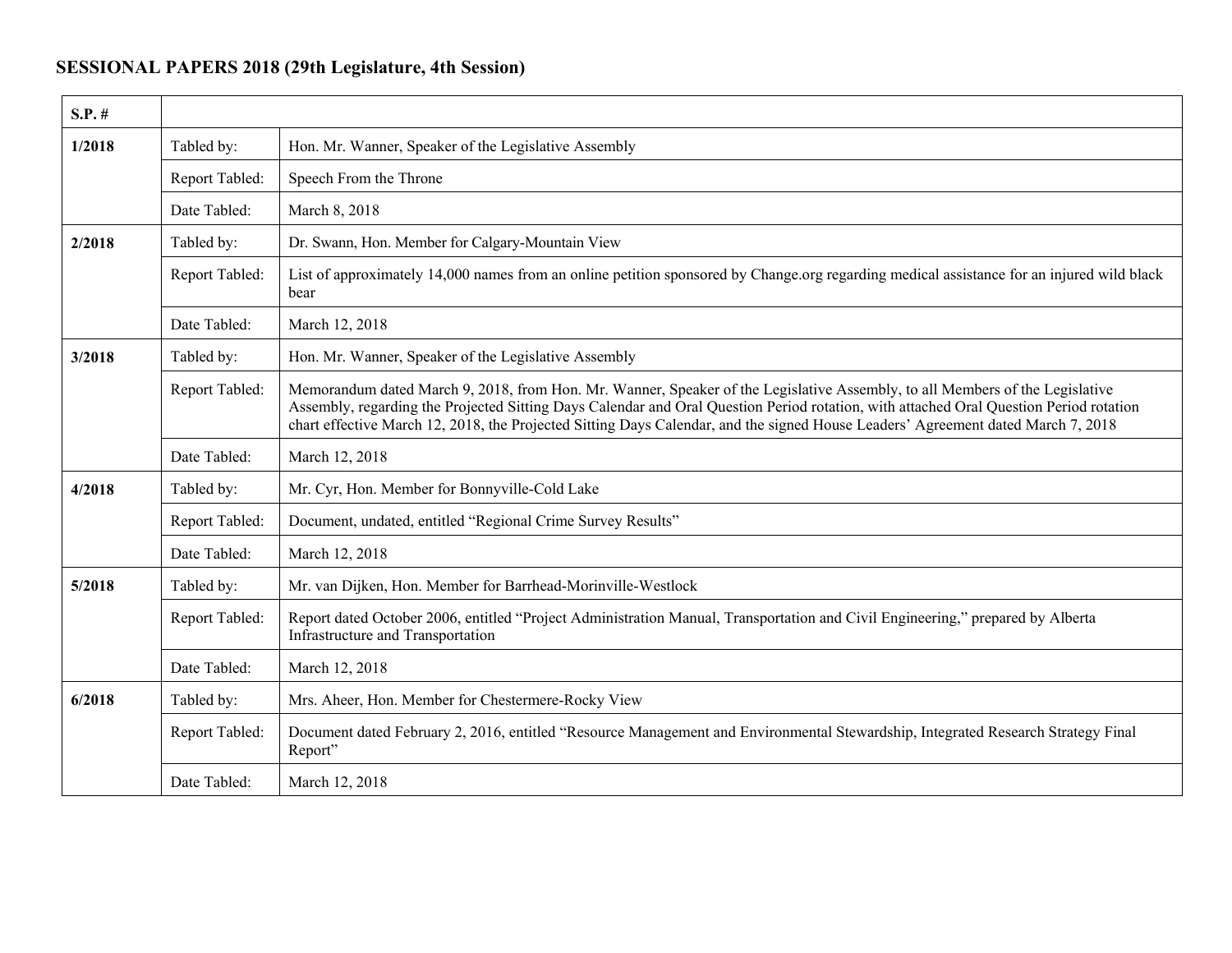| $S.P.$ # |                |                                                                                                                                                                                                                                                                                                                                    |
|----------|----------------|------------------------------------------------------------------------------------------------------------------------------------------------------------------------------------------------------------------------------------------------------------------------------------------------------------------------------------|
| 7/2018   | Tabled by:     | Mr. Panda, Hon. Member for Calgary-Foothills                                                                                                                                                                                                                                                                                       |
|          | Report Tabled: | Report dated January 12, 2018, entitled "The Tar Sands Campaign Against the Overseas Export of Canadian Oil: Activism or Economic<br>Sabotage?" prepared by Vivian Krause                                                                                                                                                          |
|          | Date Tabled:   | March 12, 2018                                                                                                                                                                                                                                                                                                                     |
| 8/2018   | Tabled by:     | Hon. Min. Ceci, President of Treasury Board and Minister of Finance                                                                                                                                                                                                                                                                |
|          | Report Tabled: | 2017-18 Supplementary Supply Estimates, General Revenue Fund                                                                                                                                                                                                                                                                       |
|          | Date Tabled:   | March 13, 2018                                                                                                                                                                                                                                                                                                                     |
| 9/2018   | Tabled by:     | Hon. Min. Ceci, President of Treasury Board and Minister of Finance                                                                                                                                                                                                                                                                |
|          | Report Tabled: | 2017-18 Third Quarter Fiscal Update and Economic Statement dated February 2018                                                                                                                                                                                                                                                     |
|          | Date Tabled:   | March 13, 2018                                                                                                                                                                                                                                                                                                                     |
| 10/2018  | Tabled by:     | Hon. Min. Ceci, President of Treasury Board and Minister of Finance                                                                                                                                                                                                                                                                |
|          | Report Tabled: | 2018-19 Interim Supply Estimates, General Revenue Fund, Lottery Fund, Offices of the Legislative Assembly, Government                                                                                                                                                                                                              |
|          | Date Tabled:   | March 13, 2018                                                                                                                                                                                                                                                                                                                     |
| 11/2018  | Tabled by:     | Mr. Loewen, Hon. Member for Grande Prairie-Smoky,                                                                                                                                                                                                                                                                                  |
|          | Report Tabled: | Excerpt of a book entitled "An Action a Day Keeps Global Capitalism Away," written by Mike Hudema                                                                                                                                                                                                                                  |
|          | Date Tabled:   | March 13, 2018                                                                                                                                                                                                                                                                                                                     |
| 12/2018  | Tabled by:     | Mr. Cyr, Hon. Member for Bonnyville-Cold Lake                                                                                                                                                                                                                                                                                      |
|          | Report Tabled: | TaxPayer.com news release dated March 14, 2018, entitled "Free Pass for Foreign Oil Costs Taxpayers Billions"                                                                                                                                                                                                                      |
|          | Date Tabled:   | March 14, 2018                                                                                                                                                                                                                                                                                                                     |
| 13/2018  | Tabled by:     | Mr. Nixon, Official Opposition House Leader, on behalf of Hon. Mr. Kenney, Hon. Leader of the Official Opposition,                                                                                                                                                                                                                 |
|          | Report Tabled: | Unsigned copy of a letter dated August 23, 2017, from Sheri Young, Secretary of the Board, National Energy Board, to Energy East Pipeline<br>Ltd. and TransCanada Pipelines Limited, regarding issues and factors for environmental assessments, relating to comments made by Hon.<br>Mr. Kenney in the Assembly on March 13, 2018 |
|          | Date Tabled:   | March 14, 2018                                                                                                                                                                                                                                                                                                                     |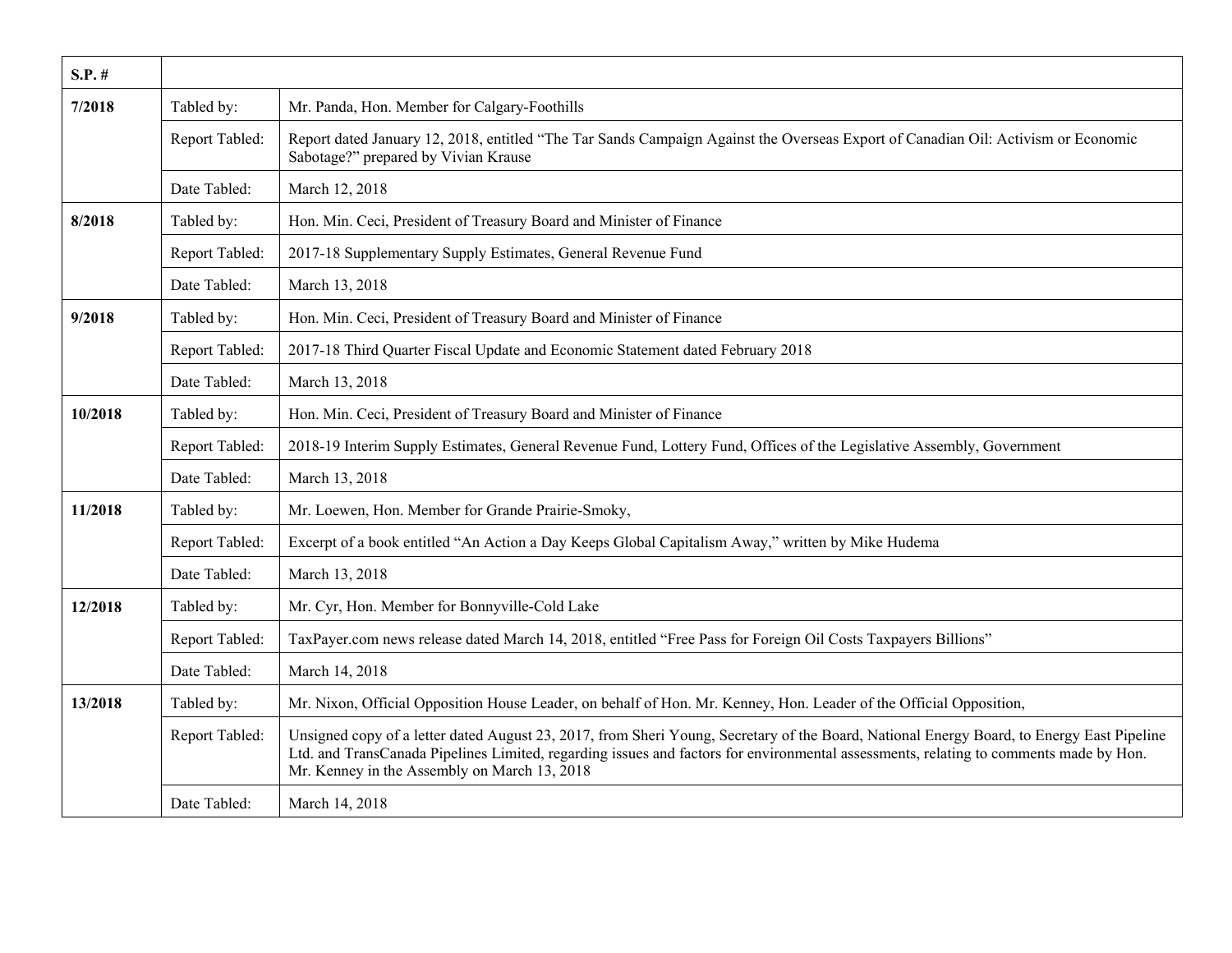| $S.P.$ # |                |                                                                                                                                                                                                                                                                                                                                                                                                                                                                                                                                                                                                                                   |
|----------|----------------|-----------------------------------------------------------------------------------------------------------------------------------------------------------------------------------------------------------------------------------------------------------------------------------------------------------------------------------------------------------------------------------------------------------------------------------------------------------------------------------------------------------------------------------------------------------------------------------------------------------------------------------|
| 14/2018  | Tabled by:     | Mr. McIver, Hon. Member for Calgary-Hays                                                                                                                                                                                                                                                                                                                                                                                                                                                                                                                                                                                          |
|          | Report Tabled: | CBC website article dated March 13, 2018, entitled "Calgary's economic growth will slow to 2.5% this year, predicts Conference Board of<br>Canada," relating to comments made by Mr. McIver during Oral Question Period on March 14, 2018                                                                                                                                                                                                                                                                                                                                                                                         |
|          | Date Tabled:   | March 14, 2018                                                                                                                                                                                                                                                                                                                                                                                                                                                                                                                                                                                                                    |
| 15/2018  | Tabled by:     | Mrs. Littlewood, Hon. Member for Fort Saskatchewan-Vegreville                                                                                                                                                                                                                                                                                                                                                                                                                                                                                                                                                                     |
|          | Report Tabled: | Report dated March 15, 2018, entitled "Provincial Economic Forecast, Resilience in the Face of Uncertainty" prepared by TD Economics                                                                                                                                                                                                                                                                                                                                                                                                                                                                                              |
|          | Date Tabled:   | March 15, 2018                                                                                                                                                                                                                                                                                                                                                                                                                                                                                                                                                                                                                    |
| 16/2018  | Tabled by:     | Mr. Carson, Hon. Member for Edmonton-Meadowlark                                                                                                                                                                                                                                                                                                                                                                                                                                                                                                                                                                                   |
|          | Report Tabled: | Report dated January 2018, entitled "Investment Intentions of Canadian Entrepreneurs: an Outlook for 2018," prepared by the Business<br>Development Bank of Canada                                                                                                                                                                                                                                                                                                                                                                                                                                                                |
|          | Date Tabled:   | March 19, 2018                                                                                                                                                                                                                                                                                                                                                                                                                                                                                                                                                                                                                    |
| 17/2018  | Tabled by:     | Ms Jabbour, Hon. Member for Peace River                                                                                                                                                                                                                                                                                                                                                                                                                                                                                                                                                                                           |
|          | Report Tabled: | Letter, undated, from Hon. Ms Phillips, Minister of Environment and Parks and Minister Responsible for the Climate Change Office, Hon. Ms<br>McCuaig-Boyd, Minister of Energy, and Hon. Mr. Carlier, Minister of Agriculture and Forestry, to Hon. Catherine McKenna, Minister of<br>Environment and Climate Change, Government of Canada, Hon. James Carr, Minister of Natural Resources, Government of Canada, and Jonathan<br>Wilkinson, Parliamentary Secretary to the Minister of Environment and Climate Change, Government of Canada, concerning additional study and<br>consultation needed regarding caribou range plans |
|          | Date Tabled:   | March 19, 2018                                                                                                                                                                                                                                                                                                                                                                                                                                                                                                                                                                                                                    |
| 18/2018  | Tabled by:     | Mr. Malkinson, Hon. Member for Calgary-Currie                                                                                                                                                                                                                                                                                                                                                                                                                                                                                                                                                                                     |
|          | Report Tabled: | Document, undated, entitled "Appendix A, Cross-City Comparison, Real GDP Growth," prepared by the Conference Board of Canada                                                                                                                                                                                                                                                                                                                                                                                                                                                                                                      |
|          | Date Tabled:   | March 19, 2018                                                                                                                                                                                                                                                                                                                                                                                                                                                                                                                                                                                                                    |
| 19/2018  | Tabled by:     | Clerk of the Assembly on behalf of Hon. Mr. S. Anderson, Minister of Municipal Affairs                                                                                                                                                                                                                                                                                                                                                                                                                                                                                                                                            |
|          | Report Tabled: | Alberta Boilers Safety Association, Annual Report 2017                                                                                                                                                                                                                                                                                                                                                                                                                                                                                                                                                                            |
|          | Date Tabled:   | March 19, 2018                                                                                                                                                                                                                                                                                                                                                                                                                                                                                                                                                                                                                    |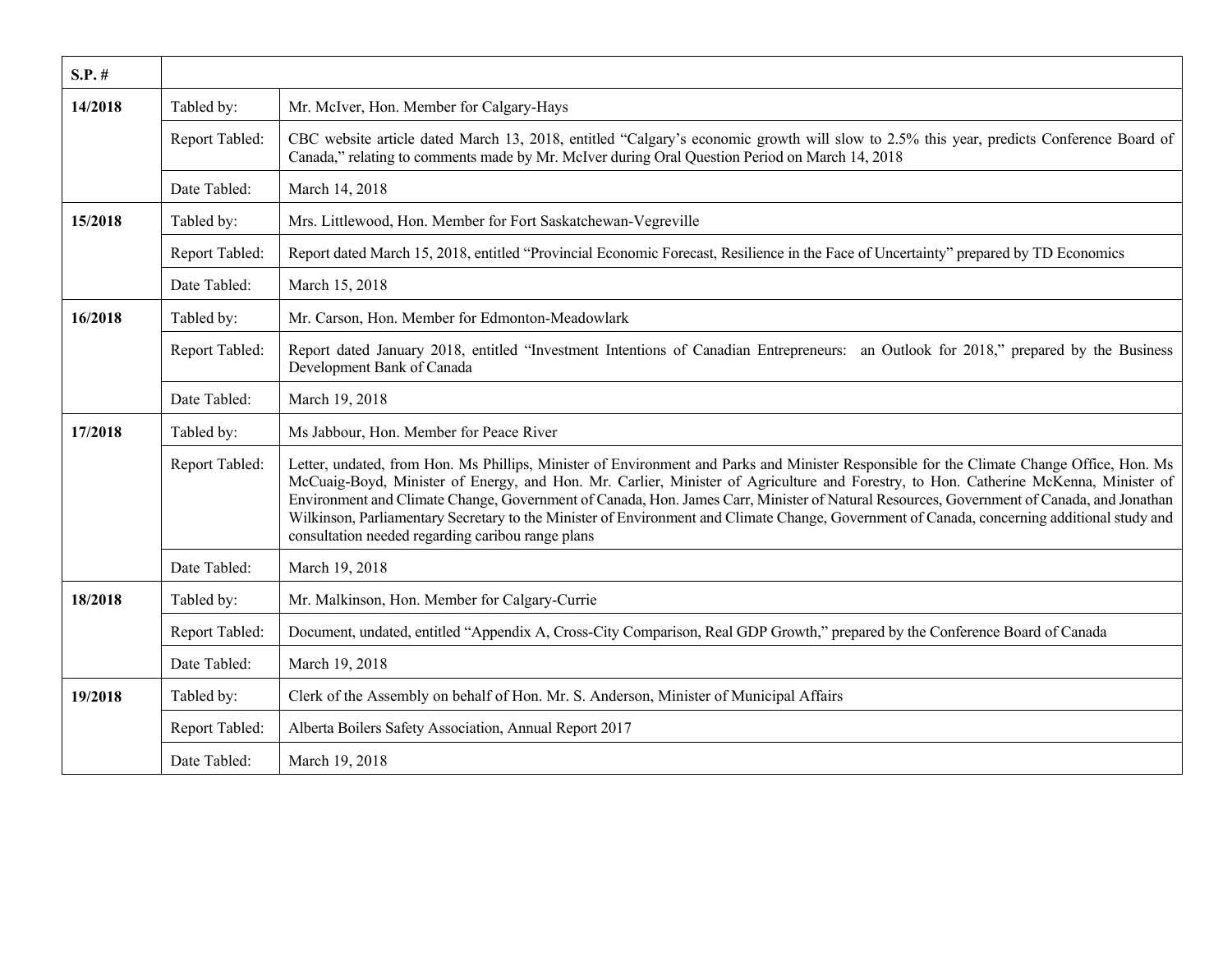| $S.P.$ # |                |                                                                                                                                                                                                                                                                                                                                      |
|----------|----------------|--------------------------------------------------------------------------------------------------------------------------------------------------------------------------------------------------------------------------------------------------------------------------------------------------------------------------------------|
| 20/2018  | Tabled by:     | Clerk of the Assembly on behalf of Hon. Ms Ganley, Minister of Justice and Solicitor General                                                                                                                                                                                                                                         |
|          | Report Tabled: | Responses to questions raised by Mrs. Pitt, Hon. Member for Airdrie, Mrs. Aheer, Hon. Member for Chestermere-Rocky View, Ms Miller, Hon.<br>Member for Red Deer-South, and Mr. Ellis, Hon. Member for Calgary-West, on April 3, 2017, and April 4, 2017, Ministry of Justice and Solicitor<br>General, 2017-18 Main Estimates debate |
|          | Date Tabled:   | March 19, 2018                                                                                                                                                                                                                                                                                                                       |
| 21/2018  | Tabled by:     | Clerk of the Assembly on behalf of Hon. Ms Ganley, Minister of Justice and Solicitor General                                                                                                                                                                                                                                         |
|          | Report Tabled: | Response to Written Question WQ18, asked for by Mr. Ellis on November 27, 2017                                                                                                                                                                                                                                                       |
|          | Date Tabled:   | March 19, 2018                                                                                                                                                                                                                                                                                                                       |
| 22/2018  | Tabled by:     | Hon. Min. Ceci, President of Treasury Board and Minister of Finance                                                                                                                                                                                                                                                                  |
|          | Report Tabled: | Report dated March 9, 2018, entitled "Provincial Economic Outlook," prepared by BMO Capital Markets                                                                                                                                                                                                                                  |
|          | Date Tabled:   | March 20, 2018                                                                                                                                                                                                                                                                                                                       |
| 23/2018  | Tabled by:     | Ms McKitrick, Hon. Member for Sherwood Park                                                                                                                                                                                                                                                                                          |
|          | Report Tabled: | Document dated May 2017, entitled "Think 3! Sustainable Purchasing at Momentum," prepared by Momentum                                                                                                                                                                                                                                |
|          | Date Tabled:   | March 20, 2018                                                                                                                                                                                                                                                                                                                       |
| 24/2018  | Tabled by:     | Ms McKitrick, Hon. Member for Sherwood Park                                                                                                                                                                                                                                                                                          |
|          | Report Tabled: | Document dated May 2015, entitled "611 Sustainable Purchasing Policy"                                                                                                                                                                                                                                                                |
|          | Date Tabled:   | March 20, 2018                                                                                                                                                                                                                                                                                                                       |
| 25/2018  | Tabled by:     | Mrs. Pitt, Hon. Member for Airdrie                                                                                                                                                                                                                                                                                                   |
|          | Report Tabled: | ATB Financial the Owl website article dated March 16, 2018, entitled "It's taking longer to find work in Alberta"                                                                                                                                                                                                                    |
|          | Date Tabled:   | March 20, 2018                                                                                                                                                                                                                                                                                                                       |
| 26/2018  | Tabled by:     | Mr. Orr, Hon. Member for Lacombe-Ponoka                                                                                                                                                                                                                                                                                              |
|          | Report Tabled: | 115 form letters from Albertans to Hon. Ms Hoffman, Deputy Premier, Minister of Health, regarding delays in cardiac catheterization for central<br>Alberta residents                                                                                                                                                                 |
|          | Date Tabled:   | March 20, 2018                                                                                                                                                                                                                                                                                                                       |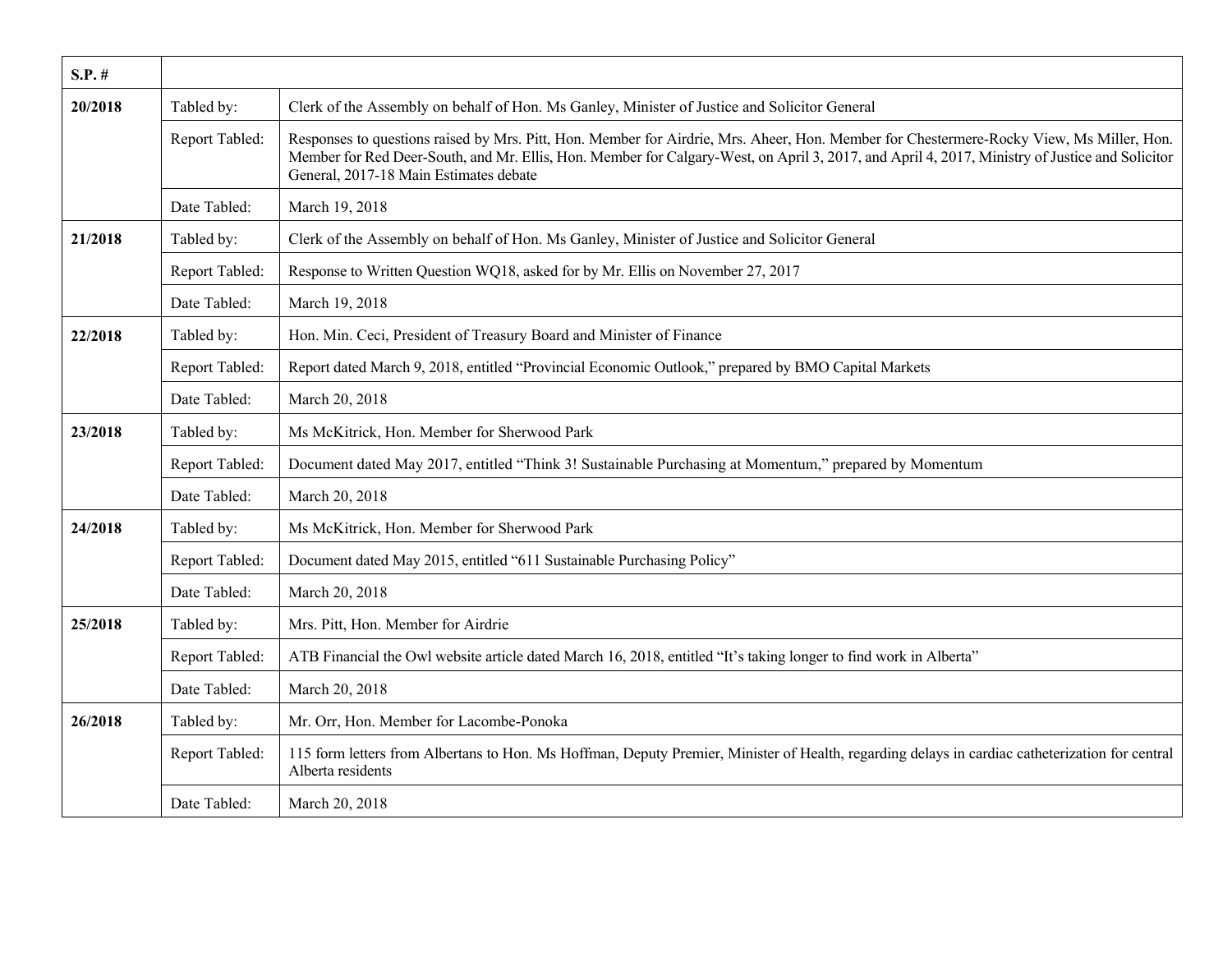| $S.P.$ # |                |                                                                                                                                                                                                                                                      |
|----------|----------------|------------------------------------------------------------------------------------------------------------------------------------------------------------------------------------------------------------------------------------------------------|
| 27/2018  | Tabled by:     | Mr. Cyr, Chair, Standing Committee on Public Accounts                                                                                                                                                                                                |
|          | Report Tabled: | 2016 Report of the Standing Committee on Public Accounts, Twenty-Ninth Legislature, Fourth Session, March 2018                                                                                                                                       |
|          | Date Tabled:   | March 21, 2018                                                                                                                                                                                                                                       |
| 28/2018  | Tabled by:     | Mr. Cyr, Chair, Standing Committee on Public Accounts                                                                                                                                                                                                |
|          | Report Tabled: | 2017 Report of the Standing Committee on Public Accounts, Twenty-Ninth Legislature, Fourth Session, March 2018                                                                                                                                       |
|          | Date Tabled:   | March 21, 2018                                                                                                                                                                                                                                       |
| 29/2018  | Tabled by:     | Mr. Clark, Hon. Member for Calgary-Elbow                                                                                                                                                                                                             |
|          | Report Tabled: | Report, undated, entitled "Shadow Budget 2018," prepared by the Alberta Party Caucus                                                                                                                                                                 |
|          | Date Tabled:   | March 21, 2018                                                                                                                                                                                                                                       |
| 30/2018  | Tabled by:     | Mr. Fildebrandt, Hon. Member for Strathmore-Brooks                                                                                                                                                                                                   |
|          | Report Tabled: | Report, undated, entitled "Alternative Budget 2018-2019," prepared by Mr. Fildebrandt, Hon. Member for Strathmore-Brooks                                                                                                                             |
|          | Date Tabled:   | March 21, 2018                                                                                                                                                                                                                                       |
| 31/2018  | Tabled by:     | Mr. Smith, Hon. Member for Drayton Valley-Devon                                                                                                                                                                                                      |
|          | Report Tabled: | Edmonton Journal website article dated November 22, 2016, entitled "Alberta schools won't be hurt financially by carbon levy, says education<br>minister," relating to comments made by Mr. Smith in the Assembly on March 20, 2018                  |
|          | Date Tabled:   | March 21, 2018                                                                                                                                                                                                                                       |
| 32/2018  | Tabled by:     | Mr. Cyr, Hon. Member for Bonnyville-Cold Lake                                                                                                                                                                                                        |
|          | Report Tabled: | 8 pieces of recent correspondence from Albertans to Hon. Ms Notley, Premier, Hon. Ms Hoffman, Deputy Premier, Minister of Health, and Mr.<br>Cyr, Hon. Member for Bonnyville-Cold Lake, regarding proposed changes to the pharmacy funding framework |
|          | Date Tabled:   | March 21, 2018                                                                                                                                                                                                                                       |
| 33/2018  | Tabled by:     | Mr. Coolahan, Chair, Standing Committee on the Alberta Heritage Savings Trust Fund                                                                                                                                                                   |
|          | Report Tabled: | Standing Committee on the Alberta Heritage Savings Trust Fund, 2017 Committee Annual Report, March 2018                                                                                                                                              |
|          | Date Tabled:   | March 22, 2018                                                                                                                                                                                                                                       |
| 34/2018  | Tabled by:     | Dr. Starke, Hon. Member for Vermilion-Lloydminster                                                                                                                                                                                                   |
|          | Report Tabled: | Petition signed by 150 Albertans regarding the reinvestment of generic drug cost savings into front-line pharmacy services                                                                                                                           |
|          | Date Tabled:   | March 22, 2018                                                                                                                                                                                                                                       |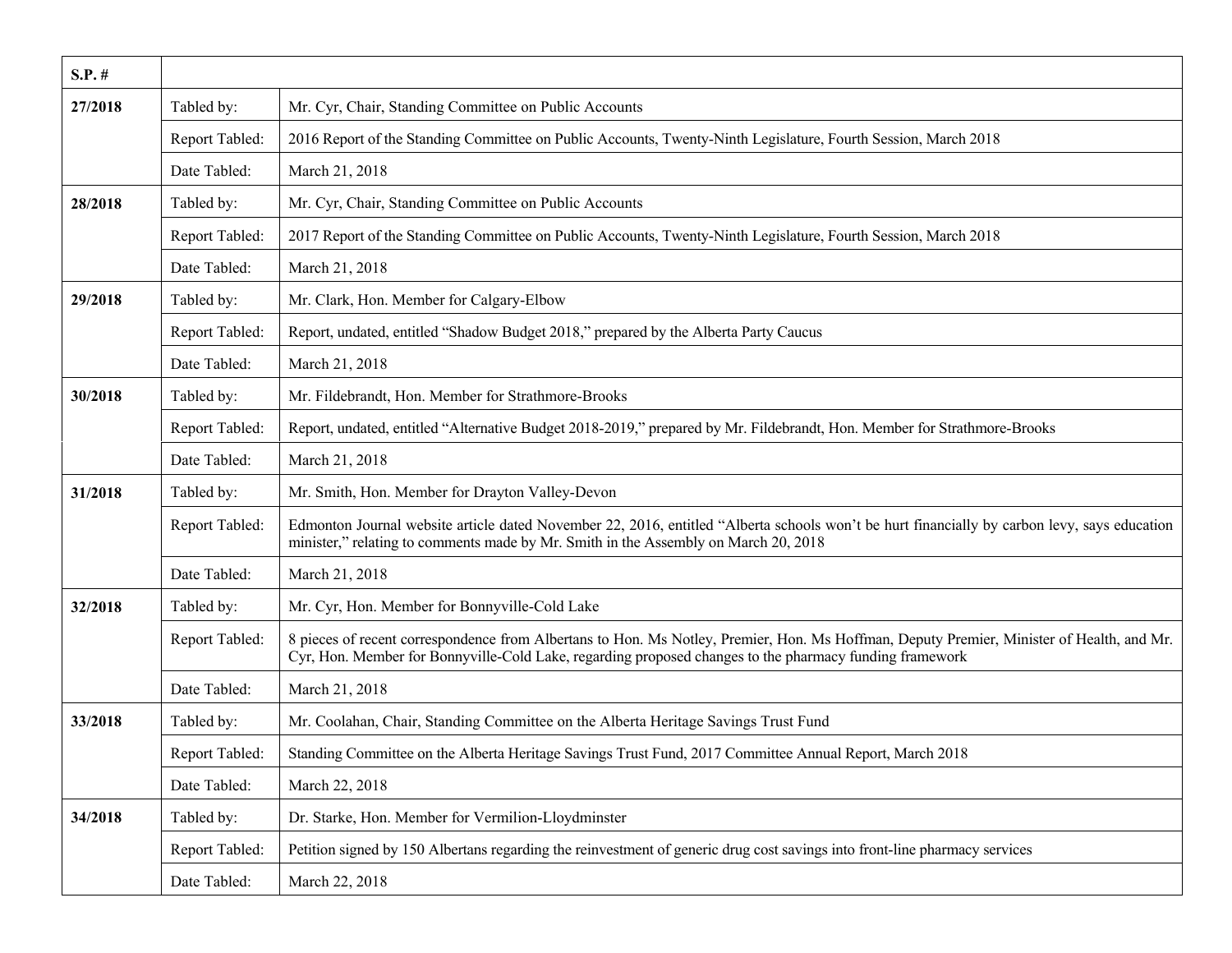| $S.P.$ # |                |                                                                                                                                       |
|----------|----------------|---------------------------------------------------------------------------------------------------------------------------------------|
| 35/2018  | Tabled by:     | Mr. Orr, Hon. Member for Lacombe-Ponoka                                                                                               |
|          | Report Tabled: | Ministerial Order No. H:028/17, Department of Seniors and Housing, Province of Alberta, dated July 5, 2017                            |
|          | Date Tabled:   | March 22, 2018                                                                                                                        |
| 36/2018  | Tabled by:     | Mr. Orr, Hon. Member for Lacombe-Ponoka                                                                                               |
|          | Report Tabled: | 120 form letters from Albertans to Hon. Ms Notley, Premier, regarding delays in cardiac catheterization for central Alberta residents |
|          | Date Tabled:   | March 22, 2018                                                                                                                        |
| 37/2018  | Tabled by:     | Hon. Mr. Mason, Government House Leader                                                                                               |
|          | Report Tabled: | Spring 2018 Budget Main Estimates Schedule                                                                                            |
|          | Date Tabled:   | March 22, 2018                                                                                                                        |
| 38/2018  | Tabled by:     | Mr. Sucha, Hon. Member for Calgary-Shaw                                                                                               |
|          | Report Tabled: | Report dated March 12, 2018, entitled "The Laurentian and Rocky Mountain Consensus," prepared by RBC Economic Research                |
|          | Date Tabled:   | March 22, 2018                                                                                                                        |
| 39/2018  | Tabled by:     | Hon. Min Ceci, President of Treasury Board and Minister of Finance                                                                    |
|          | Report Tabled: | 2018-19 Offices of the Legislative Assembly Estimates, General Revenue Fund                                                           |
|          | Date Tabled:   | March 22, 2018                                                                                                                        |
| 40/2018  | Tabled by:     | Hon. Min. Ceci, President of Treasury Board and Minister of Finance                                                                   |
|          | Report Tabled: | 2018-19 Government Estimates, General Revenue Fund, Lottery Fund                                                                      |
|          | Date Tabled:   | March 22, 2018                                                                                                                        |
| 41/2018  | Tabled by:     | Hon. Min Ceci, President of Treasury Board and Minister of Finance                                                                    |
|          | Report Tabled: | 2018-21 Government of Alberta Strategic Plan, Budget 2018                                                                             |
|          | Date Tabled:   | March 22, 2018                                                                                                                        |
| 42/2018  | Tabled by:     | Hon. Min Ceci, President of Treasury Board and Minister of Finance                                                                    |
|          | Report Tabled: | Ministry Business Plans, Budget 2018                                                                                                  |
|          | Date Tabled:   | March 22, 2018                                                                                                                        |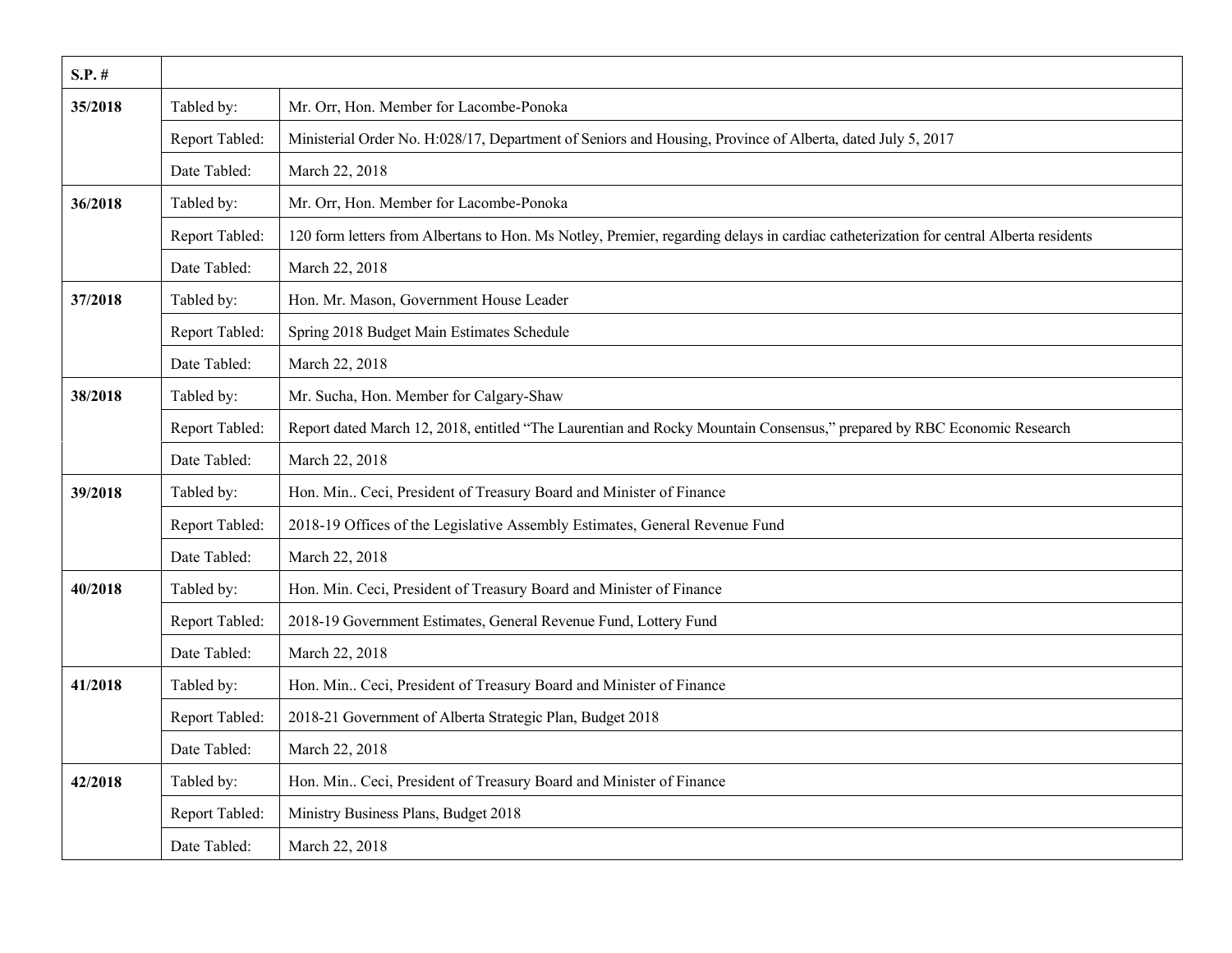| $S.P.$ # |                |                                                                                                                                                                                                                                                  |
|----------|----------------|--------------------------------------------------------------------------------------------------------------------------------------------------------------------------------------------------------------------------------------------------|
| 43/2018  | Tabled by:     | Hon. Min Ceci, President of Treasury Board and Minister of Finance                                                                                                                                                                               |
|          | Report Tabled: | Budget 2018, Fiscal Plan                                                                                                                                                                                                                         |
|          | Date Tabled:   | March 22, 2018                                                                                                                                                                                                                                   |
| 44/2018  | Tabled by:     | Mr. Nixon, Official Opposition House Leader, on behalf of Hon. Mr. Kenney, Hon. Leader of the Official Opposition                                                                                                                                |
|          | Report Tabled: | Report, undated, entitled "Leadership for What Matters, Election Platform 2015," prepared by Alberta's NDP, relating to comments made by Hon.<br>Mr. Kenney during consideration of Government Motion 13 on April 3, 2018                        |
|          | Date Tabled:   | April 3, 2018                                                                                                                                                                                                                                    |
| 45/2018  | Tabled by:     | Mr. Nixon, Official Opposition House Leader, on behalf of Hon. Mr. Kenney, Hon. Leader of the Official Opposition                                                                                                                                |
|          | Report Tabled: | Globe and Mail website article dated November 24, 2015, entitled "Notley vows money from carbon tax to go only to green projects,"<br>relating to comments made by Hon. Mr. Kenney during consideration of Government Motion 13 on April 3, 2018 |
|          | Date Tabled:   | April 3, 2018                                                                                                                                                                                                                                    |
| 46/2018  | Tabled by:     | Hon. Min. Ceci, President of Treasury Board and Minister of Finance                                                                                                                                                                              |
|          | Report Tabled: | Alberta Automobile Insurance Rate Board, 2017 Annual Report                                                                                                                                                                                      |
|          | Date Tabled:   | April 3, 2018                                                                                                                                                                                                                                    |
| 47/2018  | Tabled by:     | Mr. Panda, Hon. Member for Calgary-Foothills                                                                                                                                                                                                     |
|          | Report Tabled: | MarketWatch website article dated March 27, 2018, entitled "Tesla is just months from a total collapse, says hedge-fund manager"                                                                                                                 |
|          | Date Tabled:   | April 3, 2018                                                                                                                                                                                                                                    |
| 48/2018  | Tabled by:     | Mr. Panda, Hon. Member for Calgary-Foothills                                                                                                                                                                                                     |
|          | Report Tabled: | Zero Hedge website article dated March 28, 2018, entitled "Tesla Bonds 'Riskier' Than Ukraine as Company Pleads Ignorance Over Fatal<br>Crash"                                                                                                   |
|          | Date Tabled:   | April 3, 2018                                                                                                                                                                                                                                    |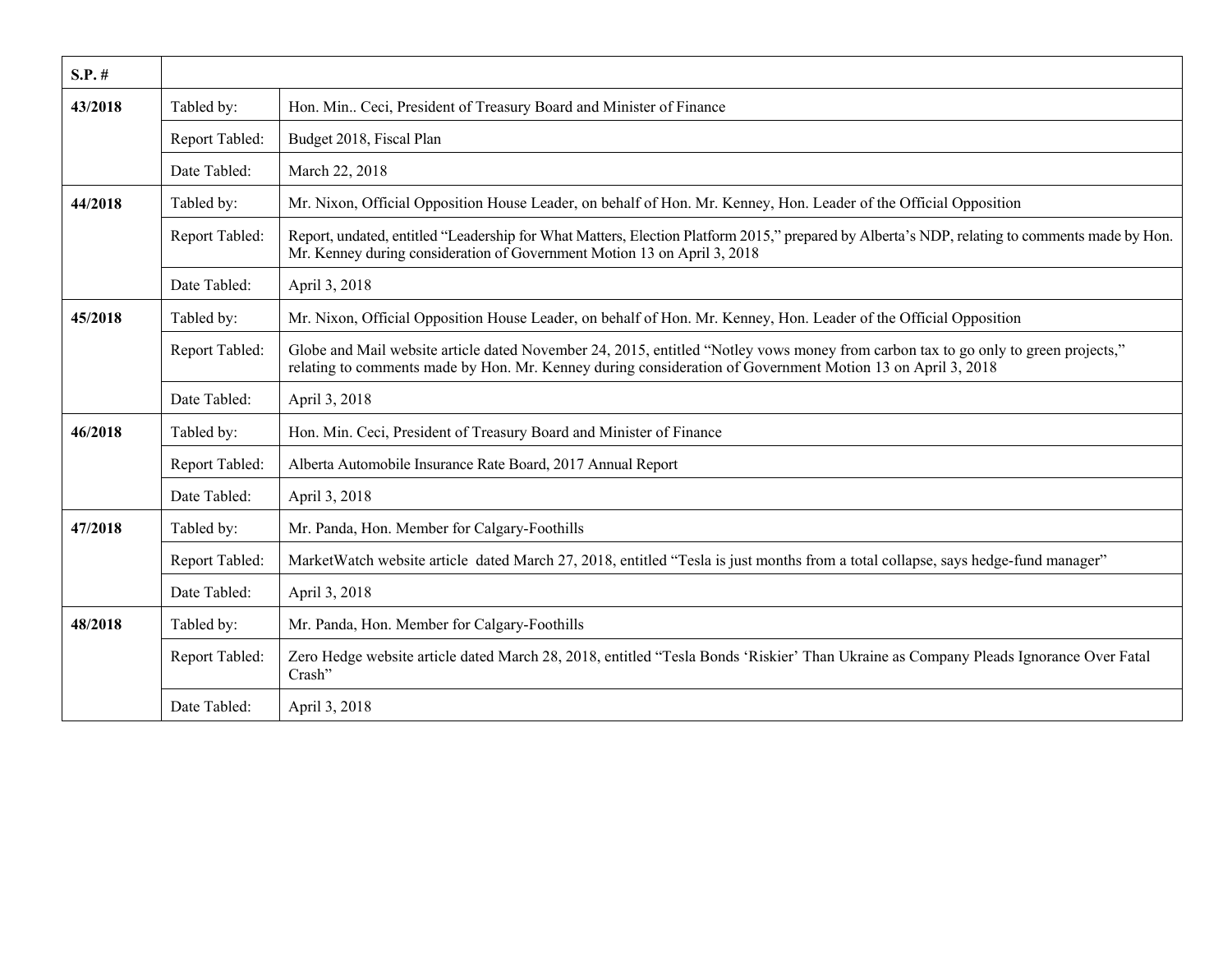| $S.P.$ # |                |                                                                                                                                                                                                                                                                                                                                           |
|----------|----------------|-------------------------------------------------------------------------------------------------------------------------------------------------------------------------------------------------------------------------------------------------------------------------------------------------------------------------------------------|
| 49/2018  | Tabled by:     | Hon. Mr. Wanner, Speaker of the Legislative Assembly                                                                                                                                                                                                                                                                                      |
|          | Report Tabled: | Report dated March 2018, entitled "Perspectives on Climate Change Action in Canada, A Collaborative Report from Auditors General"                                                                                                                                                                                                         |
|          | Date Tabled:   | April 3, 2018                                                                                                                                                                                                                                                                                                                             |
| 50/2018  | Tabled by:     | Acting Clerk of the Assembly on behalf of Hon. Ms Gray, Minister of Labour and Minister Responsible for Democratic Renewal                                                                                                                                                                                                                |
|          | Report Tabled: | Alberta Land Surveyors' Association, Report of Proceedings of the One Hundred and Eighth Annual General Meeting, April 20 and 22,<br>2017, and Proceedings of a Special General Meeting, September 27, 2017                                                                                                                               |
|          | Date Tabled:   | April 3, 2018                                                                                                                                                                                                                                                                                                                             |
| 51/2018  | Tabled by:     | Acting Clerk of the Assembly on behalf of Hon. Ms Hoffman, Deputy Premier, Minister of Health                                                                                                                                                                                                                                             |
|          | Report Tabled: | Letter, undated, from Hon. Ms Hoffman, Deputy Premier, Minister of Health, to Mr. Cyr, Chair, Standing Committee on Public Accounts,<br>responding to the Report Respecting Better Healthcare for Albertans: A Report by the Office of the Auditor General of Alberta, May 2017,<br>Twenty-Ninth Legislature, Third Session, October 2017 |
|          | Date Tabled:   | April 3, 2018                                                                                                                                                                                                                                                                                                                             |
| 52/2018  | Tabled by:     | Mr. Strankman, Hon. Member for Drumheller-Stettler                                                                                                                                                                                                                                                                                        |
|          | Report Tabled: | Financial Post website article dated April 2, 2018, entitled "Canada's competitiveness in big trouble as even green companies are heading for<br>the exit"                                                                                                                                                                                |
|          | Date Tabled:   | April 4, 2018                                                                                                                                                                                                                                                                                                                             |
| 53/2018  | Tabled by:     | Dr. Swann, Hon. Member for Calgary-Mountain View                                                                                                                                                                                                                                                                                          |
|          | Report Tabled: | Petition from 150 Albertans urging the Government to reinvest anticipated savings from generic drug cost reductions into frontline pharmacy<br>services                                                                                                                                                                                   |
|          | Date Tabled:   | April 4, 2018                                                                                                                                                                                                                                                                                                                             |
| 54/2018  | Tabled by:     | Mr. Panda, Hon. Member for Calgary-Foothills                                                                                                                                                                                                                                                                                              |
|          | Report Tabled: | Online posting dated March 14, 2018, from an account in the name of Hon. Ms Phillips, Minister of Environment and Parks and Minister<br>Responsible for the Climate Change Office, featuring an image of Hon. Ms Phillips with Dan Woynillowicz and Jason Switzer                                                                         |
|          | Date Tabled:   | April 4, 2018                                                                                                                                                                                                                                                                                                                             |
| 55/2018  | Tabled by:     | Mr. Panda, Hon. Member for Calgary-Foothills                                                                                                                                                                                                                                                                                              |
|          | Report Tabled: | Report dated July 2008, entitled "The Tar Sands Campaign," prepared by Michael Northrop, Program Officer, Rockefeller Brothers Fund                                                                                                                                                                                                       |
|          | Date Tabled:   | April 4, 2018                                                                                                                                                                                                                                                                                                                             |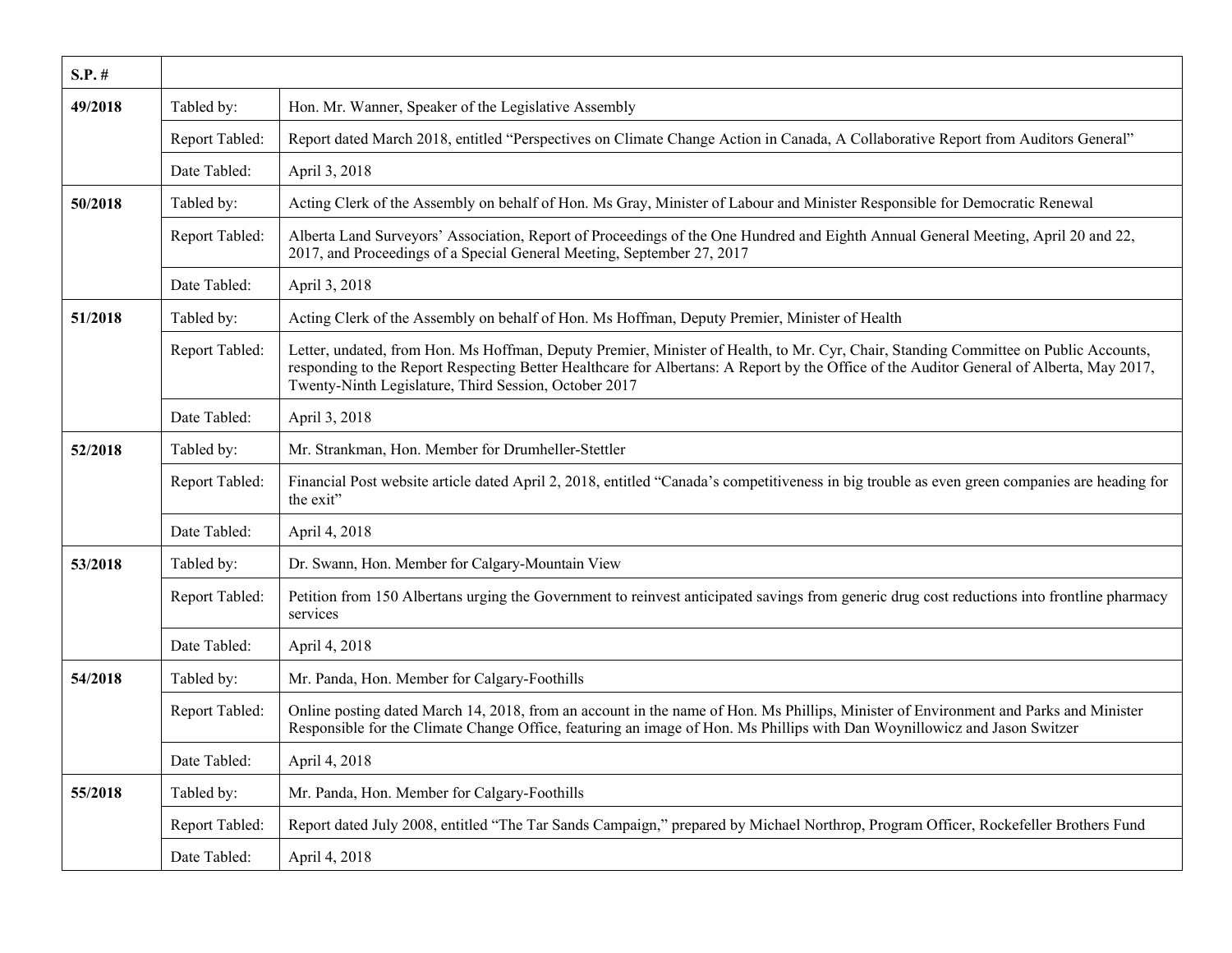| $S.P.$ # |                |                                                                                                                                                                                                                                                          |
|----------|----------------|----------------------------------------------------------------------------------------------------------------------------------------------------------------------------------------------------------------------------------------------------------|
| 56/2018  | Tabled by:     | Ms McKitrick, Hon. Member for Sherwood Park                                                                                                                                                                                                              |
|          | Report Tabled: | Online posting dated April 3, 2018, from an account in the name of A. Pachon regarding staffed long-term care beds in 1986/87 and 1994/95                                                                                                                |
|          | Date Tabled:   | April 4, 2018                                                                                                                                                                                                                                            |
| 57/2018  | Tabled by:     | Mr. McIver, Hon. Member for Calgary-Hays                                                                                                                                                                                                                 |
|          | Report Tabled: | Email dated March 18, 2018, with the sender's name redacted, to Mr. McIver, Hon. Member for Calgary-Hays, regarding the spread of the<br>pine beetle from British Columbia to Alberta                                                                    |
|          | Date Tabled:   | April 4, 2018                                                                                                                                                                                                                                            |
| 58/2018  | Tabled by:     | Mr. Cyr, Hon. Member for Bonnyville-Cold Lake                                                                                                                                                                                                            |
|          | Report Tabled: | Petition from 70 Albertans regarding fish management preferences                                                                                                                                                                                         |
|          | Date Tabled:   | April 4, 2018                                                                                                                                                                                                                                            |
| 59/2018  | Tabled by:     | Mr. W. Anderson, Hon. Member for Highwood                                                                                                                                                                                                                |
|          | Report Tabled: | Document entitled "Alberta Health Services Vendor Bid Appeal Panel in the Matter of an Appeal by Dynalife dated November 6, 2014,<br>Regarding Laboratory Services for Alberta Health Services"                                                          |
|          | Date Tabled:   | April 4, 2018                                                                                                                                                                                                                                            |
| 60/2018  | Tabled by:     | Mr. Piquette, Hon. Member for Athabasca-Sturgeon-Redwater                                                                                                                                                                                                |
|          | Report Tabled: | Smoky Lake Signal article dated April 3, 2018, entitled "MLA says Alberta is on the right track for economic rebound," relating to comments<br>made by Mr. Piquette during Consideration of Her Honour the Lieutenant Governor's Speech on April 4, 2018 |
|          | Date Tabled:   | April 5, 2018                                                                                                                                                                                                                                            |
| 61/2018  | Tabled by:     | Mr. Sucha, Hon. Member for Calgary-Shaw                                                                                                                                                                                                                  |
|          | Report Tabled: | Memorandum, undated, from Hon. Ms Jansen, Minister of Infrastructure, to all Members of the Legislative Assembly regarding Capital Plan<br>priorities                                                                                                    |
|          | Date Tabled:   | April 5, 2018                                                                                                                                                                                                                                            |
| 62/2018  | Tabled by:     | Hon. Ms Hoffman, Deputy Premier, Minister of Health                                                                                                                                                                                                      |
|          | Report Tabled: | Alberta Health Services document dated 2016, entitled "Procedure Level 1, Competitive Bid Process," relating to comments made by Hon.<br>Ms Hoffman during Oral Question Period on April 4, 2018                                                         |
|          | Date Tabled:   | April 5, 2018                                                                                                                                                                                                                                            |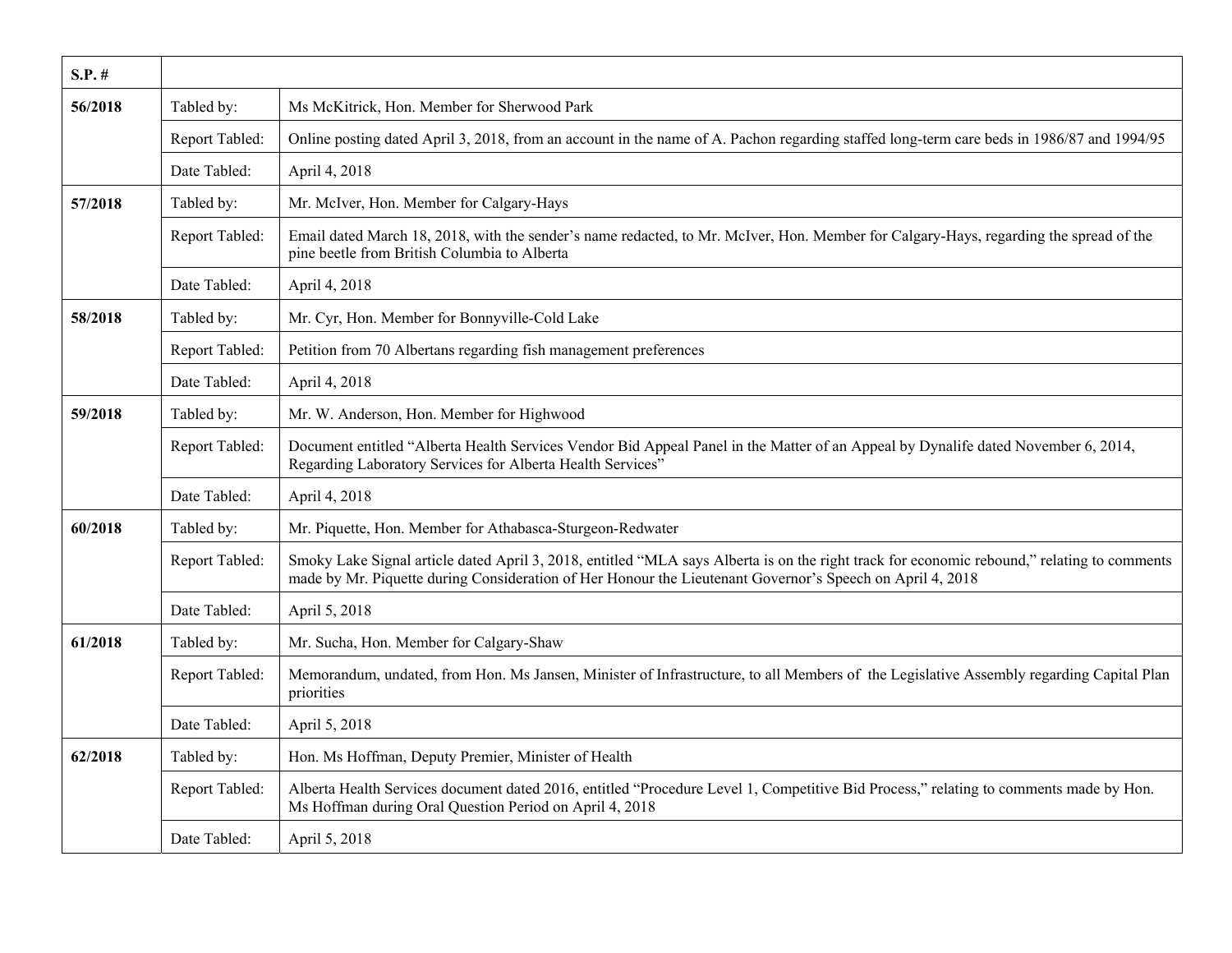| $S.P.$ # |                |                                                                                                                                                                                                                                                                                                                                                                                    |
|----------|----------------|------------------------------------------------------------------------------------------------------------------------------------------------------------------------------------------------------------------------------------------------------------------------------------------------------------------------------------------------------------------------------------|
| 63/2018  | Tabled by:     | Hon. Ms Hoffman, Deputy Premier, Minister of Health                                                                                                                                                                                                                                                                                                                                |
|          | Report Tabled: | Alberta Health Services document dated 2016, entitled "Policy Level 1, Corporate Contracting," relating to comments made by Hon.<br>Ms Hoffman during Oral Question Period on April 4, 2018                                                                                                                                                                                        |
|          | Date Tabled:   | April 5, 2018                                                                                                                                                                                                                                                                                                                                                                      |
| 64/2018  | Tabled by:     | Dr. Starke, Hon. Member for Vermilion-Lloydminster                                                                                                                                                                                                                                                                                                                                 |
|          | Report Tabled: | Letter dated October 20, 2017, from Bob Lowe, Chair, Alberta Beef Producers, to Hon. Mr. Schmidt, Minister of Advanced Education,<br>regarding the removal of Alberta funding to the Western College of Veterinary Medicine, relating to comments made by Dr. Starke during<br>consideration of the 2018-19 main estimates for the Ministry of Advanced Education on April 5, 2018 |
|          | Date Tabled:   | April 5, 2018                                                                                                                                                                                                                                                                                                                                                                      |
| 65/2018  | Tabled by:     | Mr. Loewen, Hon. Member for Grande Prairie-Smoky                                                                                                                                                                                                                                                                                                                                   |
|          | Report Tabled: | Petition signed by several hundred Albertans regarding the closure of the Autumn Lodge in Berwyn                                                                                                                                                                                                                                                                                   |
|          | Date Tabled:   | April 5, 2018                                                                                                                                                                                                                                                                                                                                                                      |
| 66/2018  | Tabled by:     | Mr. Shepherd, Chair, Standing Committee on Legislative Offices                                                                                                                                                                                                                                                                                                                     |
|          | Report Tabled: | Report of the Chief Electoral Officer on the December 14, 2017, By-election in Calgary-Lougheed                                                                                                                                                                                                                                                                                    |
|          | Date Tabled:   | April 9, 2018                                                                                                                                                                                                                                                                                                                                                                      |
| 67/2018  | Tabled by:     | Mr. Shepherd, Chair, Standing Committee on Legislative Offices                                                                                                                                                                                                                                                                                                                     |
|          | Report Tabled: | Standing Committee on Legislative Offices, Report on the Recommendation for the Appointment of an Election Commissioner, April 2018                                                                                                                                                                                                                                                |
|          | Date Tabled:   | April 10, 2018                                                                                                                                                                                                                                                                                                                                                                     |
| 68/2018  | Tabled by:     | MLA Drever, Hon. Member for Calgary-Bow                                                                                                                                                                                                                                                                                                                                            |
|          | Report Tabled: | Liberty magazine article dated September/October 2000, entitled "Bubble Zone Freedom"                                                                                                                                                                                                                                                                                              |
|          | Date Tabled:   | April 10, 2018                                                                                                                                                                                                                                                                                                                                                                     |
| 69/2018  | Tabled by:     | Ms Babcock, Hon. Member for Stony Plain                                                                                                                                                                                                                                                                                                                                            |
|          | Report Tabled: | Financial Post website articled dated April 9, 2018, entitled " 'We're in crisis mode now': Energy sector fears investor exodus as Trans<br>Mountain pipeline stalls," relating to comments made by Ms Babcock during the emergency debate on April 9, 2018                                                                                                                        |
|          | Date Tabled:   | April 10, 2018                                                                                                                                                                                                                                                                                                                                                                     |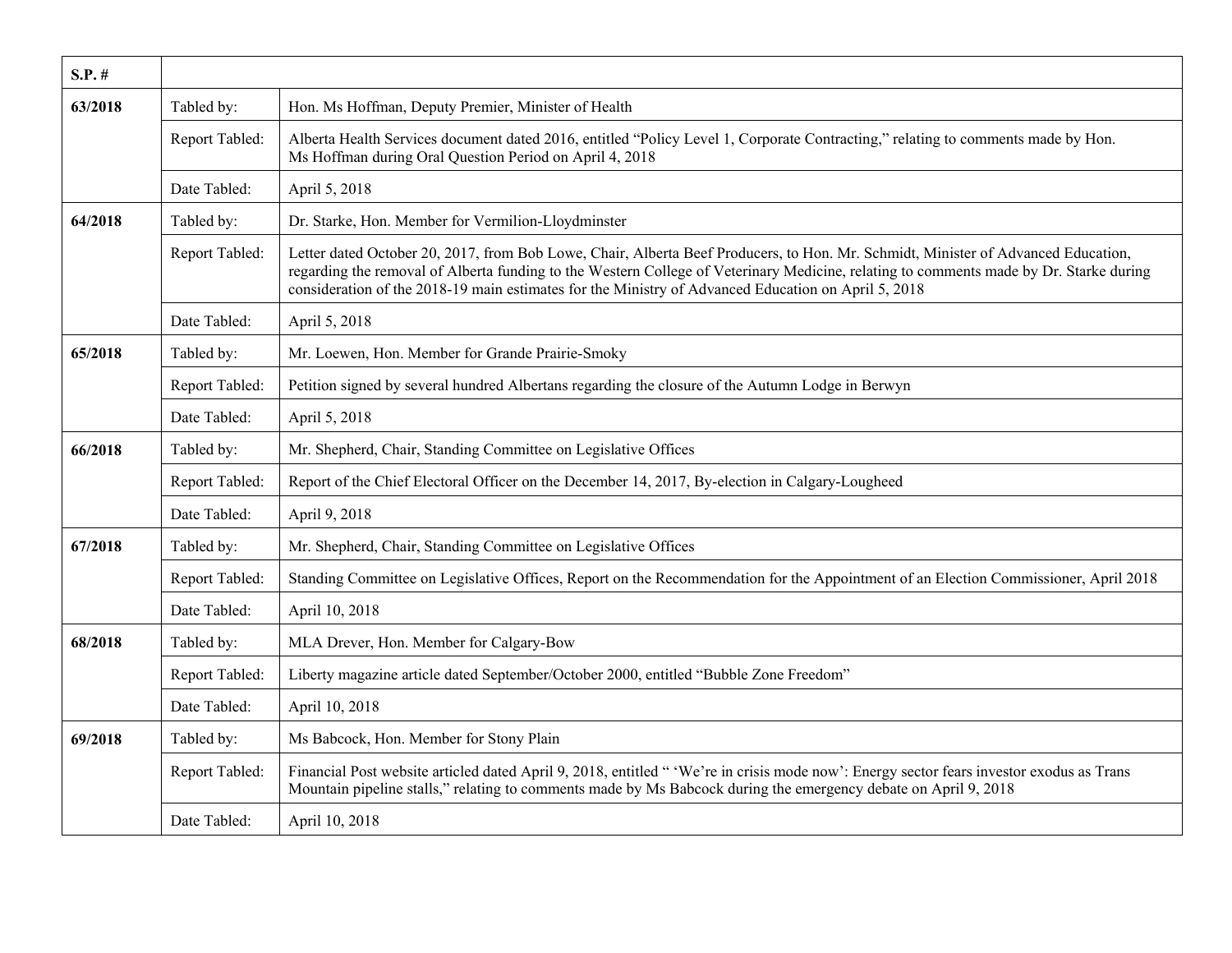| $S.P.$ # |                |                                                                                                                                                                                                                                                                                       |
|----------|----------------|---------------------------------------------------------------------------------------------------------------------------------------------------------------------------------------------------------------------------------------------------------------------------------------|
| 70/2018  | Tabled by:     | Hon. Mr. Feehan, Minister of Indigenous Relations                                                                                                                                                                                                                                     |
|          | Report Tabled: | Letter dated February 28, 2018, from Chief Ron Kreutzer, Fort McMurray #468 First Nation, to Hon. Ms Notley, Premier, expressing support<br>for the Trans Mountain Pipeline, relating to comments made by Hon. Mr. Feehan during the emergency debate on April 9, 2018                |
|          | Date Tabled:   | April 10, 2018                                                                                                                                                                                                                                                                        |
| 71/2018  | Tabled by:     | Hon. Mr. Feehan, Minister of Indigenous Relations                                                                                                                                                                                                                                     |
|          | Report Tabled: | Letter dated February 21, 2018, from Chief Arthur Rain, Paul First Nation, to Hon. Mr. Feehan, Minister of Indigenous Relations, expressing<br>support for the Trans Mountain Pipeline, relating to comments made by Hon. Mr. Feehan during the emergency debate on April 9, 2018     |
|          | Date Tabled:   | April 10, 2018                                                                                                                                                                                                                                                                        |
| 72/2018  | Tabled by:     | Hon. Mr. Feehan, Minister of Indigenous Relations                                                                                                                                                                                                                                     |
|          | Report Tabled: | Government of Alberta news release dated June 29, 2017, entitled "Indigenous communities shape climate leadership programs," relating to<br>comments made by Hon. Mr. Feehan during the emergency debate on April 9, 2018                                                             |
|          | Date Tabled:   | April 10, 2018                                                                                                                                                                                                                                                                        |
| 73/2018  | Tabled by:     | Mr. McIver, Hon. Member for Calgary-Hays                                                                                                                                                                                                                                              |
|          | Report Tabled: | Report dated March 2018, entitled "Submission to the Parliamentary Committee on Environment and Sustainable Development Bill C-69,"<br>prepared by the Canadian Energy Pipeline Association, relating to comments made by Mr. McIver during Oral Question Period on April 10,<br>2018 |
|          | Date Tabled:   | April 10, 2018                                                                                                                                                                                                                                                                        |
| 74/2018  | Tabled by:     | Mr. Loewen, Hon. Member for Grande Prairie-Smoky                                                                                                                                                                                                                                      |
|          | Report Tabled: | Letter dated February 2018, unaddressed, from Mr. Dale Wells, regarding his experience at the Autumn Lodge in Berwyn                                                                                                                                                                  |
|          | Date Tabled:   | April 10, 2018                                                                                                                                                                                                                                                                        |
| 75/2018  | Tabled by:     | Dr. Starke, Hon. Member for Vermilion-Lloydminster                                                                                                                                                                                                                                    |
|          | Report Tabled: | Government of Alberta webpage, undated, entitled "Changes to Alberta's minimum wage," relating to comments made by Dr. Starke during<br>consideration of the 2018-19 Main Estimates for the Ministry of Culture and Tourism on April 9, 2018                                          |
|          | Date Tabled:   | April 10, 2018                                                                                                                                                                                                                                                                        |
| 76/2018  | Tabled by:     | Mr. Panda, Hon. Member for Calgary-Foothills                                                                                                                                                                                                                                          |
|          | Report Tabled: | Letter dated November 9, 2017, from Hon. Ms McCuaig-Boyd, Minister of Energy, to Hon. Marc Garneau, Minister of Transport,<br>Government of Canada, regarding the Government of Alberta's submission concerning Bill C-48, Oil Tanker Moratorium Act                                  |
|          | Date Tabled:   | April 11, 2018                                                                                                                                                                                                                                                                        |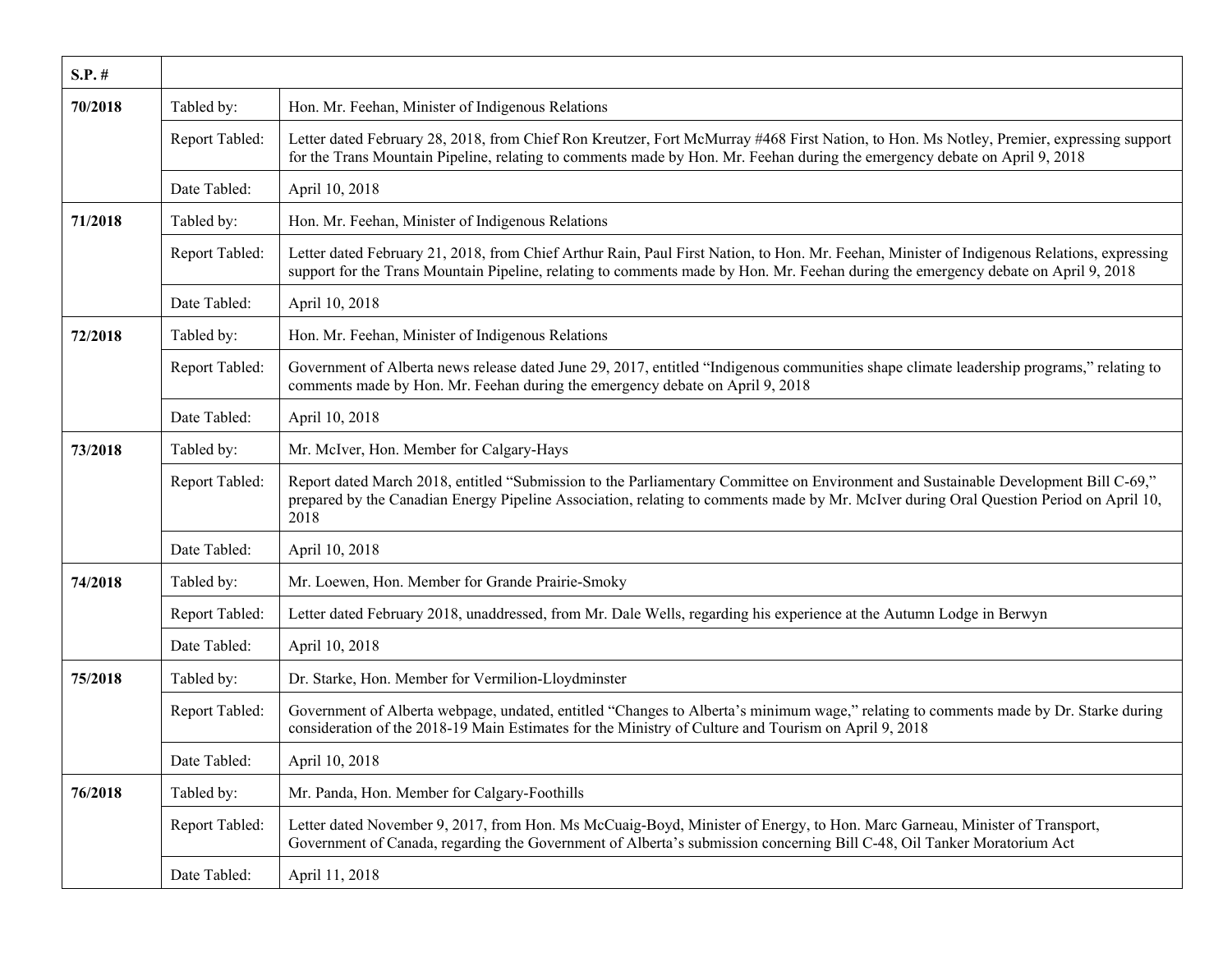| $S.P.$ # |                |                                                                                                                                                                                                                                                                                                                                                                                                                                                  |
|----------|----------------|--------------------------------------------------------------------------------------------------------------------------------------------------------------------------------------------------------------------------------------------------------------------------------------------------------------------------------------------------------------------------------------------------------------------------------------------------|
| 77/2018  | Tabled by:     | Mr. Panda, Hon. Member for Calgary-Foothills                                                                                                                                                                                                                                                                                                                                                                                                     |
|          | Report Tabled: | Letter dated November 24, 2017, from Mr. Panda, Hon. Member for Calgary-Foothills, to Hon. Judy Sgro, Member of Parliament, Chair,<br>Standing Committee on Transport, Infrastructure and Communities, expressing his opposition to Bill C-48, Oil Tanker Moratorium Act                                                                                                                                                                         |
|          | Date Tabled:   | April 11, 2018                                                                                                                                                                                                                                                                                                                                                                                                                                   |
| 78/2018  | Tabled by:     | Mr. Panda, Hon. Member for Calgary-Foothills                                                                                                                                                                                                                                                                                                                                                                                                     |
|          | Report Tabled: | Letter dated April 6, 2018, from Mr. Panda, Hon. Member for Calgary-Foothills, to Deborah Schulte, Member of Parliament, Chair, Standing<br>Committee on Environment and Sustainable Development, detailing perceived flaws in Bill C-69, An Act to enact the Impact Assessment<br>Act and the Canadian Energy Regulator Act, to amend the Navigation Protection Act and to make consequential amendments to other Acts                          |
|          | Date Tabled:   | April 11, 2018                                                                                                                                                                                                                                                                                                                                                                                                                                   |
| 79/2018  | Tabled by:     | Mr. Gotfried, Hon. Member for Calgary-Fish Creek                                                                                                                                                                                                                                                                                                                                                                                                 |
|          | Report Tabled: | Affidavit of Peter T. Sekulic, Vice-President and Managing Partner at Strategic Relations Inc., in respect of the procurement of fixed wing air<br>ambulance pursuant to Request for Proposal No. AHS-2016-2199, filed in Court of Queen's Bench of Alberta (court file number 1709-0202)<br>in connection with Northern Air Charter (P.R.) Inc., applicant, v. Alberta Health Services and Can-West Corporate Air Charters Inc.,<br>respondents |
|          | Date Tabled:   | April 11, 2018                                                                                                                                                                                                                                                                                                                                                                                                                                   |
| 80/2018  | Tabled by:     | Mr. Loewen, Hon. Member for Grande Prairie-Smoky                                                                                                                                                                                                                                                                                                                                                                                                 |
|          | Report Tabled: | Letter dated February 24, 2018, from Bill Rowe to Hon. Ms Sigurdson, Minister of Seniors and Housing, expressing disappointment<br>regarding the closure of his seniors' lodge                                                                                                                                                                                                                                                                   |
|          | Date Tabled:   | April 11, 2018                                                                                                                                                                                                                                                                                                                                                                                                                                   |
| 81/2018  | Tabled by:     | Clerk of the Assembly on behalf of Hon. Ms Ganley, Minister of Justice and Solicitor General                                                                                                                                                                                                                                                                                                                                                     |
|          | Report Tabled: | Report, undated, entitled "Alberta Justice and Solicitor General, Statutes Repeal Act - 2018 List"                                                                                                                                                                                                                                                                                                                                               |
|          | Date Tabled:   | April 11, 2018                                                                                                                                                                                                                                                                                                                                                                                                                                   |
| 82/2018  | Tabled by:     | Mr. Westhead, Hon. Member for Banff-Cochrane                                                                                                                                                                                                                                                                                                                                                                                                     |
|          | Report Tabled: | LifeSite website article dated April 11, 2018, entitled "Conservative leader Jason Kenney won't fight Alberta ban on pro-life speech"                                                                                                                                                                                                                                                                                                            |
|          | Date Tabled:   | April 12, 2018                                                                                                                                                                                                                                                                                                                                                                                                                                   |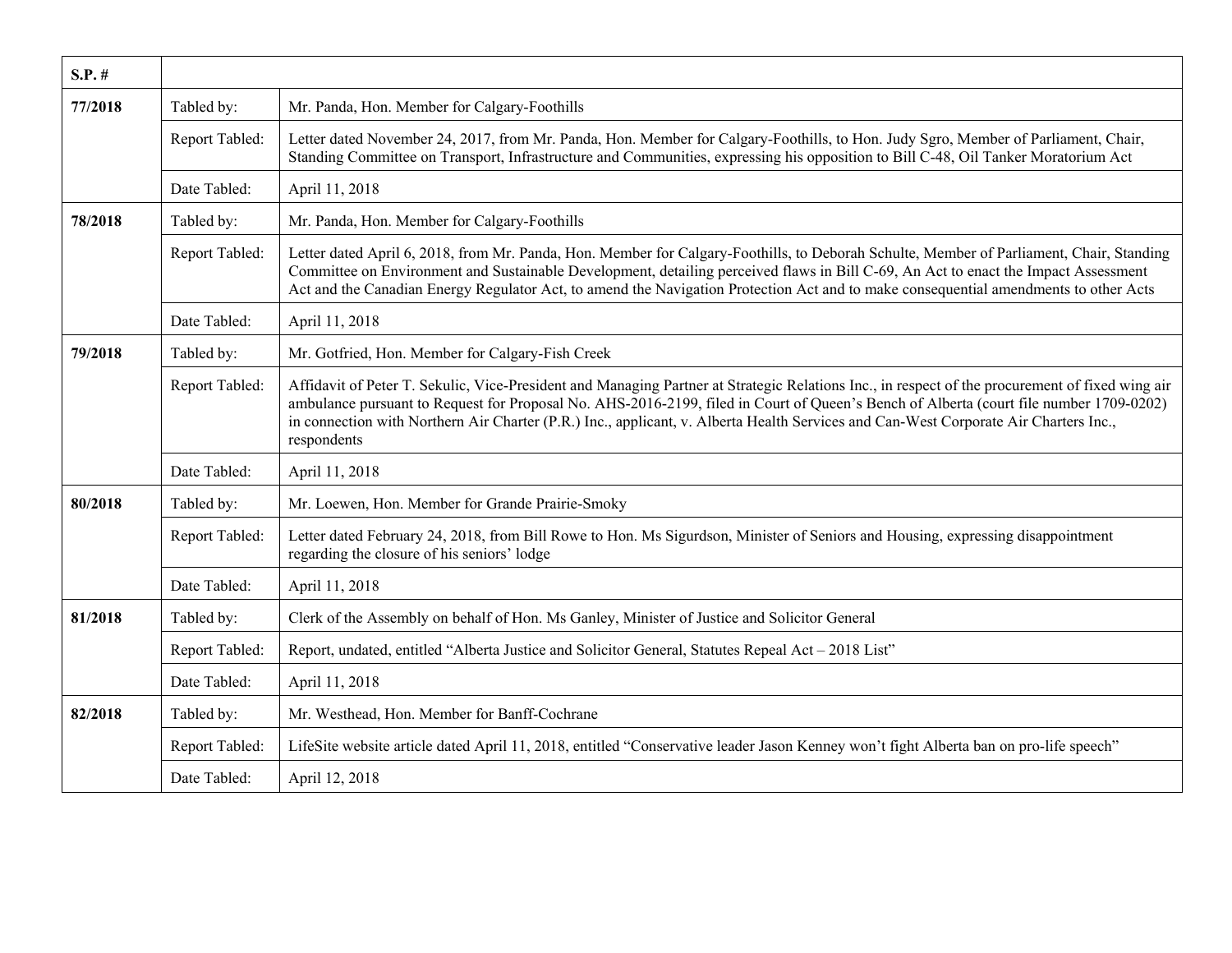| $S.P.$ # |                |                                                                                                                                                                                                                                                                               |
|----------|----------------|-------------------------------------------------------------------------------------------------------------------------------------------------------------------------------------------------------------------------------------------------------------------------------|
| 83/2018  | Tabled by:     | Dr. Starke, Hon. Member for Vermilion-Lloydminster                                                                                                                                                                                                                            |
|          | Report Tabled: | Report, undated, entitled "Rural Economic Development Action Plan," prepared by the Government of Alberta, relating to comments made<br>by Dr. Starke during consideration of the 2018-19 Main Estimates for the Ministry of Service Alberta on April 12, 2018                |
|          | Date Tabled:   | April 12, 2018                                                                                                                                                                                                                                                                |
| 84/2018  | Tabled by:     | Mr. Fildebrandt, Hon. Member for Strathmore-Brooks                                                                                                                                                                                                                            |
|          | Report Tabled: | Copy of a petition signed by several hundred Albertans urging the Government to have the intersection of highway 840 and highway 564 in<br>Wheatland County re-engineered                                                                                                     |
|          | Date Tabled:   | April 12, 2018                                                                                                                                                                                                                                                                |
| 85/2018  | Tabled by:     | MLA McPherson, Hon. Member for Calgary-Mackay-Nose Hill                                                                                                                                                                                                                       |
|          | Report Tabled: | Letter dated March 12, 2018, from the Calgary Housing Company, to its tenants regarding the company's cannabis policy                                                                                                                                                         |
|          | Date Tabled:   | April 12, 2018                                                                                                                                                                                                                                                                |
| 86/2018  | Tabled by:     | MLA McPherson, Hon. Member for Calgary-Mackay-Nose Hill                                                                                                                                                                                                                       |
|          | Report Tabled: | Briefing note dated April 12, 2018, entitled "Calgary Housing Company (CHC) Cannabis Policy," prepared by the Calgary Housing Company                                                                                                                                         |
|          | Date Tabled:   | April 12, 2018                                                                                                                                                                                                                                                                |
| 87/2018  | Tabled by:     | Mr. Loewen, Hon. Member for Grande Prairie-Smoky                                                                                                                                                                                                                              |
|          | Report Tabled: | Letter, undated, from Lena Williamson to North Peace Housing Foundation Board Members regarding the closing of the Berwyn Autumn Lodge                                                                                                                                        |
|          | Date Tabled:   | April 12, 2018                                                                                                                                                                                                                                                                |
| 88/2018  | Tabled by:     | Mr. Hanson, Hon. Member for Lac La Biche-St. Paul-Two Hills                                                                                                                                                                                                                   |
|          | Report Tabled: | Letter dated March 15, 2018, from Lisa-Marie Weder, President, Student Transportation Association of Alberta, to Hon. Ms Notley, Premier,<br>requesting an opportunity to speak with a senior person from the Premier's office concerning the safe transportation of students |
|          | Date Tabled:   | April 16, 2018                                                                                                                                                                                                                                                                |
| 89/2018  | Tabled by:     | Mr. Nixon, Official Opposition House Leader, on behalf of Hon. Mr. Kenney, Hon. Leader of the Official Opposition                                                                                                                                                             |
|          | Report Tabled: | Report dated December 2017, entitled "Investing in the Future: Facilities," prepared by the Calgary Board of Education, relating to comments<br>made by Hon. Mr. Kenney during Oral Question Period on April 16, 2018                                                         |
|          | Date Tabled:   | April 16, 2018                                                                                                                                                                                                                                                                |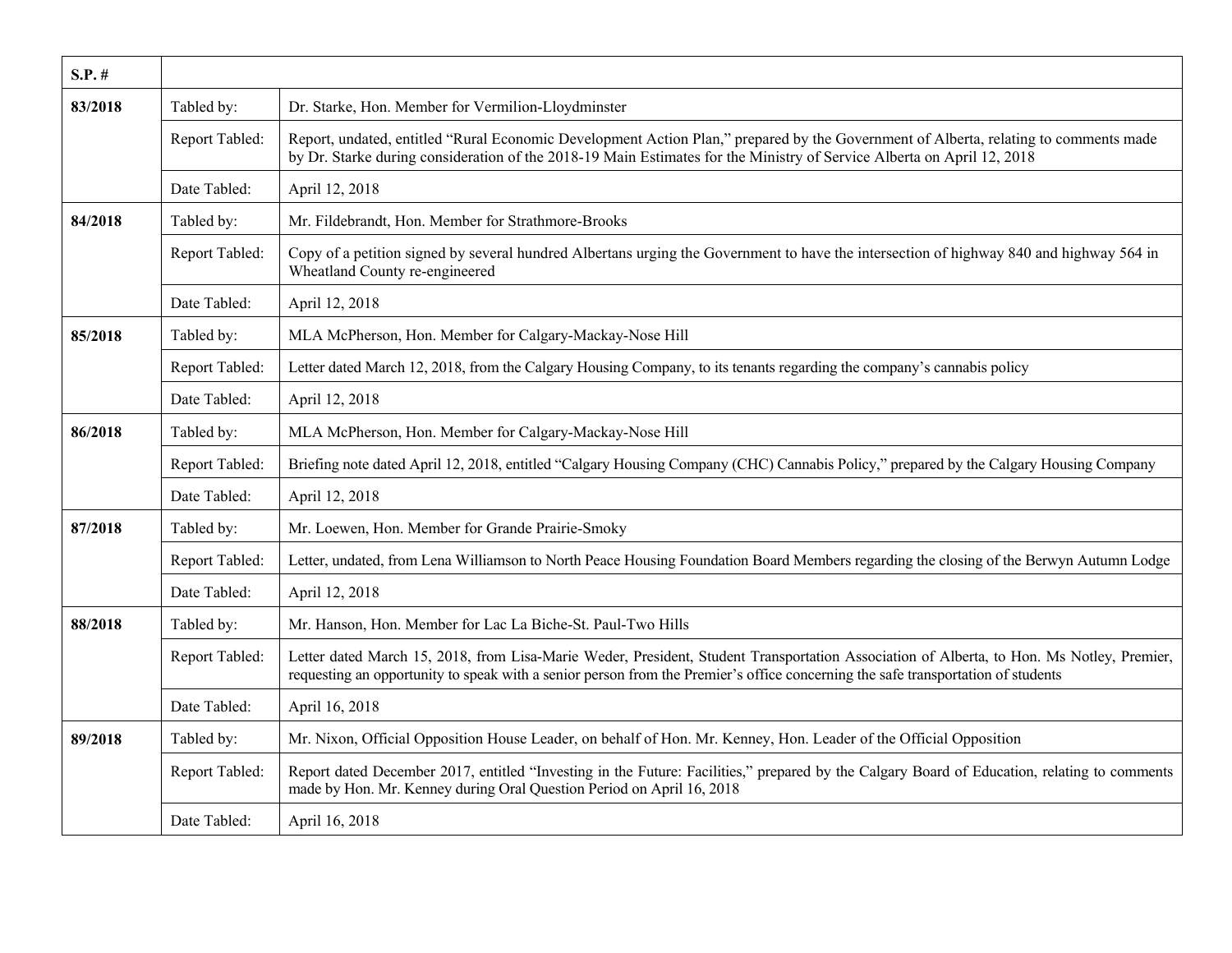| $S.P.$ # |                |                                                                                                                                                                                                                             |
|----------|----------------|-----------------------------------------------------------------------------------------------------------------------------------------------------------------------------------------------------------------------------|
| 90/2018  | Tabled by:     | Mr. Nixon, Official Opposition House Leader, on behalf of Hon. Mr. Kenney, Hon. Leader of the Official Opposition                                                                                                           |
|          | Report Tabled: | Reuters website article dated April 16, 2018, entitled "Alberta seeks to cut oil to British Columbia in Canada pipeline row," relating to comments<br>made by Hon. Mr. Kenney during Oral Question Period on April 16, 2018 |
|          | Date Tabled:   | April 16, 2018                                                                                                                                                                                                              |
| 91/2018  | Tabled by:     | Hon. Ms Ganley, Minister of Justice and Solicitor General                                                                                                                                                                   |
|          | Report Tabled: | Document, undated, entitled "Joint statement from Canadian civilian oversight agencies on release of names (2015)," relating to comments made<br>by Hon. Ms Ganley during Oral Question Period on April 16, 2018            |
|          | Date Tabled:   | April 16, 2018                                                                                                                                                                                                              |
| 92/2018  | Tabled by:     | Mr. Panda, Hon. Member for Calgary-Foothills                                                                                                                                                                                |
|          | Report Tabled: | Document, undated, entitled "Wastewater Systems Effluent Regulations (WSER) - Registry of Transitional Authorizations"                                                                                                      |
|          | Date Tabled:   | April 16, 2018                                                                                                                                                                                                              |
| 93/2018  | Tabled by:     | Mr. Panda, Hon. Member for Calgary-Foothills                                                                                                                                                                                |
|          | Report Tabled: | Map, dated December 12, 2016, of Québec communities who dump raw sewage, as posted on the CBC News website                                                                                                                  |
|          | Date Tabled:   | April 16, 2018                                                                                                                                                                                                              |
| 94/2018  | Tabled by:     | Clerk of the Assembly, on behalf of Hon. Ms Gray, Minister of Labour and Minister Responsible for Democratic Renewal                                                                                                        |
|          | Report Tabled: | Alberta Veterinary Medical Association, 2017 Annual Report                                                                                                                                                                  |
|          | Date Tabled:   | April 16, 2018                                                                                                                                                                                                              |
| 95/2018  | Tabled by:     | Mr. McIver, Hon. Member for Calgary-Hays                                                                                                                                                                                    |
|          | Report Tabled: | National Post website article dated April 17, 2018, entitled "Gwyn Morgan: Trudeau's cynical politics caught him in his own Trans Mountain<br>trap"                                                                         |
|          | Date Tabled:   | April 17, 2018                                                                                                                                                                                                              |
| 96/2018  | Tabled by:     | Mr. Hanson, Hon. Member for Lac La Biche-St. Paul-Two Hills                                                                                                                                                                 |
|          | Report Tabled: | Alberta Environment and Parks Water Act Enforcement Order dated August 17, 2017, concerning Donald Belland of St. Paul, relating to comments<br>made by Mr. Hanson during Oral Question Period on April 18, 2018            |
|          | Date Tabled:   | April 18, 2018                                                                                                                                                                                                              |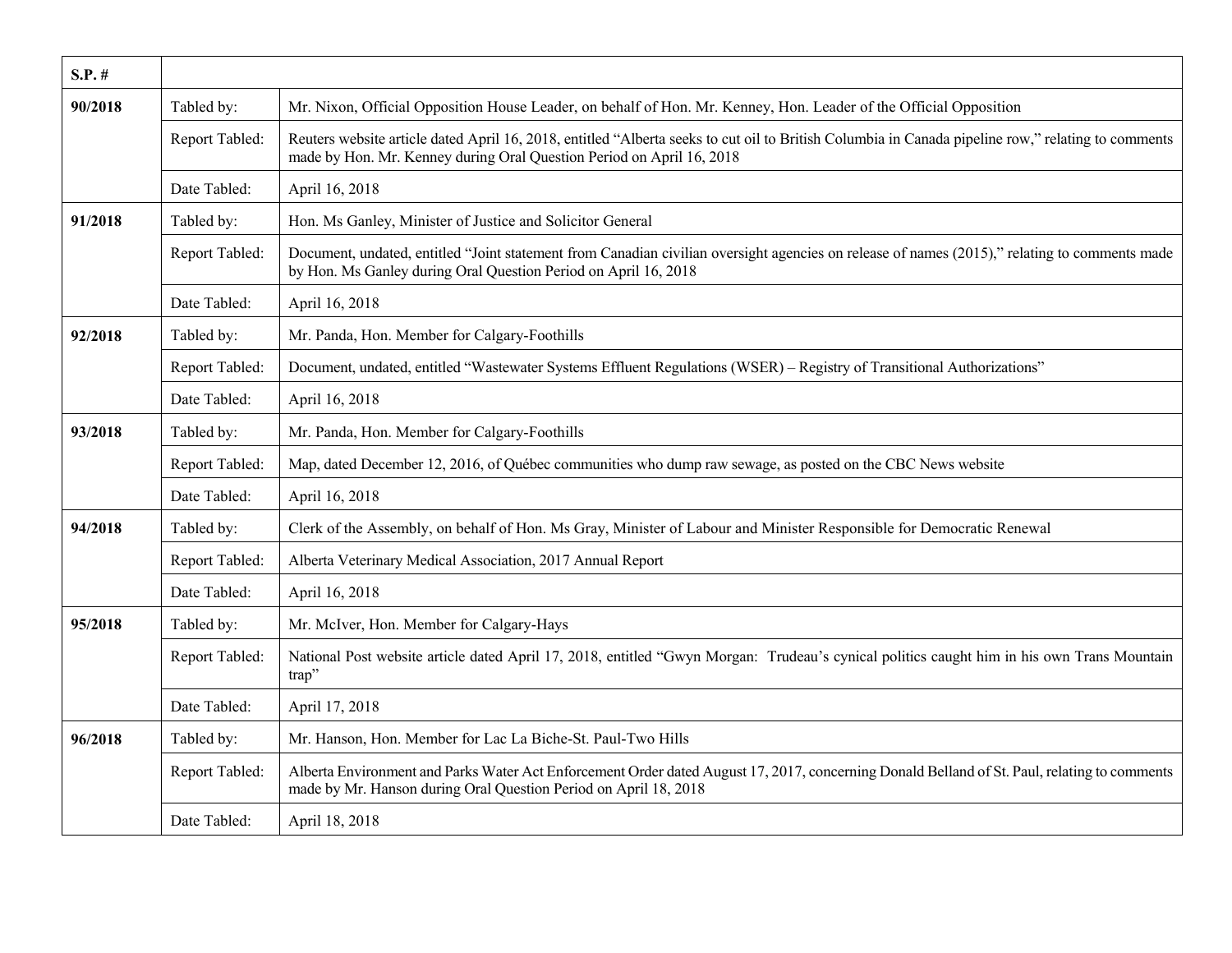| $S.P.$ # |                |                                                                                                                                                                                                                                                                                                                                |
|----------|----------------|--------------------------------------------------------------------------------------------------------------------------------------------------------------------------------------------------------------------------------------------------------------------------------------------------------------------------------|
| 97/2018  | Tabled by:     | Mr. Hanson, Hon. Member for Lac La Biche-St. Paul-Two Hills                                                                                                                                                                                                                                                                    |
|          | Report Tabled: | Letter dated April 3, 2018, from Nick Clark, Utility Network and Partners Inc., to Mr. Hanson, Hon. Member for Lac La Biche-St. Paul-Two<br>Hills, regarding email messages he received from Cabinet Ministers soliciting funds for Alberta's New Democratic Party, and stating several<br>reasons why he will not be donating |
|          | Date Tabled:   | April 18, 2018                                                                                                                                                                                                                                                                                                                 |
| 98/2018  | Tabled by:     | Mr. Panda, Hon. Member for Calgary-Foothills                                                                                                                                                                                                                                                                                   |
|          | Report Tabled: | Page 2 of a document entitled "Alberta's Wholesale Electricity Market Transition Recommendation"                                                                                                                                                                                                                               |
|          | Date Tabled:   | April 18, 2018                                                                                                                                                                                                                                                                                                                 |
| 99/2018  | Tabled by:     | Mr. Westhead, Hon. Member for Banff-Cochrane                                                                                                                                                                                                                                                                                   |
|          | Report Tabled: | Document showing several questions and responses concerning pipelines and government, relating to comments made by Mr. Westhead<br>during Oral Question Period on April 18, 2018                                                                                                                                               |
|          | Date Tabled:   | April 18, 2018                                                                                                                                                                                                                                                                                                                 |
| 100/2018 | Tabled by:     | Hon. Ms Ganley, Minister of Justice and Solicitor General                                                                                                                                                                                                                                                                      |
|          | Report Tabled: | Letter dated April 18, 2018, from Hon. Ms Ganley, Minister of Justice and Solicitor General, to Hon. Jody Wilson-Raybould, Minister of<br>Justice and Attorney General of Canada, stressing the urgency of filling Court of Queen's Bench vacancies in Alberta                                                                 |
|          | Date Tabled:   | April 18, 2018                                                                                                                                                                                                                                                                                                                 |
| 101/2018 | Tabled by:     | Mr. Gotfried, Hon. Member for Calgary-Fish Creek                                                                                                                                                                                                                                                                               |
|          | Report Tabled: | Report dated March 2018, entitled "Business Barometer, Alberta," prepared by the Canadian Federation of Independent Business                                                                                                                                                                                                   |
|          | Date Tabled:   | April 18, 2018                                                                                                                                                                                                                                                                                                                 |
| 102/2018 | Tabled by:     | Mr. Gotfried, Hon. Member for Calgary-Fish Creek                                                                                                                                                                                                                                                                               |
|          | Report Tabled: | Page 1 of a report entitled "Alberta Labour Force Statistics March 2018," prepared by the Alberta Government                                                                                                                                                                                                                   |
|          | Date Tabled:   | April 18, 2018                                                                                                                                                                                                                                                                                                                 |
| 103/2018 | Tabled by:     | Acting Clerk of the Assembly on behalf of Hon. Ms Ganley, Minister of Justice and Solicitor General                                                                                                                                                                                                                            |
|          | Report Tabled: | Alberta Law Enforcement Review Board, 2016 Annual Report                                                                                                                                                                                                                                                                       |
|          | Date Tabled:   | April 18, 2018                                                                                                                                                                                                                                                                                                                 |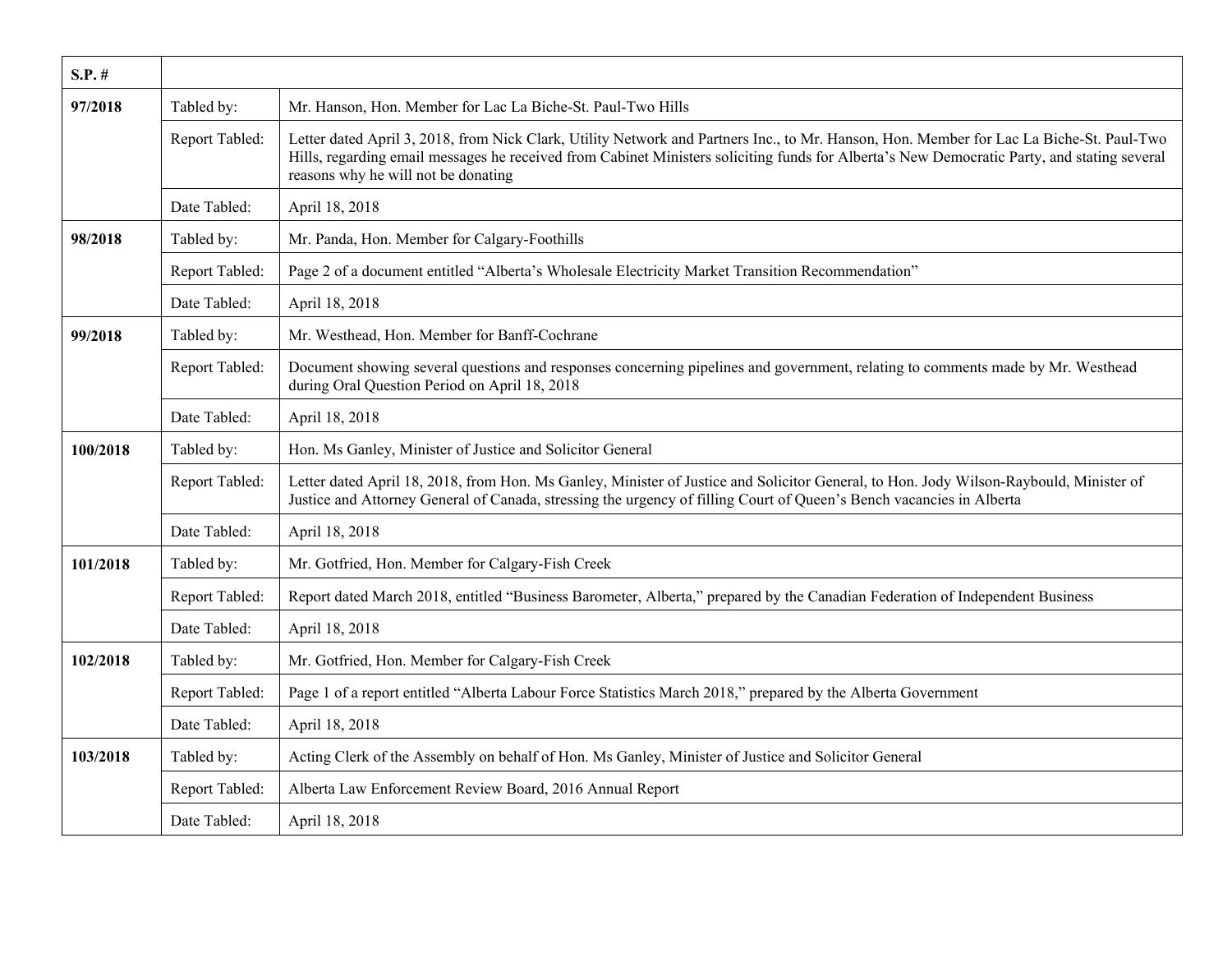| $S.P.$ # |                |                                                                                                                                                                                                            |
|----------|----------------|------------------------------------------------------------------------------------------------------------------------------------------------------------------------------------------------------------|
| 104/2018 | Tabled by:     | Mr. Shepherd, Chair, Standing Committee on Legislative Offices                                                                                                                                             |
|          | Report Tabled: | Report dated April 2018, entitled "Putting Alberta's Financial Future in Focus, A Commentary by the Auditor General," prepared by the<br>Auditor General of Alberta                                        |
|          | Date Tabled:   | April 19, 2018                                                                                                                                                                                             |
| 105/2018 | Tabled by:     | Mr. W. Anderson, Hon. Member for Highwood                                                                                                                                                                  |
|          | Report Tabled: | Excerpt from a document entitled "RFP: AHS-2016-2199, Aviation Services (Aircraft and Flight Crew) CanWest Aviation Response,"<br>relating to comments made by Mr. W. Anderson during Oral Question Period |
|          | Date Tabled:   | April 19, 2018                                                                                                                                                                                             |
| 106/2018 | Tabled by:     | Mr. Hunter, Hon. Member for Cardston-Taber-Warner                                                                                                                                                          |
|          | Report Tabled: | CBC News website article dated April 14, 2018, entitled " 'Catastrophic' overland flooding shuts down southern Alberta highway, threatens<br>Taber homes"                                                  |
|          | Date Tabled:   | April 19, 2018                                                                                                                                                                                             |
| 107/2018 | Tabled by:     | Mr. Loewen, Hon. Member for Grande Prairie-Smoky                                                                                                                                                           |
|          | Report Tabled: | Letter, undated, from Irene Mines of Grande Cache, to whom it may concern, expressing concern regarding the closure of the Autumn Lodge<br>in Berwyn                                                       |
|          | Date Tabled:   | April 19, 2018                                                                                                                                                                                             |
| 108/2018 | Tabled by:     | Mr. Loewen, Hon. Member for Grande Prairie-Smoky                                                                                                                                                           |
|          | Report Tabled: | Newspaper article, undated, entitled "Flag at Autumn Lodge lowered to half-mast"                                                                                                                           |
|          | Date Tabled:   | April 19, 2018                                                                                                                                                                                             |
| 109/2018 | Tabled by:     | Clerk of the Assembly on behalf of Hon. Mr. Feehan, Minister of Indigenous Relations                                                                                                                       |
|          | Report Tabled: | Metis Settlements Appeal Tribunal, Annual Report 2017                                                                                                                                                      |
|          | Date Tabled:   | April 30, 2018                                                                                                                                                                                             |
| 110/2018 | Tabled by:     | Mr. Panda, Hon. Member for Calgary-Foothills                                                                                                                                                               |
|          | Report Tabled: | Media release dated April 20, 2018, entitled "HSBC strengthens energy policy," prepared by HSBC                                                                                                            |
|          | Date Tabled:   | May 1, 2018                                                                                                                                                                                                |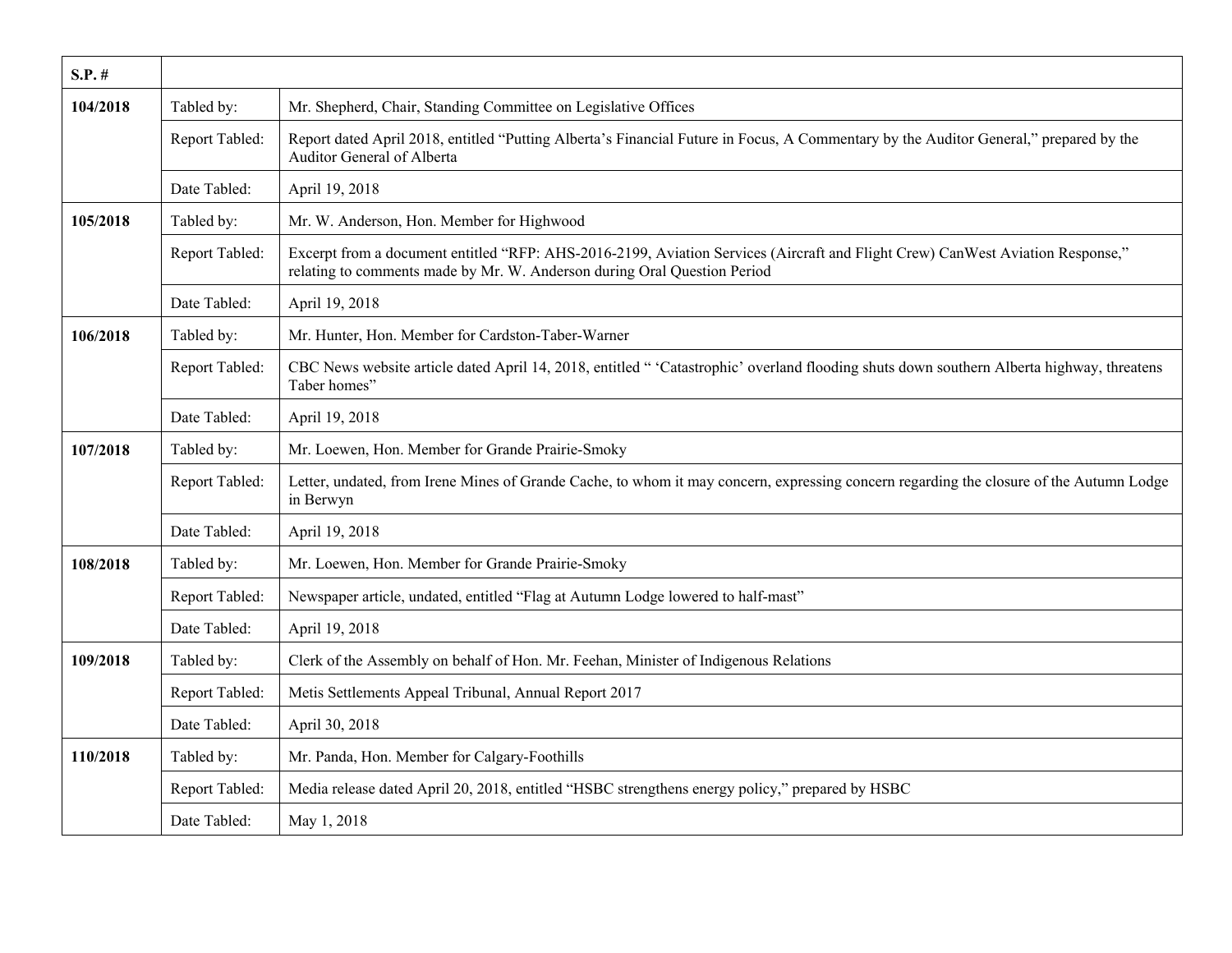| $S.P.$ # |                |                                                                                                                                                                                                                                                                                                                                               |
|----------|----------------|-----------------------------------------------------------------------------------------------------------------------------------------------------------------------------------------------------------------------------------------------------------------------------------------------------------------------------------------------|
| 111/2018 | Tabled by:     | Mr. Panda, Hon. Member for Calgary-Foothills                                                                                                                                                                                                                                                                                                  |
|          | Report Tabled: | Report dated April 2018, entitled "HSBC Energy Policy," prepared by HSBC                                                                                                                                                                                                                                                                      |
|          | Date Tabled:   | May 1, 2018                                                                                                                                                                                                                                                                                                                                   |
| 112/2018 | Tabled by:     | Mr. Hunter, Hon. Member for Cardston-Taber-Warner                                                                                                                                                                                                                                                                                             |
|          | Report Tabled: | Financial Post website article dated June 23, 2016, entitled "Why Warren Buffett is one of the very few making money off Alberta's mostly<br>unprofitable electric system," relating to comments made by Mr. Hunter during Oral Question Period on May 1, 2018                                                                                |
|          | Date Tabled:   | May 1, 2018                                                                                                                                                                                                                                                                                                                                   |
| 113/2018 | Tabled by:     | Mr. McIver, Hon. Member for Calgary-Hays                                                                                                                                                                                                                                                                                                      |
|          | Report Tabled: | Page 21 of a report entitled "A Commentary by the Auditor General – April 2018," relating to comments made by Mr. McIver during Oral<br>Question Period on May 1, 2018                                                                                                                                                                        |
|          | Date Tabled:   | May 1, 2018                                                                                                                                                                                                                                                                                                                                   |
| 114/2018 | Tabled by:     | Mr. W. Anderson, Hon. Member for Highwood                                                                                                                                                                                                                                                                                                     |
|          | Report Tabled: | Letter dated February 2, 2018, from Nate Hillman, President, Northern Air Charter, to Hon. Ms Hoffman, Deputy Premier, Minister of<br>Health, regarding irregularities in air ambulance requests for proposals and the misrepresentation of CanWest Air's safety record                                                                       |
|          | Date Tabled:   | May 2, 2018                                                                                                                                                                                                                                                                                                                                   |
| 115/2018 | Tabled by:     | Mr. Nixon, Official Opposition House Leader                                                                                                                                                                                                                                                                                                   |
|          | Report Tabled: | Email messaged dated January 16, 2018, from Mark Christopher Garcia, Red Deer-South Constituency Manager, with the addressee's name<br>struck out, regarding a message received from the Government concerning consultation on the Big Horn backcountry, relating to comments<br>made by Mr. Nixon during Oral Question Period on May 3, 2018 |
|          | Date Tabled:   | May 3, 2018                                                                                                                                                                                                                                                                                                                                   |
| 116/2018 | Tabled by:     | Mr. Smith, Hon. Member for Drayton Valley-Devon                                                                                                                                                                                                                                                                                               |
|          | Report Tabled: | Edmonton Journal website article dated May 2, 2018, entitled "Editorial: Press must remain free"                                                                                                                                                                                                                                              |
|          | Date Tabled:   | May 3, 2018                                                                                                                                                                                                                                                                                                                                   |
| 117/2018 | Tabled by:     | Dr. Swann, Hon. Member for Calgary-Mountain View                                                                                                                                                                                                                                                                                              |
|          | Report Tabled: | Email message dated April 30, 2018, from Erin Dowell of Calgary to Dr. Swann, Hon. Member for Calgary-Mountain View, expressing<br>concern regarding the Government's \$25-a-day daycare project                                                                                                                                              |
|          | Date Tabled:   | May 3, 2018                                                                                                                                                                                                                                                                                                                                   |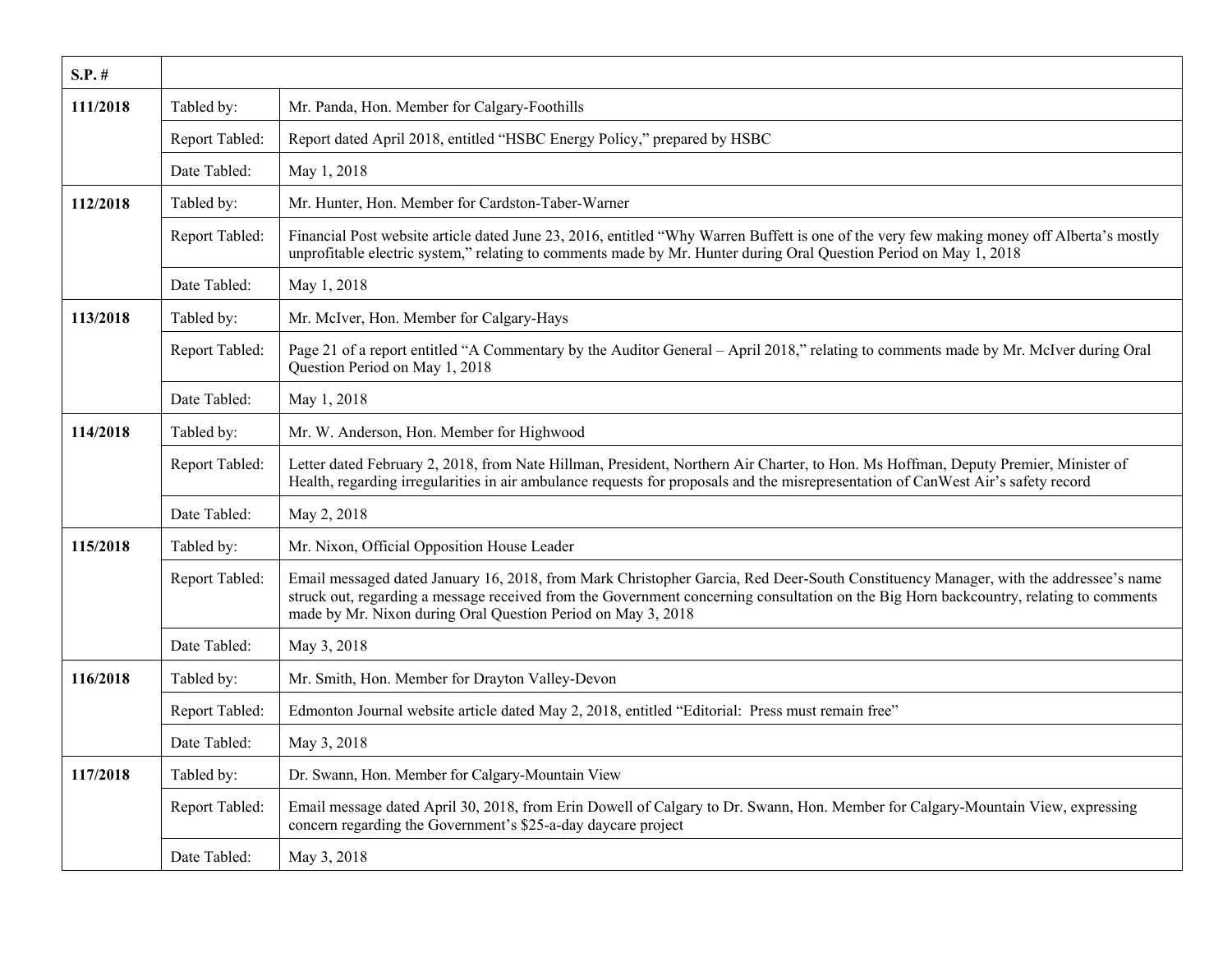| $S.P.$ # |                |                                                                                                                                                                                                                                                                         |
|----------|----------------|-------------------------------------------------------------------------------------------------------------------------------------------------------------------------------------------------------------------------------------------------------------------------|
| 118/2018 | Tabled by:     | Dr. Swann, Hon. Member for Calgary-Mountain View                                                                                                                                                                                                                        |
|          | Report Tabled: | Petition signed by approximately 300 Albertans requesting the Government reinvest savings from generic drug cost reductions into frontline<br>pharmacy services and programs                                                                                            |
|          | Date Tabled:   | May 3, 2018                                                                                                                                                                                                                                                             |
| 119/2018 | Tabled by:     | Mr. W. Anderson, Hon. Member for Highwood                                                                                                                                                                                                                               |
|          | Report Tabled: | Freedom of Information and Protection of Privacy Act Request to Access Information dated April 23, 2018, from James Johnson, United<br>Conservative Party caucus, requesting correspondence concerning reports and certification letters issued by the Fairness Advisor |
|          | Date Tabled:   | May 3, 2018                                                                                                                                                                                                                                                             |
| 120/2018 | Tabled by:     | Mr. Schneider, Hon. Member for Little Bow                                                                                                                                                                                                                               |
|          | Report Tabled: | Report, undated, entitled "Siksika Emergency Management Team Summary," prepared by the Office of Chief and Council, Government of<br>Siksika Nation                                                                                                                     |
|          | Date Tabled:   | May 3, 2018                                                                                                                                                                                                                                                             |
| 121/2018 | Tabled by:     | Mr. Schneider, Hon. Member for Little Bow                                                                                                                                                                                                                               |
|          | Report Tabled: | Report, undated, entitled "Taber Irrigation District Update," prepared by the Taber Irrigation District                                                                                                                                                                 |
|          | Date Tabled:   | May 3, 2018                                                                                                                                                                                                                                                             |
| 122/2018 | Tabled by:     | Mr. Schneider, Hon. Member for Little Bow                                                                                                                                                                                                                               |
|          | Report Tabled: | Report dated April 23, 2018, entitled "Examples of Damage to TID Infrastructure, 2018 MD of Taber Overland Flooding Tour," prepared by<br>the Taber Irrigation District                                                                                                 |
|          | Date Tabled:   | May 3, 2018                                                                                                                                                                                                                                                             |
| 123/2018 | Tabled by:     | Mr. Schneider, Hon. Member for Little Bow                                                                                                                                                                                                                               |
|          | Report Tabled: | Photographs of flood damage in the north and south regions of the Municipal District of Taber                                                                                                                                                                           |
|          | Date Tabled:   | May 3, 2018                                                                                                                                                                                                                                                             |
| 124/2018 | Tabled by:     | Hon. Mr. Wanner, Speaker of the Legislative Assembly                                                                                                                                                                                                                    |
|          | Report Tabled: | Memorandum dated May 2, 2018, from Hon. Mr. Wanner, Speaker of the Legislative Assembly, to all Members of the Legislative Assembly<br>regarding committee meeting protocols, with attached set of protocols                                                            |
|          | Date Tabled:   | May 3, 2018                                                                                                                                                                                                                                                             |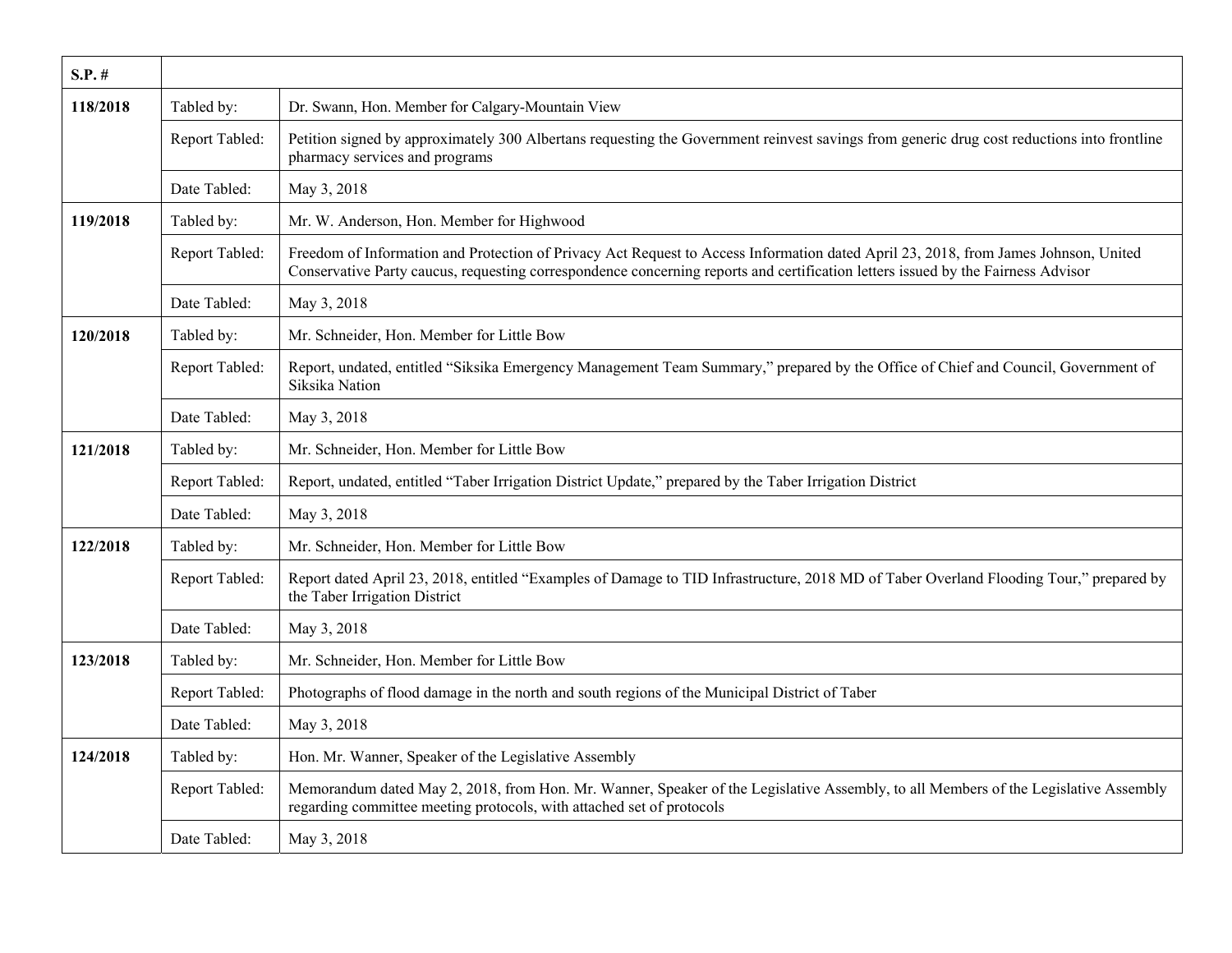| $S.P.$ # |                |                                                                                                                                                                                 |
|----------|----------------|---------------------------------------------------------------------------------------------------------------------------------------------------------------------------------|
| 125/2018 | Tabled by:     | Ms Luff, Hon. Member for Calgary-East                                                                                                                                           |
|          | Report Tabled: | Reprint of a McLean's article dated April 28, 1997, entitled "When a hospital dies," relating to comments made by Ms Luff during Oral<br>Question Period on May 7, 2018         |
|          | Date Tabled:   | May 7, 2018                                                                                                                                                                     |
| 126/2018 | Tabled by:     | Mr. McIver, Hon. Member for Calgary-Hays                                                                                                                                        |
|          | Report Tabled: | CBC website article dated May 7, 2018, entitled "Still no money for Deerfoot Trail after 'affordable' fixes identified"                                                         |
|          | Date Tabled:   | May 7, 2018                                                                                                                                                                     |
| 127/2018 | Tabled by:     | Mr. Barnes, Hon. Member for Cypress-Medicine Hat                                                                                                                                |
|          | Report Tabled: | CBC website article dated March 13, 2018, entitled "Why young men are being left out of Alberta's economic recovery"                                                            |
|          | Date Tabled:   | May 7, 2018                                                                                                                                                                     |
| 128/2018 | Tabled by:     | Mr. Barnes, Hon. Member for Cypress-Medicine Hat                                                                                                                                |
|          | Report Tabled: | University of Calgary School of Public Policy Fiscal Policy Trends article dated May 2018, entitled "Who will pay the interest on Alberta's<br>public debt?"                    |
|          | Date Tabled:   | May 7, 2018                                                                                                                                                                     |
| 129/2018 | Tabled by:     | Mr. Panda, Hon. Member for Calgary-Foothills                                                                                                                                    |
|          | Report Tabled: | Pamphlet, undated, entitled "You are protected against high electricity prices," prepared by the Government of Alberta                                                          |
|          | Date Tabled:   | May 7, 2018                                                                                                                                                                     |
| 130/2018 | Tabled by:     | Mr. Hinkley, Acting Chair of Committees                                                                                                                                         |
|          | Report Tabled: | Amendment to Bill 5 (A1) (Hon. Member for Olds-Didsbury-Three Hills)<br>- Adjourned<br>- Defeated on division                                                                   |
|          | Date Tabled:   | May 7, 2018<br>May 15, 2018                                                                                                                                                     |
| 131/2018 | Tabled by:     | Hon. Min. Ceci, President of Treasury Board and Minister of Finance                                                                                                             |
|          | Report Tabled: | Report, undated, entitled "Commentary No. 511, The Numbers Game: Rating the Fiscal Accountability of Canada's Senior Governments,<br>2018," prepared by the C.D. Howe Institute |
|          | Date Tabled:   | May 8, 2018                                                                                                                                                                     |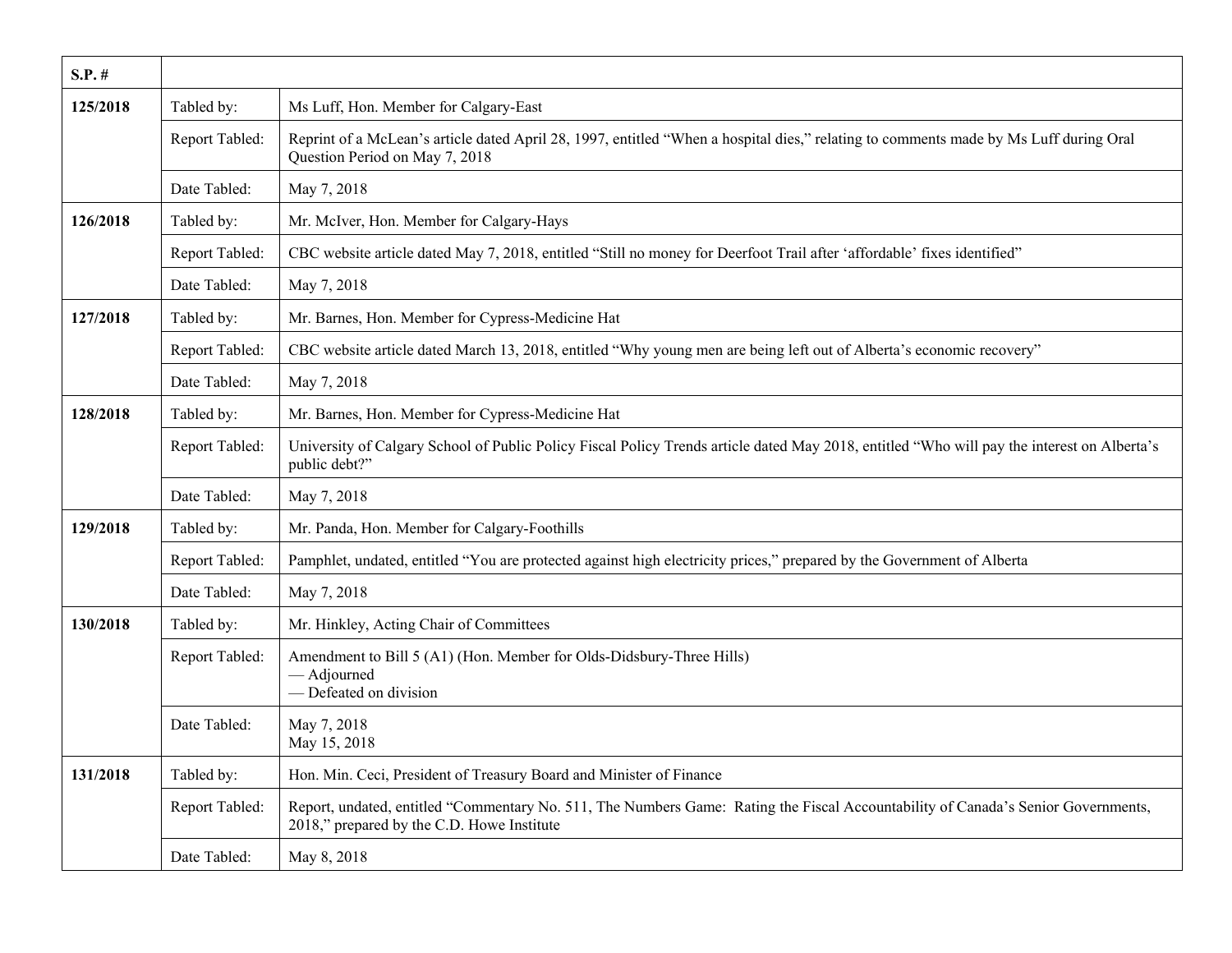| $S.P.$ # |                |                                                                                                                                                                                                                                       |
|----------|----------------|---------------------------------------------------------------------------------------------------------------------------------------------------------------------------------------------------------------------------------------|
| 132/2018 | Tabled by:     | Ms Luff, Acting Chair of Committees                                                                                                                                                                                                   |
|          | Report Tabled: | Amendment to Bill 9 (A1) (Hon. Member for Calgary-Bow on behalf of the Hon. Deputy Premier, Minister of Health) — Agreed to on division                                                                                               |
|          | Date Tabled:   | May 8, 2018                                                                                                                                                                                                                           |
| 133/2018 | Tabled by:     | Ms Goehring, Chair, Standing Committee on Families and Communities                                                                                                                                                                    |
|          | Report Tabled: | Standing Committee on Families and Communities, Review of the Missing Persons Act, May 2018                                                                                                                                           |
|          | Date Tabled:   | May 9, 2018                                                                                                                                                                                                                           |
| 134/2018 | Tabled by:     | Mr. Malkinson, Hon. Member for Calgary-Currie                                                                                                                                                                                         |
|          | Report Tabled: | Edmonton Journal website article dated May 2, 2018, entitled "Graham Thompson: Controversial former chief electoral officer returns to<br>new, and controversial, job"                                                                |
|          | Date Tabled:   | May 9, 2018                                                                                                                                                                                                                           |
| 135/2018 | Tabled by:     | Mrs. Aheer, Hon. Member for Chestermere-Rocky View                                                                                                                                                                                    |
|          | Report Tabled: | thestar.com website article dated April 11, 2018, entitled "Controversial nominee named for Alberta's first election commissioner, tasked with<br>rooting out 'dark money'"                                                           |
|          | Date Tabled:   | May 9, 2018                                                                                                                                                                                                                           |
| 136/2018 | Tabled by:     | Mr. Clark, Hon. Member for Calgary-Elbow                                                                                                                                                                                              |
|          | Report Tabled: | Letter, undated, from Hon. Ms Notley, Premier, to Hon. Mr. Eggen, Minister of Education, asking Hon. Mr. Eggen to deliver on several items<br>to combat racism in Alberta                                                             |
|          | Date Tabled:   | May 9, 2018                                                                                                                                                                                                                           |
| 137/2018 | Tabled by:     | Mrs. Pitt, Hon. Member for Airdrie                                                                                                                                                                                                    |
|          | Report Tabled: | Journal of Obstetrics and Gynaecology Canada article dated July 2010, entitled "Comparison of Costs and Associated Outcomes Between Women<br>Choosing Newly Integrated Autonomous Midwifery Care and Matched Controls: A Pilot Study" |
|          | Date Tabled:   | May 9, 2018                                                                                                                                                                                                                           |
| 138/2018 | Tabled by:     | Mrs. Pitt, Hon. Member for Airdrie                                                                                                                                                                                                    |
|          | Report Tabled: | PLoS One website article dated July 17, 2015, entitled "Costs of Planned Home vs. Hospital Birth in British Columbia Attended by Registered<br>Midwives and Physicians"                                                               |
|          | Date Tabled:   | May 9, 2018                                                                                                                                                                                                                           |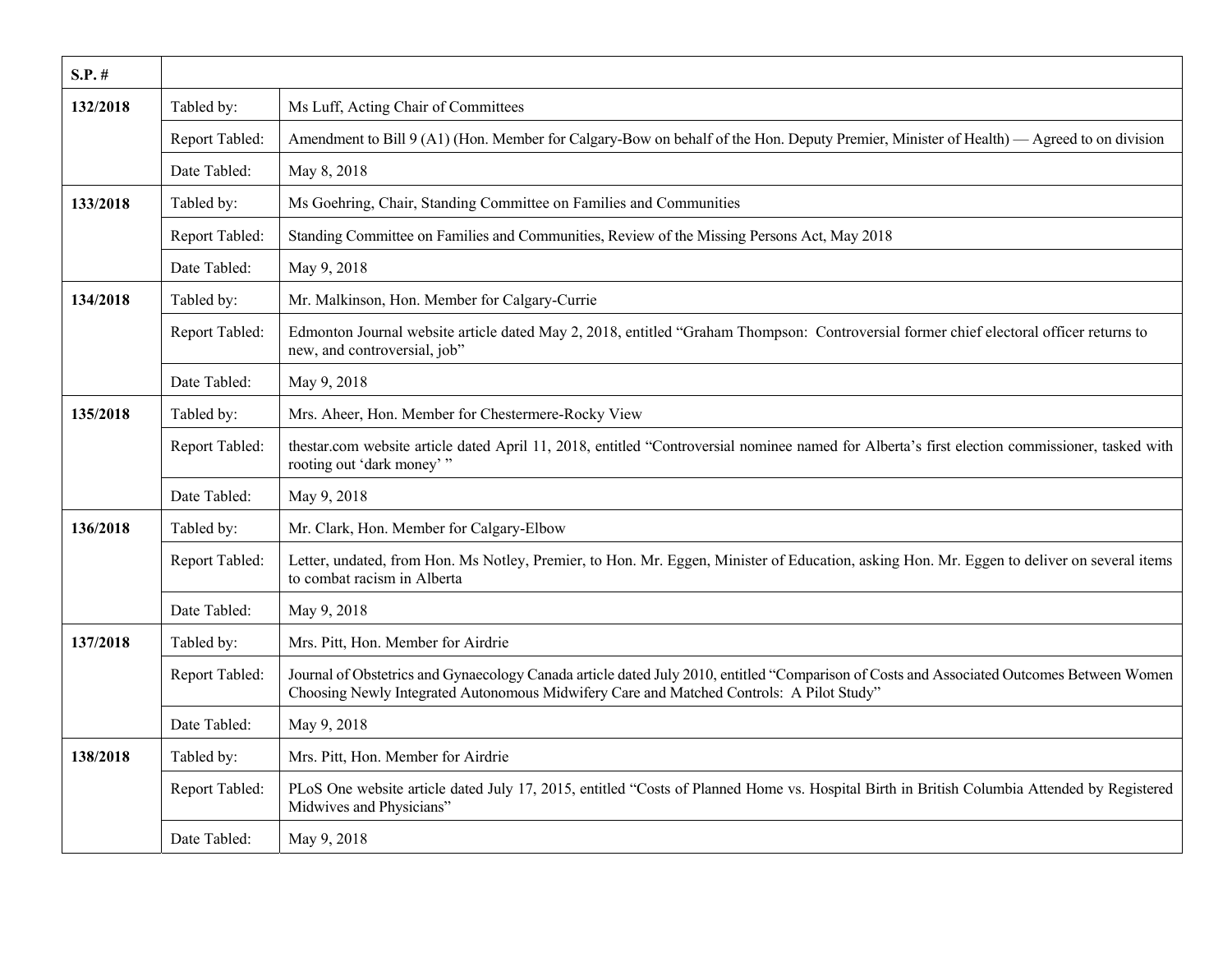| $S.P.$ # |                |                                                                                                                                                          |
|----------|----------------|----------------------------------------------------------------------------------------------------------------------------------------------------------|
| 139/2018 | Tabled by:     | Mrs. Pitt, Hon. Member for Airdrie                                                                                                                       |
|          | Report Tabled: | Association for Safe Alternatives in Childbirth article dated 2016, entitled "Report highlights: How much does it cost to have a baby in Alberta?"       |
|          | Date Tabled:   | May 9, 2018                                                                                                                                              |
| 140/2018 | Tabled by:     | Mr. Orr, Hon. Member for Lacombe-Ponoka                                                                                                                  |
|          | Report Tabled: | Report dated June 23, 2004, entitled "What's Wrong with Capacity Markets?" prepared by Frank A. Wolak, Department of Economics, Stanford<br>University   |
|          | Date Tabled:   | May 9, 2018                                                                                                                                              |
| 141/2018 | Tabled by:     | Mr. Orr, Hon. Member for Lacombe-Ponoka                                                                                                                  |
|          | Report Tabled: | IEEE PES Transactions on Power Systems article, undated, entitled "Capacity payments in a cost-based wholesale electricity market: the<br>case of Chile" |
|          | Date Tabled:   | May 9, 2018                                                                                                                                              |
| 142/2018 | Tabled by:     | Mr. Panda, Hon. Member for Calgary-Foothills                                                                                                             |
|          | Report Tabled: | CBC website article dated May 3, 2018, entitled "Alberta's still not the economic driver it once was: ATB report"                                        |
|          | Date Tabled:   | May 9, 2018                                                                                                                                              |
| 143/2018 | Tabled by:     | Mr. Sucha, Acting Chair of Committees                                                                                                                    |
|          | Report Tabled: | Amendment to Bill 9 (A2) (Hon. Member for Strathmore-Brooks) — Agreed to on division                                                                     |
|          | Date Tabled:   | May 9, 2018                                                                                                                                              |
| 144/2018 | Tabled by:     | Mr. Sucha, Acting Chair of Committees                                                                                                                    |
|          | Report Tabled: | Amendment to Bill 9 (A3) (Hon. Member for Strathmore-Brooks) — Defeated on division                                                                      |
|          | Date Tabled:   | May 9, 2018                                                                                                                                              |
| 145/2018 | Tabled by:     | Mr. Sucha, Acting Chair of Committees                                                                                                                    |
|          | Report Tabled: | Subamendment to Bill 12 (A1-SA1) (Hon. Member for Calgary-Foothills) — Agreed to                                                                         |
|          | Date Tabled:   | May 9, 2018                                                                                                                                              |
| 146/2018 | Tabled by:     | Mr. Sucha, Acting Chair of Committees                                                                                                                    |
|          | Report Tabled: | Amendment to Bill 12 (A1) (Hon. Member for Calgary-Mackay-Nose Hill) — Agreed to                                                                         |
|          | Date Tabled:   | May 9, 2018                                                                                                                                              |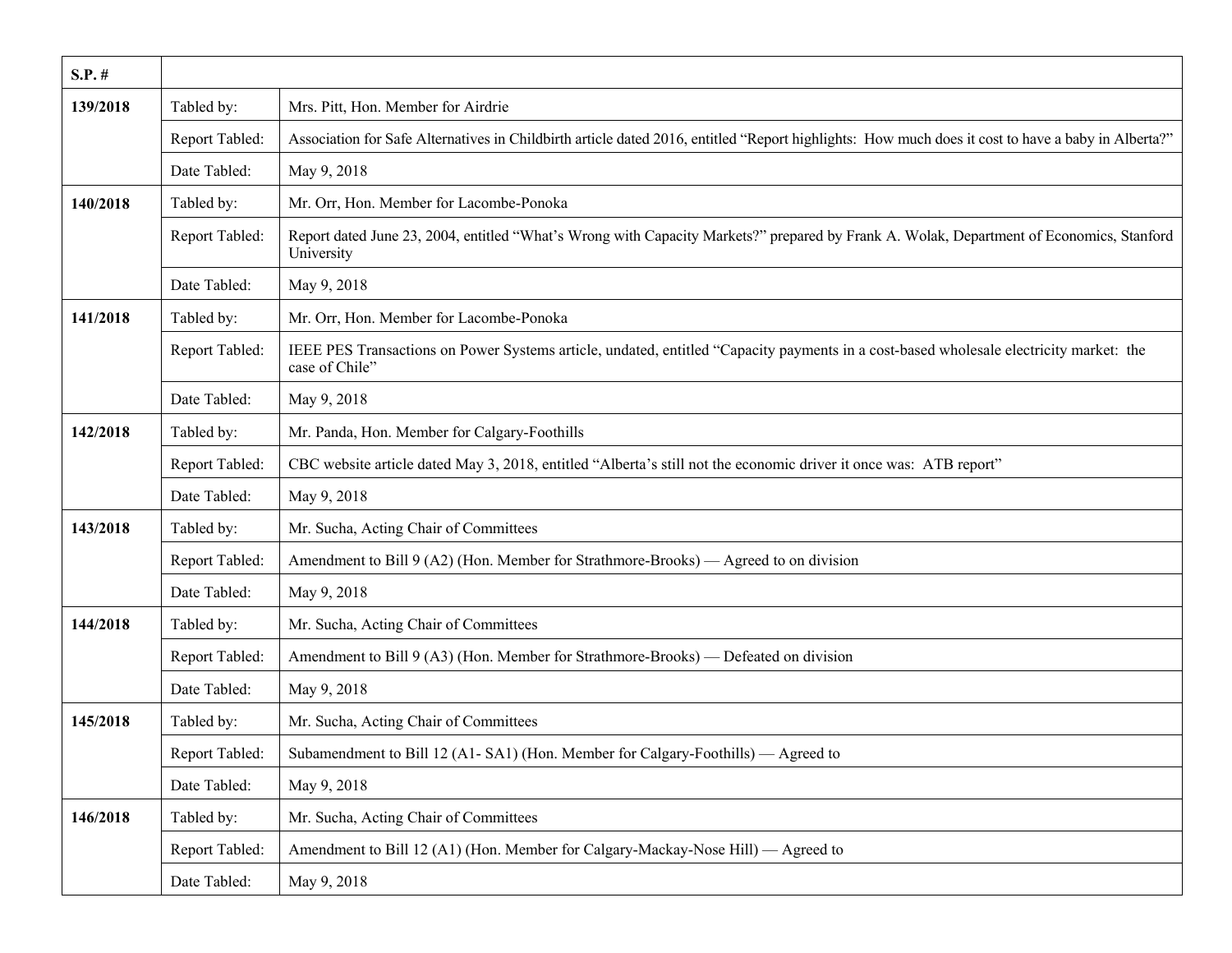| $S.P.$ # |                |                                                                                                                                                                                                                                                                                                                                                                           |
|----------|----------------|---------------------------------------------------------------------------------------------------------------------------------------------------------------------------------------------------------------------------------------------------------------------------------------------------------------------------------------------------------------------------|
| 147/2018 | Tabled by:     | Mr. Hinkley, Acting Chair of Committees                                                                                                                                                                                                                                                                                                                                   |
|          | Report Tabled: | Amendment to Bill 9 (A4) (Hon. Member for Strathmore-Brooks) — Defeated on division                                                                                                                                                                                                                                                                                       |
|          | Date Tabled:   | May 10, 2018                                                                                                                                                                                                                                                                                                                                                              |
| 148/2018 | Tabled by:     | MLA McPherson, Hon. Member for Calgary-Mackay-Nose Hill                                                                                                                                                                                                                                                                                                                   |
|          | Report Tabled: | Letter dated June 18, 2013, from Rachel Notley, MLA, Edmonton Strathcona, NDP Opposition Critic for Human Services, to Hon. Dave<br>Hancock, Minister of Human Services, formally requesting an independent review of Persons with Developmental Disabilities Program<br>delivery, relating to comments made by MLA McPherson during Oral Question Period on May 10, 2018 |
|          | Date Tabled:   | May 10, 2018                                                                                                                                                                                                                                                                                                                                                              |
| 149/2018 | Tabled by:     | Mr. Shepherd, Hon. Member for Edmonton-Centre                                                                                                                                                                                                                                                                                                                             |
|          | Report Tabled: | archive.li webpage reprint of an Edmonton Journal article dated February 21, 2018, entitled "Gibson affair sends terrible message," relating<br>to comments made by Mr. Shepherd during debate on Government Motion 16 on May 10, 2018                                                                                                                                    |
|          | Date Tabled:   | May 10, 2018                                                                                                                                                                                                                                                                                                                                                              |
| 150/2018 | Tabled by:     | Mr. Shepherd, Hon. Member for Edmonton-Centre                                                                                                                                                                                                                                                                                                                             |
|          | Report Tabled: | Copy of Lethbridge Herald article dated March 1, 2018, entitled "Kenney opposes consumption sites"                                                                                                                                                                                                                                                                        |
|          | Date Tabled:   | May 10, 2018                                                                                                                                                                                                                                                                                                                                                              |
| 151/2018 | Tabled by:     | Mr. Shepherd, Hon. Member for Edmonton-Centre                                                                                                                                                                                                                                                                                                                             |
|          | Report Tabled: | CBC News website article dated November 10, 2017, entitled "Gay-straight bill could allow covert sex ed: Alberta United Conservatives"                                                                                                                                                                                                                                    |
|          | Date Tabled:   | May 10, 2018                                                                                                                                                                                                                                                                                                                                                              |
| 152/2018 | Tabled by:     | Mr. Hunter, Hon. Member for Cardston-Taber-Warner                                                                                                                                                                                                                                                                                                                         |
|          | Report Tabled: | CBC News website article dated May 7, 2018, entitled "Oilpatch CEOs blame high costs, red tape for erosion of Canada's competitive edge"                                                                                                                                                                                                                                  |
|          | Date Tabled:   | May 10, 2018                                                                                                                                                                                                                                                                                                                                                              |
| 153/2018 | Tabled by:     | Mr. W. Anderson, Hon. Member for Highwood                                                                                                                                                                                                                                                                                                                                 |
|          | Report Tabled: | Copies of 3 photographs dated April 29, 2018, depicting an air ambulance aircraft stuck in mud while attempting to unload a patient, related<br>to comments made by Mr. W. Anderson during Oral Question Period on May 10, 2018                                                                                                                                           |
|          | Date Tabled:   | May 10, 2018                                                                                                                                                                                                                                                                                                                                                              |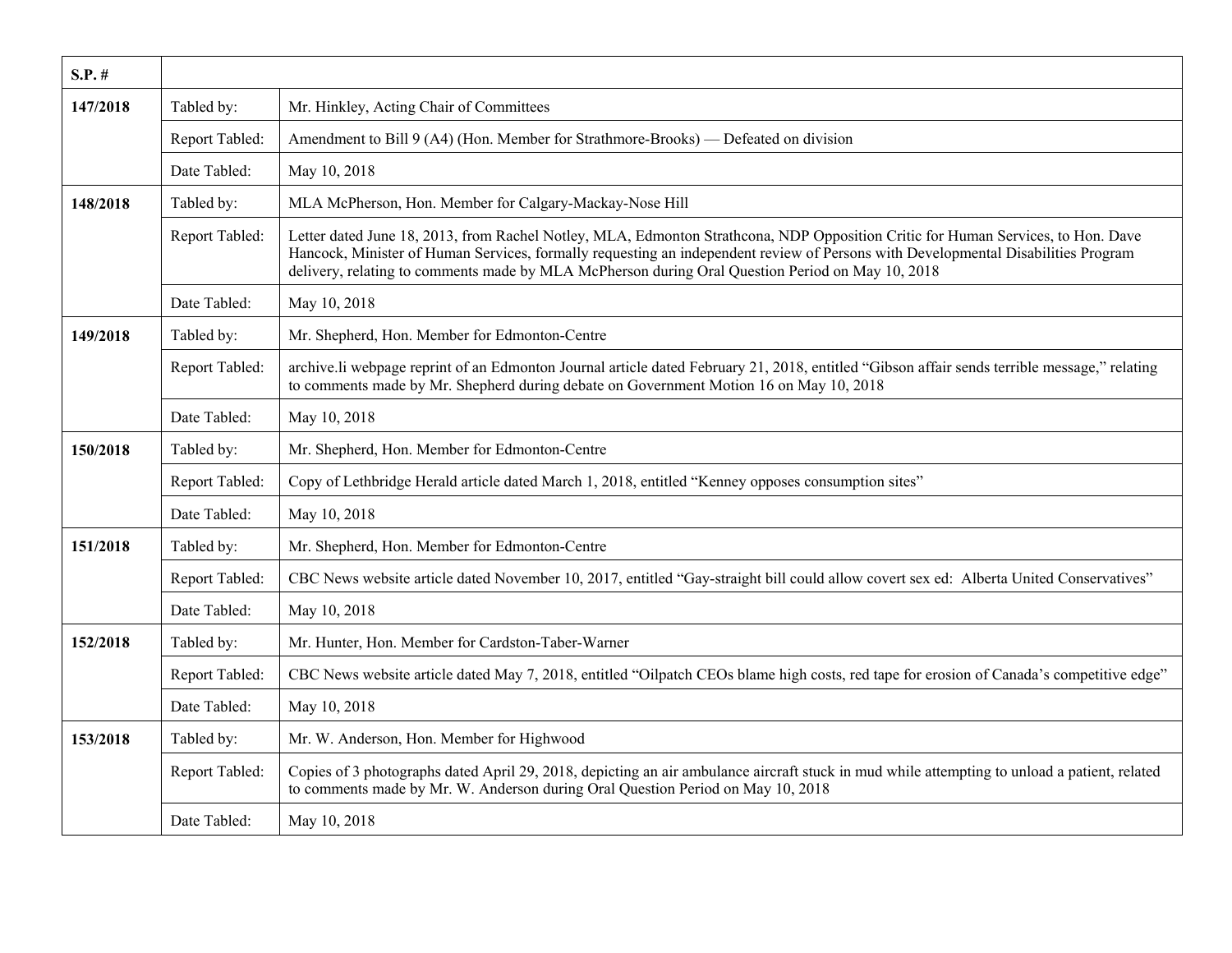| $S.P.$ # |                |                                                                                                                                                                                                                                                                                                                                         |
|----------|----------------|-----------------------------------------------------------------------------------------------------------------------------------------------------------------------------------------------------------------------------------------------------------------------------------------------------------------------------------------|
| 154/2018 | Tabled by:     | Mr. W. Anderson, Hon. Member for Highwood                                                                                                                                                                                                                                                                                               |
|          | Report Tabled: | Alberta Health Services Beyond the Headlines article dated March 16, 2018, entitled "Air ambulance updates will improve patient care"                                                                                                                                                                                                   |
|          | Date Tabled:   | May 10, 2018                                                                                                                                                                                                                                                                                                                            |
| 155/2018 | Tabled by:     | Mr. Shepherd, Hon. Member for Edmonton-Centre, on behalf of Hon. Ms Phillips, Minister of Environment and Parks and Minister<br>Responsible for the Climate Change Office                                                                                                                                                               |
|          | Report Tabled: | Calgary Herald website article dated May 7, 2018, entitled "Klepacki: Kenney doesn't get to label me a 'special interest,' " relating to<br>comments made in the Assembly by Hon. Ms Phillips on May 10, 2018                                                                                                                           |
|          | Date Tabled:   | May 14, 2018                                                                                                                                                                                                                                                                                                                            |
| 156/2018 | Tabled by:     | Mr. Hanson, Hon. Member for Lac La Biche-St. Paul-Two Hills                                                                                                                                                                                                                                                                             |
|          | Report Tabled: | Memorandum dated May 8, 2018, from Megan Boire, East Area Laboratory Manager, Alberta Health Services, to Sunnyside Lodge residents<br>regarding changes to Alberta Health Services' mobile laboratory collection process, relating to comments made by Mr. Hanson during his<br>Member's Statement on May 14, 2018                     |
|          | Date Tabled:   | May 14, 2018                                                                                                                                                                                                                                                                                                                            |
| 157/2018 | Tabled by:     | Clerk of the Assembly on behalf of Hon. Ms Phillips, Minister of Environment and Parks and Minister Responsible for the Climate Change<br>Office                                                                                                                                                                                        |
|          | Report Tabled: | Proposed amendments to the South Saskatchewan Regional Plan                                                                                                                                                                                                                                                                             |
|          | Date Tabled:   | May 14, 2018                                                                                                                                                                                                                                                                                                                            |
| 158/2018 | Tabled by:     | Ms Renaud, Hon. Member for St. Albert                                                                                                                                                                                                                                                                                                   |
|          | Report Tabled: | Article dated June 14, 2017, entitled "The Birth of Canada's Armed, Anti-Islamic 'Patriot' Group," prepared by Mack Lamoureux, relating to<br>comments made by Ms Renaud during Second Reading consideration of Bill 206, Societies (Preventing the Promotion of Hate) Amendment<br>Act, 2018, on May 14, 2018                          |
|          | Date Tabled:   | May 15, 2018                                                                                                                                                                                                                                                                                                                            |
| 159/2018 | Tabled by:     | Ms Renaud, Hon. Member for St. Albert                                                                                                                                                                                                                                                                                                   |
|          | Report Tabled: | Edmonton Journal website article dated August 21, 2017, entitled "After Charlottesville, police and activists look to counter Alberta's<br>extreme right," relating to comments made by Ms Renaud during Second Reading consideration of Bill 206, Societies (Preventing the<br>Promotion of Hate) Amendment Act, 2018, on May 14, 2018 |
|          | Date Tabled:   | May 15, 2018                                                                                                                                                                                                                                                                                                                            |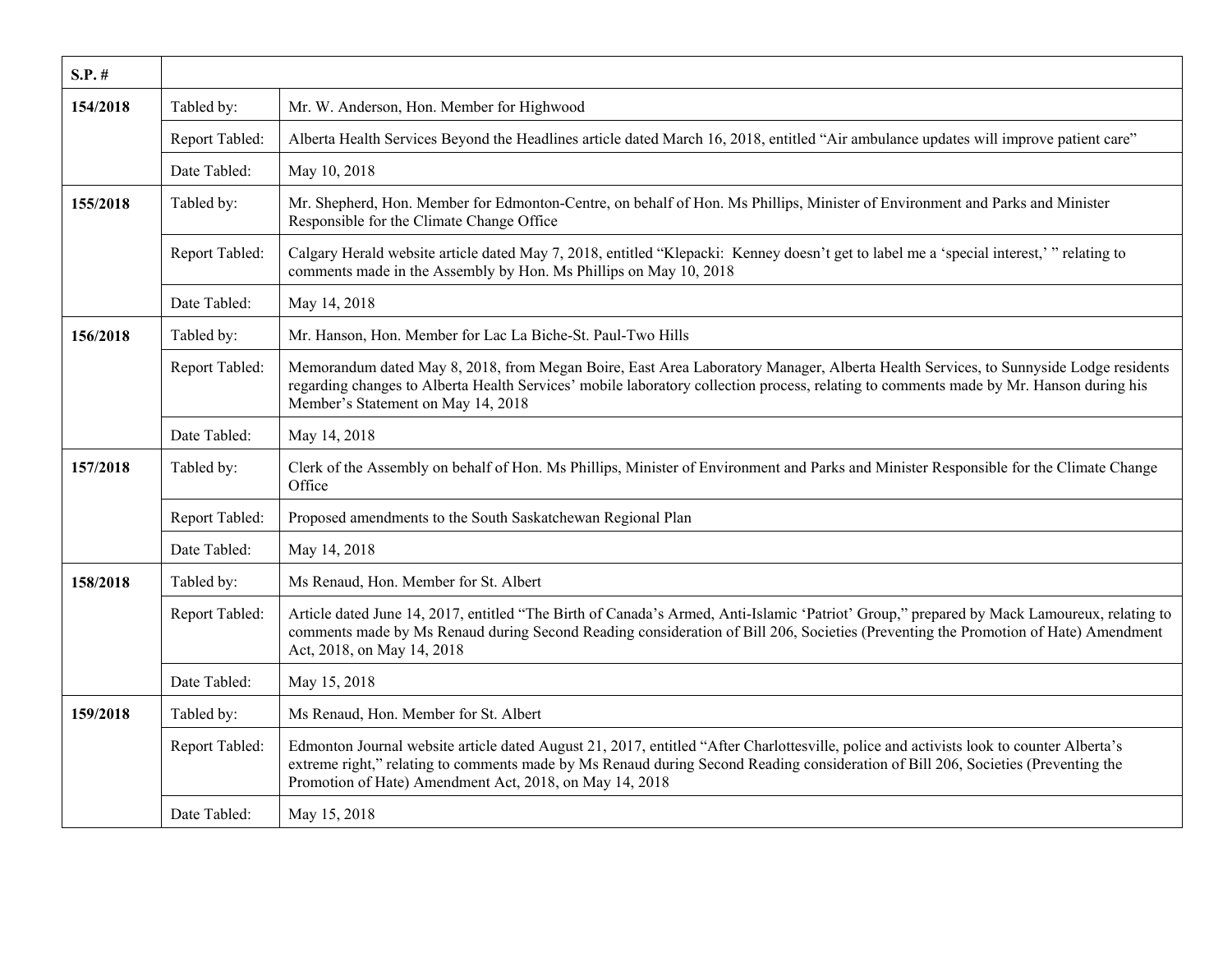| $S.P.$ # |                |                                                                                                                                                                                                                                                                                                                                                               |
|----------|----------------|---------------------------------------------------------------------------------------------------------------------------------------------------------------------------------------------------------------------------------------------------------------------------------------------------------------------------------------------------------------|
| 160/2018 | Tabled by:     | Ms McKitrick, Hon. Member for Sherwood Park                                                                                                                                                                                                                                                                                                                   |
|          | Report Tabled: | Medicine Hat News website article dated April 27, 2018, entitled "Louisiana gets Methanex expansion"                                                                                                                                                                                                                                                          |
|          | Date Tabled:   | May 15, 2018                                                                                                                                                                                                                                                                                                                                                  |
| 161/2018 | Tabled by:     | Ms McKitrick, Hon. Member for Sherwood Park                                                                                                                                                                                                                                                                                                                   |
|          | Report Tabled: | ICIS News website article dated April 26, 2018, entitled "Methanex planning third US methanol unit in Louisiana"                                                                                                                                                                                                                                              |
|          | Date Tabled:   | May 15, 2018                                                                                                                                                                                                                                                                                                                                                  |
| 162/2018 | Tabled by:     | Ms McKitrick, Hon. Member for Sherwood Park                                                                                                                                                                                                                                                                                                                   |
|          | Report Tabled: | CHAT News Today website article dated April 27, 2018, entitled "Methanex focused on potential Louisiana expansion; Medicine Hat facility<br>expansion still possible"                                                                                                                                                                                         |
|          | Date Tabled:   | May 15, 2018                                                                                                                                                                                                                                                                                                                                                  |
| 163/2018 | Tabled by:     | Mr. Coolahan, Hon. Member for Calgary-Klein                                                                                                                                                                                                                                                                                                                   |
|          | Report Tabled: | Alberta Consumer and Corporate Affairs Certificate of Incorporation dated February 27, 1980, for the Invisible Empire Association of<br>Alberta, Knights of the Ku Klux Klan, relating to comments made by Mr. Coolahan during Second Reading consideration of Bill 206,<br>Societies (Preventing the Promotion of Hate) Amendment Act, 2018, on May 14, 2018 |
|          | Date Tabled:   | May 15, 2018                                                                                                                                                                                                                                                                                                                                                  |
| 164/2018 | Tabled by:     | Clerk of the Assembly on behalf of Hon. Mr. Feehan, Minister of Indigenous Relations                                                                                                                                                                                                                                                                          |
|          | Report Tabled: | Responses to questions raised by MLA McPherson, Hon. Member for Calgary-Mackay-Nose Hill, Mr. Loewen, Hon. Member for Grande<br>Prairie-Smoky, and Mr. Hanson, Hon. Member for Lac La Biche-St. Paul-Two Hills, Ministry of Indigenous Relations, 2018-19 Main<br>Estimates debate                                                                            |
|          | Date Tabled:   | May 15, 2018                                                                                                                                                                                                                                                                                                                                                  |
| 165/2018 | Tabled by:     | Clerk of the Assembly on behalf of Hon. Ms Sigurdson, Minister of Seniors and Housing                                                                                                                                                                                                                                                                         |
|          | Report Tabled: | Responses to questions raised by Mr. Clark, Hon. Member for Calgary-Elbow, and Dr. Starke, Hon. Member for Vermilion-Lloydminster,<br>Ministry of Seniors and Housing, 2018-19 Main Estimates debate                                                                                                                                                          |
|          | Date Tabled:   | May 15, 2018                                                                                                                                                                                                                                                                                                                                                  |
| 166/2018 | Tabled by:     | Mr. Kleinsteuber, Acting Chair of Committees                                                                                                                                                                                                                                                                                                                  |
|          | Report Tabled: | Amendment to Bill 9 (A5) (Hon. Member for Strathmore-Brooks) — Defeated on division                                                                                                                                                                                                                                                                           |
|          | Date Tabled:   | May 15, 2018                                                                                                                                                                                                                                                                                                                                                  |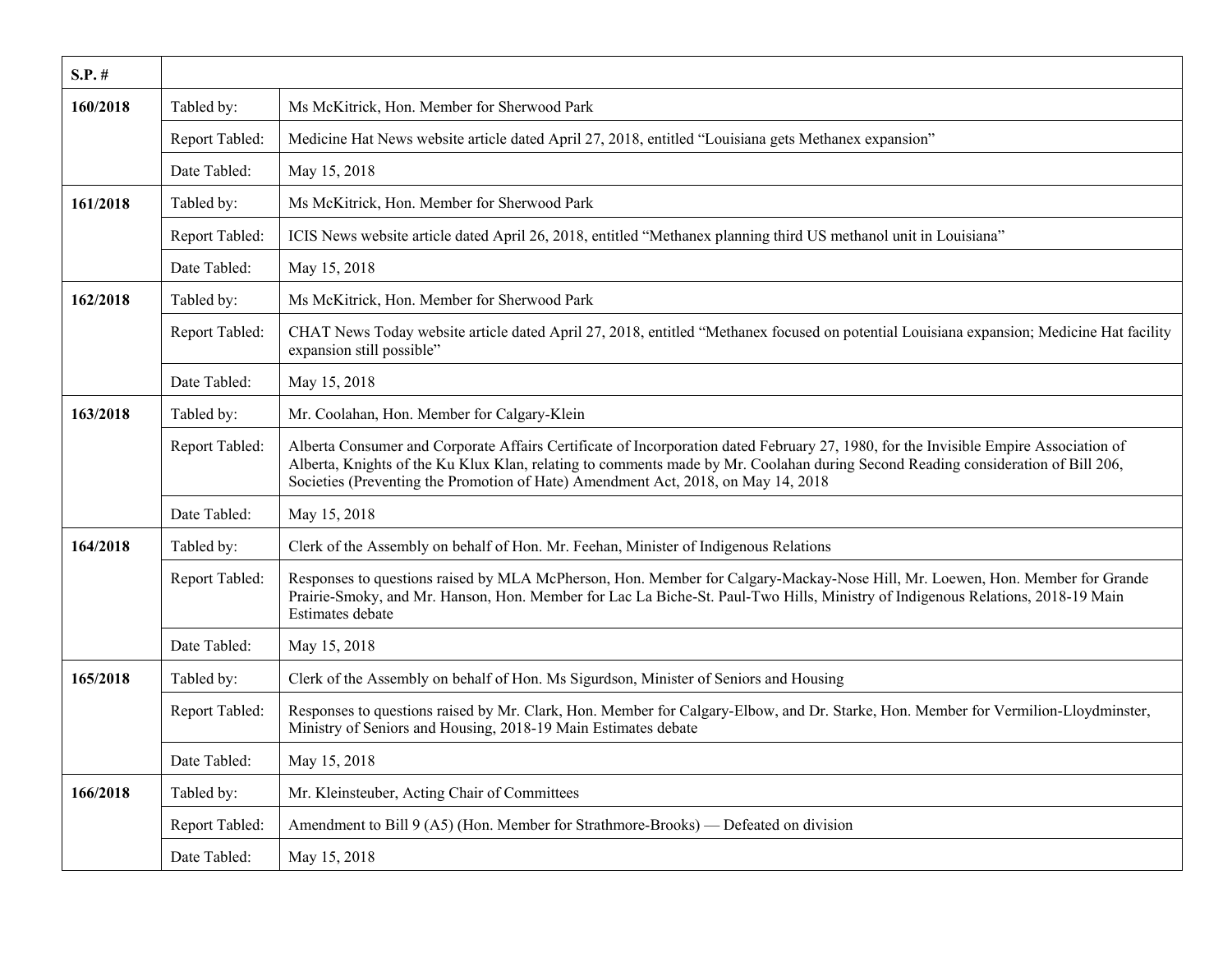| $S.P.$ # |                |                                                                                                                                                                                                                                      |
|----------|----------------|--------------------------------------------------------------------------------------------------------------------------------------------------------------------------------------------------------------------------------------|
| 167/2018 | Tabled by:     | Mr. Kleinsteuber, Acting Chair of Committees                                                                                                                                                                                         |
|          | Report Tabled: | Amendment to Bill 9 (A6) (Hon. Member for Strathmore-Brooks) — Defeated on division                                                                                                                                                  |
|          | Date Tabled:   | May 15, 2018                                                                                                                                                                                                                         |
| 168/2018 | Tabled by:     | Mr. Kleinsteuber, Acting Chair of Committees                                                                                                                                                                                         |
|          | Report Tabled: | Amendment to Bill 9 (A7) (Hon. Member for Strathmore-Brooks) — Defeated on division                                                                                                                                                  |
|          | Date Tabled:   | May 15, 2018                                                                                                                                                                                                                         |
| 169/2018 | Tabled by:     | Mr. Kleinsteuber, Acting Chair of Committees                                                                                                                                                                                         |
|          | Report Tabled: | Amendment to Bill 9 (A8) (Hon. Member for Strathmore-Brooks) — Defeated on division                                                                                                                                                  |
|          | Date Tabled:   | May 15, 2018                                                                                                                                                                                                                         |
| 170/2018 | Tabled by:     | Mr. Kleinsteuber, Acting Chair of Committees                                                                                                                                                                                         |
|          | Report Tabled: | Amendment to Bill 9 (A9) (Hon. Member for Strathmore-Brooks) — Defeated on division                                                                                                                                                  |
|          | Date Tabled:   | May 15, 2018                                                                                                                                                                                                                         |
| 171/2018 | Tabled by:     | Mr. Smith, Hon. Member for Drayton Valley-Devon                                                                                                                                                                                      |
|          | Report Tabled: | rdnewsNOW website article dated May 14, 2018, entitled "Red Deer Public School Board passes 'another tight budget' for 2018-2019,"<br>relating to comments made by Mr. Smith during Oral Question Period on May 16, 2018             |
|          | Date Tabled:   | May 16, 2018                                                                                                                                                                                                                         |
| 172/2018 | Tabled by:     | Mr. Hinkley, Acting Chair of Committees                                                                                                                                                                                              |
|          | Report Tabled: | Amendment to Bill 6 (A1) (Hon. Member for Strathmore-Brooks) - Defeated                                                                                                                                                              |
|          | Date Tabled:   | May 16, 2018                                                                                                                                                                                                                         |
| 173/2018 | Tabled by:     | Mr. Nixon, Official Opposition House Leader                                                                                                                                                                                          |
|          | Report Tabled: | List of approximately 17,000 names from an online petition entitled "Keep Public Lands Public in Alberta," sponsored by Change.org                                                                                                   |
|          | Date Tabled:   | May 17, 2018                                                                                                                                                                                                                         |
| 174/2018 | Tabled by:     | Dr. Swann, Hon. Member for Calgary-Mountain View                                                                                                                                                                                     |
|          | Report Tabled: | Letter dated May 7, 2018, from Evanthia Bosworth and Rose Zalasky of the Clearwater Coalition, unaddressed, expressing concern regarding<br>water diversion applications for the Clearwater River and issues resulting from fracking |
|          | Date Tabled:   | May 28, 2018                                                                                                                                                                                                                         |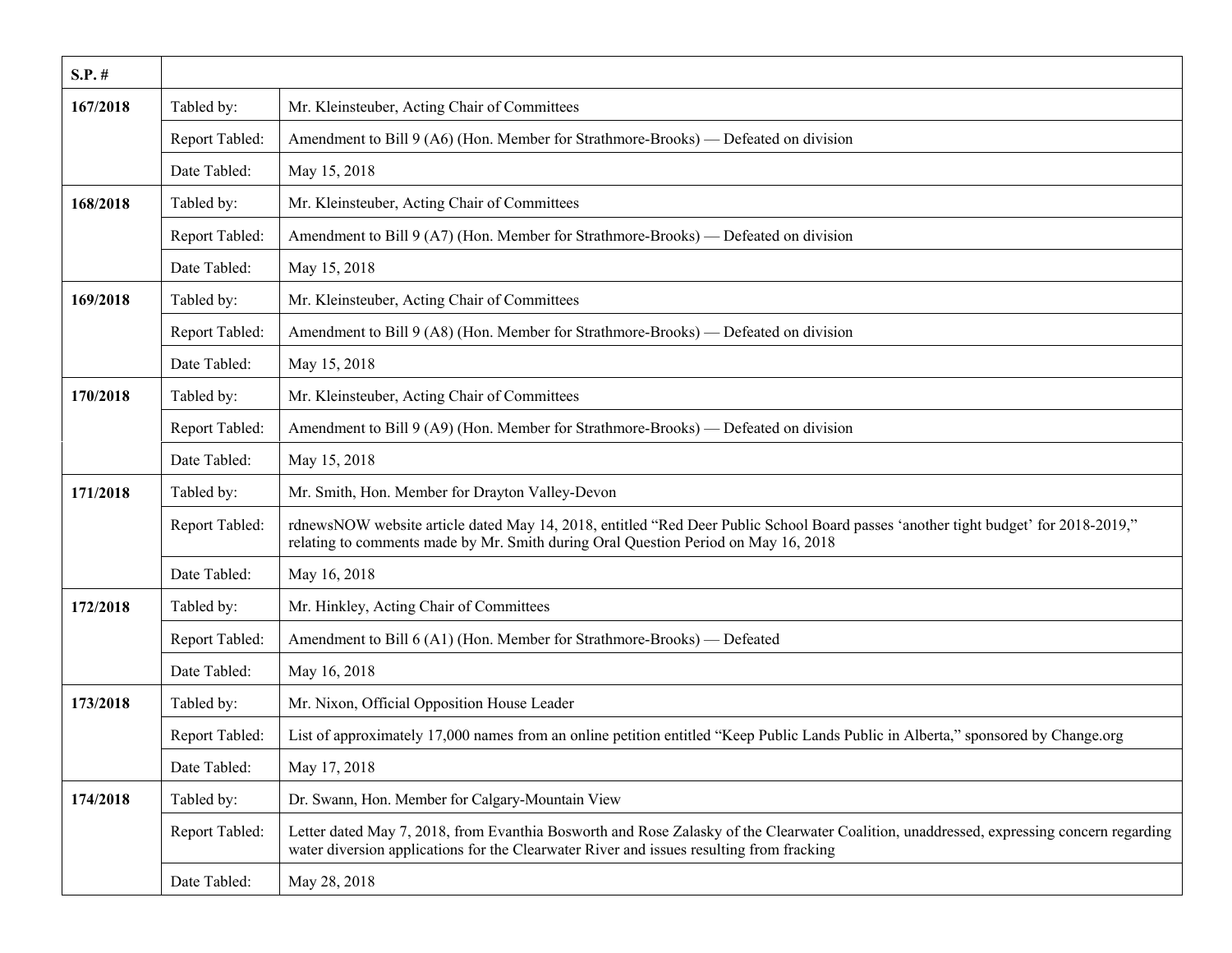| $S.P.$ # |                |                                                                                                                                                                                                                                                                                                                                                                                                                                     |
|----------|----------------|-------------------------------------------------------------------------------------------------------------------------------------------------------------------------------------------------------------------------------------------------------------------------------------------------------------------------------------------------------------------------------------------------------------------------------------|
| 175/2018 | Tabled by:     | Mr. Panda, Hon. Member for Calgary-Foothills                                                                                                                                                                                                                                                                                                                                                                                        |
|          | Report Tabled: | Letter, undated, from students, parents, teachers, and administration of the Bearspaw Christian School to Hon. Ms Notley, Premier, Hon.<br>Min. Ceci, President of Treasury Board and Minister of Finance, Hon. Mr. Eggen, Minister of Education, Mr. Panda, Hon. Member for<br>Calgary-Foothills, and Mrs. Aheer, Hon. Member for Chestermere-Rocky View, thanking the Government of Alberta for its support and<br>stable funding |
|          | Date Tabled:   | May 28, 2018                                                                                                                                                                                                                                                                                                                                                                                                                        |
| 176/2018 | Tabled by:     | Mr. Panda, Hon. Member for Calgary-Foothills                                                                                                                                                                                                                                                                                                                                                                                        |
|          | Report Tabled: | Los Angeles Times website article dated April 12, 2018, entitled "Lawsuits filed against L.A. County, lenders over green energy program"                                                                                                                                                                                                                                                                                            |
|          | Date Tabled:   | May 28, 2018                                                                                                                                                                                                                                                                                                                                                                                                                        |
| 177/2018 | Tabled by:     | Mr. Panda, Hon. Member for Calgary-Foothills                                                                                                                                                                                                                                                                                                                                                                                        |
|          | Report Tabled: | Wall Street Journal website article dated January 10, 2017, entitled "America's Fastest-Growing Loan Category Has Eerie Echoes of Subprime<br>Crisis"                                                                                                                                                                                                                                                                               |
|          | Date Tabled:   | May 28, 2018                                                                                                                                                                                                                                                                                                                                                                                                                        |
| 178/2018 | Tabled by:     | Mr. Gotfried, Hon. Member for Calgary-Fish Creek                                                                                                                                                                                                                                                                                                                                                                                    |
|          | Report Tabled: | Calgary Herald website article dated September 14, 2016, entitled "Notley remains confident 'social licence' will work"                                                                                                                                                                                                                                                                                                             |
|          | Date Tabled:   | May 28, 2018                                                                                                                                                                                                                                                                                                                                                                                                                        |
| 179/2018 | Tabled by:     | Mr. W. Anderson, Hon. Member for Highwood                                                                                                                                                                                                                                                                                                                                                                                           |
|          | Report Tabled: | Email message dated May 11, 2018, from Christopher Parker, Chief Administrative Officer, Town of Peace River, to Hon. Ms Hoffman, Deputy<br>Premier, Minister of Health, clarifying facts regarding a CanWest medevac plane that was stuck in mud at the Peace River Regional Airport                                                                                                                                               |
|          | Date Tabled:   | May 29, 2018                                                                                                                                                                                                                                                                                                                                                                                                                        |
| 180/2018 | Tabled by:     | Mr. W. Anderson, Hon. Member for Highwood                                                                                                                                                                                                                                                                                                                                                                                           |
|          | Report Tabled: | Email message dated May 15, 2018, from Christopher Parker, Chief Administrative Officer, Town of Peace River, to Mr. W. Anderson, Hon.<br>Member for Highwood, providing video time stamp information regarding a CanWest medevac plane                                                                                                                                                                                             |
|          | Date Tabled:   | May 29, 2018                                                                                                                                                                                                                                                                                                                                                                                                                        |
| 181/2018 | Tabled by:     | Mr. Rosendahl, Hon. Member for West Yellowhead                                                                                                                                                                                                                                                                                                                                                                                      |
|          | Report Tabled: | Report dated May 23, 2018, entitled "Workplace Safety, Beyond Bill 6 – Can farmers and government find common ground?" prepared by Alexis<br>Keinlen, relating to Mr. Rosendahl's Member's Statement on May 29, 2018                                                                                                                                                                                                                |
|          | Date Tabled:   | May 29, 2018                                                                                                                                                                                                                                                                                                                                                                                                                        |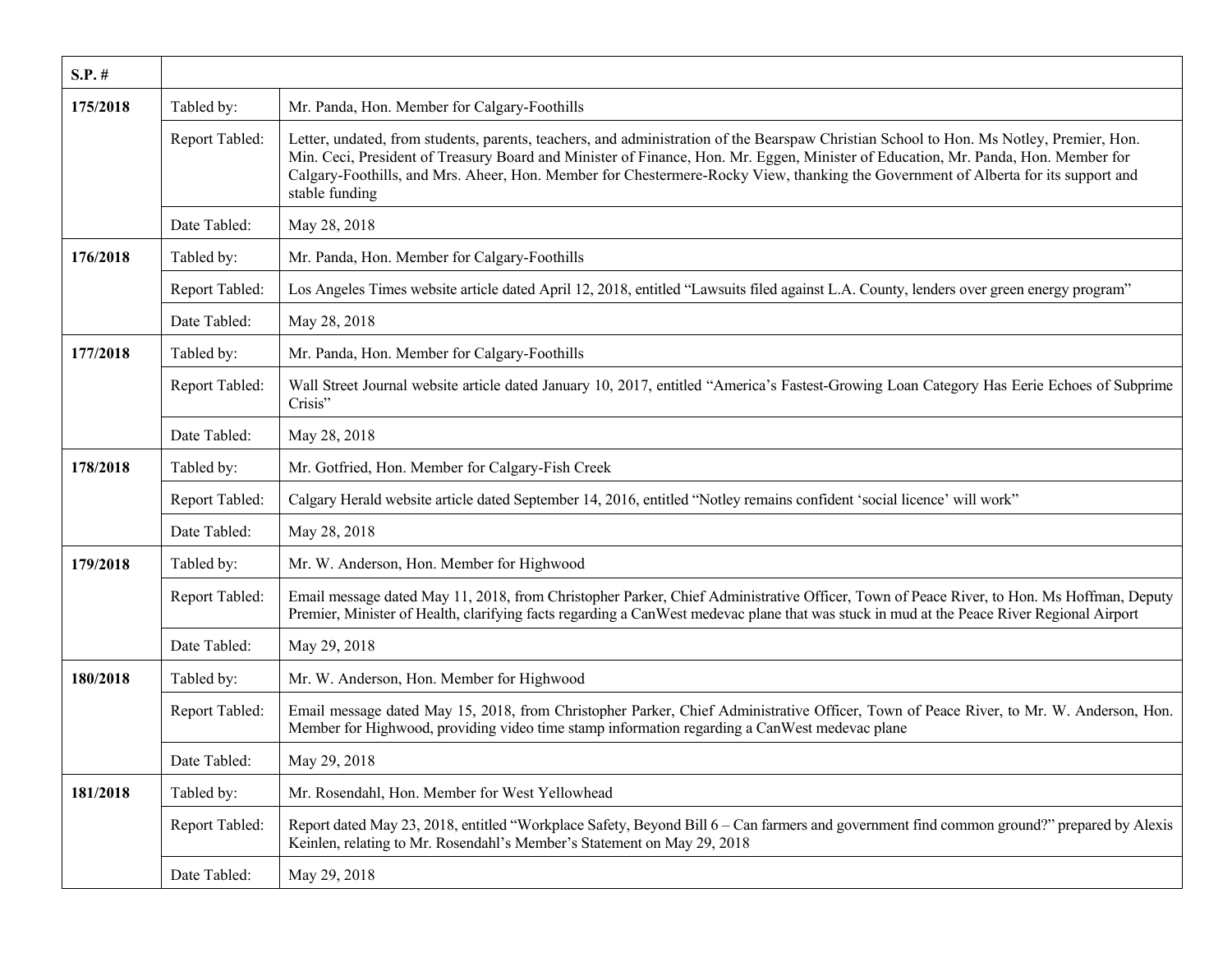| $S.P.$ # |                |                                                                                                                                                                                                                        |
|----------|----------------|------------------------------------------------------------------------------------------------------------------------------------------------------------------------------------------------------------------------|
| 182/2018 | Tabled by:     | Mr. Rosendahl, Hon. Member for West Yellowhead                                                                                                                                                                         |
|          | Report Tabled: | albertaviews.ca reprint of a CBC News article dated February 5, 2017, entitled "Alberta couple pays high price advocating for farm workers"<br>rights," relating to Mr. Rosendahl's Member's Statement on May 29, 2018 |
|          | Date Tabled:   | May 29, 2018                                                                                                                                                                                                           |
| 183/2018 | Tabled by:     | Mr. Cooper, Hon. Member for Olds-Didsbury-Three Hills                                                                                                                                                                  |
|          | Report Tabled: | British Columbia Office of the Registrar of Lobbyists review registration dated January 5, 2018, regarding John Scott Heaney                                                                                           |
|          | Date Tabled:   | May 29, 2018                                                                                                                                                                                                           |
| 184/2018 | Tabled by:     | Mr. Piquette, Acting Chair of Committees<br>Mr. Hinkley, Acting Chair of Committees                                                                                                                                    |
|          | Report Tabled: | Amendment to Bill 1 (A1) (Hon. Member for Calgary-Foothills)<br>- Adjourned<br>- Defeated on division                                                                                                                  |
|          | Date Tabled:   | May 29, 2018                                                                                                                                                                                                           |
| 185/2018 | Tabled by:     | Mr. Hinkley, Acting Chair of Committees                                                                                                                                                                                |
|          | Report Tabled: | Amendment to Bill 1 (A2) (Hon. Member for Calgary-Elbow) — Adjourned                                                                                                                                                   |
|          | Date Tabled:   | May 29, 2018                                                                                                                                                                                                           |
| 186/2018 | Tabled by:     | Mr. Hinkley, Acting Chair of Committees<br>Mr. Kleinsteuber, Acting Chair of Committees                                                                                                                                |
|          | Report Tabled: | Amendment to Bill 10 (A1) (Minister of Children's Services)<br>- Adjourned<br>— Agreed to                                                                                                                              |
|          | Date Tabled:   | May 29, 2018<br>May 30, 2018                                                                                                                                                                                           |
| 187/2018 | Tabled by:     | Mr. Hinkley, Acting Chair of Committees                                                                                                                                                                                |
|          | Report Tabled: | Amendment to Bill 2 (A1) (Hon. Member for Calgary-Mackay-Nose Hill on behalf of the Hon. Member for Calgary-South East) — Defeated                                                                                     |
|          | Date Tabled:   | May 29, 2018                                                                                                                                                                                                           |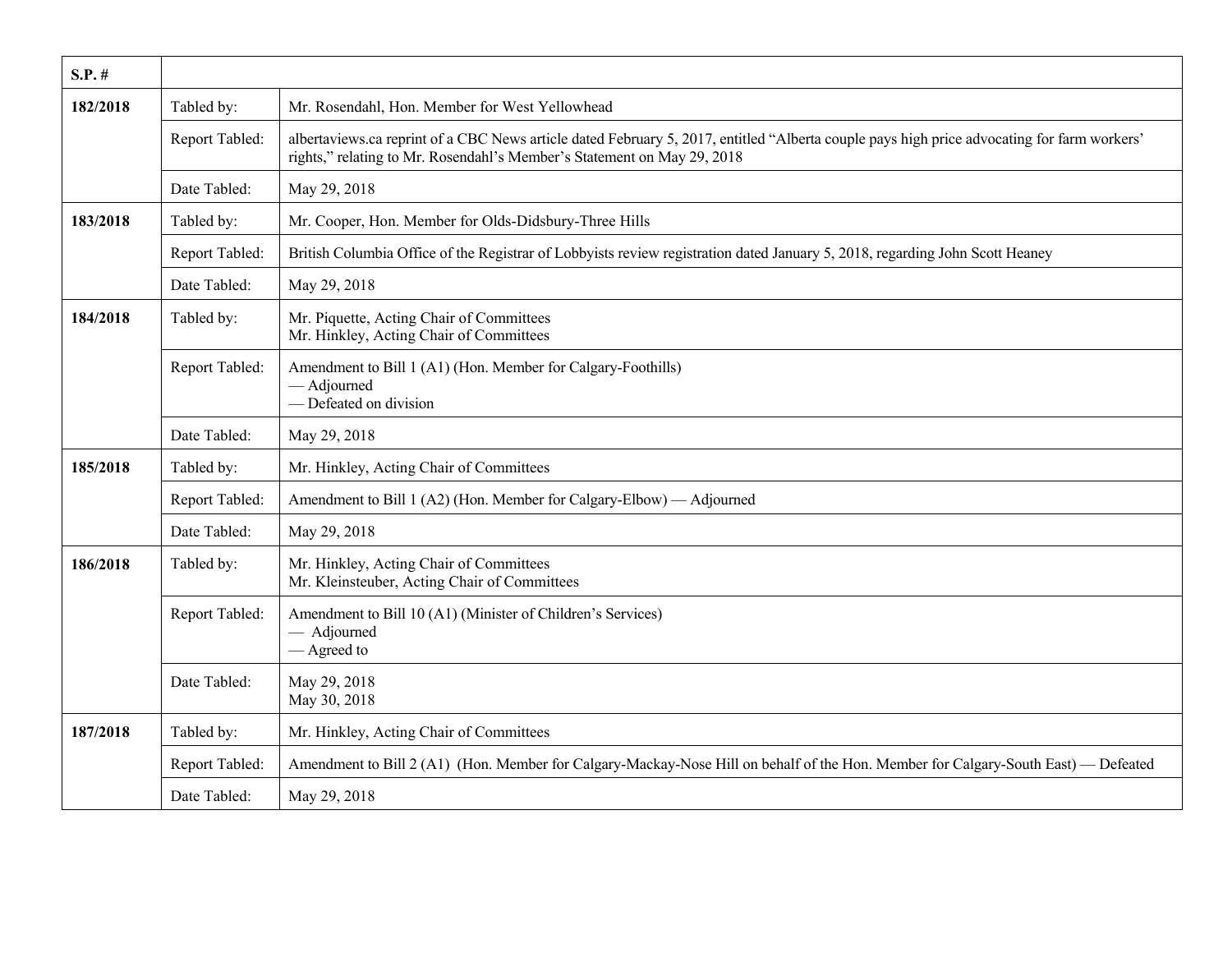| $S.P.$ # |                |                                                                                                                                    |
|----------|----------------|------------------------------------------------------------------------------------------------------------------------------------|
| 188/2018 | Tabled by:     | Mr. Hinkley, Acting Chair of Committees                                                                                            |
|          | Report Tabled: | Amendment to Bill 2 (A2) (Hon. Member for Calgary-Mackay-Nose Hill on behalf of the Hon. Member for Calgary-South East) — Defeated |
|          | Date Tabled:   | May 29, 2018                                                                                                                       |
| 189/2018 | Tabled by:     | Mr. Hinkley, Acting Chair of Committees                                                                                            |
|          | Report Tabled: | Amendment to Bill 2 (A3) (Hon. Member for Strathmore-Brooks) — Defeated on division                                                |
|          | Date Tabled:   | May 29, 2018                                                                                                                       |
| 190/2018 | Tabled by:     | Mr. Hinkley, Acting Chair of Committees                                                                                            |
|          | Report Tabled: | Amendment to Bill 7 (A1) (Hon. Member for Drumheller-Stettler) — Defeated on division                                              |
|          | Date Tabled:   | May 29, 2018                                                                                                                       |
| 191/2018 | Tabled by:     | Mr. Hinkley, Acting Chair of Committees                                                                                            |
|          | Report Tabled: | Amendment to Bill 7 (A2) (Hon. Member for Drumheller-Stettler) — Defeated on division                                              |
|          | Date Tabled:   | May 29, 2018                                                                                                                       |
| 192/2018 | Tabled by:     | Mr. Hinkley, Acting Chair of Committees                                                                                            |
|          | Report Tabled: | Amendment to Bill 7 (A3) (Hon. Member for Drumheller-Stettler) — Defeated on division                                              |
|          | Date Tabled:   | May 29, 2018                                                                                                                       |
| 193/2018 | Tabled by:     | Mr. Hinkley, Acting Chair of Committees                                                                                            |
|          | Report Tabled: | Amendment to Bill 1 (A3) (Hon. Member for Calgary-Foothills) — Defeated on division                                                |
|          | Date Tabled:   | May 29, 2018                                                                                                                       |
| 194/2018 | Tabled by:     | Mr. Hinkley, Acting Chair of Committees                                                                                            |
|          | Report Tabled: | Amendment to Bill 1 (A4) (Hon. Member for Calgary-South East on behalf of the Hon. Member for Calgary-Elbow) — Defeated            |
|          | Date Tabled:   | May 29, 2018                                                                                                                       |
| 195/2018 | Tabled by:     | Mr. Hinkley, Acting Chair of Committees                                                                                            |
|          | Report Tabled: | Amendment to Bill 1 (A5) (Hon. Member for Calgary-Foothills) — Defeated                                                            |
|          | Date Tabled:   | May 29, 2018                                                                                                                       |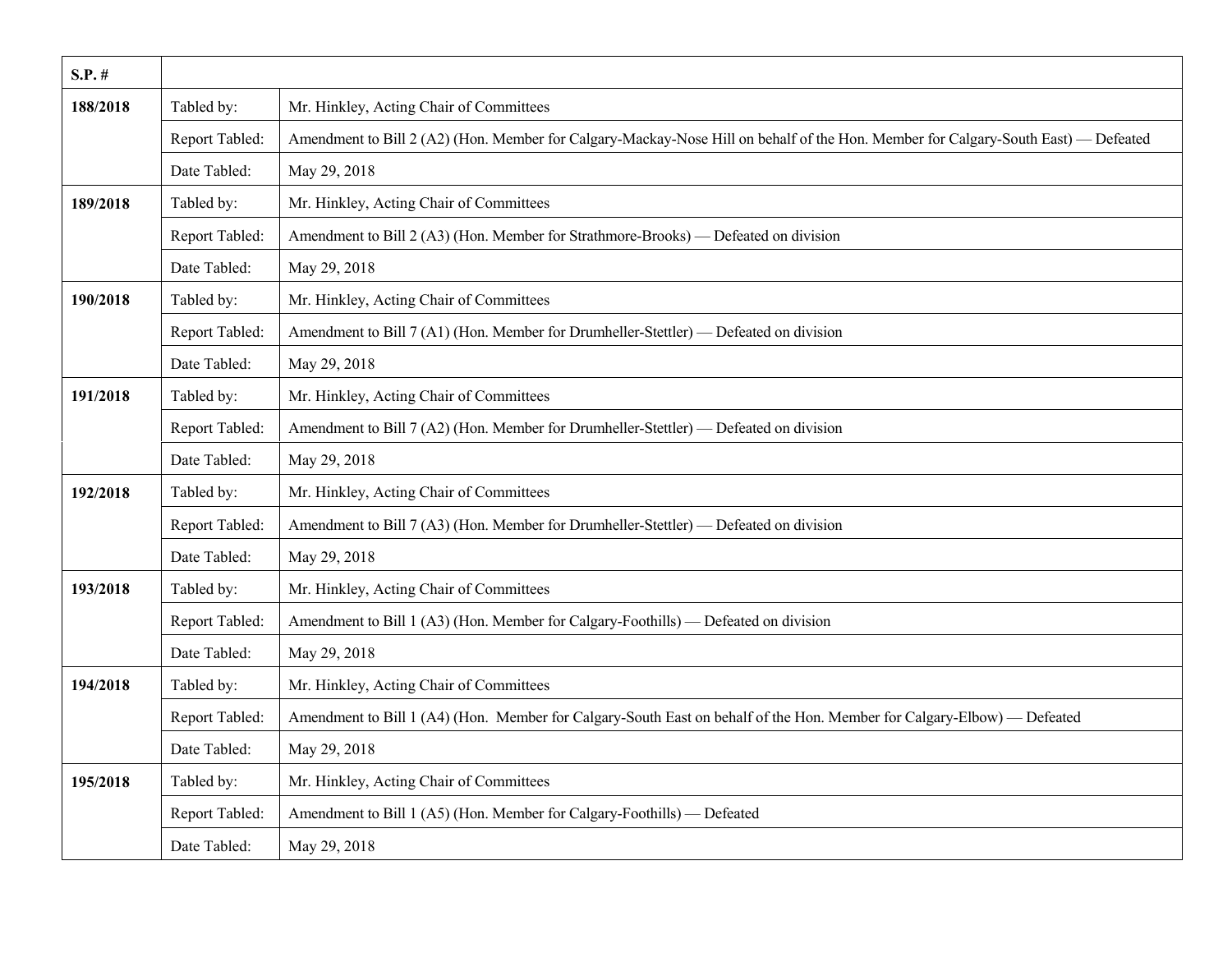| $S.P.$ # |                |                                                                                                                         |
|----------|----------------|-------------------------------------------------------------------------------------------------------------------------|
| 196/2018 | Tabled by:     | Mr. Hinkley, Acting Chair of Committees                                                                                 |
|          | Report Tabled: | Amendment to Bill 1 (A6) (Hon. Member for Calgary-South East on behalf of the Hon. Member for Calgary-Elbow) — Defeated |
|          | Date Tabled:   | May 29, 2018                                                                                                            |
| 197/2018 | Tabled by:     | Mr. Hinkley, Acting Chair of Committees                                                                                 |
|          | Report Tabled: | Amendment to Bill 1 (A7) (Hon. Member for Calgary-Foothills) — Defeated on division                                     |
|          | Date Tabled:   | May 29, 2018                                                                                                            |
| 198/2018 | Tabled by:     | Mr. Hinkley, Acting Chair of Committees                                                                                 |
|          | Report Tabled: | Amendment to Bill 1 (A8) (Hon. Member for Calgary-Foothills) — Defeated on division                                     |
|          | Date Tabled:   | May 29, 2018                                                                                                            |
| 199/2018 | Tabled by:     | Mr. Hinkley, Acting Chair of Committees                                                                                 |
|          | Report Tabled: | Amendment to Bill 1 (A9) (Hon. Member for Calgary-Foothills) — Defeated on division                                     |
|          | Date Tabled:   | May 29, 2018                                                                                                            |
| 200/2018 | Tabled by:     | Mr. Hinkley, Acting Chair of Committees                                                                                 |
|          | Report Tabled: | Amendment to Bill 1 (A10) (Hon. Member for Calgary-Foothills) — Defeated on division                                    |
|          | Date Tabled:   | May 29, 2018                                                                                                            |
| 201/2018 | Tabled by:     | Ms Luff, Acting Chair of Committees                                                                                     |
|          | Report Tabled: | Amendment to Bill 14 (A1) (Hon. Member for Bonnyville-Cold Lake) — Defeated on division                                 |
|          | Date Tabled:   | May 30, 2018                                                                                                            |
| 202/2018 | Tabled by:     | Ms Luff, Acting Chair of Committees                                                                                     |
|          | Report Tabled: | Amendment to Bill 13 (A1) (Hon. Minister of Energy) — Agreed to                                                         |
|          | Date Tabled:   | May 30, 2018                                                                                                            |
| 203/2018 | Tabled by:     | Ms Luff, Acting Chair of Committees                                                                                     |
|          | Report Tabled: | Amendment to Bill 13 (A2) (Hon. Member for Calgary-Foothills) — Defeated on division                                    |
|          | Date Tabled:   | May 30, 2018                                                                                                            |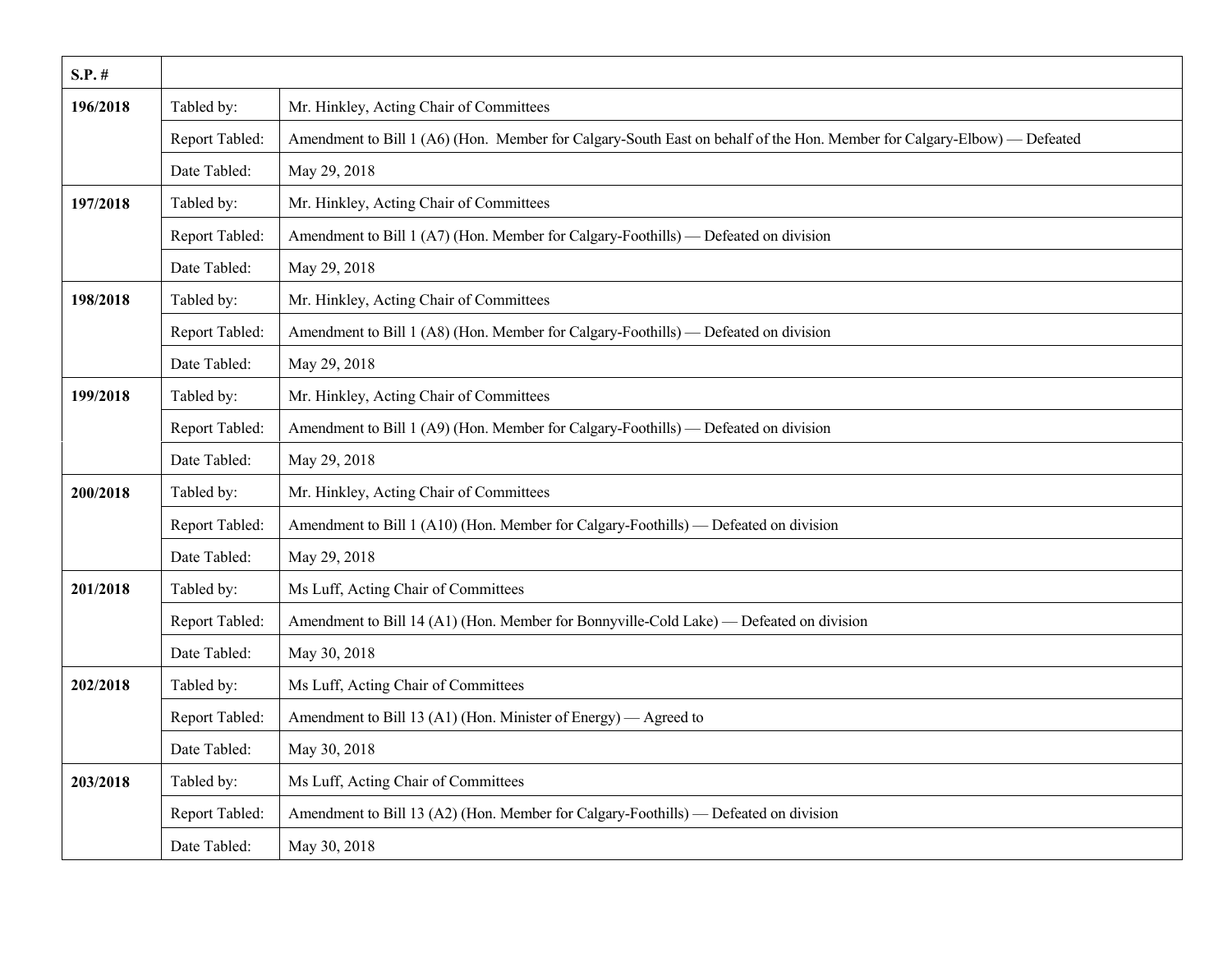| $S.P.$ # |                |                                                                                                                                                                                                   |
|----------|----------------|---------------------------------------------------------------------------------------------------------------------------------------------------------------------------------------------------|
| 204/2018 | Tabled by:     | Ms Luff, Acting Chair of Committees<br>Dr. Turner, Acting Chair of Committees                                                                                                                     |
|          | Report Tabled: | Amendment to Bill 13 (A3) (Hon. Member for Calgary-Foothills)<br>- Adjourned<br>- Defeated on division                                                                                            |
|          | Date Tabled:   | May 30, 2018<br>May 31, 2018                                                                                                                                                                      |
| 205/2018 | Tabled by:     | MLA McPherson, Hon. Member for Calgary-Mackay-Nose Hill                                                                                                                                           |
|          | Report Tabled: | CBC website article dated May 30, 2018, entitled "Oilpatch pleased for pipeline progress but concerns about investment climate persist"                                                           |
|          | Date Tabled:   | May 30, 2018                                                                                                                                                                                      |
| 206/2018 | Tabled by:     | Hon. Min. Ceci, President of Treasury Board and Minister of Finance                                                                                                                               |
|          | Report Tabled: | Letter dated February 7, 2018, from Nathan Rotman, Chief of Staff, Office of the Premier, to John Heaney of Victoria, British Columbia, regarding<br>approval of outside business or undertakings |
|          | Date Tabled:   | May 30, 2018                                                                                                                                                                                      |
| 207/2018 | Tabled by:     | Clerk of the Assembly on behalf of Hon. Ms Gray, Minister of Labour and Minister Responsible for Democratic Renewal                                                                               |
|          | Report Tabled: | Association of Science and Engineering Technology Professionals of Alberta, Annual Report 2017                                                                                                    |
|          | Date Tabled:   | May 30, 2018                                                                                                                                                                                      |
| 208/2018 | Tabled by:     | Clerk of the Assembly on behalf of Hon. Ms Gray, Minister of Labour and Minister Responsible for Democratic Renewal                                                                               |
|          | Report Tabled: | Association of Professional Engineers and Geoscientists of Alberta, Annual Report 2017                                                                                                            |
|          | Date Tabled:   | May 30, 2018                                                                                                                                                                                      |
| 209/2018 | Tabled by:     | Clerk of the Assembly on behalf of Hon. Ms Gray, Minister of Labour and Minister Responsible for Democratic Renewal                                                                               |
|          | Report Tabled: | Alberta Institute of Agrologists, 2017 Annual Report and Conference Handbook                                                                                                                      |
|          | Date Tabled:   | May 30, 2018                                                                                                                                                                                      |
| 210/2018 | Tabled by:     | Clerk of the Assembly on behalf of Hon. Ms Gray, Minister of Labour and Minister Responsible for Democratic Renewal                                                                               |
|          | Report Tabled: | Responses to questions raised by Dr. Swann, Hon. Member for Calgary-Mountain View and Mr. Hunter, Hon. Member for Cardston-Taber-<br>Warner, Ministry of Labour, 2018-19 Main Estimates debate    |
|          | Date Tabled:   | May 30, 2018                                                                                                                                                                                      |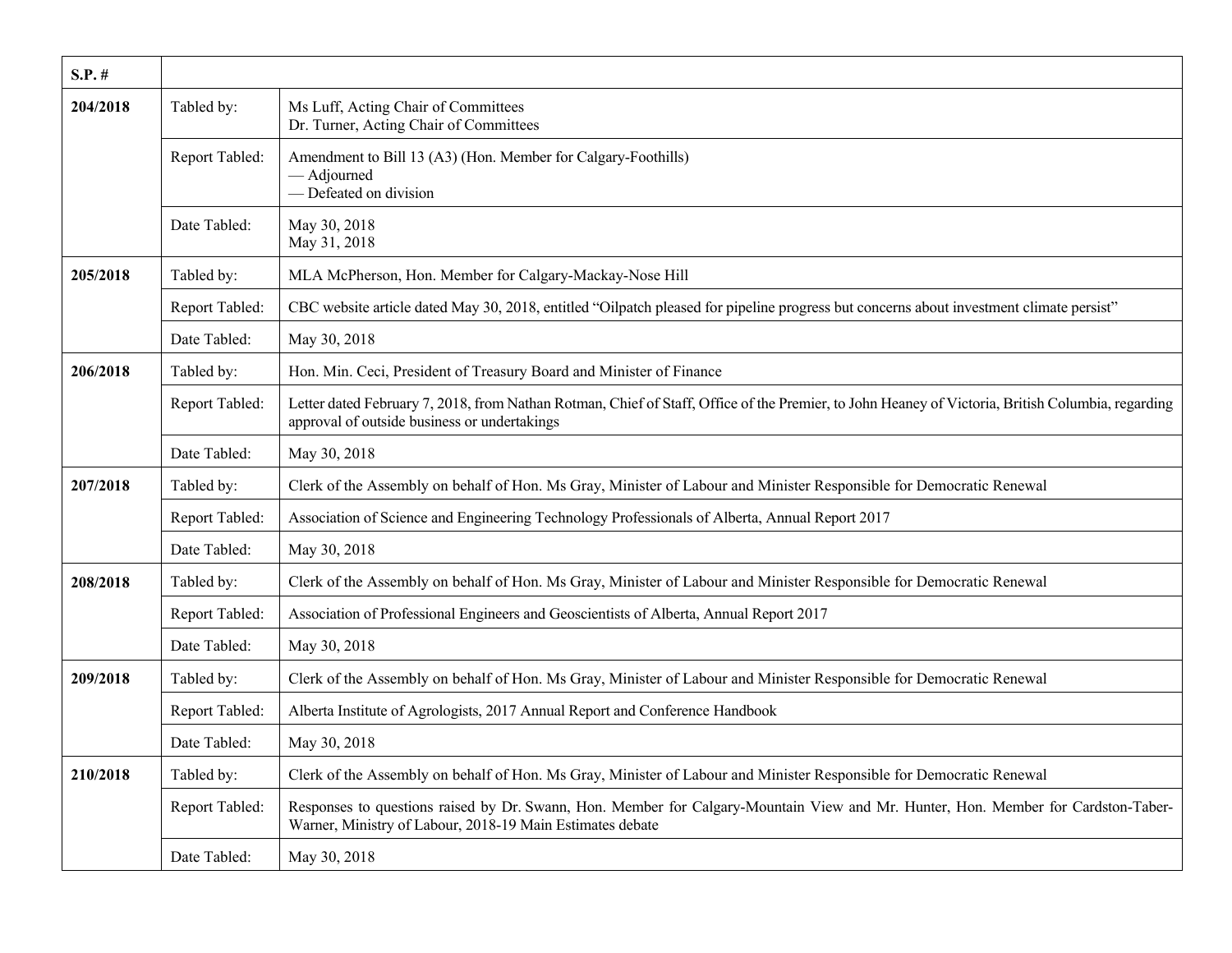| $S.P.$ # |                |                                                                                                                                                                                                                                                                               |
|----------|----------------|-------------------------------------------------------------------------------------------------------------------------------------------------------------------------------------------------------------------------------------------------------------------------------|
| 211/2018 | Tabled by:     | Ms Woollard, Acting Chair of Committees                                                                                                                                                                                                                                       |
|          | Report Tabled: | Amendment to Bill 5 (A2) (Hon. Member for Calgary-Mackay-Nose Hill) — Defeated                                                                                                                                                                                                |
|          | Date Tabled:   | May 30, 2018                                                                                                                                                                                                                                                                  |
| 212/2018 | Tabled by:     | Mr. Kleinsteuber, Acting Chair of Committees                                                                                                                                                                                                                                  |
|          | Report Tabled: | Amendment to Bill 10 (A2) (Hon. Member for Calgary-Elbow on behalf of the Hon. Member for Calgary-Mackay-Nose Hill) — Defeated                                                                                                                                                |
|          | Date Tabled:   | May 30, 2018                                                                                                                                                                                                                                                                  |
| 213/2018 | Tabled by:     | Mr. Kleinsteuber, Acting Chair of Committees                                                                                                                                                                                                                                  |
|          | Report Tabled: | Amendment to Bill 2 (A4) (Hon. Member for Strathmore-Brooks) — Defeated                                                                                                                                                                                                       |
|          | Date Tabled:   | May 30, 2018                                                                                                                                                                                                                                                                  |
| 214/2018 | Tabled by:     | Mr. Kleinsteuber, Acting Chair of Committees                                                                                                                                                                                                                                  |
|          | Report Tabled: | Amendment to Bill 2 (A5) (Hon. Member for Strathmore-Brooks) - Defeated                                                                                                                                                                                                       |
|          | Date Tabled:   | May 30, 2018                                                                                                                                                                                                                                                                  |
| 215/2018 | Tabled by:     | Mr. Kleinsteuber, Acting Chair of Committees                                                                                                                                                                                                                                  |
|          | Report Tabled: | Amendment to Bill 2 (A6) (Hon. Member for Strathmore-Brooks) — Defeated                                                                                                                                                                                                       |
|          | Date Tabled:   | May 30, 2018                                                                                                                                                                                                                                                                  |
| 216/2018 | Tabled by:     | Dr. Turner, Acting Chair of Committees                                                                                                                                                                                                                                        |
|          | Report Tabled: | Amendment to Bill 13 (A4) (Official Opposition House Leader on behalf of the Hon. Member for Calgary-Foothills)<br>- Adjourned<br>- Defeated on division                                                                                                                      |
|          | Date Tabled:   | May 31, 2018<br>June 4, 2018                                                                                                                                                                                                                                                  |
| 217/2018 | Tabled by:     | Mr. Hanson, Hon. Member for Lac La Biche-St. Paul-Two Hills                                                                                                                                                                                                                   |
|          | Report Tabled: | Letter dated May 28, 2018, from Brigitte Sakaluk, Chief Administrative Officer, MD of St. Paul Foundation, to Wendy Corbiere, Director,<br>Laboratory Services, North Zone, expressing concern regarding discontinuing mobile blood collection at Sunnyside Manor in St. Paul |
|          | Date Tabled:   | May 31, 2018                                                                                                                                                                                                                                                                  |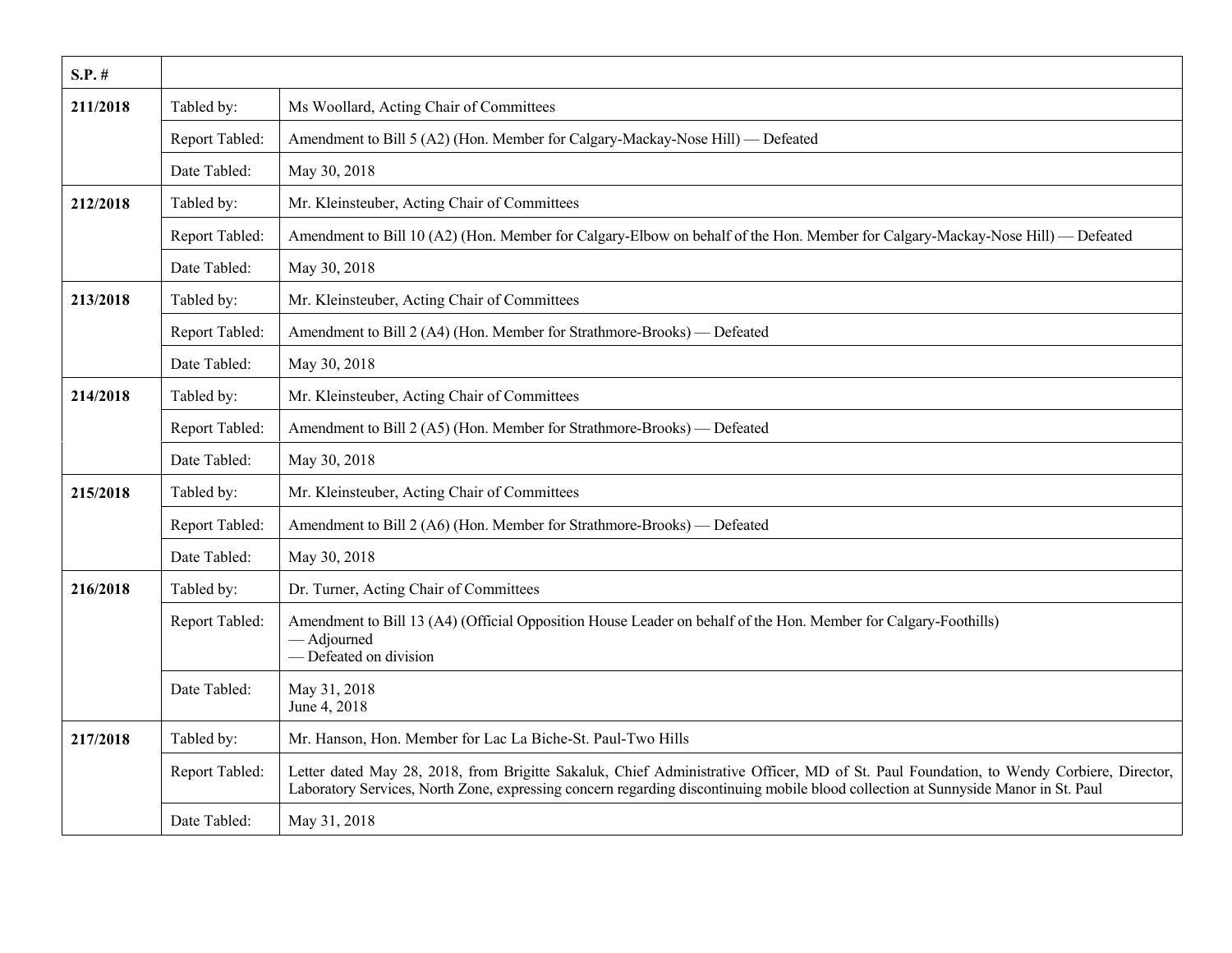| $S.P.$ # |                |                                                                                                                                                                                                                                                                                                       |
|----------|----------------|-------------------------------------------------------------------------------------------------------------------------------------------------------------------------------------------------------------------------------------------------------------------------------------------------------|
| 218/2018 | Tabled by:     | Mr. Hanson, Hon. Member for Lac La Biche-St. Paul-Two Hills                                                                                                                                                                                                                                           |
|          | Report Tabled: | 2 e-mail messages dated June 1, 2018, from Emile Labrie to Mr. Hanson, Hon. Member for Lac La Biche-St. Paul-Two Hills, requesting Mr.<br>Hanson's investigation and intervention concerning the Conseil scolaire Centre-Est school board, relating to comments made by Mr. Hanson in<br>the Assembly |
|          | Date Tabled:   | June 4, 2018                                                                                                                                                                                                                                                                                          |
| 219/2018 | Tabled by:     | Mr. Nixon, Official Opposition House Leader                                                                                                                                                                                                                                                           |
|          | Report Tabled: | 118 form letters to Hon. Ms Phillips, Minister of Environment and Parks and Minister Responsible for the Climate Change Office, expressing<br>concern regarding land-use changes in the Castle and Bighorn areas                                                                                      |
|          | Date Tabled:   | June 4, 2018                                                                                                                                                                                                                                                                                          |
| 220/2018 | Tabled by:     | Ms McKitrick, Hon. Member for Sherwood Park                                                                                                                                                                                                                                                           |
|          | Report Tabled: | Edmonton Journal website article dated May 5, 2018, entitled "Kenney, Wall deliver rousing speeches to UCP faithful at convention," relating to<br>comments made by Ms McKitrick during Oral Question Period on May 30, 2018                                                                          |
|          | Date Tabled:   | June 4, 2018                                                                                                                                                                                                                                                                                          |
| 221/2018 | Tabled by:     | Ms McKitrick, Hon. Member for Sherwood Park                                                                                                                                                                                                                                                           |
|          | Report Tabled: | Calgary Herald website article dated May 12, 2018, entitled "Braid: UCP meeting tilted hard right on social policy," relating to comments made<br>by Ms McKitrick during Oral Question Period on May 30, 2018                                                                                         |
|          | Date Tabled:   | June 4, 2018                                                                                                                                                                                                                                                                                          |
| 222/2018 | Tabled by:     | Ms McKitrick, Hon. Member for Sherwood Park                                                                                                                                                                                                                                                           |
|          | Report Tabled: | Ponoka News website article dated April 18, 2018, entitled "UCP leader uses Ponoka fundraiser to prep party for spring election," relating to<br>comments made by Ms McKitrick during Oral Question Period on May 30, 2018                                                                            |
|          | Date Tabled:   | June 4, 2018                                                                                                                                                                                                                                                                                          |
| 223/2018 | Tabled by:     | Mr. Gotfried, Hon. Member for Calgary-Fish Creek                                                                                                                                                                                                                                                      |
|          | Report Tabled: | Letter dated February 7, 2018, from Mary MacDonald, Assistant Deputy Minister, Resolution and Court Administration Services, Justice and<br>Solicitor General, to Angie and Rob Patterson regarding their dispute concerning timeshare ownership and governance                                       |
|          | Date Tabled:   | June 4, 2018                                                                                                                                                                                                                                                                                          |
| 224/2018 | Tabled by:     | Mr. Sucha, Acting Chair of Committees                                                                                                                                                                                                                                                                 |
|          | Report Tabled: | Amendment to Bill 13 (A5) (Hon. Member for Calgary-Foothills) — Defeated on division                                                                                                                                                                                                                  |
|          | Date Tabled:   | June 4, 2018                                                                                                                                                                                                                                                                                          |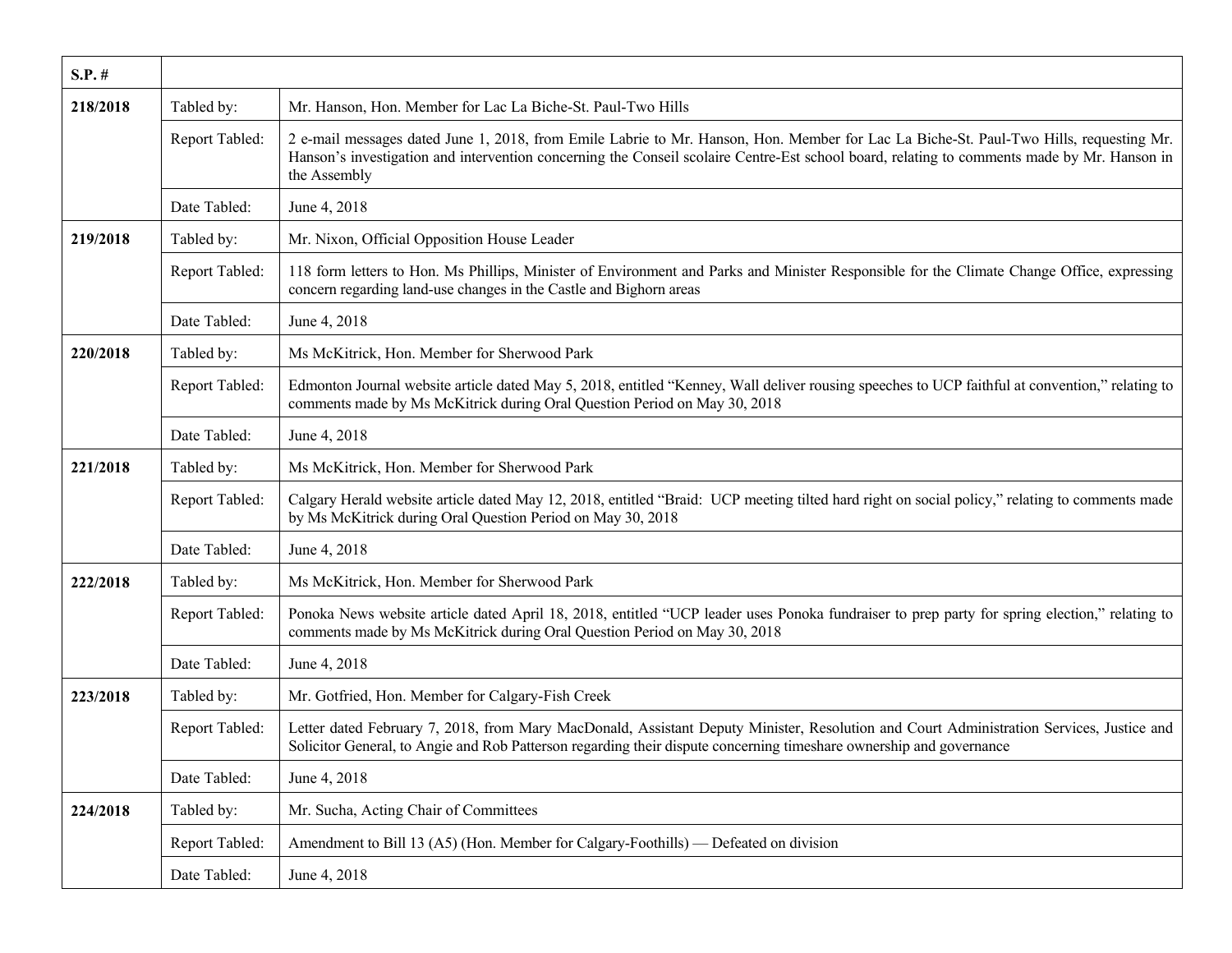| $S.P.$ # |                |                                                                                                                                                                                                                                                                                                                                                                                                                                                                                                           |
|----------|----------------|-----------------------------------------------------------------------------------------------------------------------------------------------------------------------------------------------------------------------------------------------------------------------------------------------------------------------------------------------------------------------------------------------------------------------------------------------------------------------------------------------------------|
| 225/2018 | Tabled by:     | Mr. Cyr, Hon. Member for Bonnyville-Cold Lake                                                                                                                                                                                                                                                                                                                                                                                                                                                             |
|          | Report Tabled: | Letter dated March 19, 2018, from Zoe C. Bleau of Bonnyville to Hon. Ms Sigurdson, Minister of Seniors and Housing, regarding her inability to<br>be placed in Bonnylodge seniors' residence, relating to comments made by Mr. Cyr during Oral Question Period on June 5, 2018                                                                                                                                                                                                                            |
|          | Date Tabled:   | June 5, 2018                                                                                                                                                                                                                                                                                                                                                                                                                                                                                              |
| 226/2018 | Tabled by:     | Mr. Cyr, Hon. Member for Bonnyville-Cold Lake                                                                                                                                                                                                                                                                                                                                                                                                                                                             |
|          | Report Tabled: | E-mail message dated June 1, 2018, from John Thomson, Assistant Deputy Minister, Housing Division, Seniors and Housing, to Eileen Hallett of<br>Fort Kent, regarding placement of Ms Hallett's mother in Bonnylodge seniors' residence, with attached reply from Ms Hallett, relating to comments<br>made by Mr. Cyr during Oral Question Period on June 5, 2018                                                                                                                                          |
|          | Date Tabled:   | June 5, 2018                                                                                                                                                                                                                                                                                                                                                                                                                                                                                              |
| 227/2018 | Tabled by:     | Mr. Cyr, Hon. Member for Bonnyville-Cold Lake                                                                                                                                                                                                                                                                                                                                                                                                                                                             |
|          | Report Tabled: | 3 recent letters from Dr. Keeve De Villiers and Dr. Amelia Du Preez, Bonnyville Medical Clinic, and Dr. Louis Coetzee, Provital Health and<br>Wellness, recommending that Zoe Bleau obtain safe seniors' housing                                                                                                                                                                                                                                                                                          |
|          | Date Tabled:   | June 5, 2018                                                                                                                                                                                                                                                                                                                                                                                                                                                                                              |
| 228/2018 | Tabled by:     | Mr. Cyr, Hon. Member for Bonnyville-Cold Lake                                                                                                                                                                                                                                                                                                                                                                                                                                                             |
|          | Report Tabled: | 4 photographs dated April 11, 2011, depicting injuries from a fall sustained by Zoe Bleau                                                                                                                                                                                                                                                                                                                                                                                                                 |
|          | Date Tabled:   | June 5, 2018                                                                                                                                                                                                                                                                                                                                                                                                                                                                                              |
| 229/2018 | Tabled by:     | Mr. Hanson, Hon. Member for Lac La Biche-St. Paul-Two Hills                                                                                                                                                                                                                                                                                                                                                                                                                                               |
|          | Report Tabled: | 3 pieces of correspondence to Ms Marlene Arcand, Director, Alexander Health Services, the first dated November 3, 2015, from Shannon<br>Marchand, Deputy Minister, Alberta Seniors, the second dated January 19, 2016, from Hon. Ms Hoffman, Deputy Premier, Minister of Health,<br>and the third dated September 11, 2017, from Andre Tremblay, Associate Deputy Minister Alberta Health, regarding Affordable Supportive Living<br>Initiative grant funding to be provided to Alexander Health Services |
|          | Date Tabled:   | June 5, 2018                                                                                                                                                                                                                                                                                                                                                                                                                                                                                              |
| 230/2018 | Tabled by:     | Clerk of the Assembly on behalf of Hon. Ms Jansen, Minister of Infrastructure                                                                                                                                                                                                                                                                                                                                                                                                                             |
|          | Report Tabled: | Responses to questions raised by MLA McPherson, Hon. Member for Calgary-Mackay-Nose Hill, and Dr. Starke, Hon. Member for<br>Vermilion-Lloydminster, Ministry of Infrastructure, 2018-19 Main Estimates debate                                                                                                                                                                                                                                                                                            |
|          | Date Tabled:   | June 5, 2018                                                                                                                                                                                                                                                                                                                                                                                                                                                                                              |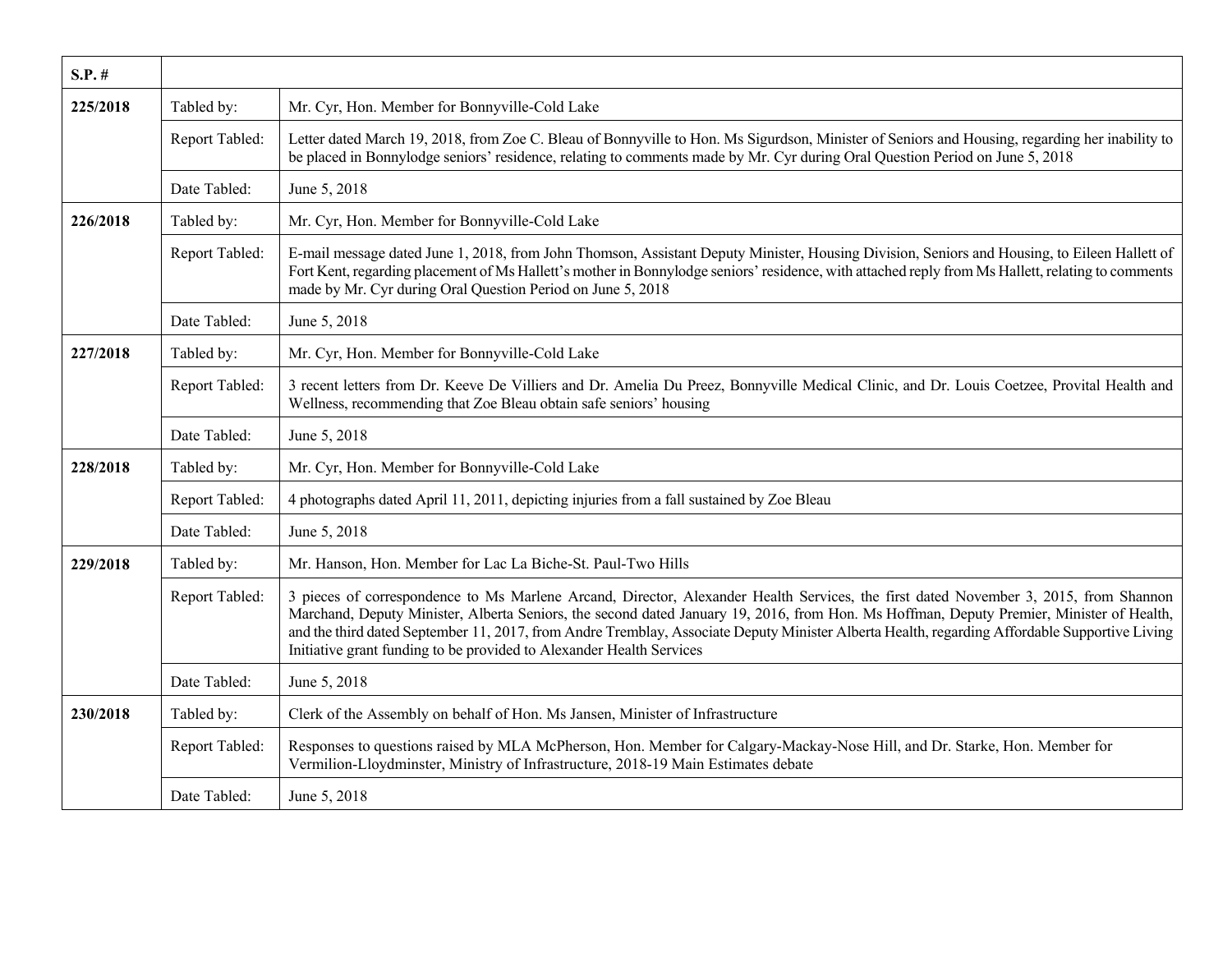| $S.P.$ # |                |                                                                                                                                                                                                                                                                                                    |
|----------|----------------|----------------------------------------------------------------------------------------------------------------------------------------------------------------------------------------------------------------------------------------------------------------------------------------------------|
| 231/2018 | Tabled by:     | Mr. Clark, Hon. Member for Calgary-Elbow                                                                                                                                                                                                                                                           |
|          | Report Tabled: | Share and Unit Purchase Agreement dated May 29, 2018, between Kinder Morgan Cochin ULC and Her Majesty in Right of Canada,<br>regarding the acquisition of the shares and units relating to the business of the Trans Mountain Pipeline System and the Trans Mountain<br>Pipeline System Expansion |
|          | Date Tabled:   | June 6, 2018                                                                                                                                                                                                                                                                                       |
| 232/2018 | Tabled by:     | Mr. Clark, Hon. Member for Calgary-Elbow                                                                                                                                                                                                                                                           |
|          | Report Tabled: | Support Agreement dated May 29, 2018, between Kinder Morgan Canada Company (Supporting Securityholder), Kinder Morgan Canada<br>Limited, and Her Majesty in Right of Canada                                                                                                                        |
|          | Date Tabled:   | June 6, 2018                                                                                                                                                                                                                                                                                       |
| 233/2018 | Tabled by:     | Mr. Cyr, Hon. Member for Bonnyville-Cold Lake                                                                                                                                                                                                                                                      |
|          | Report Tabled: | Fraser Institute website article, undated, entitled "Alberta already tried to diversify her economy – and failed," relating to comments made by<br>Mr. Cyr during Third Reading debate on Bill 2, Growth and Diversification Act (\$), on June 5, 2018                                             |
|          | Date Tabled:   | June 6, 2018                                                                                                                                                                                                                                                                                       |
| 234/2018 | Tabled by:     | Mr. Cyr, Hon. Member for Bonnyville-Cold Lake                                                                                                                                                                                                                                                      |
|          | Report Tabled: | Calgary Herald website article dated June 19, 2018, entitled "New Alberta tax credit off to slow start with no money awarded yet," relating to<br>comments made by Mr. Cyr during Third Reading debate on Bill 2, Growth and Diversification Act (\$), on June 5, 2018                             |
|          | Date Tabled:   | June 6, 2018                                                                                                                                                                                                                                                                                       |
| 235/2018 | Tabled by:     | Mr. Cyr, Hon. Member for Bonnyville-Cold Lake                                                                                                                                                                                                                                                      |
|          | Report Tabled: | AGCanada website article dated April 11, 2017, entitled "Manitoba pulls less-loved ag tax credits in budget," relating to comments made by<br>Mr. Cyr during Third Reading debate on Bill 2, Growth and Diversification Act (\$), on June 5, 2018                                                  |
|          | Date Tabled:   | June 6, 2018                                                                                                                                                                                                                                                                                       |
| 236/2018 | Tabled by:     | Hon. Min. Ceci, President of Treasury Board and Minister of Finance                                                                                                                                                                                                                                |
|          | Report Tabled: | Horse Racing Alberta, 2017 Annual Report                                                                                                                                                                                                                                                           |
|          | Date Tabled:   | June 6, 2018                                                                                                                                                                                                                                                                                       |
| 237/2018 | Tabled by:     | Mr. Gotfried, Hon. Member for Calgary-Fish Creek                                                                                                                                                                                                                                                   |
|          | Report Tabled: | Columbia Valley Pioneer website article dated February 8, 2018, entitled "No happy ending for Sunchaser"                                                                                                                                                                                           |
|          | Date Tabled:   | June 6, 2018                                                                                                                                                                                                                                                                                       |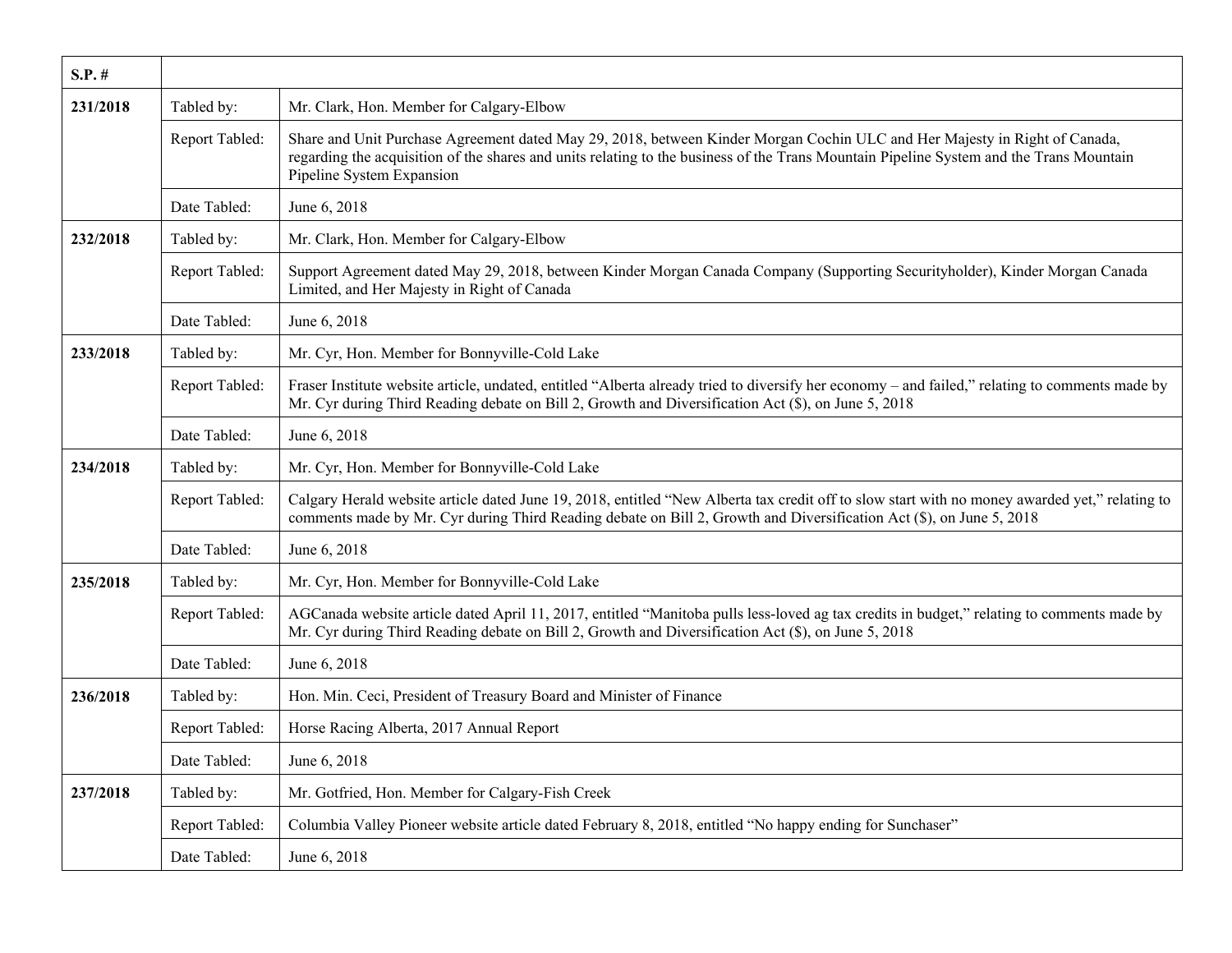| $S.P.$ # |                |                                                                                                                                                                                                                   |
|----------|----------------|-------------------------------------------------------------------------------------------------------------------------------------------------------------------------------------------------------------------|
| 238/2018 | Tabled by:     | Mr. Gotfried, Hon. Member for Calgary-Fish Creek                                                                                                                                                                  |
|          | Report Tabled: | Email message dated January 19, 2018, from the Airdrie Constituency Office to the Ministry of Justice and Solicitor General providing<br>contact information of 53 people in connection with timeshare properties |
|          | Date Tabled:   | June 6, 2018                                                                                                                                                                                                      |
| 239/2018 | Tabled by:     | Mr. Gotfried, Hon. Member for Calgary-Fish Creek                                                                                                                                                                  |
|          | Report Tabled: | Several pieces of correspondence regarding timeshare properties                                                                                                                                                   |
|          | Date Tabled:   | June 6, 2018                                                                                                                                                                                                      |
| 240/2018 | Tabled by:     | MLA McPherson, Hon. Member for Calgary-Mackay-Nose Hill                                                                                                                                                           |
|          | Report Tabled: | Report dated February 1, 2017, entitled "Capacity Markets 101: Understanding Options for Alberta," prepared by the Pembina Institute                                                                              |
|          | Date Tabled:   | June 6, 2018                                                                                                                                                                                                      |
| 241/2018 | Tabled by:     | Hon. Ms Larivee, Minister of Children's Services                                                                                                                                                                  |
|          | Report Tabled: | Responses to questions raised by Mrs. Aheer, Hon. Member for Chestermere-Rocky View, on April 19, 2018, Ministry of Children's Services,<br>2018-2019 Main Estimates debate                                       |
|          | Date Tabled:   | June 7, 2018                                                                                                                                                                                                      |
| 242/2018 | Tabled by:     | Mr. Loewen, Hon. Member for Grande Prairie-Smoky                                                                                                                                                                  |
|          | Report Tabled: | Report, undated, entitled "2018 Bighorn Backcountry Recreational Survey - Infographic Summary," prepared by Love Your Trails                                                                                      |
|          | Date Tabled:   | June 7, 2018                                                                                                                                                                                                      |
| 243/2018 | Tabled by:     | Hon. Ms Gray, Minister of Labour and Minister Responsible for Democratic Renewal                                                                                                                                  |
|          | Report Tabled: | Workers' Compensation Board - Alberta, 2017 Annual Report                                                                                                                                                         |
|          | Date Tabled:   | June 14, 2018                                                                                                                                                                                                     |
| 244/2018 | Tabled by:     | Ms Fitzpatrick, Chair, Standing Committee on Privileges and Elections, Standing Orders and Printing                                                                                                               |
|          | Report Tabled: | Standing Committee on Privileges and Elections, Standing Orders and Printing, Report on the Review of Motion Other than a Government<br>Motion 501                                                                |
|          | Date Tabled:   | June 18, 2018<br>October 29, 2018                                                                                                                                                                                 |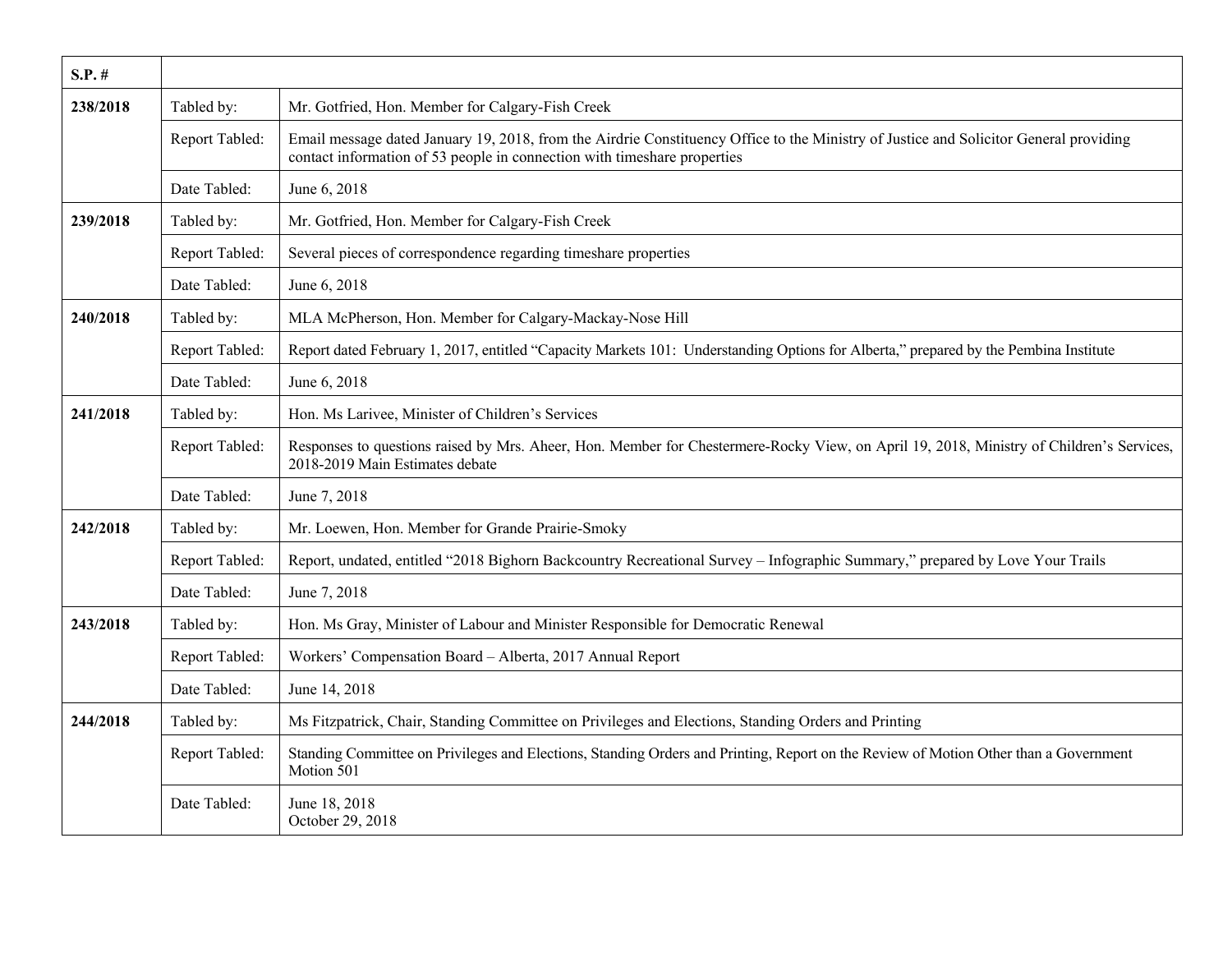| $S.P.$ # |                |                                                                                         |
|----------|----------------|-----------------------------------------------------------------------------------------|
| 245/2018 | Tabled by:     | Hon. Ms Hoffman, Deputy Premier, Minister of Health                                     |
|          | Report Tabled: | Alberta College of Medical Diagnostic and Therapeutic Technologists, Annual Report 2017 |
|          | Date Tabled:   | June 27, 2018                                                                           |
| 246/2018 | Tabled by:     | Hon. Ms Hoffman, Deputy Premier, Minister of Health                                     |
|          | Report Tabled: | Alberta College of Paramedics, 2017 Annual Report                                       |
|          | Date Tabled:   | June 27, 2018                                                                           |
| 247/2018 | Tabled by:     | Hon. Ms Hoffman, Deputy Premier, Minister of Health                                     |
|          | Report Tabled: | College and Association of Registered Nurses of Alberta, Annual Report 2016/2017        |
|          | Date Tabled:   | June 27, 2018                                                                           |
| 248/2018 | Tabled by:     | Hon. Ms Hoffman, Deputy Premier, Minister of Health                                     |
|          | Report Tabled: | College of Alberta Denturists, Annual Report 2015                                       |
|          | Date Tabled:   | June 27, 2018                                                                           |
| 249/2018 | Tabled by:     | Hon. Ms Hoffman, Deputy Premier, Minister of Health                                     |
|          | Report Tabled: | College of Dental Technologists of Alberta, 2015 Annual Report                          |
|          | Date Tabled:   | June 27, 2018                                                                           |
| 250/2018 | Tabled by:     | Hon. Ms Hoffman, Deputy Premier, Minister of Health                                     |
|          | Report Tabled: | College of Medical Laboratory Technologists of Alberta, 2017 Annual Report              |
|          | Date Tabled:   | June 27, 2018                                                                           |
| 251/2018 | Tabled by:     | Hon. Ms Hoffman, Deputy Premier, Minister of Health                                     |
|          | Report Tabled: | Mental Health Patient Advocate, 2016-2017 Annual Report                                 |
|          | Date Tabled:   | June 27, 2018                                                                           |
| 252/2018 | Tabled by:     | Hon. Ms Hoffman, Deputy Premier, Minister of Health                                     |
|          | Report Tabled: | Public Health Appeal Board, 2017 Annual Report                                          |
|          | Date Tabled:   | June 27, 2018                                                                           |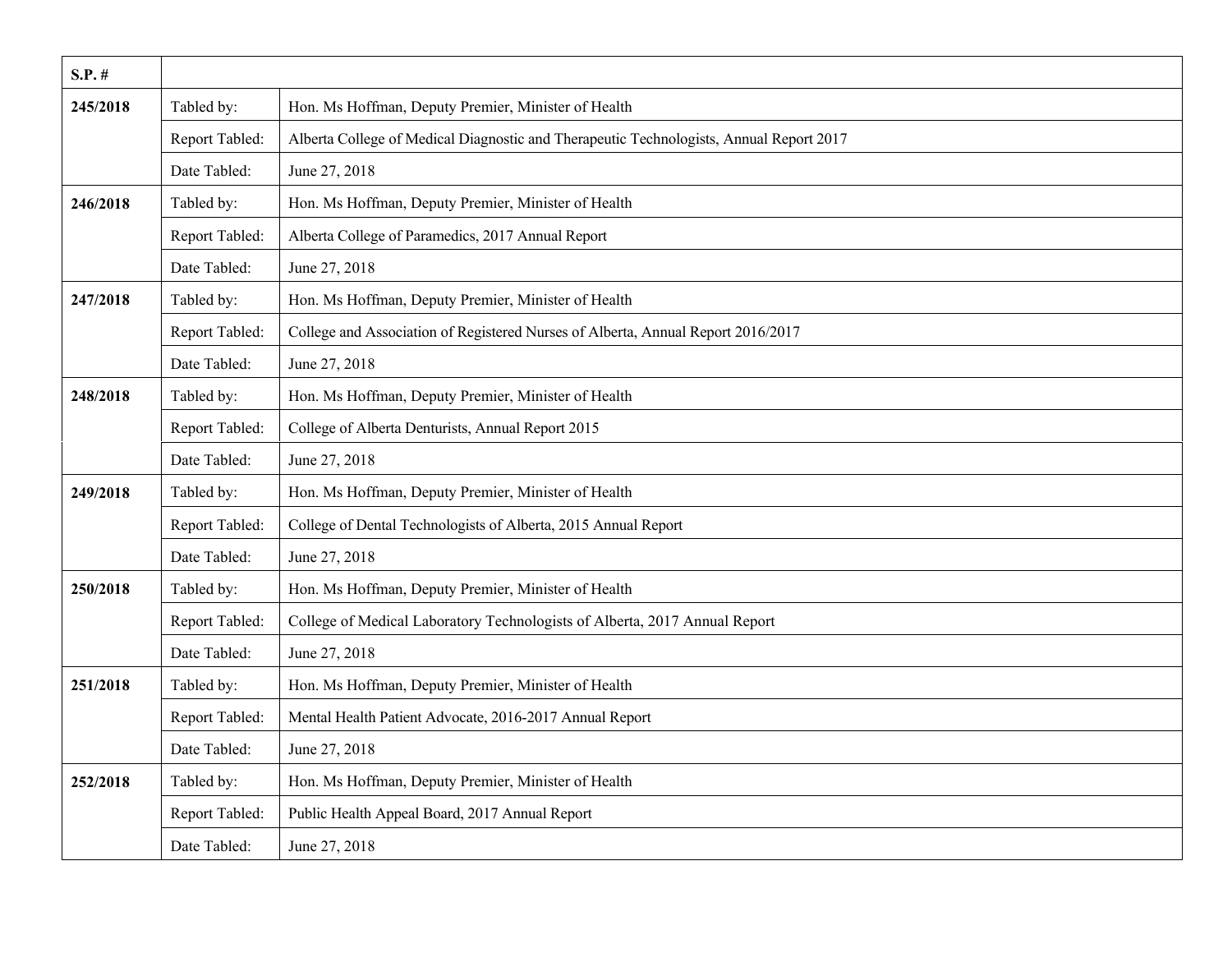| $S.P.$ # |                |                                                                                    |
|----------|----------------|------------------------------------------------------------------------------------|
| 253/2018 | Tabled by:     | Mr. Coolahan, Chair, Standing Committee on the Alberta Heritage Savings Trust Fund |
|          | Report Tabled: | Alberta Heritage Savings Trust Fund, 2017-2018 Annual Report                       |
|          | Date Tabled:   | June 28, 2018                                                                      |
| 254/2018 | Tabled by:     | Hon. Min. Ceci, President of Treasury Board and Minister of Finance                |
|          | Report Tabled: | Government of Alberta, 2017-18 Annual Report                                       |
|          | Date Tabled:   | June 28, 2018                                                                      |
| 255/2018 | Tabled by:     | Hon. Mr. Schmidt, Minister of Advanced Education                                   |
|          | Report Tabled: | Advanced Education, Annual Report 2017-2018                                        |
|          | Date Tabled:   | June 28, 2018                                                                      |
| 256/2018 | Tabled by:     | Hon. Mr. Carlier, Minister of Agriculture and Forestry                             |
|          | Report Tabled: | Agriculture and Forestry, Annual Report 2017-18                                    |
|          | Date Tabled:   | June 28, 2018                                                                      |
| 257/2018 | Tabled by:     | Hon. Ms Larivee, Minister of Children's Services and Status of Women               |
|          | Report Tabled: | Children's Services, Annual Report 2017-18                                         |
|          | Date Tabled:   | June 28, 2018                                                                      |
| 258/2018 | Tabled by:     | Hon. Mr. Sabir, Minister of Community and Social Services                          |
|          | Report Tabled: | Community and Social Services, Annual Report 2017-18                               |
|          | Date Tabled:   | June 28, 2018                                                                      |
| 259/2018 | Tabled by:     | Hon. Min. Miranda, Minister of Culture and Tourism                                 |
|          | Report Tabled: | Culture and Tourism, Annual Report 2017-18                                         |
|          | Date Tabled:   | June 28, 2018                                                                      |
| 260/2018 | Tabled by:     | Hon. Mr. Bilous, Minister of Economic Development and Trade                        |
|          | Report Tabled: | Economic Development and Trade, Annual Report 2017-18                              |
|          | Date Tabled:   | June 28, 2018                                                                      |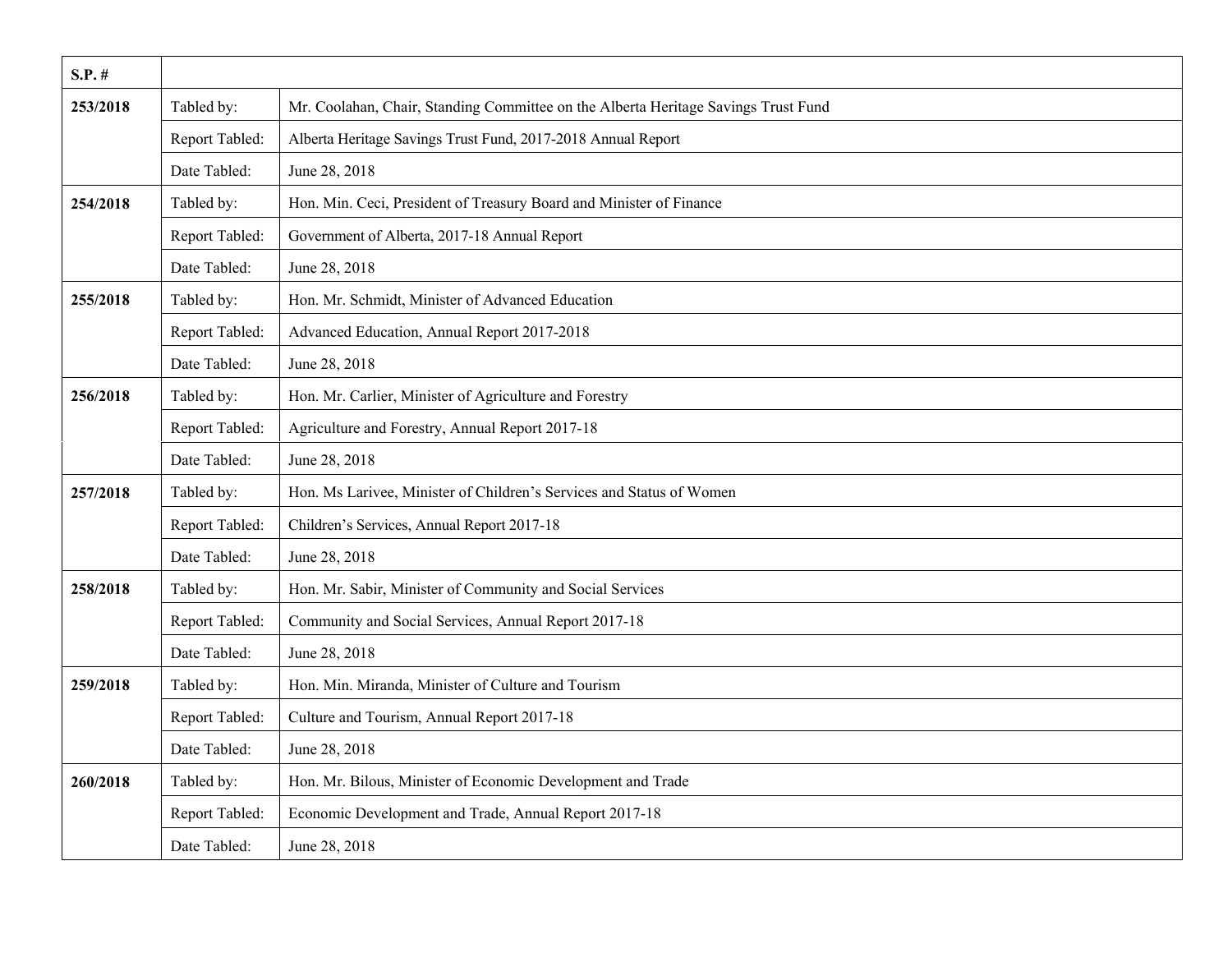| $S.P.$ # |                |                                                                                                            |
|----------|----------------|------------------------------------------------------------------------------------------------------------|
| 261/2018 | Tabled by:     | Hon. Mr. Eggen, Minister of Education                                                                      |
|          | Report Tabled: | Education, Annual Report 2017-18                                                                           |
|          | Date Tabled:   | June 28, 2018                                                                                              |
| 262/2018 | Tabled by:     | Hon. Ms McCuaig-Boyd, Minister of Energy                                                                   |
|          | Report Tabled: | Energy, Annual Report 2017-2018                                                                            |
|          | Date Tabled:   | June 28, 2018                                                                                              |
| 263/2018 | Tabled by:     | Hon. Ms Phillips, Minister of Environment and Parks and Minister Responsible for the Climate Change Office |
|          | Report Tabled: | Environment and Parks, Annual Report 2017-2018                                                             |
|          | Date Tabled:   | June 28, 2018                                                                                              |
| 264/2018 | Tabled by:     | Hon. Ms Notley, Premier                                                                                    |
|          | Report Tabled: | Executive Council, Annual Report 2017-18                                                                   |
|          | Date Tabled:   | June 28, 2018                                                                                              |
| 265/2018 | Tabled by:     | Hon. Ms Hoffman, Deputy Premier, Minister of Health                                                        |
|          | Report Tabled: | Health, Annual Report 2017-18                                                                              |
|          | Date Tabled:   | June 28, 2018                                                                                              |
| 266/2018 | Tabled by:     | Hon. Mr. Feehan, Minister of Indigenous Relations                                                          |
|          | Report Tabled: | Indigenous Relations, Annual Report 2017-18                                                                |
|          | Date Tabled:   | June 28, 2018                                                                                              |
| 267/2018 | Tabled by:     | Hon. Ms Jansen, Minister of Infrastructure                                                                 |
|          | Report Tabled: | Infrastructure, Annual Report 2017-18                                                                      |
|          | Date Tabled:   | June 28, 2018                                                                                              |
| 268/2018 | Tabled by:     | Hon. Ms Ganley, Minister of Justice and Solicitor General                                                  |
|          | Report Tabled: | Justice and Solicitor General, Annual Report 2017-18                                                       |
|          | Date Tabled:   | June 28, 2018                                                                                              |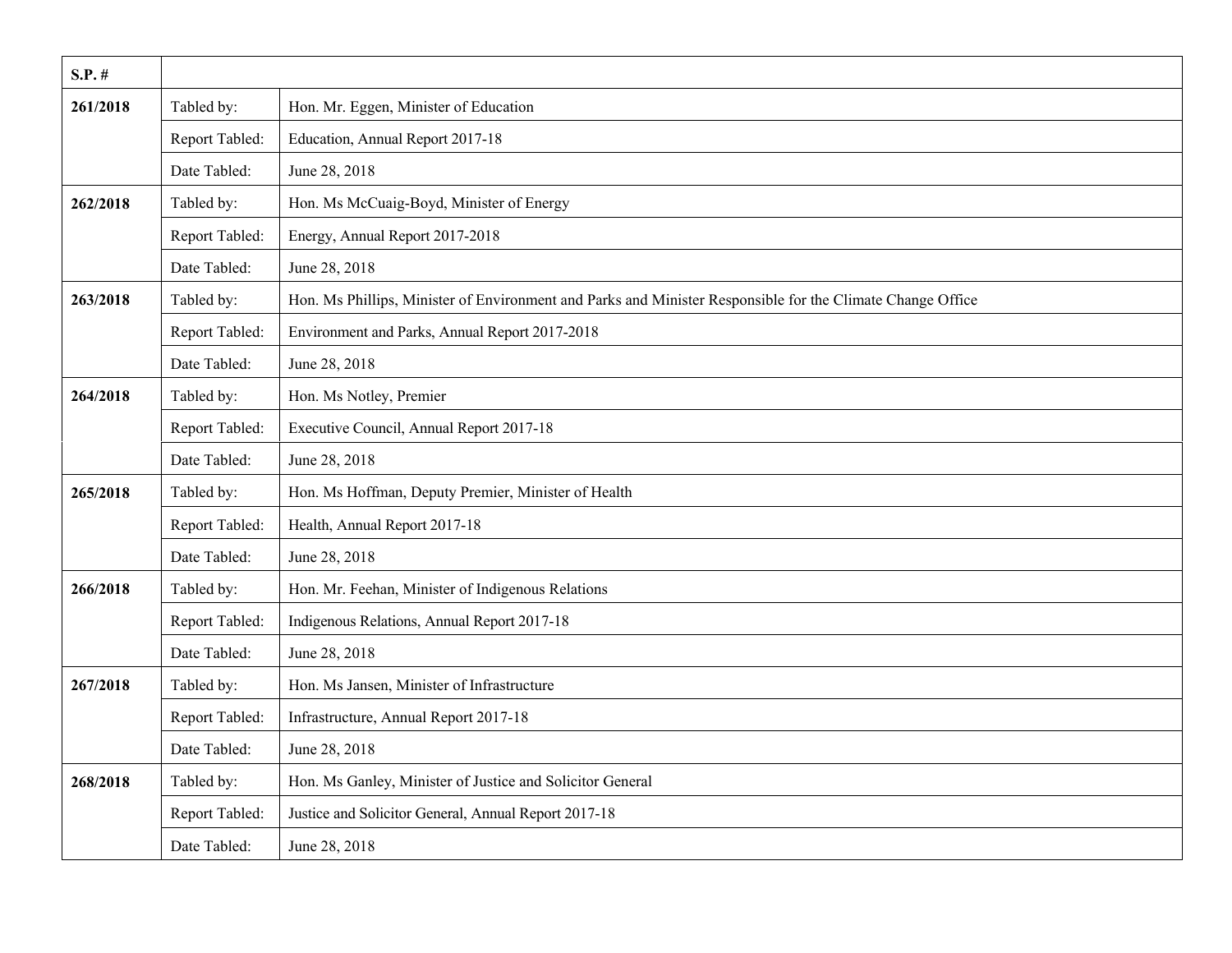| $S.P.$ # |                |                                                                                  |
|----------|----------------|----------------------------------------------------------------------------------|
| 269/2018 | Tabled by:     | Hon. Ms Gray, Minister of Labour and Minister Responsible for Democratic Renewal |
|          | Report Tabled: | Labour, Annual Report 2017-18                                                    |
|          | Date Tabled:   | June 28, 2018                                                                    |
| 270/2018 | Tabled by:     | Hon. Mr. S. Anderson, Minister of Municipal Affairs                              |
|          | Report Tabled: | Municipal Affairs, Annual Report 2017-18                                         |
|          | Date Tabled:   | June 28, 2018                                                                    |
| 271/2018 | Tabled by:     | Hon. Ms Sigurdson, Minister of Seniors and Housing                               |
|          | Report Tabled: | Alberta Seniors and Housing, Annual Report 2017-18                               |
|          | Date Tabled:   | June 28, 2018                                                                    |
| 272/2018 | Tabled by:     | Hon. Mr. Malkinson, Minister of Service Alberta                                  |
|          | Report Tabled: | Service Alberta, Annual Report 2017-18                                           |
|          | Date Tabled:   | June 28, 2018                                                                    |
| 273/2018 | Tabled by:     | Hon. Ms Larivee, Minister of Children's Services and Status of Women             |
|          | Report Tabled: | Status of Women, Annual Report 2017-18                                           |
|          | Date Tabled:   | June 28, 2018                                                                    |
| 274/2018 | Tabled by:     | Hon. Mr. Mason, Minister of Transportation                                       |
|          | Report Tabled: | Transportation, Annual Report 2017-18                                            |
|          | Date Tabled:   | June 28, 2018                                                                    |
| 275/2018 | Tabled by:     | Hon. Min. Ceci, President of Treasury Board and Minister of Finance              |
|          | Report Tabled: | Treasury Board and Finance, Annual Report 2017-2018                              |
|          | Date Tabled:   | June 28, 2018                                                                    |
| 276/2018 | Tabled by:     | Hon. Ms Gray, Minister of Labour and Minister Responsible for Democratic Renewal |
|          | Report Tabled: | Alberta Association of Architects, 2017 Annual Report                            |
|          | Date Tabled:   | July 20, 2018                                                                    |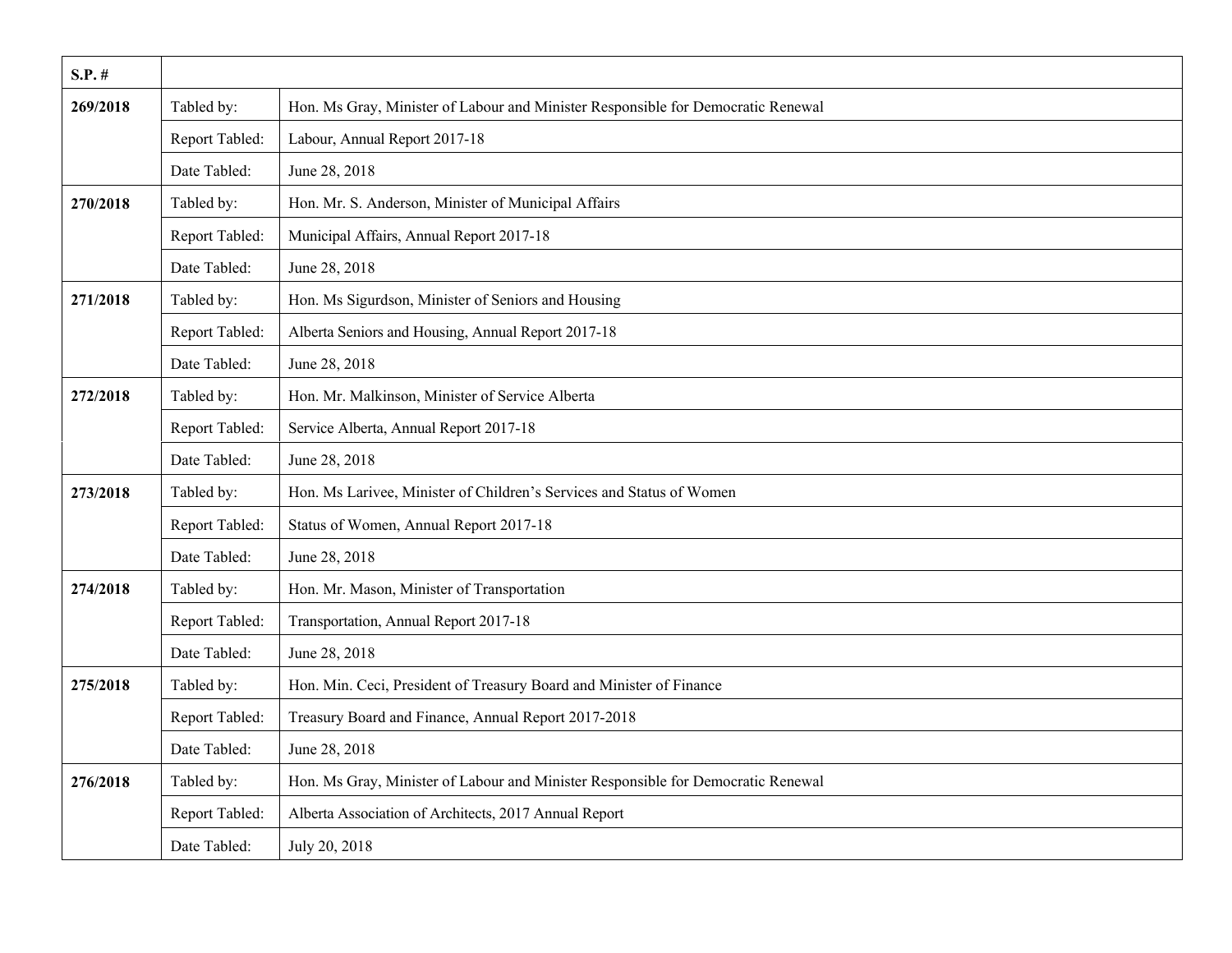| $S.P.$ # |                |                                                                                                                                                                                                                                                                                                                             |
|----------|----------------|-----------------------------------------------------------------------------------------------------------------------------------------------------------------------------------------------------------------------------------------------------------------------------------------------------------------------------|
| 277/2018 | Tabled by:     | Hon. Ms Ganley, Minister of Justice and Solicitor General                                                                                                                                                                                                                                                                   |
|          | Report Tabled: | Letter dated July 20, 2018, from Hon. Ms Ganley, Minister of Justice and Solicitor General, to MLA Loyola, Chair, Standing Committee on<br>Resource Stewardship, with attachment responding to the Standing Committee on Resource Stewardship's Review of the Alberta Property Rights<br>Advocate Office 2016 Annual Report |
|          | Date Tabled:   | July 26, 2018                                                                                                                                                                                                                                                                                                               |
| 278/2018 | Tabled by:     | Hon. Ms Hoffman, Deputy Premier, Minister of Health                                                                                                                                                                                                                                                                         |
|          | Report Tabled: | College of Dietitians of Alberta, Annual Report 2017                                                                                                                                                                                                                                                                        |
|          | Date Tabled:   | July 31, 2018                                                                                                                                                                                                                                                                                                               |
| 279/2018 | Tabled by:     | Hon. Ms Hoffman, Deputy Premier, Minister of Health                                                                                                                                                                                                                                                                         |
|          | Report Tabled: | Alberta Health Advocate, 2016-2017 Annual Report                                                                                                                                                                                                                                                                            |
|          | Date Tabled:   | July 31, 2018                                                                                                                                                                                                                                                                                                               |
| 280/2018 | Tabled by:     | Hon. Ms Hoffman, Deputy Premier, Minister of Health                                                                                                                                                                                                                                                                         |
|          | Report Tabled: | College of Licensed Practical Nurses of Alberta, 2017 Annual Report                                                                                                                                                                                                                                                         |
|          | Date Tabled:   | July 31, 2018                                                                                                                                                                                                                                                                                                               |
| 281/2018 | Tabled by:     | Hon. Ms Hoffman, Deputy Premier, Minister of Health                                                                                                                                                                                                                                                                         |
|          | Report Tabled: | Physiotherapy Alberta College and Association, 2017 Annual Report                                                                                                                                                                                                                                                           |
|          | Date Tabled:   | July 31, 2018                                                                                                                                                                                                                                                                                                               |
| 282/2018 | Tabled by:     | Hon. Ms Hoffman, Deputy Premier, Minister of Health                                                                                                                                                                                                                                                                         |
|          | Report Tabled: | Alberta College of Speech-Language Pathologists and Audiologists, 2017 Annual Report                                                                                                                                                                                                                                        |
|          | Date Tabled:   | July 31, 2018                                                                                                                                                                                                                                                                                                               |
| 283/2018 | Tabled by:     | Hon. Ms Hoffman, Deputy Premier, Minister of Health                                                                                                                                                                                                                                                                         |
|          | Report Tabled: | College of Naturopathic Doctors of Alberta, 2017 Annual Report                                                                                                                                                                                                                                                              |
|          | Date Tabled:   | July 31, 2018                                                                                                                                                                                                                                                                                                               |
| 284/2018 | Tabled by:     | Hon. Ms Hoffman, Deputy Premier, Minister of Health                                                                                                                                                                                                                                                                         |
|          | Report Tabled: | Alberta Dental Association and College, 2017 Annual Report                                                                                                                                                                                                                                                                  |
|          | Date Tabled:   | July 31, 2018                                                                                                                                                                                                                                                                                                               |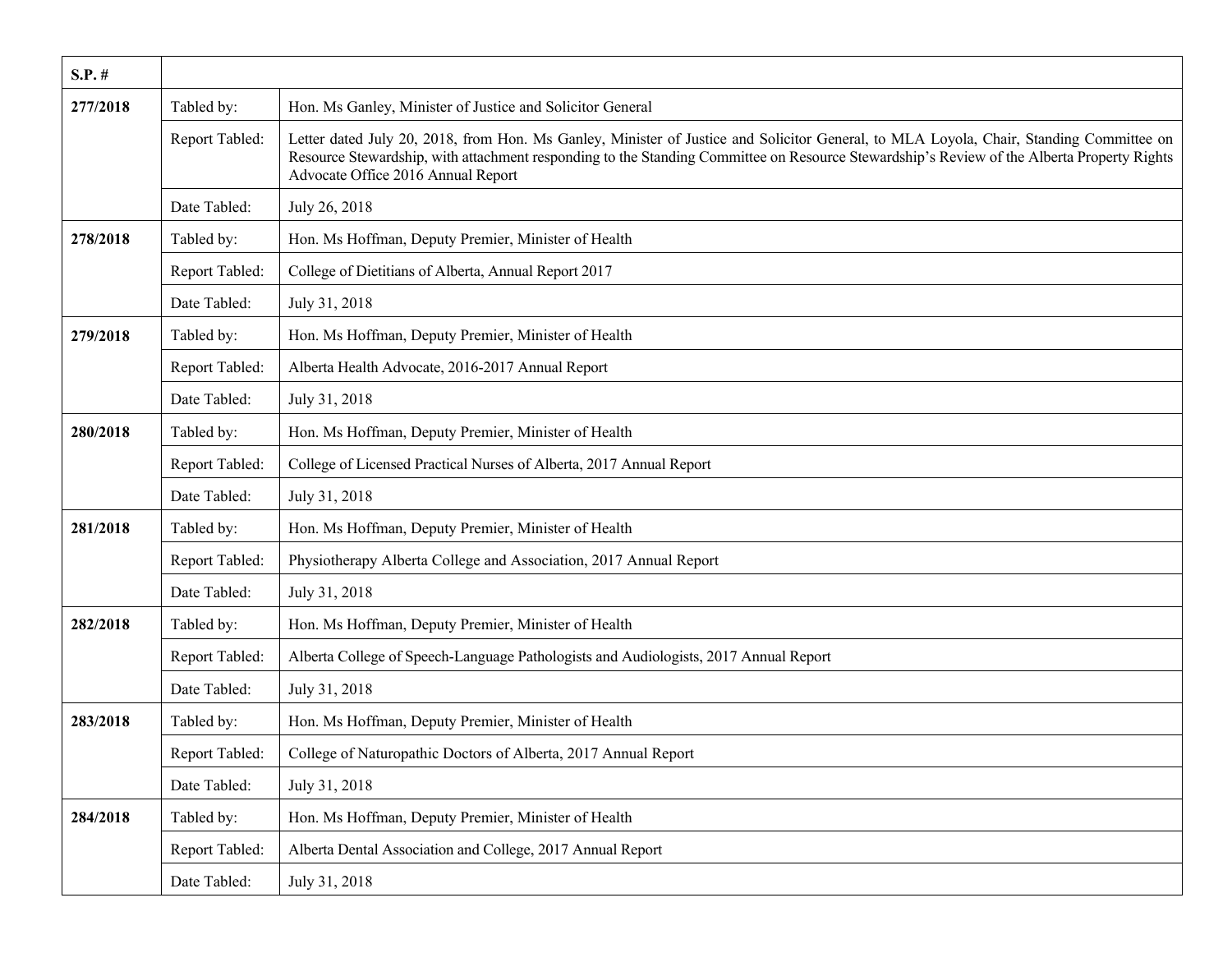| $S.P.$ # |                |                                                                                                                                                                                                                                                                                                                       |
|----------|----------------|-----------------------------------------------------------------------------------------------------------------------------------------------------------------------------------------------------------------------------------------------------------------------------------------------------------------------|
| 285/2018 | Tabled by:     | Hon. Ms Hoffman, Deputy Premier, Minister of Health                                                                                                                                                                                                                                                                   |
|          | Report Tabled: | Alberta College of Pharmacists, 2017-18 Annual Report                                                                                                                                                                                                                                                                 |
|          | Date Tabled:   | July 31, 2018                                                                                                                                                                                                                                                                                                         |
| 286/2018 | Tabled by:     | Hon. Min. Miranda, Minister of Culture and Tourism                                                                                                                                                                                                                                                                    |
|          | Report Tabled: | Responses to questions raised by Mr. Orr, Hon. Member for Lacombe-Ponoka, Dr. Starke, Hon. Member for Vermilion-Lloydminster, Mr. Fraser,<br>Hon. Member for Calgary-South East, and Mr. Westhead, Hon. Member for Banff-Cochrane, on April 8, 2018, Ministry of Culture and Tourism<br>2018-19 Main Estimates debate |
|          | Date Tabled:   | August 10, 2018                                                                                                                                                                                                                                                                                                       |
| 287/2018 | Tabled by:     | Hon. Mr. S. Anderson, Minister of Municipal Affairs                                                                                                                                                                                                                                                                   |
|          | Report Tabled: | Safety Codes Council, Annual Report 2017                                                                                                                                                                                                                                                                              |
|          | Date Tabled:   | August 15, 2018                                                                                                                                                                                                                                                                                                       |
| 288/2018 | Tabled by:     | Hon. Mr. S. Anderson, Minister of Municipal Affairs                                                                                                                                                                                                                                                                   |
|          | Report Tabled: | Alberta Elevating Devices and Amusement Rides Safety Association, Annual Report 2017-2018                                                                                                                                                                                                                             |
|          | Date Tabled:   | August 15, 2018                                                                                                                                                                                                                                                                                                       |
| 289/2018 | Tabled by:     | Hon. Mr. S. Anderson, Minister of Municipal Affairs                                                                                                                                                                                                                                                                   |
|          | Report Tabled: | Petroleum Tank Management Association of Alberta, Annual Report 2017                                                                                                                                                                                                                                                  |
|          | Date Tabled:   | August 15, 2018                                                                                                                                                                                                                                                                                                       |
| 290/2018 | Tabled by:     | MLA Loyola, Chair, Standing Committee on Resource Stewardship                                                                                                                                                                                                                                                         |
|          | Report Tabled: | Standing Committee on Resource Stewardship Review of the Conflicts of Interest Act, Twenty-Ninth Legislature, Fourth Session, August<br>2018                                                                                                                                                                          |
|          | Date Tabled:   | August 31, 2018                                                                                                                                                                                                                                                                                                       |
| 291/2018 | Tabled by:     | Hon. Mr. S. Anderson, Minister of Municipal Affairs                                                                                                                                                                                                                                                                   |
|          | Report Tabled: | Edmonton Metropolitan Region Board, Annual Report 2017/2018                                                                                                                                                                                                                                                           |
|          | Date Tabled:   | September 19, 2018                                                                                                                                                                                                                                                                                                    |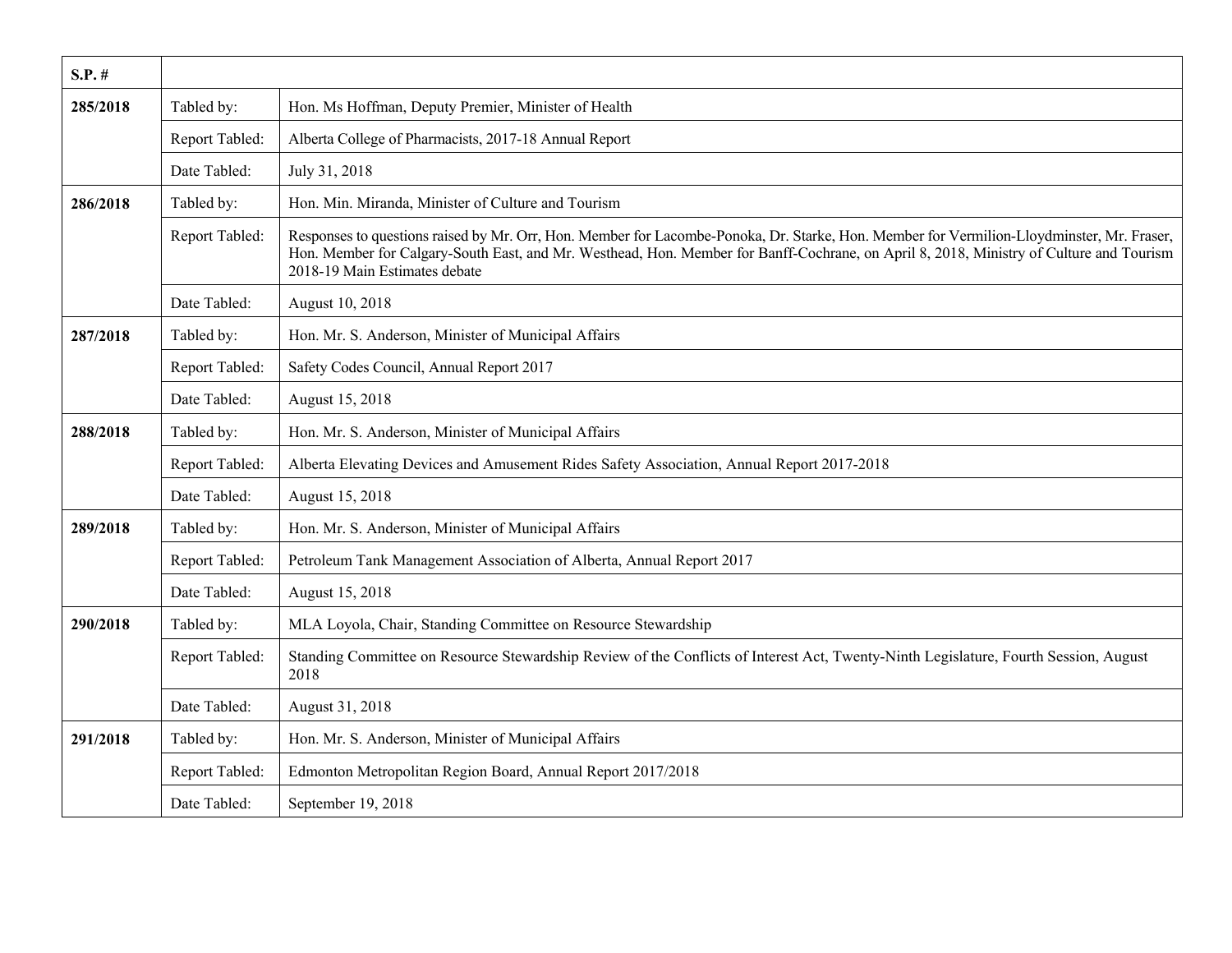| $S.P.$ # |                |                                                                                                                             |
|----------|----------------|-----------------------------------------------------------------------------------------------------------------------------|
| 292/2018 | Tabled by:     | Hon. Mr. S. Anderson, Minister of Municipal Affairs                                                                         |
|          | Report Tabled: | Special Areas Trust Account, Financial Statements dated December 31, 2017                                                   |
|          | Date Tabled:   | September 19, 2018                                                                                                          |
| 293/2018 | Tabled by:     | Hon. Ms Ganley, Minister of Justice and Solicitor General                                                                   |
|          | Report Tabled: | Alberta Law Foundation Financial Statements for the year ended March 31, 2018                                               |
|          | Date Tabled:   | September 25, 2018                                                                                                          |
| 294/2018 | Tabled by:     | Hon. Mr. Carlier, Minister of Agriculture and Forestry                                                                      |
|          | Report Tabled: | Agriculture Financial Services Corporation, 17/18 Annual Report                                                             |
|          | Date Tabled:   | September 26, 2018                                                                                                          |
| 295/2018 | Tabled by:     | Hon. Mr. Carlier, Minister of Agriculture and Forestry                                                                      |
|          | Report Tabled: | Livestock Identification Services, Ltd., Report to the Minister and Summary of Activities, April 1, 2017, to March 31, 2018 |
|          | Date Tabled:   | September 26, 2018                                                                                                          |
| 296/2018 | Tabled by:     | Mr. Shepherd, Chair, Standing Committee on Legislative Offices                                                              |
|          | Report Tabled: | Office of the Auditor General of Alberta Results Report for the Year Ended March 31, 2018                                   |
|          | Date Tabled:   | October 4, 2018                                                                                                             |
| 297/2018 | Tabled by:     | Hon. Mr. Malkinson, Minister of Service Alberta                                                                             |
|          | Report Tabled: | 2017 Aggregated Payday Loan Data Report                                                                                     |
|          | Date Tabled:   | October 10, 2018                                                                                                            |
| 298/2018 | Tabled by:     | Hon. Ms Hoffman, Deputy Premier, Minister of Health                                                                         |
|          | Report Tabled: | Alberta Health Services, Annual Report 2017-2018                                                                            |
|          | Date Tabled:   | October 17, 2018                                                                                                            |
| 299/2018 | Tabled by:     | Hon. Mr. Wanner, Speaker of the Legislative Assembly                                                                        |
|          | Report Tabled: | Office of the Ethics Commissioner, Annual Report, April 1, 2017, to March 31, 2018                                          |
|          | Date Tabled:   | October 23, 2018                                                                                                            |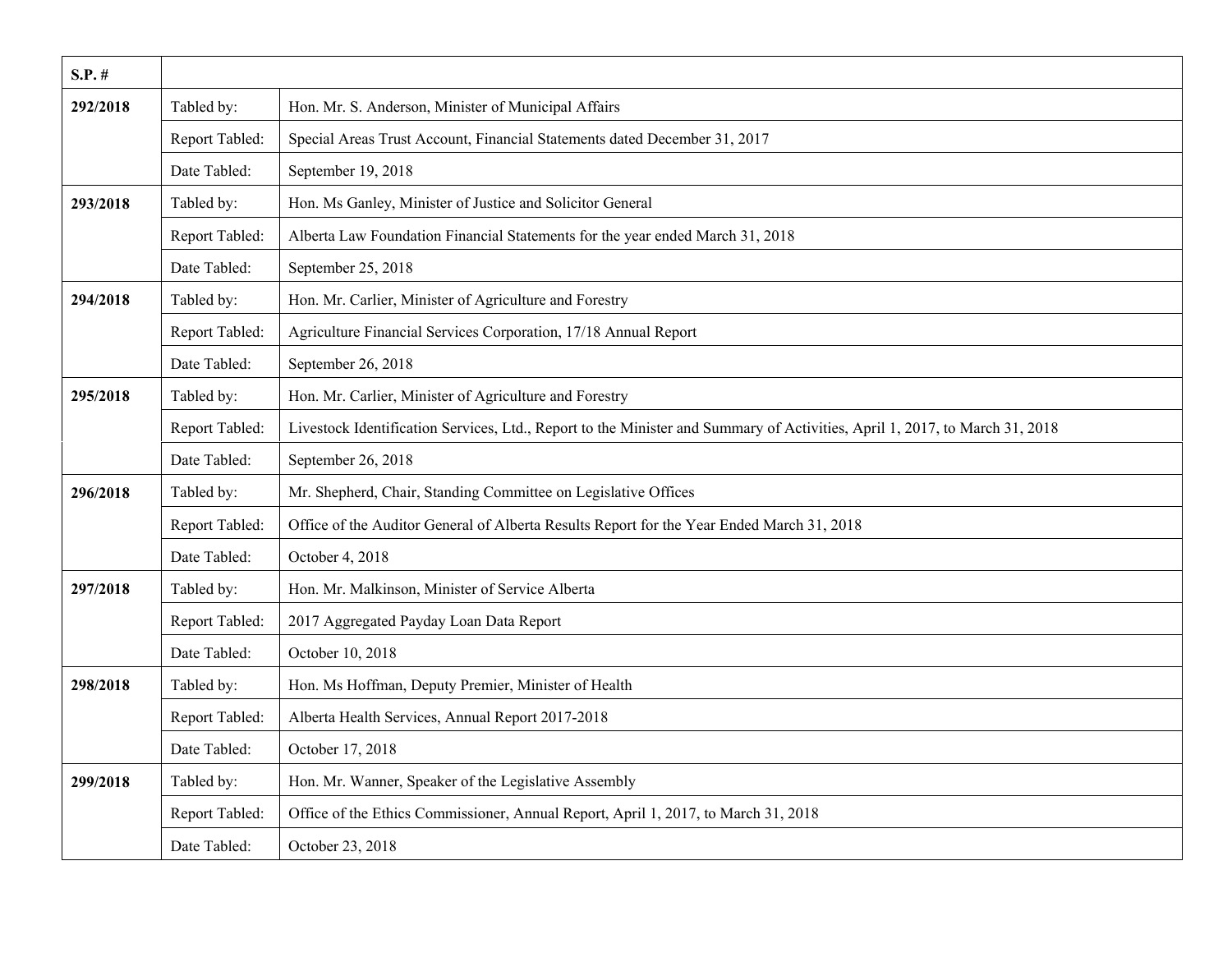| $S.P.$ # |                |                                                                                                                                                                                                                                                                                                                              |
|----------|----------------|------------------------------------------------------------------------------------------------------------------------------------------------------------------------------------------------------------------------------------------------------------------------------------------------------------------------------|
| 300/2018 | Tabled by:     | Mr. Sucha, Chair, Standing Committee on Alberta's Economic Future:                                                                                                                                                                                                                                                           |
|          | Report Tabled: | Standing Committee on Alberta's Economic Future, Final Report, Bill 201, Employment Standards (Firefighter Leave) Amendment Act,<br>2018, Twenty-Ninth Legislature, Fourth Session, October 2018                                                                                                                             |
|          | Date Tabled:   | October 29, 2018                                                                                                                                                                                                                                                                                                             |
| 301/2018 | Tabled by:     | Hon. Mr. Mason, Minister of Transportation                                                                                                                                                                                                                                                                                   |
|          | Report Tabled: | Responses to questions raised by Mr. Drysdale, Hon. Member for Grande Prairie-Wapiti, Mr. Clark, Hon. Member for Calgary-Elbow,<br>Dr. Starke, Hon. Member for Vermilion-Lloydminster, and Mr. Loewen, Hon. Member for Grande Prairie-Smoky, on April 11, 2018,<br>Ministry of Transportation, 2018-19 Main Estimates debate |
|          | Date Tabled:   | October 29, 2018                                                                                                                                                                                                                                                                                                             |
| 302/2018 | Tabled by:     | Mr. McIver, Hon. Member for Calgary-Hays                                                                                                                                                                                                                                                                                     |
|          | Report Tabled: | Copy of page 3 from a report entitled "2018-19 First Quarter Fiscal Update and Economic Statement," prepared by the Ministry of Treasury<br>Board and Finance, relating to questions raised by Mr. McIver during Oral Question Period on October 29, 2018                                                                    |
|          | Date Tabled:   | October 29, 2018                                                                                                                                                                                                                                                                                                             |
| 303/2018 | Tabled by:     | Mr. McIver, Hon. Member for Calgary-Hays                                                                                                                                                                                                                                                                                     |
|          | Report Tabled: | CBC News website article dated August 31, 2018, entitled "Alberta on track to lower deficit by \$1B, Ceci says in first-quarter update,"<br>relating to questions raised by Mr. McIver during Oral Question Period on October 29, 2018                                                                                       |
|          | Date Tabled:   | October 29, 2018                                                                                                                                                                                                                                                                                                             |
| 304/2018 | Tabled by:     | Mr. McIver, Hon. Member for Calgary-Hays                                                                                                                                                                                                                                                                                     |
|          | Report Tabled: | Copy of page 123 from a report entitled "Municipal Affairs, Annual Report 2017-18," prepared by the Ministry of Municipal Affairs, relating<br>to questions raised by Mr. McIver during Oral Question Period on October 29, 2018                                                                                             |
|          | Date Tabled:   | October 29, 2018                                                                                                                                                                                                                                                                                                             |
| 305/2018 | Tabled by:     | Mr. Panda, Hon. Member for Calgary-Foothills                                                                                                                                                                                                                                                                                 |
|          | Report Tabled: | National Post website opinion article dated October 25, 2018, entitled "This Liberal bill will hurt Canada and Canadian workers"                                                                                                                                                                                             |
|          | Date Tabled:   | October 29, 2018                                                                                                                                                                                                                                                                                                             |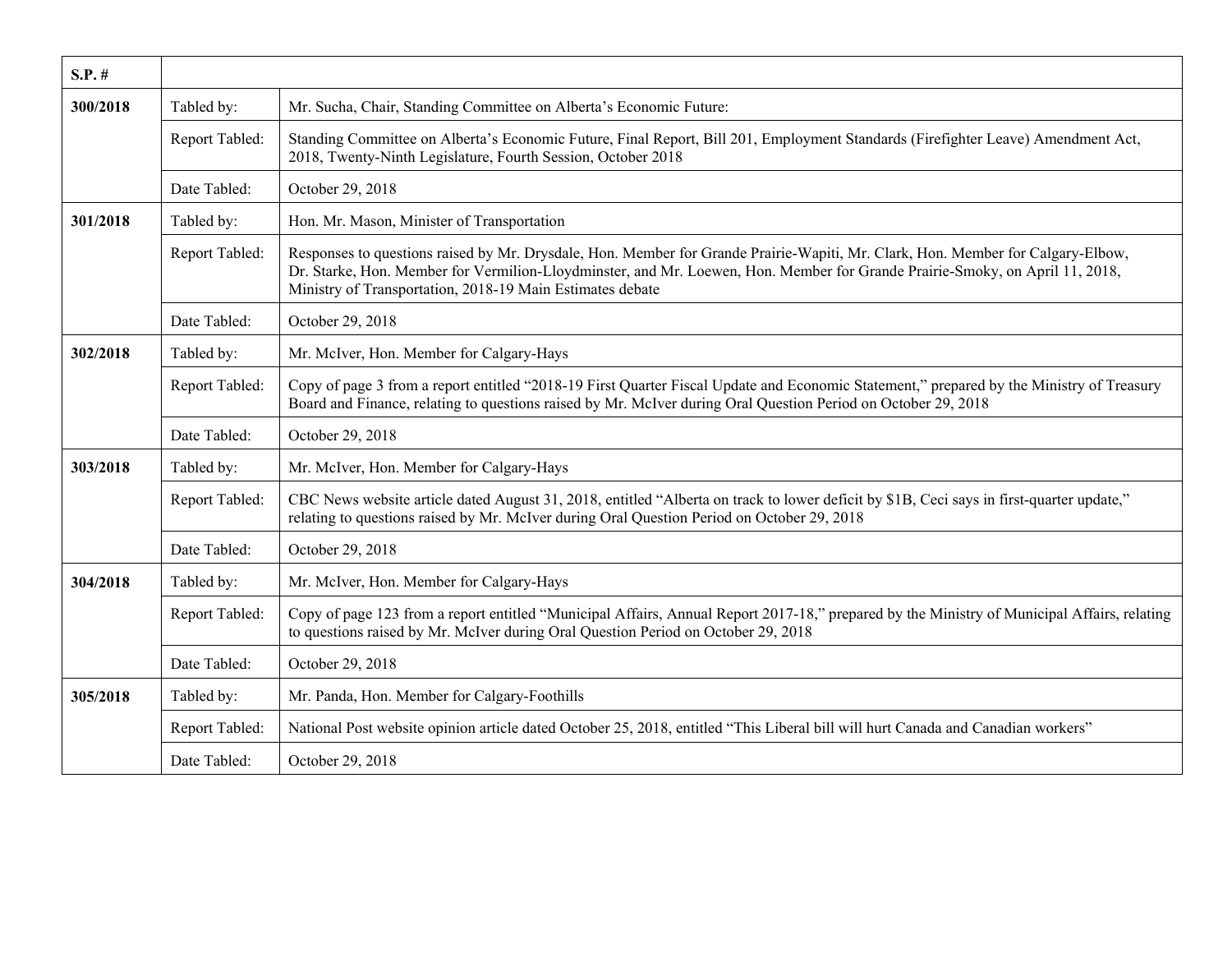| $S.P.$ # |                |                                                                                                                                                                                                                                                                                                                                                                                                                                                                                                                                                    |
|----------|----------------|----------------------------------------------------------------------------------------------------------------------------------------------------------------------------------------------------------------------------------------------------------------------------------------------------------------------------------------------------------------------------------------------------------------------------------------------------------------------------------------------------------------------------------------------------|
| 306/2018 | Tabled by:     | Hon. Ms Phillips, Minister of Environment and Parks and Minister Responsible for the Climate Change Office                                                                                                                                                                                                                                                                                                                                                                                                                                         |
|          | Report Tabled: | Letter dated October 5, 2018, from Dr. Sandip Lalli, President and CEO, Calgary Chamber of Commerce, to the Standing Senate Committee<br>on Energy, the Environment and Natural Resources, expressing concern regarding Bill C-69, An Act to enact the Impact Assessment Act and<br>the Canadian Energy Regulator Act, to Amend the Navigation Protection Act and to make consequential amendments to other Acts                                                                                                                                   |
|          | Date Tabled:   | October 29, 2018                                                                                                                                                                                                                                                                                                                                                                                                                                                                                                                                   |
| 307/2018 | Tabled by:     | Hon. Ms Phillips, Minister of Environment and Parks and Minister Responsible for the Climate Change Office                                                                                                                                                                                                                                                                                                                                                                                                                                         |
|          | Report Tabled: | Letter dated October 12, 2018, from Shannon Joseph, Vice-President, Government Relations, Canadian Association of Petroleum Producers,<br>to the Senate of Canada, expressing concern regarding Bill C-69, An Act to enact the Impact Assessment Act and the Canadian Energy<br>Regulator Act, to Amend the Navigation Protection Act and to make consequential amendments to other Acts                                                                                                                                                           |
|          | Date Tabled:   | October 29, 2018                                                                                                                                                                                                                                                                                                                                                                                                                                                                                                                                   |
| 308/2018 | Tabled by:     | Hon. Ms Phillips, Minister of Environment and Parks and Minister Responsible for the Climate Change Office                                                                                                                                                                                                                                                                                                                                                                                                                                         |
|          | Report Tabled: | Letter dated October 25, 2018, from Helen Johnson, Eagle Spirit Energy Corridor Chiefs' Council Chair, Isaac Laboucan-Avirom, Chief,<br>Woodland Cree First Nations, and Chief Gary Alexcee, Co-Chair of the Chief's Council B.C., to the Senate of Canada, expressing concerns<br>regarding Bill C-69, An Act to enact the Impact Assessment Act and the Canadian Energy Regulator Act, to Amend the Navigation<br>Protection Act and to make consequential amendments to other Acts, with attached Chiefs' Council resolution opposing Bill C-69 |
|          | Date Tabled:   | October 29, 2018                                                                                                                                                                                                                                                                                                                                                                                                                                                                                                                                   |
| 309/2018 | Tabled by:     | Hon. Mr. Wanner, Speaker of the Legislative Assembly                                                                                                                                                                                                                                                                                                                                                                                                                                                                                               |
|          | Report Tabled: | Revised Members' Services Committee Order No. MSC 01/18, Administrative Services Amendment Order (No. 3)                                                                                                                                                                                                                                                                                                                                                                                                                                           |
|          | Date Tabled:   | October 29, 2018                                                                                                                                                                                                                                                                                                                                                                                                                                                                                                                                   |
| 310/2018 | Tabled by:     | Hon. Mr. Wanner, Speaker of the Legislative Assembly                                                                                                                                                                                                                                                                                                                                                                                                                                                                                               |
|          | Report Tabled: | Revised Members' Services Committee Order No. MSC 02/18, Constituency Services Amendment Order (No. 30)                                                                                                                                                                                                                                                                                                                                                                                                                                            |
|          | Date Tabled:   | October 29, 2018                                                                                                                                                                                                                                                                                                                                                                                                                                                                                                                                   |
| 311/2018 | Tabled by:     | Hon. Mr. Wanner, Speaker of the Legislative Assembly                                                                                                                                                                                                                                                                                                                                                                                                                                                                                               |
|          | Report Tabled: | Revised Members' Services Committee Order No. MSC 03/18, Members' Allowances Amendment Order (No. 34)                                                                                                                                                                                                                                                                                                                                                                                                                                              |
|          | Date Tabled:   | October 29, 2018                                                                                                                                                                                                                                                                                                                                                                                                                                                                                                                                   |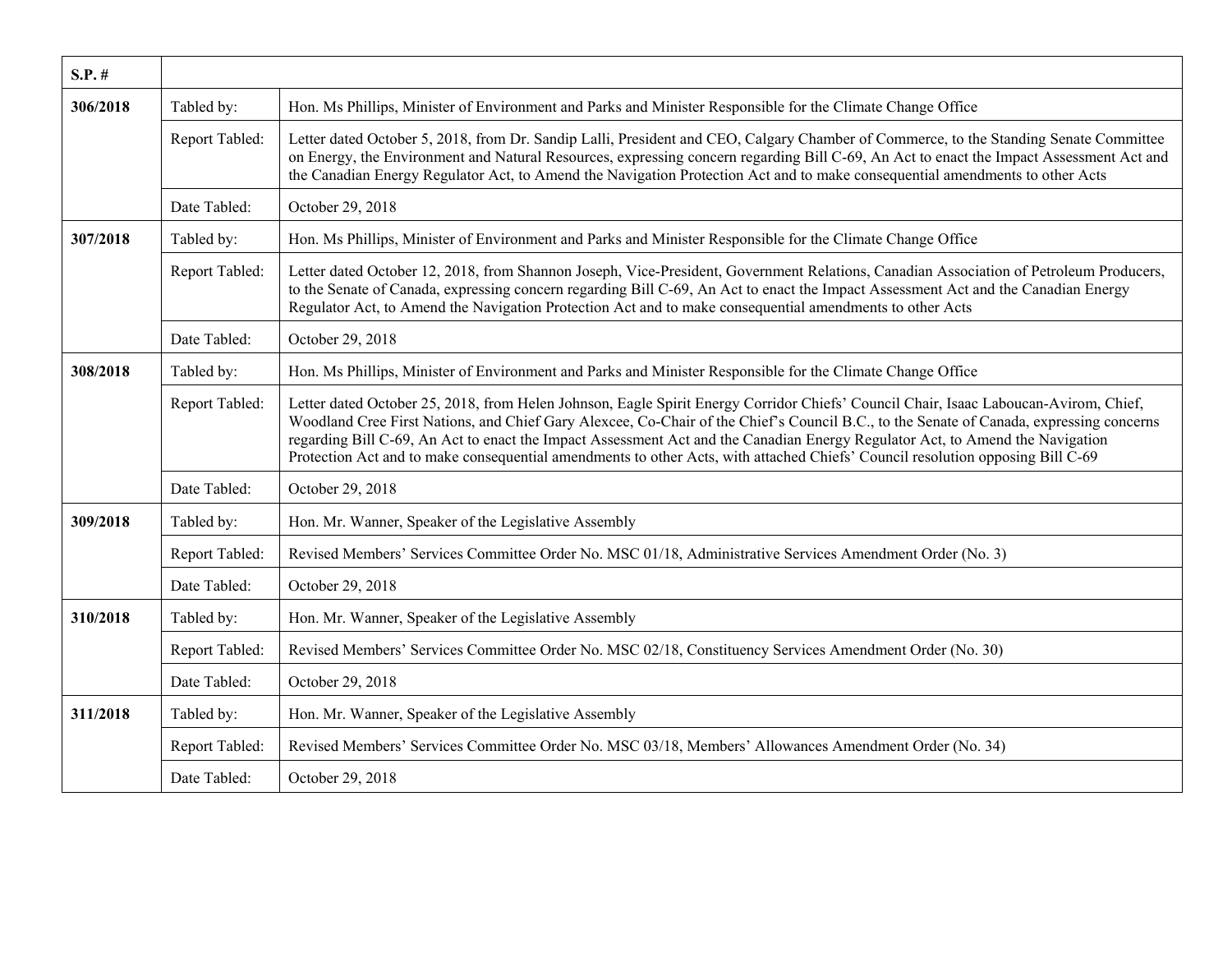| $S.P.$ # |                |                                                                                                                                                                                                                                                                                                                                           |
|----------|----------------|-------------------------------------------------------------------------------------------------------------------------------------------------------------------------------------------------------------------------------------------------------------------------------------------------------------------------------------------|
| 312/2018 | Tabled by:     | Hon. Mr. Wanner, Speaker of the Legislative Assembly                                                                                                                                                                                                                                                                                      |
|          | Report Tabled: | Revised Members' Services Committee Order No. MSC 04/18, Third Party Allowances and Expenses and Transportation Amendment Order<br>(No. 1)                                                                                                                                                                                                |
|          | Date Tabled:   | October 29, 2018                                                                                                                                                                                                                                                                                                                          |
| 313/2018 | Tabled by:     | Hon. Mr. Wanner, Speaker of the Legislative Assembly                                                                                                                                                                                                                                                                                      |
|          | Report Tabled: | Revised Members' Services Committee Order No. MSC 05/18, Transportation Amendment Order (No. 14)                                                                                                                                                                                                                                          |
|          | Date Tabled:   | October 29, 2018                                                                                                                                                                                                                                                                                                                          |
| 314/2018 | Tabled by:     | Hon. Mr. Wanner, Speaker of the Legislative Assembly                                                                                                                                                                                                                                                                                      |
|          | Report Tabled: | Revised Members' Services Committee Order No. MSC 06/18, Constituency Services Amendment Order (No. 31)                                                                                                                                                                                                                                   |
|          | Date Tabled:   | October 29, 2018                                                                                                                                                                                                                                                                                                                          |
| 315/2018 | Tabled by:     | Hon. Mr. Wanner, Speaker of the Legislative Assembly                                                                                                                                                                                                                                                                                      |
|          | Report Tabled: | Health Quality Council of Alberta, Annual Report 2017-18                                                                                                                                                                                                                                                                                  |
|          | Date Tabled:   | October 29, 2018                                                                                                                                                                                                                                                                                                                          |
| 316/2018 | Tabled by:     | Hon. Mr. Wanner, Speaker of the Legislative Assembly                                                                                                                                                                                                                                                                                      |
|          | Report Tabled: | Health Quality Council of Alberta, Annual Review 2017-18                                                                                                                                                                                                                                                                                  |
|          | Date Tabled:   | October 29, 2018                                                                                                                                                                                                                                                                                                                          |
| 317/2018 | Tabled by:     | Hon. Mr. Wanner, Speaker of the Legislative Assembly                                                                                                                                                                                                                                                                                      |
|          | Report Tabled: | Memorandum dated October 26, 2018, from Hon. Mr. Wanner, Speaker of the Legislative Assembly, to all Members of the Legislative<br>Assembly regarding Oral Question Period and Members' Statements Rotations                                                                                                                              |
|          | Date Tabled:   | October 29, 2018                                                                                                                                                                                                                                                                                                                          |
| 318/2018 | Tabled by:     | Hon. Ms McCuaig-Boyd, Minister of Energy                                                                                                                                                                                                                                                                                                  |
|          | Report Tabled: | 9 pieces of correspondence between the Government of Alberta and the Government of Canada regarding Bill C-48, Oil Tanker Moratorium<br>Act, and Bill C-69, An Act to enact the Impact Assessment Act and the Canadian Energy Regulator Act, to amend the Navigation Protection<br>Act and to make consequential amendments to other Acts |
|          | Date Tabled:   | October 30, 2018                                                                                                                                                                                                                                                                                                                          |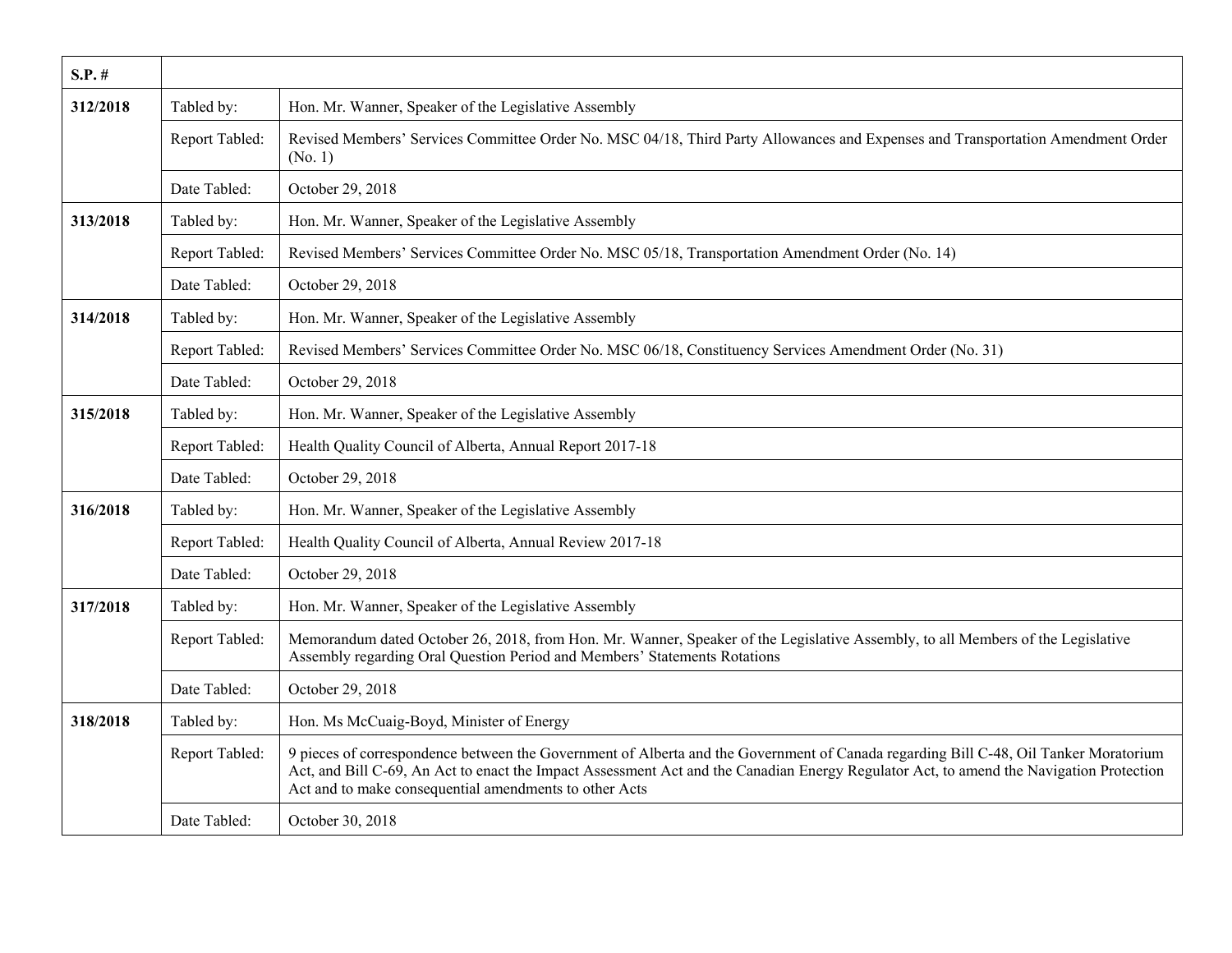| $S.P.$ # |                |                                                                                                                                                                                                                                                                 |
|----------|----------------|-----------------------------------------------------------------------------------------------------------------------------------------------------------------------------------------------------------------------------------------------------------------|
| 319/2018 | Tabled by:     | Mrs. Pitt, Hon. Member for Airdrie                                                                                                                                                                                                                              |
|          | Report Tabled: | Email message dated October 30, 2017, from Hon. Jody Wilson-Raybould, P.C., Q.C., M.P., Minister of Justice and Attorney General of<br>Canada, with the recipient's name struck out, providing information concerning the Not Criminally Responsible Reform Act |
|          | Date Tabled:   | October 30, 2018                                                                                                                                                                                                                                                |
| 320/2018 | Tabled by:     | Mrs. Pitt, Hon. Member for Airdrie                                                                                                                                                                                                                              |
|          | Report Tabled: | Excerpt from the Criminal Code of Canada, Part XX.1                                                                                                                                                                                                             |
|          | Date Tabled:   | October 30, 2018                                                                                                                                                                                                                                                |
| 321/2018 | Tabled by:     | Mr. Cyr, Hon. Member for Bonnyville-Cold Lake                                                                                                                                                                                                                   |
|          | Report Tabled: | Letter dated October 24, 2018, from Eileen Hallett and her siblings to Mr. Cyr, Hon. Member for Bonnyville-Cold Lake, regarding the living<br>situation of their elderly mother, Zoe Bleau                                                                      |
|          | Date Tabled:   | October 30, 2018                                                                                                                                                                                                                                                |
| 322/2018 | Tabled by:     | Mr. Nixon, Official Opposition House Leader                                                                                                                                                                                                                     |
|          | Report Tabled: | Calgary Herald website article dated October 27, 2018, entitled "Corbella: Alberta government negligent in its handling of Bill C-69"                                                                                                                           |
|          | Date Tabled:   | October 30, 2018                                                                                                                                                                                                                                                |
| 323/2018 | Tabled by:     | Mr. Loyola, Chair, Standing Committee on Resource Stewardship                                                                                                                                                                                                   |
|          | Report Tabled: | Standing Committee on Resource Stewardship, Report Respecting Presentations by Alberta Recycling Management Authority, Independent<br>Power Producers Society of Alberta, Twenty-Ninth Legislature, Fourth Session, October 2018                                |
|          | Date Tabled:   | October 31, 2018                                                                                                                                                                                                                                                |
| 324/2018 | Tabled by:     | Acting Clerk (Procedure) of the Assembly on behalf of Hon. Ms Phillips, Minister of Environment and Parks and Minister Responsible for<br>the Climate Change Office                                                                                             |
|          | Report Tabled: | Environmental Protection Security Fund, Annual Report, April 1, 2017-March 31, 2018                                                                                                                                                                             |
|          | Date Tabled:   | October 31, 2018                                                                                                                                                                                                                                                |
| 325/2018 | Tabled by:     | Mr. Sucha, Acting Chair of Committees                                                                                                                                                                                                                           |
|          | Report Tabled: | Amendment to Bill 21 (A1) (Hon. Member for Calgary-Mackay-Nose Hill) — Defeated on division                                                                                                                                                                     |
|          | Date Tabled:   | October 31, 2018                                                                                                                                                                                                                                                |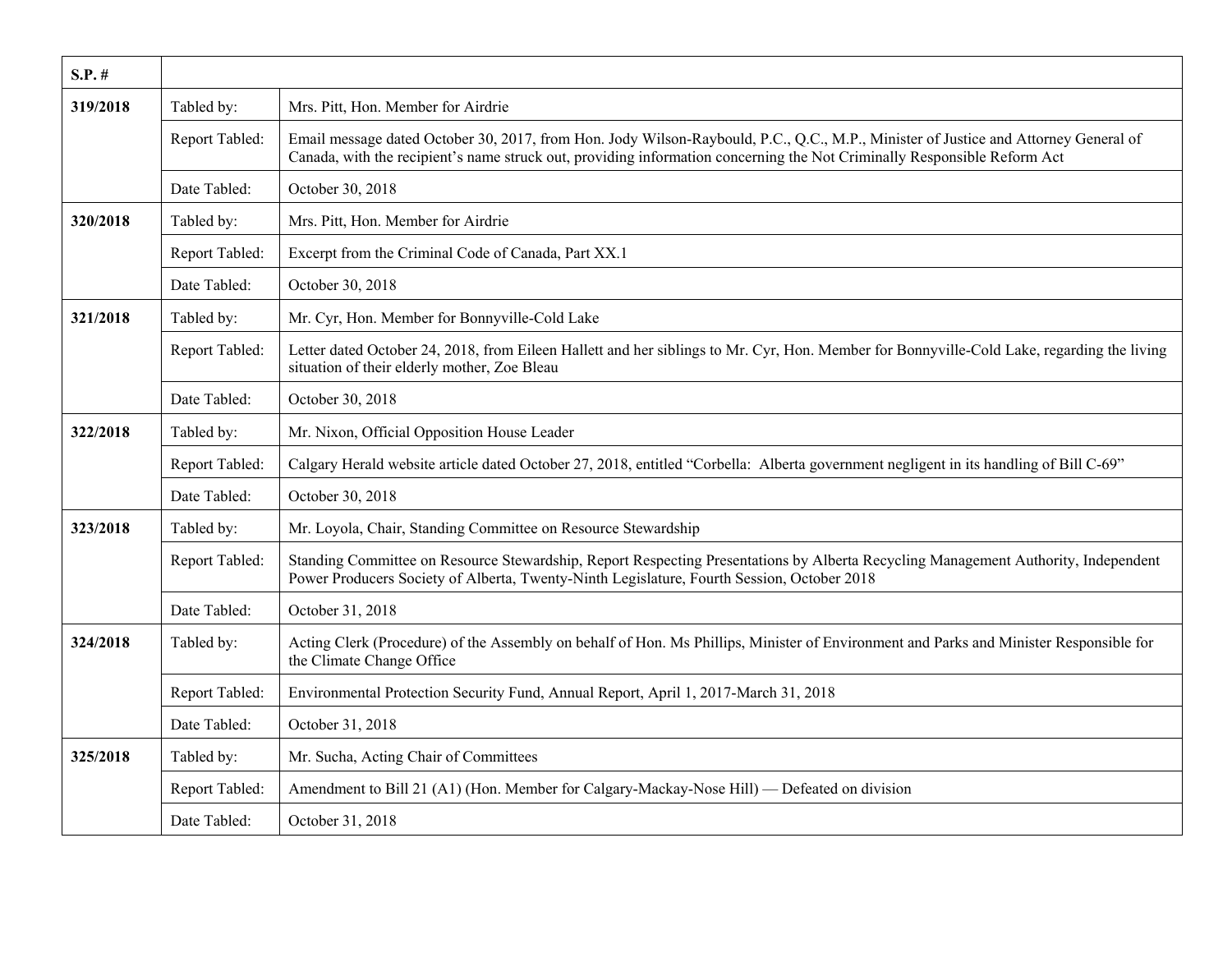| $S.P.$ # |                |                                                                                                                                                                                                                                                       |
|----------|----------------|-------------------------------------------------------------------------------------------------------------------------------------------------------------------------------------------------------------------------------------------------------|
| 326/2018 | Tabled by:     | Mr. Clark, Hon. Member for Calgary-Elbow                                                                                                                                                                                                              |
|          | Report Tabled: | Report dated January 2016, entitled "Continuing Care Health Service Standards," prepared by Alberta Health, relating to comments made by<br>Mr. Clark during Oral Question Period on November 1, 2018                                                 |
|          | Date Tabled:   | November 1, 2018                                                                                                                                                                                                                                      |
| 327/2018 | Tabled by:     | Mr. Clark, Hon. Member for Calgary-Elbow                                                                                                                                                                                                              |
|          | Report Tabled: | Copy of presentation slides dated October 23, 2018, entitled "The Care Planning Journey Informing Safe, Quality Care," prepared by<br>Alberta Health Services, relating to comments made by Mr. Clark during Oral Question Period on November 1, 2018 |
|          | Date Tabled:   | November 1, 2018                                                                                                                                                                                                                                      |
| 328/2018 | Tabled by:     | Acting Clerk (Procedure) of the Assembly on behalf of Hon. Ms Ganley, Minister of Justice and Solicitor General                                                                                                                                       |
|          | Report Tabled: | Alberta Human Rights Commission, Annual Report 2016-17                                                                                                                                                                                                |
|          | Date Tabled:   | November 1, 2018                                                                                                                                                                                                                                      |
| 329/2018 | Tabled by:     | Acting Clerk (Procedure) of the Assembly on behalf of Hon. Ms Ganley, Minister of Justice and Solicitor General                                                                                                                                       |
|          | Report Tabled: | Law Society of Alberta, Annual Report 2017                                                                                                                                                                                                            |
|          | Date Tabled:   | November 1, 2018                                                                                                                                                                                                                                      |
| 330/2018 | Tabled by:     | Mr. Cyr, Hon. Member for Bonnyville-Cold Lake                                                                                                                                                                                                         |
|          | Report Tabled: | Macleans website article, undated, entitled "Canada's Most Dangerous Places 2019," relating to comments made by Mr. Cyr during Oral<br>Question Period on November 5, 2018                                                                            |
|          | Date Tabled:   | November 5, 2018                                                                                                                                                                                                                                      |
| 331/2018 | Tabled by:     | Mr. Gotfried, Hon. Member for Calgary-Fish Creek                                                                                                                                                                                                      |
|          | Report Tabled: | CTV News website article dated August 30, 2018, entitled "Study finds Alberta's employment growth numbers buoyed by government<br>hirings," relating to comments made by Mr. Gotfried in the Assembly on November 1, 2018                             |
|          | Date Tabled:   | November 5, 2018                                                                                                                                                                                                                                      |
| 332/2018 | Tabled by:     | Mr. Gotfried, Hon. Member for Calgary-Fish Creek                                                                                                                                                                                                      |
|          | Report Tabled: | Fraser Research bulletin dated August 2018, entitled "The Illusion of Alberta's Jobs Recovery: Government vs. Private Sector Employment,"<br>relating to comments made by Mr. Gotfried in the Assembly on November 1, 2018                            |
|          | Date Tabled:   | November 5, 2018                                                                                                                                                                                                                                      |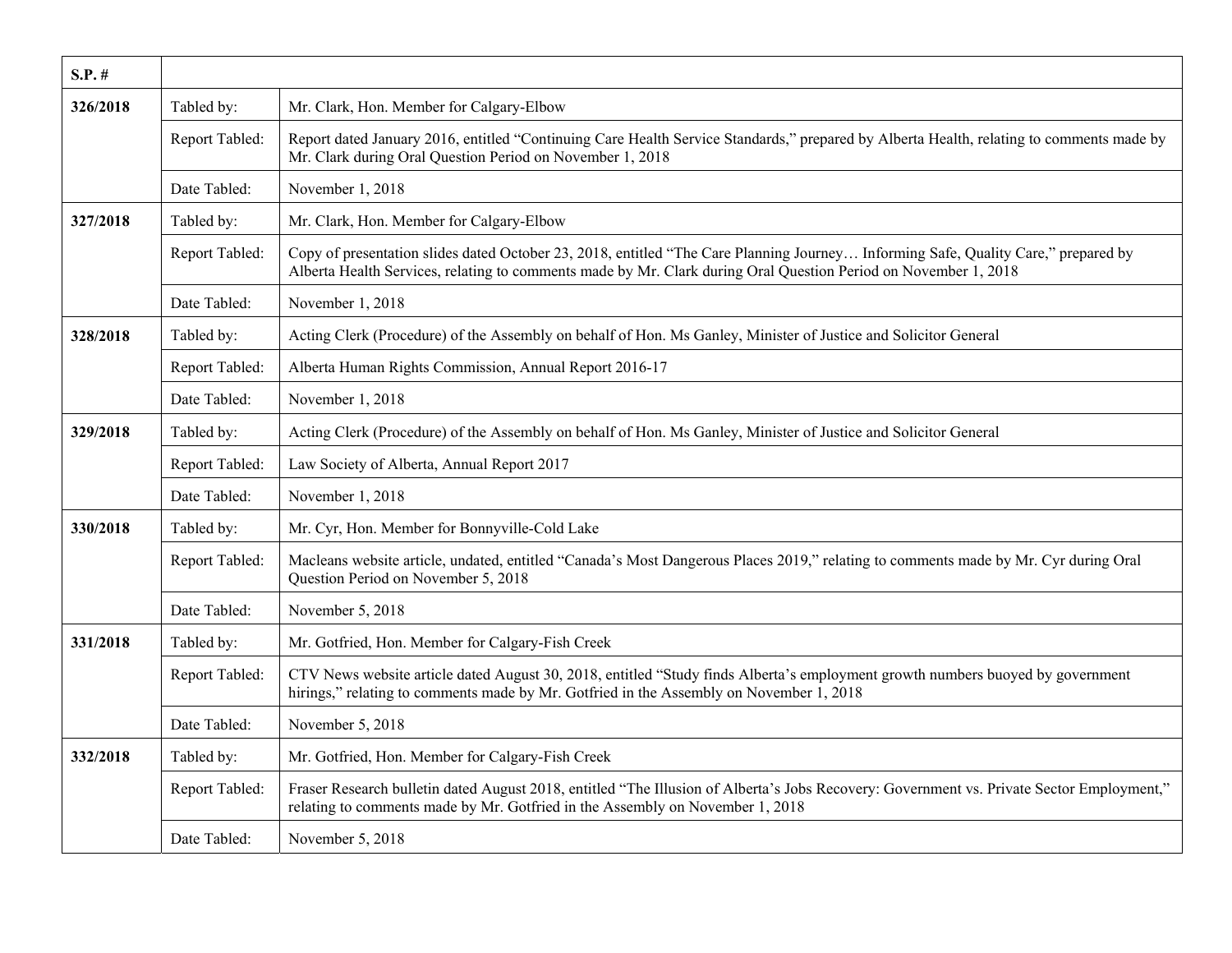| $S.P.$ # |                |                                                                                                                                                                                                      |
|----------|----------------|------------------------------------------------------------------------------------------------------------------------------------------------------------------------------------------------------|
| 333/2018 | Tabled by:     | Dr. Swann, Hon. Member for Calgary-Mountain View                                                                                                                                                     |
|          | Report Tabled: | Copy of presentation slides dated October 10, 2018, entitled "Getting Canada on the Path to a Low-carbon Future," relating to comments<br>made by Dr. Swann in the Assembly during the previous week |
|          | Date Tabled:   | November 5, 2018                                                                                                                                                                                     |
| 334/2018 | Tabled by:     | Acting Clerk (Procedure) of the Assembly on behalf of Hon. Ms Hoffman, Deputy Premier, Minister of Health                                                                                            |
|          | Report Tabled: | Alberta College and Association of Opticians, 2017 Annual Report                                                                                                                                     |
|          | Date Tabled:   | November 5, 2018                                                                                                                                                                                     |
| 335/2018 | Tabled by:     | Acting Clerk (Procedure) of the Assembly on behalf of Hon. Ms Hoffman, Deputy Premier, Minister of Health                                                                                            |
|          | Report Tabled: | Alberta College of Combined Laboratory and X-Ray Technologists, 2017 Annual Report                                                                                                                   |
|          | Date Tabled:   | November 5, 2018                                                                                                                                                                                     |
| 336/2018 | Tabled by:     | Acting Clerk (Procedure) of the Assembly on behalf of Hon. Ms Hoffman, Deputy Premier, Minister of Health                                                                                            |
|          | Report Tabled: | Alberta College of Occupational Therapists, 2017-2018 Annual Report                                                                                                                                  |
|          | Date Tabled:   | November 5, 2018                                                                                                                                                                                     |
| 337/2018 | Tabled by:     | Acting Clerk (Procedure) of the Assembly on behalf of Hon. Ms Hoffman, Deputy Premier, Minister of Health                                                                                            |
|          | Report Tabled: | Alberta College of Optometrists, 2017 Annual Report to Government                                                                                                                                    |
|          | Date Tabled:   | November 5, 2018                                                                                                                                                                                     |
| 338/2018 | Tabled by:     | Acting Clerk (Procedure) of the Assembly on behalf of Hon. Ms Hoffman, Deputy Premier, Minister of Health                                                                                            |
|          | Report Tabled: | Alberta College of Social Workers, Annual Report 2017                                                                                                                                                |
|          | Date Tabled:   | November 5, 2018                                                                                                                                                                                     |
| 339/2018 | Tabled by:     | Acting Clerk (Procedure) of the Assembly on behalf of Hon. Ms Hoffman, Deputy Premier, Minister of Health                                                                                            |
|          | Report Tabled: | College of Alberta Dental Assistants, Annual Report 2017-18                                                                                                                                          |
|          | Date Tabled:   | November 5, 2018                                                                                                                                                                                     |
| 340/2018 | Tabled by:     | Acting Clerk (Procedure) of the Assembly on behalf of Hon. Ms Hoffman, Deputy Premier, Minister of Health                                                                                            |
|          | Report Tabled: | College of Alberta Psychologists, Annual Report 2017-2018                                                                                                                                            |
|          | Date Tabled:   | November 5, 2018                                                                                                                                                                                     |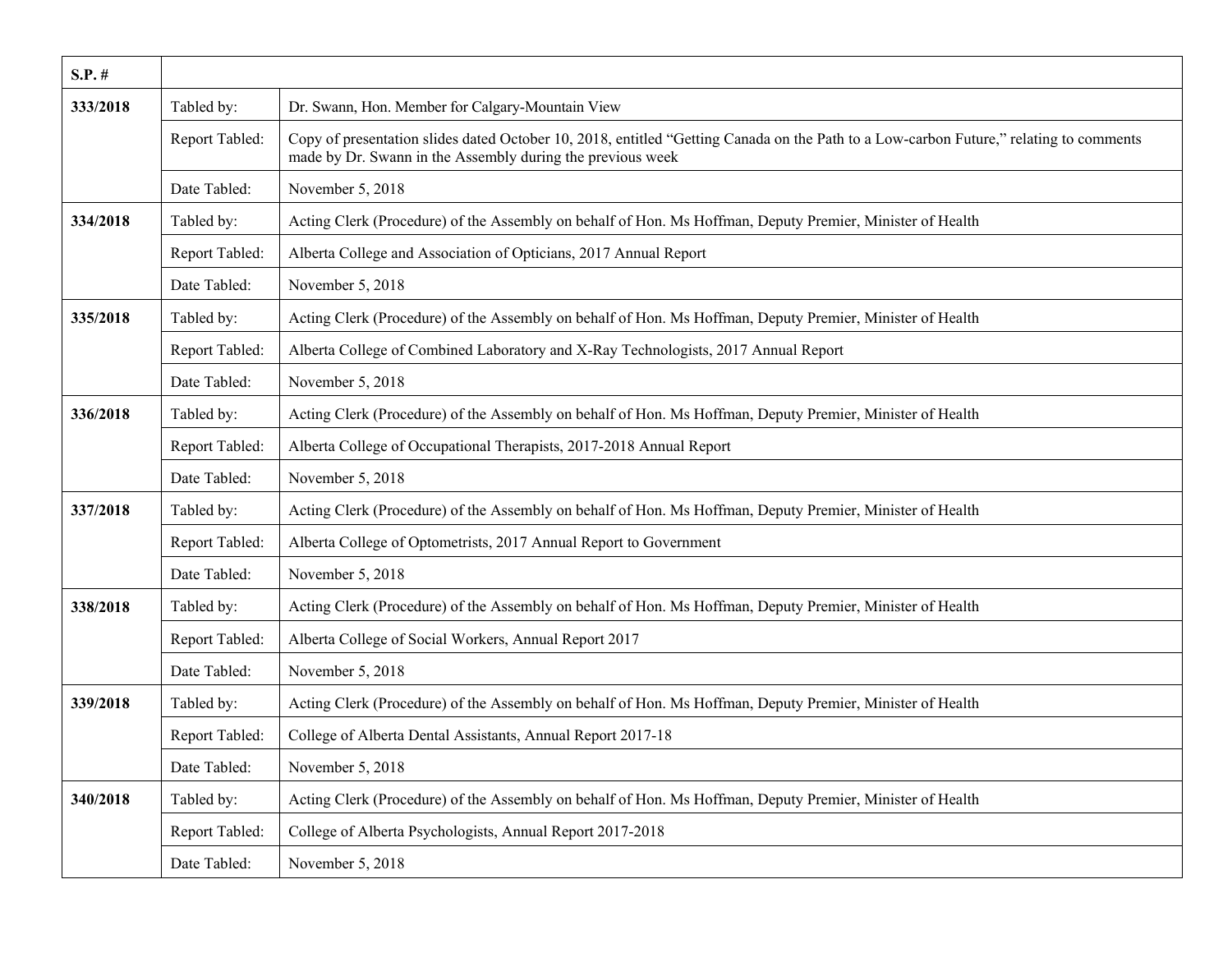| $S.P.$ # |                |                                                                                                           |
|----------|----------------|-----------------------------------------------------------------------------------------------------------|
| 341/2018 | Tabled by:     | Acting Clerk (Procedure) of the Assembly on behalf of Hon. Ms Hoffman, Deputy Premier, Minister of Health |
|          | Report Tabled: | College of Hearing Aid Practitioners of Alberta, Annual Report 2017-2018                                  |
|          | Date Tabled:   | November 5, 2018                                                                                          |
| 342/2018 | Tabled by:     | Acting Clerk (Procedure) of the Assembly on behalf of Hon. Ms Hoffman, Deputy Premier, Minister of Health |
|          | Report Tabled: | College of Physicians and Surgeons of Alberta, 2017 Annual Report                                         |
|          | Date Tabled:   | November 5, 2018                                                                                          |
| 343/2018 | Tabled by:     | Acting Clerk (Procedure) of the Assembly on behalf of Hon. Ms Hoffman, Deputy Premier, Minister of Health |
|          | Report Tabled: | College of Registered Dental Hygienists of Alberta, 2017 Annual Report                                    |
|          | Date Tabled:   | November 5, 2018                                                                                          |
| 344/2018 | Tabled by:     | Acting Clerk (Procedure) of the Assembly on behalf of Hon. Ms Hoffman, Deputy Premier, Minister of Health |
|          | Report Tabled: | College of Registered Psychiatric Nurses of Alberta, Annual Report 2018                                   |
|          | Date Tabled:   | November 5, 2018                                                                                          |
| 345/2018 | Tabled by:     | Acting Clerk (Procedure) of the Assembly on behalf of Hon. Ms Hoffman, Deputy Premier, Minister of Health |
|          | Report Tabled: | Health Disciplines Board, 2017 Annual Report                                                              |
|          | Date Tabled:   | November 5, 2018                                                                                          |
| 346/2018 | Tabled by:     | Dr. Swann, Hon. Member for Calgary-Mountain View                                                          |
|          | Report Tabled: | Copy of an Alberta Energy Regulator presentation dated February 28, 2018, entitled "Liability Challenges" |
|          | Date Tabled:   | November 6, 2018                                                                                          |
| 347/2018 | Tabled by:     | MLA Drever, Acting Chair of Committees                                                                    |
|          | Report Tabled: | Amendment to Bill 19 (A1) (Hon. Minister of Advanced Education) — Agreed to                               |
|          | Date Tabled:   | November 6, 2018                                                                                          |
| 348/2018 | Tabled by:     | MLA Drever, Acting Chair of Committees                                                                    |
|          | Report Tabled: | Amendment to Bill 21 (A2) (Hon. Member for Fort McMurray-Wood Buffalo) — Defeated on division             |
|          | Date Tabled:   | November 6, 2018                                                                                          |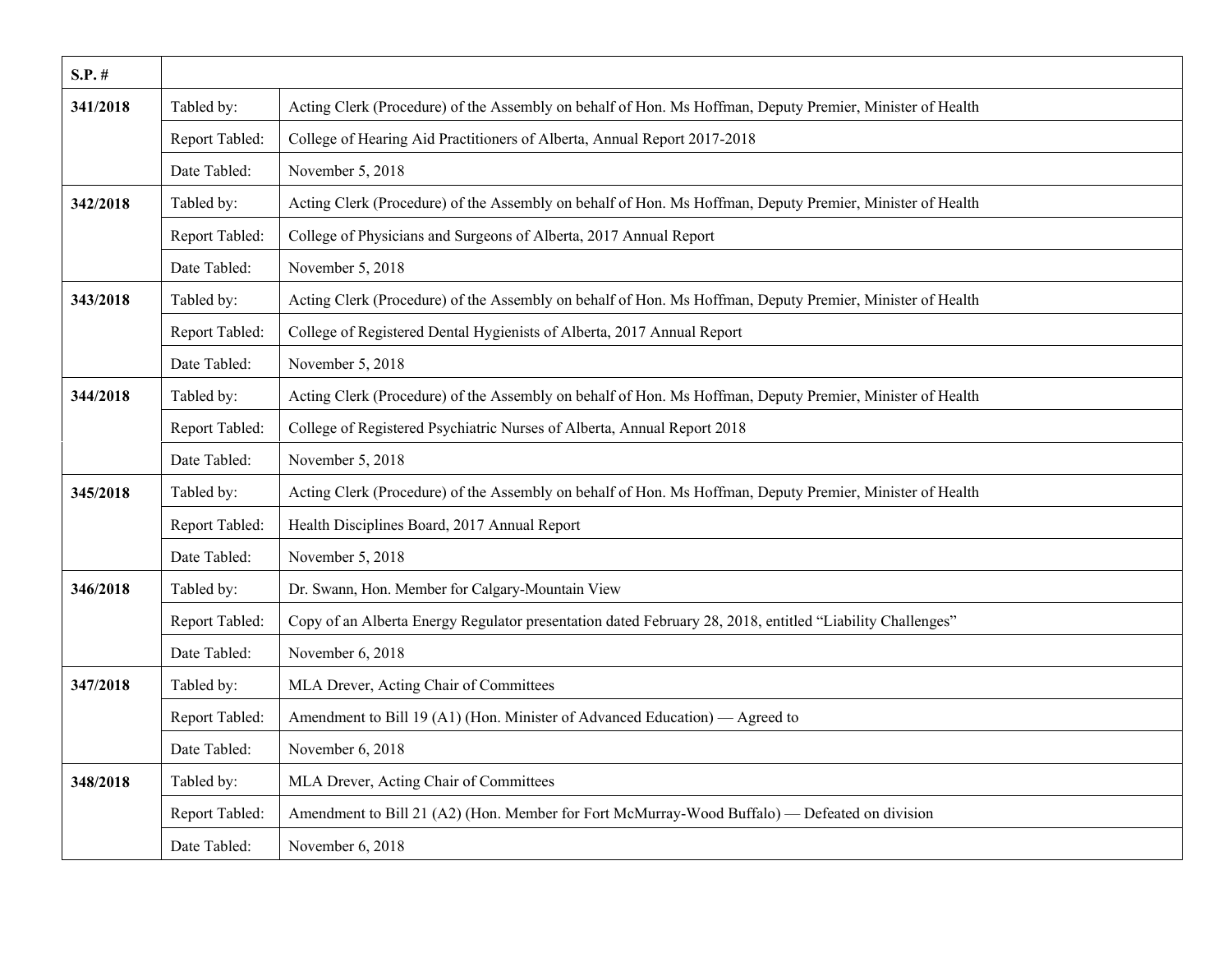| $S.P.$ # |                |                                                                                                                                                                                                   |
|----------|----------------|---------------------------------------------------------------------------------------------------------------------------------------------------------------------------------------------------|
| 349/2018 | Tabled by:     | MLA Drever, Acting Chair of Committees                                                                                                                                                            |
|          | Report Tabled: | Amendment to Bill 21 (A3) (Hon. Member for Strathmore-Brooks) — Defeated                                                                                                                          |
|          | Date Tabled:   | November 6, 2018                                                                                                                                                                                  |
| 350/2018 | Tabled by:     | MLA Drever, Acting Chair of Committees                                                                                                                                                            |
|          | Report Tabled: | Amendment to Bill 21 (A4) (Hon. Member for Calgary-Mountain View) — Agreed to                                                                                                                     |
|          | Date Tabled:   | November 6, 2018                                                                                                                                                                                  |
| 351/2018 | Tabled by:     | MLA Drever, Acting Chair of Committees                                                                                                                                                            |
|          | Report Tabled: | Amendment to Bill 21 (A5) (Hon. Member for Fort McMurray-Conklin) — Defeated on division                                                                                                          |
|          | Date Tabled:   | November 6, 2018                                                                                                                                                                                  |
| 352/2018 | Tabled by:     | MLA Drever, Acting Chair of Committees                                                                                                                                                            |
|          | Report Tabled: | Amendment to Bill 21 (A6) (Hon. Member for Chestermere-Rocky View) — Defeated on division                                                                                                         |
|          | Date Tabled:   | November 6, 2018                                                                                                                                                                                  |
| 353/2018 | Tabled by:     | Mr. Shepherd, Chair, Standing Committee on Legislative Offices                                                                                                                                    |
|          | Report Tabled: | Standing Committee on Legislative Offices, Report on the Reappointment of the Ethics Commissioner dated November 2018                                                                             |
|          | Date Tabled:   | November 7, 2018                                                                                                                                                                                  |
| 354/2018 | Tabled by:     | Mr. Shepherd, Chair, Standing Committee on Legislative Offices                                                                                                                                    |
|          | Report Tabled: | Report of the Auditor General of Alberta dated November 2018                                                                                                                                      |
|          | Date Tabled:   | November 7, 2018                                                                                                                                                                                  |
| 355/2018 | Tabled by:     | Mr. Smith, Hon. Member for Drayton Valley-Devon                                                                                                                                                   |
|          | Report Tabled: | ATA News article dated May 30, 2017, entitled "Eggen reiterates support for school choice," relating to comments made by Mr. Smith<br>during Oral Question Period on November 7, 2018             |
|          | Date Tabled:   | November 7, 2018                                                                                                                                                                                  |
| 356/2018 | Tabled by:     | Mr. Gotfried, Hon. Member for Calgary-Fish Creek                                                                                                                                                  |
|          | Report Tabled: | Report entitled "Alberta Labour Force Statistics, October 2018," prepared by the Alberta Government, relating to comments made by<br>Mr. Gotfried during Oral Question Period on November 7, 2018 |
|          | Date Tabled:   | November 7, 2018                                                                                                                                                                                  |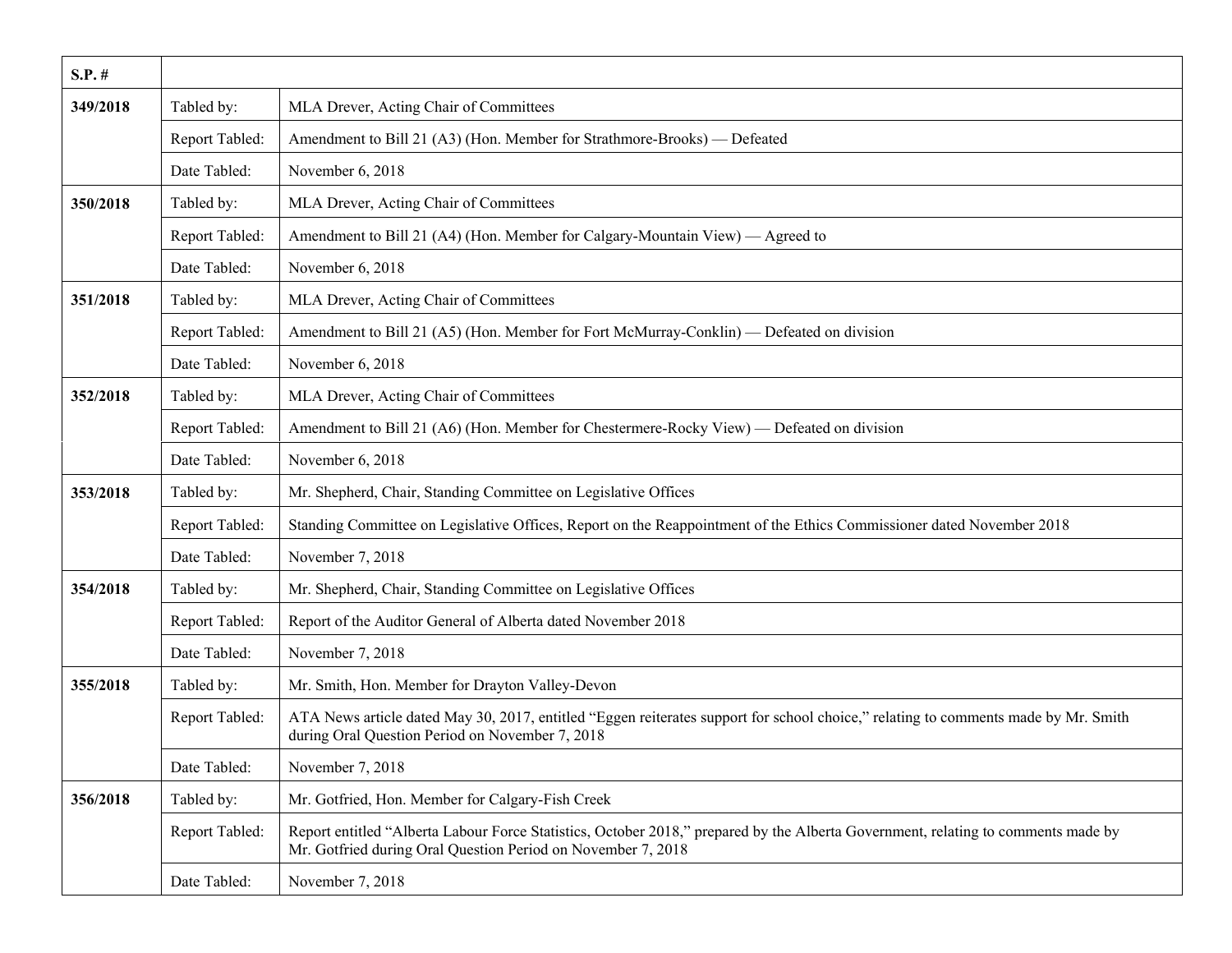| $S.P.$ # |                |                                                                                                                                                                                                                                                                                                                                                                          |
|----------|----------------|--------------------------------------------------------------------------------------------------------------------------------------------------------------------------------------------------------------------------------------------------------------------------------------------------------------------------------------------------------------------------|
| 357/2018 | Tabled by:     | Mr. Sucha, Acting Chair of Committees<br>Ms Jabbour, Chair of Committees                                                                                                                                                                                                                                                                                                 |
|          | Report Tabled: | Subamendment to Bill 21 (A7-SA1) (Hon. Member for Fort McMurray-Conklin)<br>- Adjourned<br>- Withdrawn                                                                                                                                                                                                                                                                   |
|          | Date Tabled:   | November 8, 2018<br>November 8, 2018                                                                                                                                                                                                                                                                                                                                     |
| 358/2018 | Tabled by:     | Mr. Sucha, Acting Chair of Committees<br>Ms Jabbour, Chair of Committees                                                                                                                                                                                                                                                                                                 |
|          | Report Tabled: | Amendment to Bill 21 (A7) (Hon. Deputy Premier, Minister of Health)<br>- Adjourned<br>— Agreed to                                                                                                                                                                                                                                                                        |
|          | Date Tabled:   | November 8, 2018<br>November 8, 2018                                                                                                                                                                                                                                                                                                                                     |
| 359/2018 | Tabled by:     | Mr. Gotfried, Hon. Member for Calgary-Fish Creek                                                                                                                                                                                                                                                                                                                         |
|          | Report Tabled: | Letter dated March 2018, from Mary MacDonald, Assistant Deputy Minister, Alberta Justice and Solicitor General, with the recipient's name<br>struck out, stating that government cannot interfere or comment on court outcomes concerning the sale of timeshare properties, relating to<br>comments made by Mr. Gotfried during Oral Question Period on November 8, 2018 |
|          | Date Tabled:   | November 8, 2018                                                                                                                                                                                                                                                                                                                                                         |
| 360/2018 | Tabled by:     | Mr. Sucha, Hon. Member for Calgary-Shaw                                                                                                                                                                                                                                                                                                                                  |
|          | Report Tabled: | Letter dated November 3, 2018, from Brittney Russo, Chair, Park Committee, Foundation of St. Theresa of Calcutta, to Hon. Mr. Eggen,<br>Minister of Education, and Mr. Sucha, Hon. Member for Calgary-Shaw, with attached school statistics, relating to Mr. Sucha's Member's<br>Statement on November 5, 2018                                                           |
|          | Date Tabled:   | November 8, 2018                                                                                                                                                                                                                                                                                                                                                         |
| 361/2018 | Tabled by:     | Ms Jabbour, Chair of Committees                                                                                                                                                                                                                                                                                                                                          |
|          | Report Tabled: | Subamendment to Bill 21 (A7-SA2) (Hon. Member for Fort McMurray-Conklin) — Agreed to                                                                                                                                                                                                                                                                                     |
|          | Date Tabled:   | November 8, 2018                                                                                                                                                                                                                                                                                                                                                         |
| 362/2018 | Tabled by:     | Ms Jabbour, Chair of Committees                                                                                                                                                                                                                                                                                                                                          |
|          | Report Tabled: | Amendment to Bill 21 (A8) (Hon. Member for Calgary-Mackay-Nose Hill) — Agreed to                                                                                                                                                                                                                                                                                         |
|          | Date Tabled:   | November 8, 2018                                                                                                                                                                                                                                                                                                                                                         |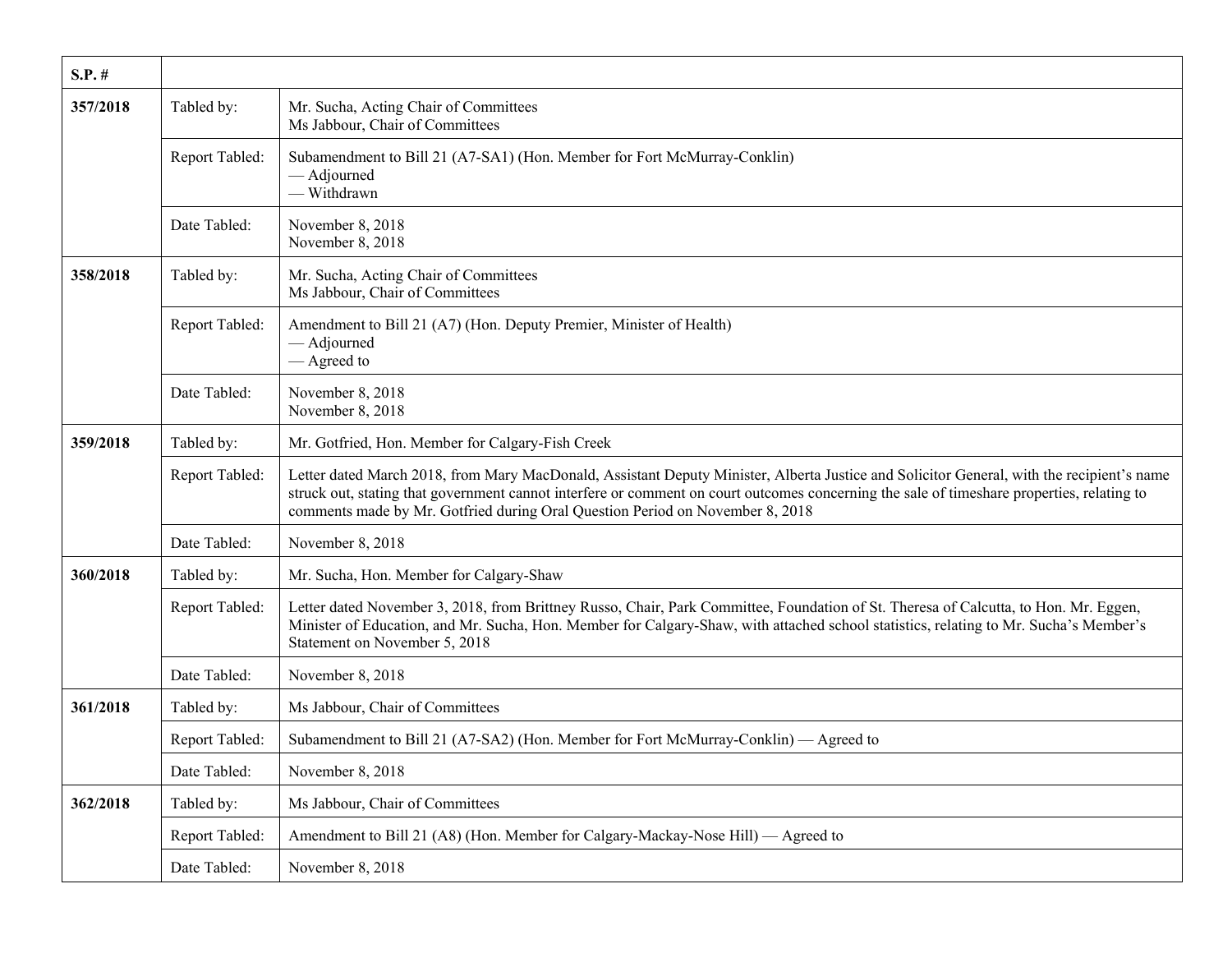| $S.P.$ # |                |                                                                                                                                                                                                                                                      |
|----------|----------------|------------------------------------------------------------------------------------------------------------------------------------------------------------------------------------------------------------------------------------------------------|
| 363/2018 | Tabled by:     | Mr. Shepherd, Chair, Standing Committee on Legislative Offices                                                                                                                                                                                       |
|          | Report Tabled: | Chief Electoral Officer, Annual Report 2017-18                                                                                                                                                                                                       |
|          | Date Tabled:   | November 19, 2018                                                                                                                                                                                                                                    |
| 364/2018 | Tabled by:     | Ms Jabbour, Deputy Speaker and Chair of Committees                                                                                                                                                                                                   |
|          | Report Tabled: | Public Interest Commissioner, Annual Report 2017-18                                                                                                                                                                                                  |
|          | Date Tabled:   | November 19, 2018                                                                                                                                                                                                                                    |
| 365/2018 | Tabled by:     | Ms Jabbour, Deputy Speaker and Chair of Committees                                                                                                                                                                                                   |
|          | Report Tabled: | Alberta Ombudsman, 2017-18 Annual Report                                                                                                                                                                                                             |
|          | Date Tabled:   | November 19, 2018                                                                                                                                                                                                                                    |
| 366/2018 | Tabled by:     | Acting Clerk (Procedure) of the Assembly, on behalf of Hon. Mr. Schmidt, Minister of Advanced Education                                                                                                                                              |
|          | Report Tabled: | Alberta Apprenticeship and Industry Training Board, 2017-2018 Annual Report                                                                                                                                                                          |
|          | Date Tabled:   | November 19, 2018                                                                                                                                                                                                                                    |
| 367/2018 | Tabled by:     | Acting Clerk (Procedure) of the Assembly, on behalf of Hon. Ms Gray, Minister of Labour and Minister Responsible for Democratic Renewal                                                                                                              |
|          | Report Tabled: | Alberta Association for Safety Partnerships, Authorized Radiation Health Administrative Organization, Annual Report for the period<br>January 1, 2017, to December 31, 2017, with attached financial statements for the year ended December 31, 2017 |
|          | Date Tabled:   | November 19, 2018                                                                                                                                                                                                                                    |
| 368/2018 | Tabled by:     | Acting Clerk (Procedure) of the Assembly, on behalf of Hon. Ms Gray, Minister of Labour and Minister Responsible for Democratic Renewal                                                                                                              |
|          | Report Tabled: | Alberta College and Association of Chiropractors, Authorized Radiation Health Administrative Organization, Annual Report for the period<br>July 1, 2017, to June 30, 2018, with attached financial statements for the year ended June 30, 2018       |
|          | Date Tabled:   | November 19, 2018                                                                                                                                                                                                                                    |
| 369/2018 | Tabled by:     | Acting Clerk (Procedure) of the Assembly, on behalf of Hon. Ms Gray, Minister of Labour and Minister Responsible for Democratic Renewal                                                                                                              |
|          | Report Tabled: | Alberta Dental Association and College, Authorized Radiation Health Administrative Organization, Annual Report for the period January 1,<br>2017, to December 31, 2017, with attached financial statements dated December 31, 2017                   |
|          | Date Tabled:   | November 19, 2018                                                                                                                                                                                                                                    |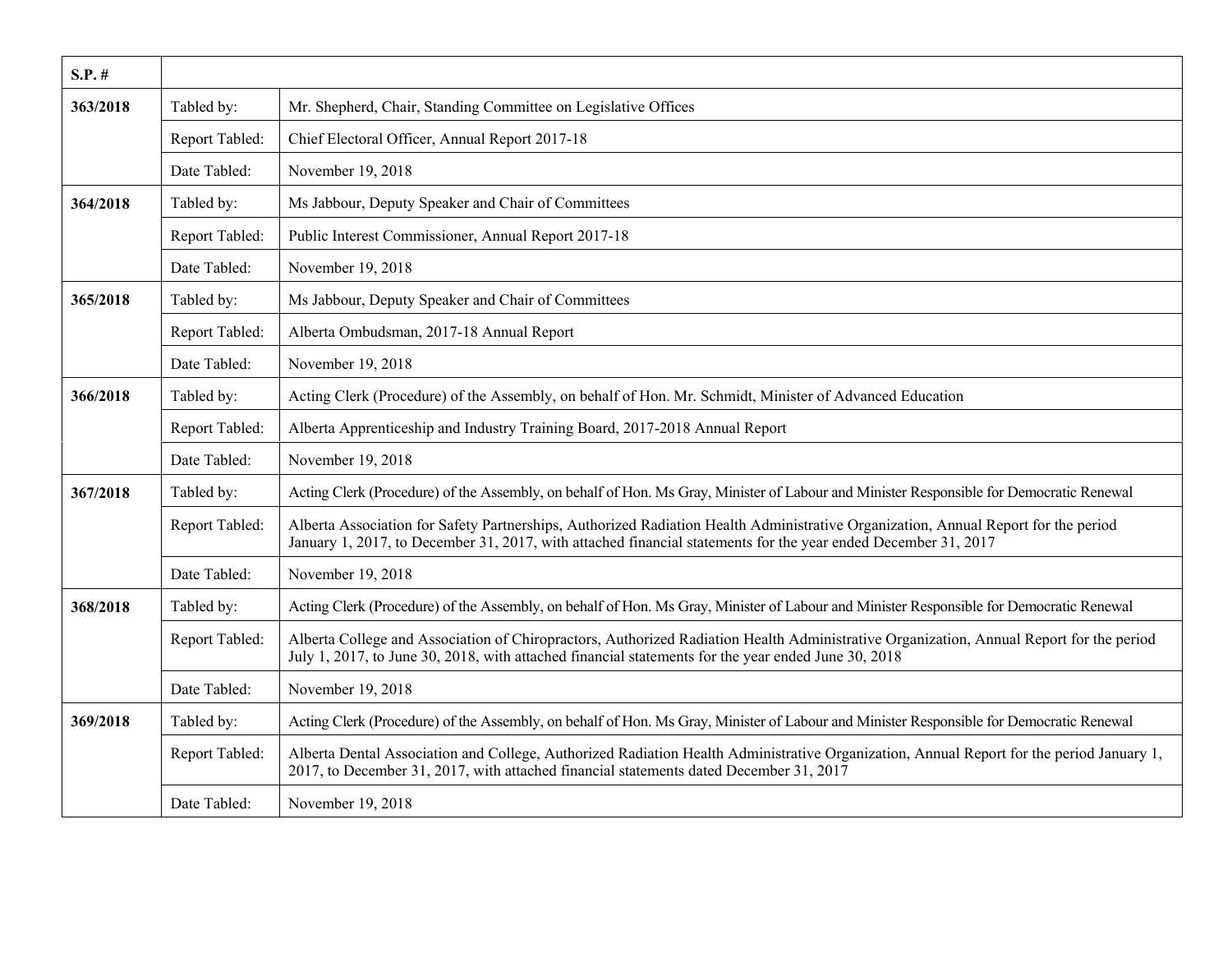| $S.P.$ # |                |                                                                                                                                                                                                       |
|----------|----------------|-------------------------------------------------------------------------------------------------------------------------------------------------------------------------------------------------------|
| 370/2018 | Tabled by:     | Acting Clerk (Procedure) of the Assembly, on behalf of Hon. Ms Gray, Minister of Labour and Minister Responsible for Democratic Renewal                                                               |
|          | Report Tabled: | Alberta Veterinary Medical Association, Authorized Radiation Health Administrative Organization, Annual Report for the period<br>November 1, 2016, to October 31, 2017                                |
|          | Date Tabled:   | November 19, 2018                                                                                                                                                                                     |
| 371/2018 | Tabled by:     | Acting Clerk (Procedure) of the Assembly, on behalf of Hon. Ms Gray, Minister of Labour and Minister Responsible for Democratic Renewal                                                               |
|          | Report Tabled: | College of Physicians and Surgeons of Alberta, Authorized Radiation Health Administrative Organization, Annual Report for the period<br>January 1, 2017, to December 31, 2017                         |
|          | Date Tabled:   | November 19, 2018                                                                                                                                                                                     |
| 372/2018 | Tabled by:     | Acting Clerk (Procedure) of the Assembly, on behalf of Hon. Ms Gray, Minister of Labour and Minister Responsible for Democratic Renewal                                                               |
|          | Report Tabled: | University of Alberta, Authorized Radiation Health Administrative Organization, Annual Report for the period April 1, 2017, to March 31, 2018                                                         |
|          | Date Tabled:   | November 19, 2018                                                                                                                                                                                     |
| 373/2018 | Tabled by:     | Acting Clerk (Procedure) of the Assembly, on behalf of Hon. Ms Gray, Minister of Labour and Minister Responsible for Democratic Renewal                                                               |
|          | Report Tabled: | University of Calgary, Authorized Radiation Health Administrative Organization, Annual Report for the period April 1, 2017, to March 31, 2018                                                         |
|          | Date Tabled:   | November 19, 2018                                                                                                                                                                                     |
| 374/2018 | Tabled by:     | Acting Clerk (Procedure) of the Assembly, on behalf of Hon. Ms Gray, Minister of Labour and Minister Responsible for Democratic Renewal                                                               |
|          | Report Tabled: | Chartered Professional Accountants Alberta, Annual Report 2017/2018                                                                                                                                   |
|          | Date Tabled:   | November 19, 2018                                                                                                                                                                                     |
| 375/2018 | Tabled by:     | Mr. Panda, Hon. Member for Calgary-Foothills                                                                                                                                                          |
|          | Report Tabled: | Report dated November 7, 2018, entitled "Balancing Pool Offer Behaviour Analysis Prepared for AUC Proceeding #23828," prepared by<br>EDC Associates Ltd.                                              |
|          | Date Tabled:   | November 20, 2018                                                                                                                                                                                     |
| 376/2018 | Tabled by:     | Ms Jabbour, Deputy Speaker and Chair of Committees                                                                                                                                                    |
|          | Report Tabled: | House Leaders' Agreement received by Hon. Mr. Wanner, Speaker of the Legislative Assembly, on November 19, 2018, with attached<br>revised Projected Sitting Days Calendar effective November 20, 2018 |
|          | Date Tabled:   | November 20, 2018                                                                                                                                                                                     |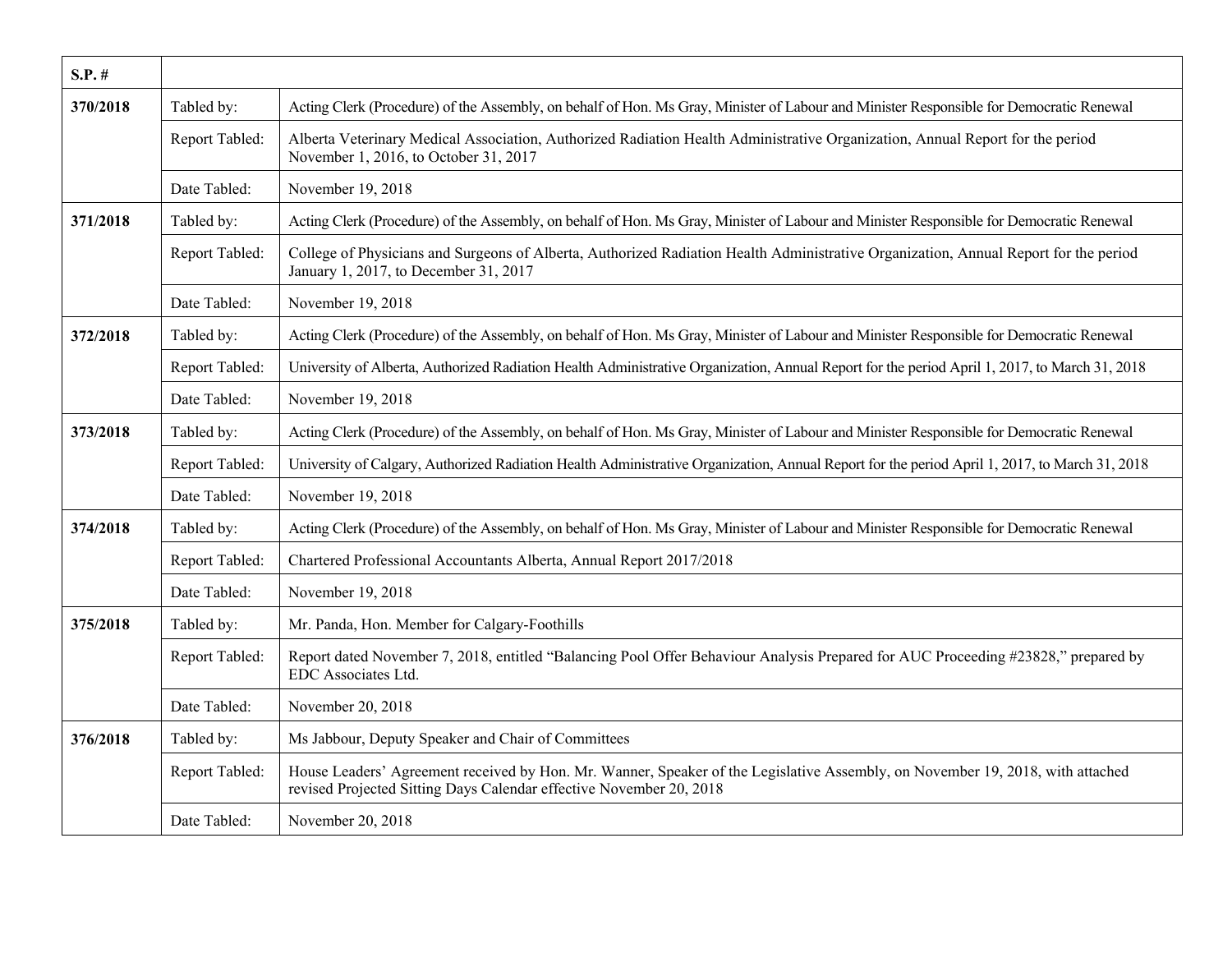| $S.P.$ # |                |                                                                                                                                                                                                                                                                                                         |
|----------|----------------|---------------------------------------------------------------------------------------------------------------------------------------------------------------------------------------------------------------------------------------------------------------------------------------------------------|
| 377/2018 | Tabled by:     | Mr. Hinkley, Acting Chair of Committees                                                                                                                                                                                                                                                                 |
|          | Report Tabled: | Amendment to Bill 22 (A1) (Mr. Ellis, Hon. Member for Calgary-West) — Agreed to                                                                                                                                                                                                                         |
|          | Date Tabled:   | November 20, 2018                                                                                                                                                                                                                                                                                       |
| 378/2018 | Tabled by:     | Mr. Hinkley, Acting Chair of Committees<br>Mr. Sucha, Acting Chair of Committees<br>Mr. Sucha, Acting Chair of Committees                                                                                                                                                                               |
|          | Report Tabled: | Amendment to Bill 22 (A2) (Hon. Member for Calgary-South East on behalf of the Hon. Member for Calgary-Elbow)<br>- Adjourned<br>- Adjourned<br>- Agreed to                                                                                                                                              |
|          | Date Tabled:   | November 20, 2018<br>November 27, 2018<br>November 28, 2018                                                                                                                                                                                                                                             |
| 379/2018 | Tabled by:     | Mr. Cyr, Hon. Member for Bonnyville-Cold Lake                                                                                                                                                                                                                                                           |
|          | Report Tabled: | 3 letters dated November 14, 2018, from the Bonnyville Senior Citizens Society, the Cold Lake Agricultural Society, and the Dove Centre,<br>all to the Board of Directors, Alberta Gaming, Liquor and Cannabis, regarding a significant decline in revenues for charities when working<br>casino events |
|          | Date Tabled:   | November 21, 2018                                                                                                                                                                                                                                                                                       |
| 380/2018 | Tabled by:     | Mr. Nixon, Official Opposition House Leader,                                                                                                                                                                                                                                                            |
|          | Report Tabled: | Calgary Herald website article dated November 21, 2018, entitled "Corbella: A lesson in insults by the NDP in Alberta's legislature"                                                                                                                                                                    |
|          | Date Tabled:   | November 21, 2018                                                                                                                                                                                                                                                                                       |
| 381/2018 | Tabled by:     | Mr. Loewen, Hon. Member for Grande Prairie-Smoky                                                                                                                                                                                                                                                        |
|          | Report Tabled: | Calgary Herald website article dated November 20, 2018, entitled "Corbella: Notley names anti-oil friend to new energy panel"                                                                                                                                                                           |
|          | Date Tabled:   | November 21, 2018                                                                                                                                                                                                                                                                                       |
| 382/2018 | Tabled by:     | Hon. Mr. Wanner, Speaker of the Legislative Assembly                                                                                                                                                                                                                                                    |
|          | Report Tabled: | Office of the Information and Privacy Commissioner of Alberta, Annual Report 2017-18                                                                                                                                                                                                                    |
|          | Date Tabled:   | November 21, 2018                                                                                                                                                                                                                                                                                       |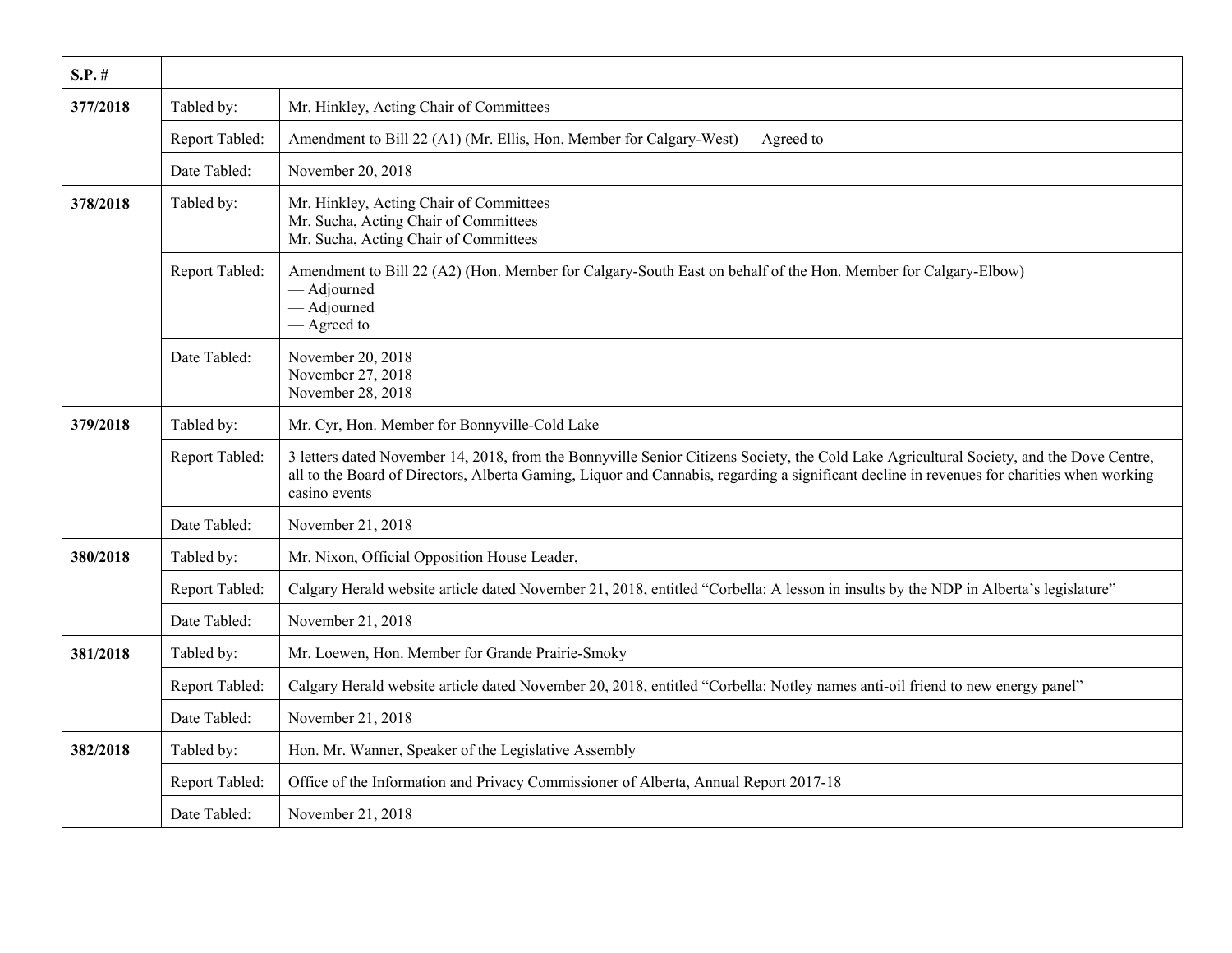| $S.P.$ # |                |                                                                                                                                                                                                                               |
|----------|----------------|-------------------------------------------------------------------------------------------------------------------------------------------------------------------------------------------------------------------------------|
| 383/2018 | Tabled by:     | Acting Clerk (Procedure) of the Assembly on behalf of Hon. Mr. Carlier, Minister of Agriculture and Forestry                                                                                                                  |
|          | Report Tabled: | Alberta Agricultural Products Marketing Council, Annual Report 2017-2018                                                                                                                                                      |
|          | Date Tabled:   | November 21, 2018                                                                                                                                                                                                             |
| 384/2018 | Tabled by:     | Mr. Hinkley, Acting Chair of Committees                                                                                                                                                                                       |
|          | Report Tabled: | Amendment to Bill 24 (A1) (Hon. Member for Cardston-Taber-Warner) — Defeated on division                                                                                                                                      |
|          | Date Tabled:   | November 21, 2018                                                                                                                                                                                                             |
| 385/2018 | Tabled by:     | Mr. Loyola, Chair, Standing Committee on Resource Stewardship                                                                                                                                                                 |
|          | Report Tabled: | Standing Committee on Resource Stewardship, Report Respecting Presentations by Ministry of Energy, Eagle Spirit Energy Holdings Ltd.<br>and G Seven Generations Ltd., Twenty-Ninth Legislature, Fourth Session, November 2018 |
|          | Date Tabled:   | November 22, 2018                                                                                                                                                                                                             |
| 386/2018 | Tabled by:     | Ms Fitzpatrick, Hon. Member for Lethbridge-East                                                                                                                                                                               |
|          | Report Tabled: | View Weekly website article dated November 14, 2018, entitled "Albertans Hardly Noticed the Province Untangled an Administrative Mess<br>that Plagued Those with Disabilities for Decades"                                    |
|          | Date Tabled:   | November 22, 2018                                                                                                                                                                                                             |
| 387/2018 | Tabled by:     | Hon. Mr. Bilous, Minister of Economic Development and Trade                                                                                                                                                                   |
|          | Report Tabled: | Northern Alberta Development Council, Annual Report 2017-18                                                                                                                                                                   |
|          | Date Tabled:   | November 22, 2018                                                                                                                                                                                                             |
| 388/2018 | Tabled by:     | Mr. McIver, Hon. Member for Calgary-Hays                                                                                                                                                                                      |
|          | Report Tabled: | News release dated June 12, 2018, entitled "CN investing \$320 million to expand and strengthen Alberta's rail infrastructure in 2018,"<br>prepared by CN                                                                     |
|          | Date Tabled:   | November 22, 2018                                                                                                                                                                                                             |
| 389/2018 | Tabled by:     | Mr. McIver, Hon. Member for Calgary-Hays, on behalf of Mrs. Aheer, Hon. Member for Chestermere-Rocky View                                                                                                                     |
|          | Report Tabled: | 2 endorsements for Hon. Ms Phillips, Minister of Environment and Parks and Minister Responsible for the Climate Change Office, from<br>Avi Lewis and Naomi Klein                                                              |
|          | Date Tabled:   | November 22, 2018                                                                                                                                                                                                             |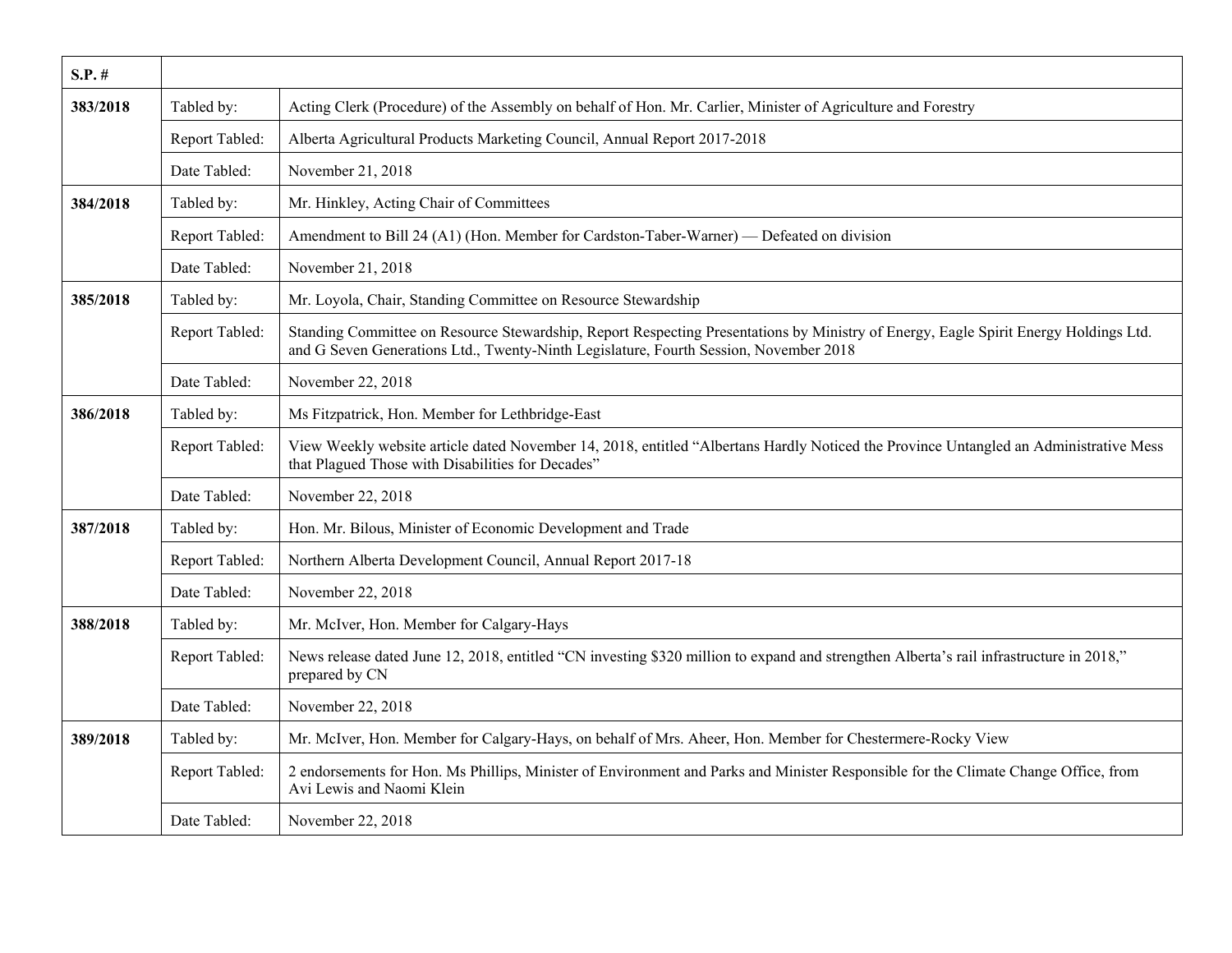| $S.P.$ # |                |                                                                                                                                                                                                                                                                                          |
|----------|----------------|------------------------------------------------------------------------------------------------------------------------------------------------------------------------------------------------------------------------------------------------------------------------------------------|
| 390/2018 | Tabled by:     | Mr. McIver, Hon. Member for Calgary-Hays, on behalf of Mrs. Aheer, Hon. Member for Chestermere-Rocky View                                                                                                                                                                                |
|          | Report Tabled: | 3 online postings relating to the presence of Hon. Ms Phillips, Minister of Environment and Parks and Minister Responsible for the Climate<br>Change Office, at a 2013 rally against Enbridge                                                                                            |
|          | Date Tabled:   | November 22, 2018                                                                                                                                                                                                                                                                        |
| 391/2018 | Tabled by:     | Mr. McIver, Hon. Member for Calgary-Hays, on behalf of Mrs. Aheer, Hon. Member for Chestermere-Rocky View                                                                                                                                                                                |
|          | Report Tabled: | Document, undated, entitled "Oral Argument by/Plaidoirie Par Ms Chaley," mentioning Hon. Ms Phillips, Minister of Environment and<br>Parks and Minister Responsible for the Climate Change Office                                                                                        |
|          | Date Tabled:   | November 22, 2018                                                                                                                                                                                                                                                                        |
| 392/2018 | Tabled by:     | Hon. Mr. Wanner, Speaker of the Legislative Assembly                                                                                                                                                                                                                                     |
|          | Report Tabled: | Office of the Child and Youth Advocate Alberta, Annual Report 2017-2018                                                                                                                                                                                                                  |
|          | Date Tabled:   | November 22, 2018                                                                                                                                                                                                                                                                        |
| 393/2018 | Tabled by:     | Mr. W. Anderson, Hon. Member for Highwood                                                                                                                                                                                                                                                |
|          | Report Tabled: | Letter dated August 14, 2018, from Wm. (Bill) B. Robertson, Mayor, Town of Okotoks, to Hon. Mr. Malkinson, Minister of Service Alberta,<br>regarding potential amendments to the Mobile Home sites Tenancies Act, with attached reply dated October 31, 2018, from Hon.<br>Mr. Malkinson |
|          | Date Tabled:   | November 26, 2018                                                                                                                                                                                                                                                                        |
| 394/2018 | Tabled by:     | Mr. Hunter, Hon. Member for Cardston-Taber-Warner                                                                                                                                                                                                                                        |
|          | Report Tabled: | Letter dated November 21, 2018, from John T. Huang, MD, FRCSC, to the United Conservative Party, expressing concern regarding Bill 24,<br>An Act to Recognize AMA Representation Rights                                                                                                  |
|          | Date Tabled:   | November 26, 2018                                                                                                                                                                                                                                                                        |
| 395/2018 | Tabled by:     | Mrs. Aheer, Hon. Member for Chestermere-Rocky View                                                                                                                                                                                                                                       |
|          | Report Tabled: | 16 letters from students at Langdon School to Hon. Mr. Eggen, Minister of Education, regarding the need for a high school in Langdon                                                                                                                                                     |
|          | Date Tabled:   | November 26, 2018                                                                                                                                                                                                                                                                        |
| 396/2018 | Tabled by:     | Mr. Sucha, Acting Chair of Committees                                                                                                                                                                                                                                                    |
|          | Report Tabled: | Subamendment to Bill 23 (A1-SA1) (Hon. Member for Olds-Didsbury-Three Hills) — Defeated                                                                                                                                                                                                  |
|          | Date Tabled:   | November 26, 2018                                                                                                                                                                                                                                                                        |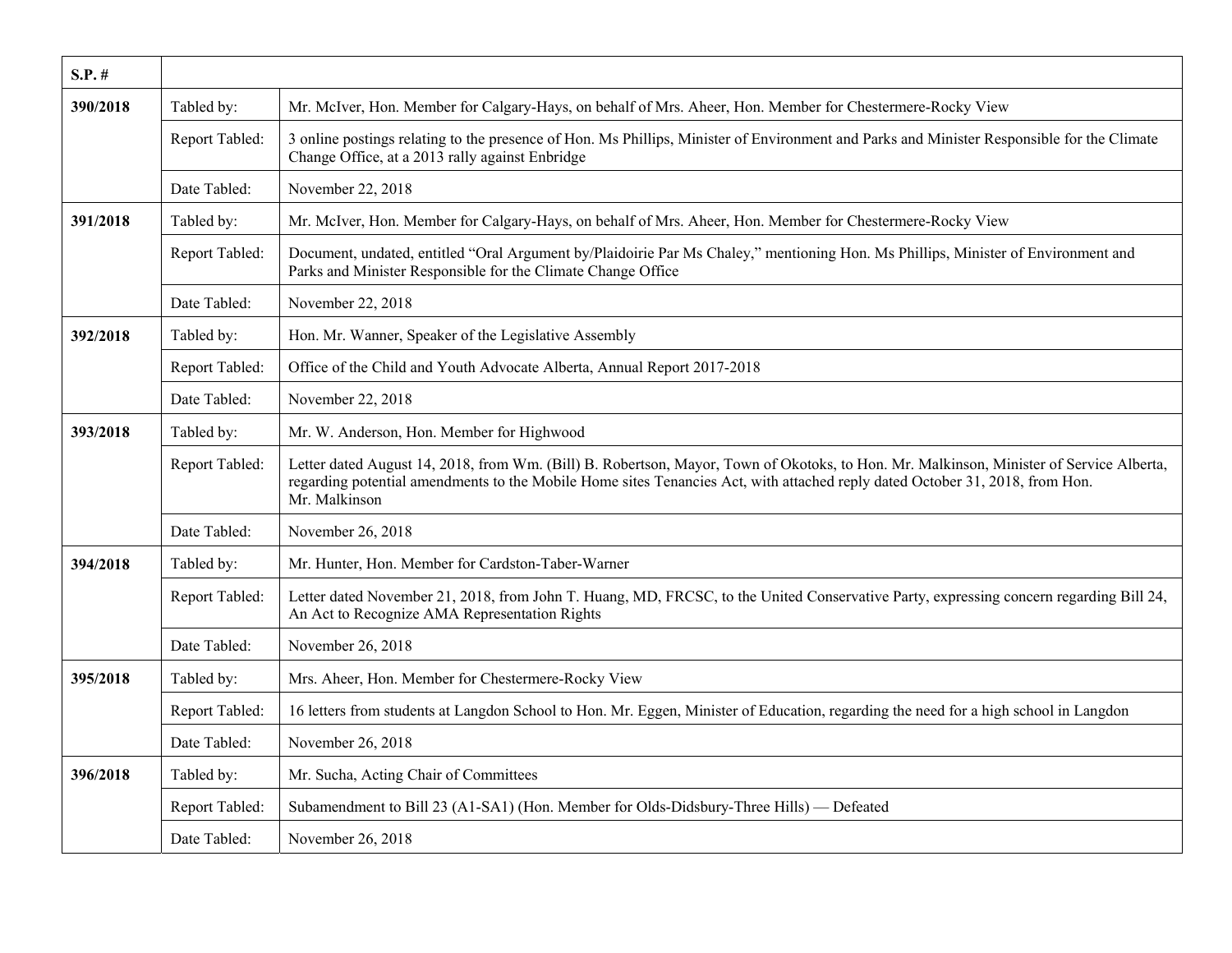| $S.P.$ # |                |                                                                                                                                                                                                                                   |
|----------|----------------|-----------------------------------------------------------------------------------------------------------------------------------------------------------------------------------------------------------------------------------|
| 397/2018 | Tabled by:     | Mr. Sucha, Acting Chair of Committees                                                                                                                                                                                             |
|          | Report Tabled: | Amendment to Bill 23 (A1) (Hon. Minister of Municipal Affairs) — Agreed to                                                                                                                                                        |
|          | Date Tabled:   | November 26, 2018                                                                                                                                                                                                                 |
| 398/2018 | Tabled by:     | Mr. Sucha, Acting Chair of Committees<br>Mr. Sucha, Acting Chair of Committees                                                                                                                                                    |
|          | Report Tabled: | Amendment to Bill 23 (A2) (Hon. Member for Olds-Didsbury-Three Hills)<br>- Adjourned<br>- Defeated on division                                                                                                                    |
|          | Date Tabled:   | November 26, 2018<br>November 28, 2018                                                                                                                                                                                            |
| 399/2018 | Tabled by:     | Ms McKitrick, Hon. Member for Sherwood Park                                                                                                                                                                                       |
|          | Report Tabled: | Report dated January 2013, entitled "Alberta REA Strategic Review – Rural Economic Impacts," prepared by Toma and Bouma Management<br>Consultants, relating to comments made by Ms McKitrick in the Assembly on November 26, 2018 |
|          | Date Tabled:   | November 27, 2018                                                                                                                                                                                                                 |
| 400/2018 | Tabled by:     | Acting Clerk (Procedure) of the Assembly on behalf of Hon. Min. Miranda, Minister of Culture and Tourism                                                                                                                          |
|          | Report Tabled: | Alberta Foundation for the Arts, 2017-18 Annual Report                                                                                                                                                                            |
|          | Date Tabled:   | November 27, 2018                                                                                                                                                                                                                 |
| 401/2018 | Tabled by:     | Acting Clerk (Procedure) of the Assembly on behalf of Hon. Min. Miranda, Minister of Culture and Tourism                                                                                                                          |
|          | Report Tabled: | Alberta Historical Resources Foundation, 2017-18 Annual Report                                                                                                                                                                    |
|          | Date Tabled:   | November 27, 2018                                                                                                                                                                                                                 |
| 402/2018 | Tabled by:     | Acting Clerk (Procedure) of the Assembly on behalf of Hon. Min. Miranda, Minister of Culture and Tourism                                                                                                                          |
|          | Report Tabled: | Alberta Sport Connection, 2017-18 Annual Report                                                                                                                                                                                   |
|          | Date Tabled:   | November 27, 2018                                                                                                                                                                                                                 |
| 403/2018 | Tabled by:     | Mr. Sucha, Acting Chair of Committees                                                                                                                                                                                             |
|          | Report Tabled: | Subamendment to Bill 22 (A2-SA1) (Hon. Member for Calgary-Hays) — Defeated on division                                                                                                                                            |
|          | Date Tabled:   | November 27, 2018                                                                                                                                                                                                                 |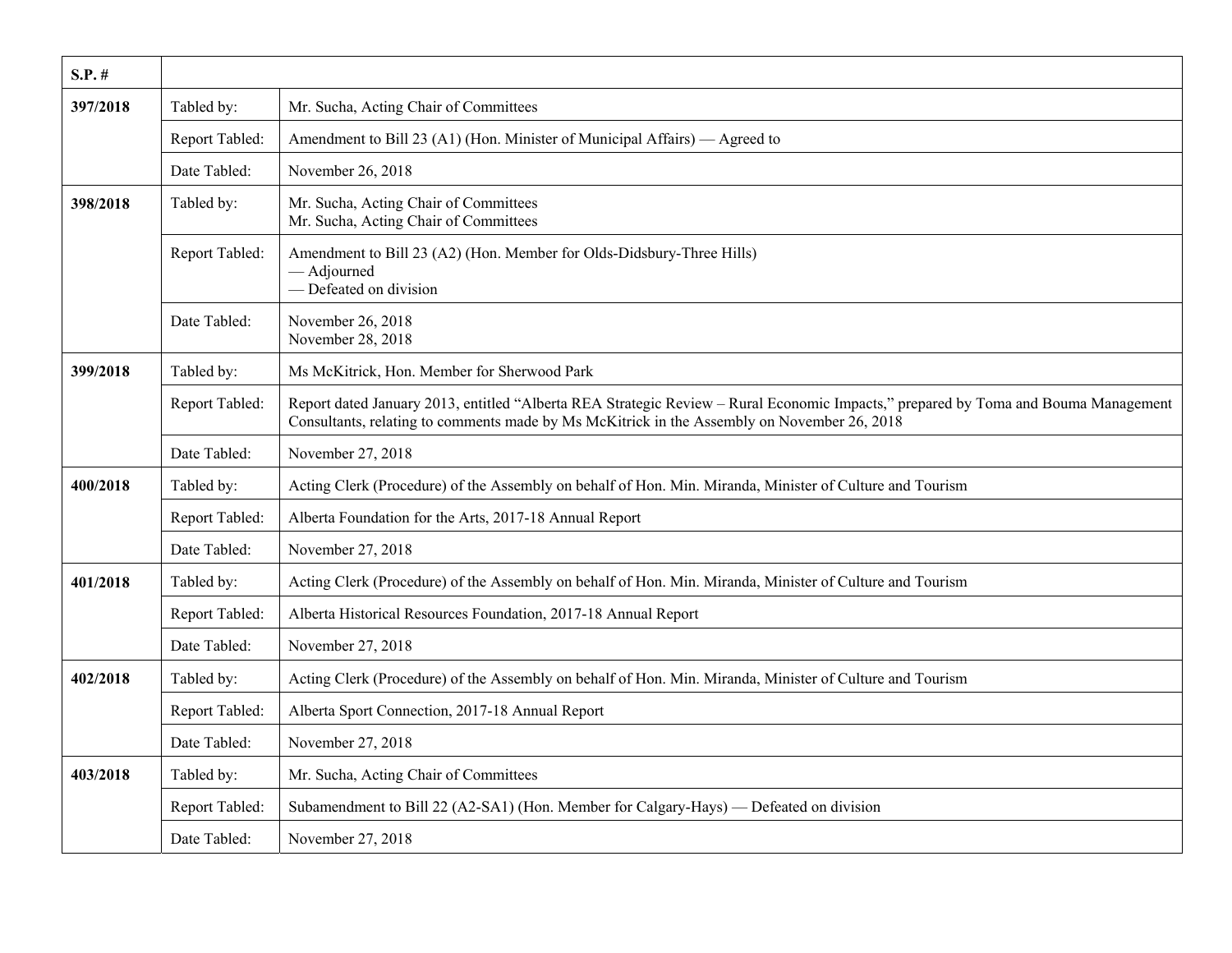| $S.P.$ # |                |                                                                                                                              |
|----------|----------------|------------------------------------------------------------------------------------------------------------------------------|
| 404/2018 | Tabled by:     | Mr. Sucha, Acting Chair of Committees                                                                                        |
|          | Report Tabled: | Subamendment to Bill 22 (A2-SA2) (Hon. Member for Calgary-Hays) — Defeated on division                                       |
|          | Date Tabled:   | November 27, 2018                                                                                                            |
| 405/2018 | Tabled by:     | Mr. Sucha, Acting Chair of Committees                                                                                        |
|          | Report Tabled: | Amendment to Bill 22 (A3) (Hon. Member for Vermilion-Lloydminster) — Defeated on division                                    |
|          | Date Tabled:   | November 28, 2018                                                                                                            |
| 406/2018 | Tabled by:     | Mr. Sucha, Acting Chair of Committees                                                                                        |
|          | Report Tabled: | Amendment to Bill 22 (A4) (Hon. Member for Airdrie on behalf of the Official Opposition House Leader) — Defeated on division |
|          | Date Tabled:   | November 28, 2018                                                                                                            |
| 407/2018 | Tabled by:     | Mr. Sucha, Acting Chair of Committees                                                                                        |
|          | Report Tabled: | Amendment to Bill 23 (A3) (Hon. Member for Olds-Didsbury-Three Hills) — Agreed to                                            |
|          | Date Tabled:   | November 28, 2018                                                                                                            |
| 408/2018 | Tabled by:     | Mr. Sucha, Acting Chair of Committees                                                                                        |
|          | Report Tabled: | Amendment to Bill 29 (A1) (Hon. Member for Cardston-Taber-Warner) — Defeated                                                 |
|          | Date Tabled:   | November 28, 2018                                                                                                            |
| 409/2018 | Tabled by:     | Mr. Sucha, Acting Chair of Committees                                                                                        |
|          | Report Tabled: | Amendment to Bill 29 (A2) (Hon. Member for Cardston-Taber-Warner) — Defeated on division                                     |
|          | Date Tabled:   | November 28, 2018                                                                                                            |
| 410/2018 | Tabled by:     | Hon. Min. Ceci, President of Treasury Board and Minister of Finance                                                          |
|          | Report Tabled: | Alberta Gaming, Liquor and Cannabis Commission, Annual Report, 2017-18                                                       |
|          | Date Tabled:   | November 28, 2018                                                                                                            |
| 411/2018 | Tabled by:     | Hon. Min. Ceci, President of Treasury Board and Minister of Finance                                                          |
|          | Report Tabled: | Alberta Capital Finance Authority, 2017 Annual Report                                                                        |
|          | Date Tabled:   | November 28, 2018                                                                                                            |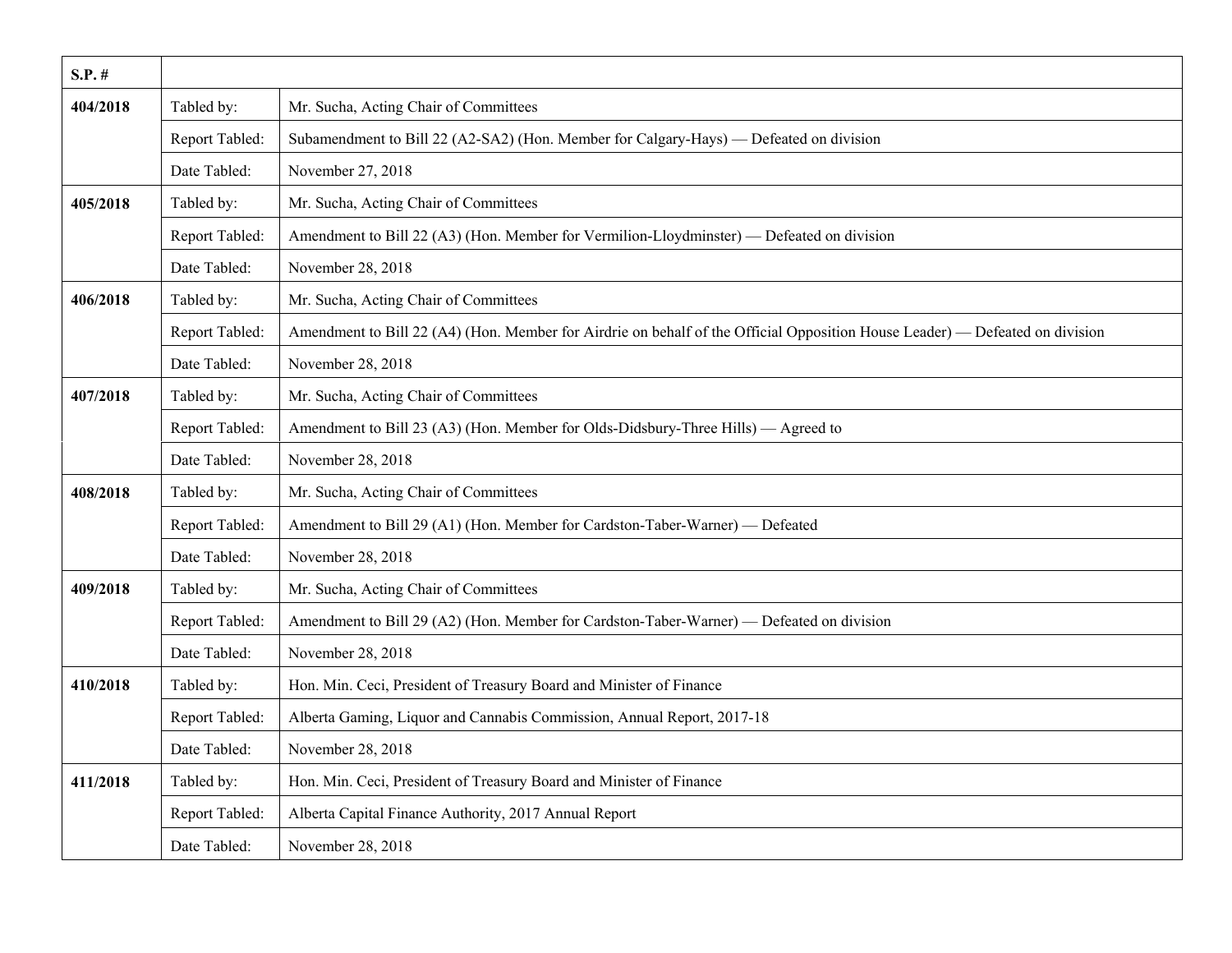| $S.P.$ # |                |                                                                                                                                                                                                                                                                           |
|----------|----------------|---------------------------------------------------------------------------------------------------------------------------------------------------------------------------------------------------------------------------------------------------------------------------|
| 412/2018 | Tabled by:     | Hon. Min. Ceci, President of Treasury Board and Minister of Finance                                                                                                                                                                                                       |
|          | Report Tabled: | Alberta Securities Commission, 2018 Annual Report                                                                                                                                                                                                                         |
|          | Date Tabled:   | November 28, 2018                                                                                                                                                                                                                                                         |
| 413/2018 | Tabled by:     | Mr. Orr, Hon. Member for Lacombe-Ponoka                                                                                                                                                                                                                                   |
|          | Report Tabled: | Love Your Trails news release dated November 26, 2018, entitled "Political Urgency Driving Unconventional Land Use Planning," with<br>attached list of Love Your Trails stakeholders                                                                                      |
|          | Date Tabled:   | November 28, 2018                                                                                                                                                                                                                                                         |
| 414/2018 | Tabled by:     | Mr. Orr, Hon. Member for Lacombe-Ponoka                                                                                                                                                                                                                                   |
|          | Report Tabled: | Email message dated August 16, 2018, from Eric Denhoff, Deputy Minister, Environment and Parks, regarding consultation with<br>stakeholders on the North Saskatchewan Regional Plan                                                                                       |
|          | Date Tabled:   | November 28, 2018                                                                                                                                                                                                                                                         |
| 415/2018 | Tabled by:     | Mr. Orr, Hon. Member for Lacombe-Ponoka                                                                                                                                                                                                                                   |
|          | Report Tabled: | Love Your Trails news release dated November 21, 2018, entitled "News Release - AEP Public Survey reveals overwhelming input against<br>the proposed Bighorn Park"                                                                                                        |
|          | Date Tabled:   | November 28, 2018                                                                                                                                                                                                                                                         |
| 416/2018 | Tabled by:     | Mr. Schneider, Hon. Member for Little Bow                                                                                                                                                                                                                                 |
|          | Report Tabled: | 9 letters from Alberta organizations to the Alberta Common Ground Alliance expressing support for introducing provincial damage<br>prevention legislation to ensure safety and reliability of underground infrastructure                                                  |
|          | Date Tabled:   | November 28, 2018                                                                                                                                                                                                                                                         |
| 417/2018 | Tabled by:     | Mr. Fildebrandt, Hon. Member for Strathmore-Brooks                                                                                                                                                                                                                        |
|          | Report Tabled: | Letter dated November 28, 2018, from Mr. Fildebrandt, Hon. Member for Strathmore-Brooks, to Hon. Mr. Wanner, Speaker of the<br>Legislative Assembly, requesting a meeting to discuss issues related to small caucuses and independent Members in the Legislative Assembly |
|          | Date Tabled:   | November 28, 2018                                                                                                                                                                                                                                                         |
| 418/2018 | Tabled by:     | Hon. Mr. Bilous, Minister of Economic Development and Trade                                                                                                                                                                                                               |
|          | Report Tabled: | Clearwater County news release dated November 27, 2018, entitled "Province launches Bighorn Country Proposal draft management plan for<br>public consultation," relating to comments made by Hon. Mr. Bilous during Oral Question Period on November 28, 2018             |
|          | Date Tabled:   | November 28, 2018                                                                                                                                                                                                                                                         |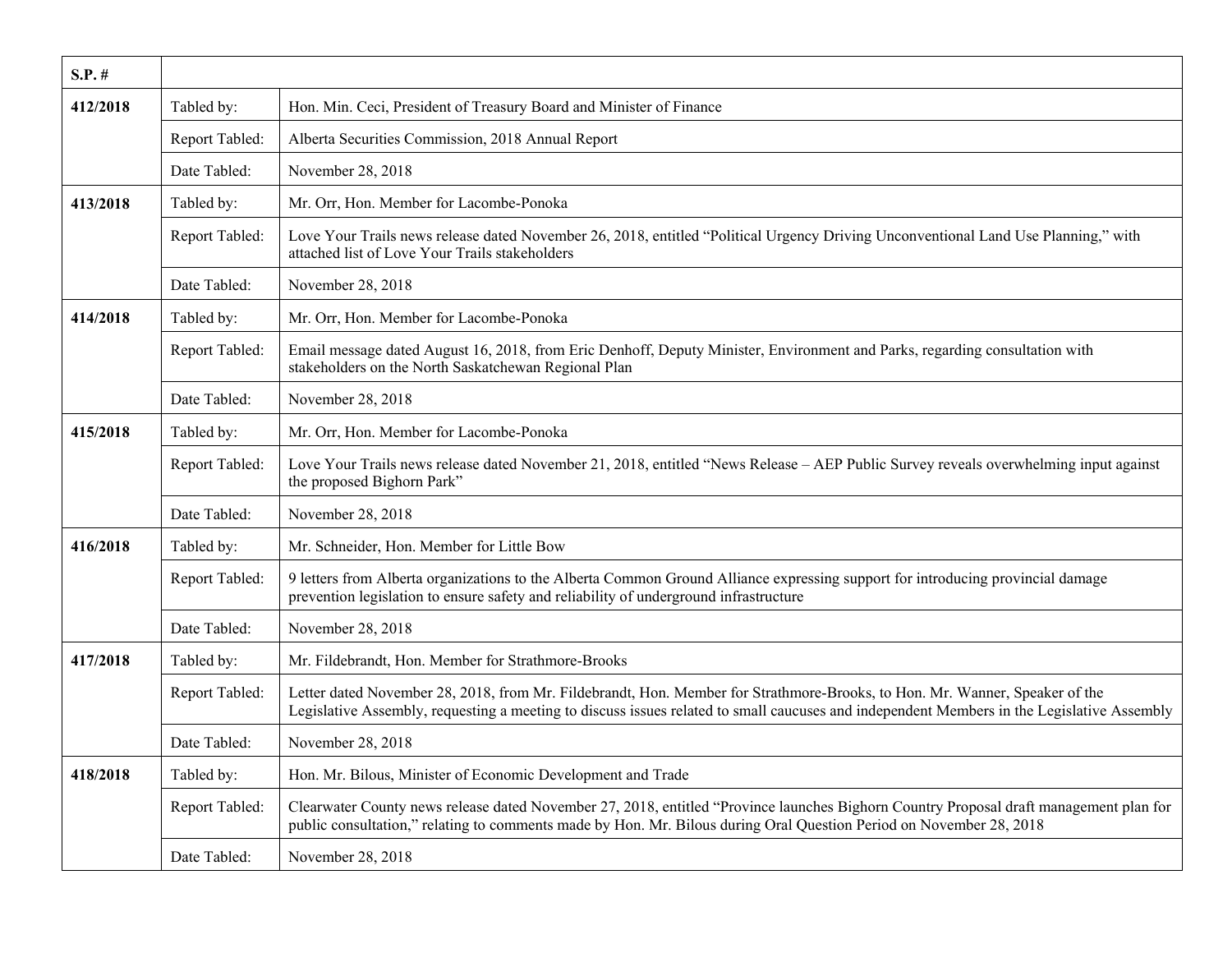| $S.P.$ # |                |                                                                                                                                                                                                                          |
|----------|----------------|--------------------------------------------------------------------------------------------------------------------------------------------------------------------------------------------------------------------------|
| 419/2018 | Tabled by:     | Mr. Nixon, Official Opposition House Leader                                                                                                                                                                              |
|          | Report Tabled: | 8 letters from Alberta organizations to the Alberta Common Ground Alliance expressing support for introducing provincial damage<br>prevention legislation to ensure safety and reliability of underground infrastructure |
|          | Date Tabled:   | November 28, 2018                                                                                                                                                                                                        |
| 420/2018 | Tabled by:     | Acting Clerk (Procedure) of the Assembly on behalf of Hon. Mr. Carlier, Minister of Agriculture and Forestry                                                                                                             |
|          | Report Tabled: | Farmers' Advocate Office, Annual Report 2017-18                                                                                                                                                                          |
|          | Date Tabled:   | November 28, 2018                                                                                                                                                                                                        |
| 421/2018 | Tabled by:     | Mr. Hinkley, Acting Chair of Committees                                                                                                                                                                                  |
|          | Report Tabled: | Subamendment to Bill 26 (A1-SA1) (Hon. Member for Calgary-Mackay-Nose Hill) — Defeated on division                                                                                                                       |
|          | Date Tabled:   | November 28, 2018                                                                                                                                                                                                        |
| 422/2018 | Tabled by:     | Mr. Hinkley, Acting Chair of Committees                                                                                                                                                                                  |
|          | Report Tabled: | Amendment to Bill 26 (A1) (Hon. Minister of Community and Social Services) — Agreed to                                                                                                                                   |
|          | Date Tabled:   | November 28, 2018                                                                                                                                                                                                        |
| 423/2018 | Tabled by:     | Mr. Hanson, Hon. Member for Lac La Biche-St. Paul-Two Hills                                                                                                                                                              |
|          | Report Tabled: | Report, undated, entitled "2018 Beyond Food Revisited," prepared by Edmonton's Food Bank                                                                                                                                 |
|          | Date Tabled:   | November 29, 2018                                                                                                                                                                                                        |
| 424/2018 | Tabled by:     | Mr. Hanson, Hon. Member for Lac La Biche-St. Paul-Two Hills                                                                                                                                                              |
|          | Report Tabled: | Report, undated, entitled "Hunger Count 2016," prepared by Food Banks Canada                                                                                                                                             |
|          | Date Tabled:   | November 29, 2018                                                                                                                                                                                                        |
| 425/2018 | Tabled by:     | Hon. Ms Ganley, Minister of Justice and Solicitor General                                                                                                                                                                |
|          | Report Tabled: | Alberta Law Enforcement Review Board, 2017 Annual Report                                                                                                                                                                 |
|          | Date Tabled:   | November 29, 2018                                                                                                                                                                                                        |
| 426/2018 | Tabled by:     | Ms McKitrick, Hon. Member for Sherwood Park                                                                                                                                                                              |
|          | Report Tabled: | Copy of a petition signed by 100 Albertans asking the Legislative Assembly to repeal all vehicle regulation and equipment laws pertaining to tinted<br>side windows on vehicles                                          |
|          | Date Tabled:   | November 29, 2018                                                                                                                                                                                                        |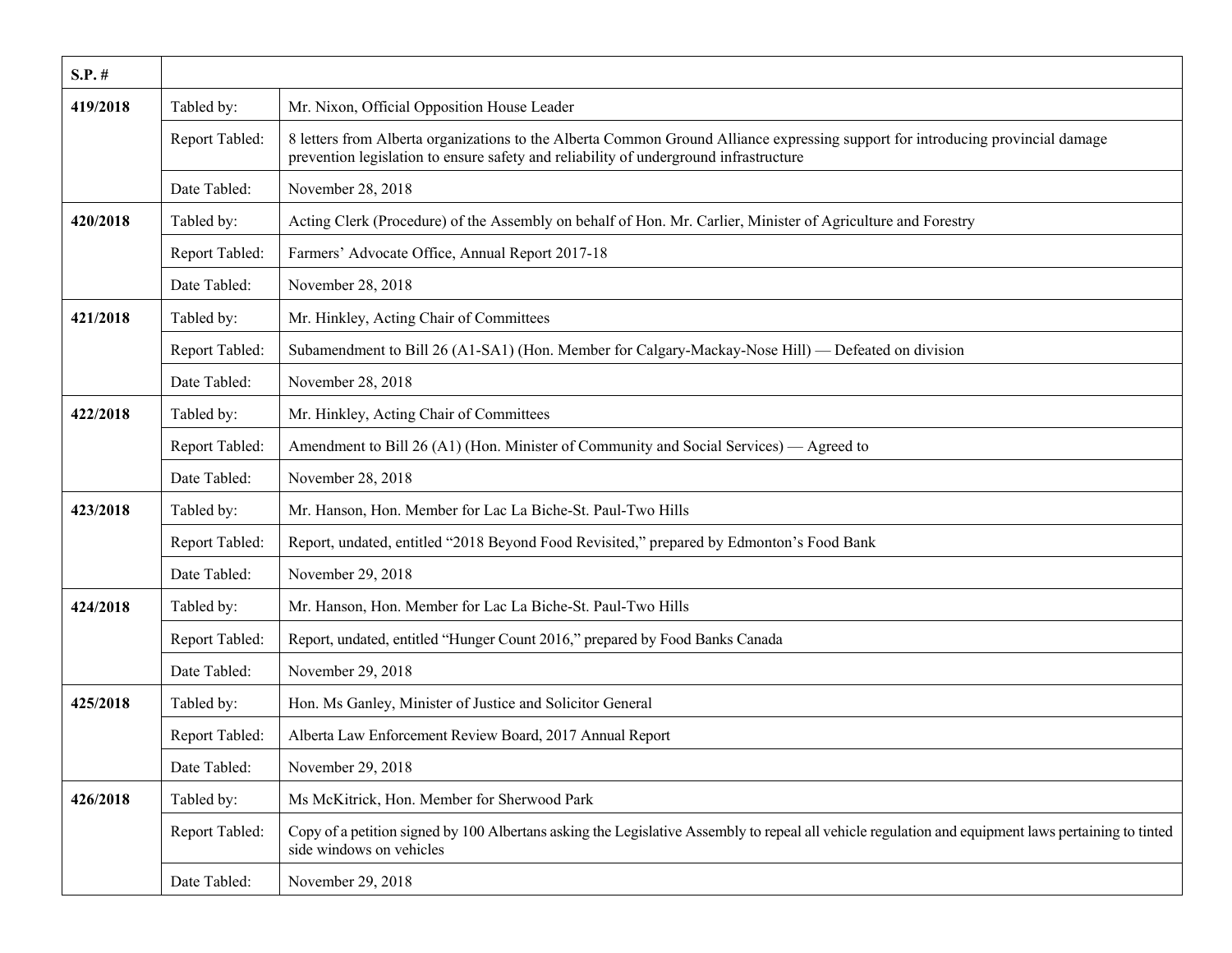| $S.P.$ # |                |                                                                                                                                                                                                                                                                                             |
|----------|----------------|---------------------------------------------------------------------------------------------------------------------------------------------------------------------------------------------------------------------------------------------------------------------------------------------|
| 427/2018 | Tabled by:     | Hon. Min. Ceci, President of Treasury Board and Minister of Finance                                                                                                                                                                                                                         |
|          | Report Tabled: | Report of Selected Payments to the Members and Former Members of the Legislative Assembly and Persons Directly Associated with Members<br>of the Legislative Assembly, Year Ended March 31, 2018                                                                                            |
|          | Date Tabled:   | December 3, 2018                                                                                                                                                                                                                                                                            |
| 428/2018 | Tabled by:     | Mr. Hanson, Hon. Member for Lac La Biche-St. Paul-Two Hills                                                                                                                                                                                                                                 |
|          | Report Tabled: | 183 letters from students and teachers of H.A. Kostash School in Smoky Lake to Hon. Ms Notley, Premier, regarding the poor condition of their<br>school and requesting that a new school be built, relating to comments made by Mr. Hanson during Oral Question Period on November 29, 2018 |
|          | Date Tabled:   | December 3, 2018                                                                                                                                                                                                                                                                            |
| 429/2018 | Tabled by:     | Mr. Hanson, Hon. Member for Lac La Biche-St. Paul-Two Hills                                                                                                                                                                                                                                 |
|          | Report Tabled: | Report dated July 19, 2011, entitled "RECAPP Facility Evaluation Report, Aspen View Regional Div #19, H.A. Kostash School, B4042A, Smoky<br>Lake," prepared by Francis Ng Architect Ltd., relating to comments made by Mr. Hanson during Oral Question Period on November 29, 2018          |
|          | Date Tabled:   | December 3, 2018                                                                                                                                                                                                                                                                            |
| 430/2018 | Tabled by:     | Mr. Hanson, Hon. Member for Lac La Biche-St. Paul-Two Hills                                                                                                                                                                                                                                 |
|          | Report Tabled: | Report, undated, entitled "Executive Summary, Alberta Infrastructure AECOM Feasibility Assessment and Life-Cycle Cost Analysis, H.A.<br>Kostash," relating to comments made by Mr. Hanson during Oral Question Period on November 29, 2018                                                  |
|          | Date Tabled:   | December 3, 2018                                                                                                                                                                                                                                                                            |
| 431/2018 | Tabled by:     | Mr. Dreeshen, Hon. Member for Innisfail-Sylvan Lake                                                                                                                                                                                                                                         |
|          | Report Tabled: | Document dated July 2008, entitled "The Tar Sands Campaign," prepared by Michael Northrop, Program Officer, Rockefeller Brothers Fund,<br>relating to comments made by Mr. Dreeshen during Oral Question Period on December 3, 2018                                                         |
|          | Date Tabled:   | December 3, 2018                                                                                                                                                                                                                                                                            |
| 432/2018 | Tabled by:     | Ms Miller, Acting Chair of Committees                                                                                                                                                                                                                                                       |
|          | Report Tabled: | Amendment to Bill 27 (A1) (Hon. Member for Cypress-Medicine Hat) — Defeated on division                                                                                                                                                                                                     |
|          | Date Tabled:   | December 3, 2018                                                                                                                                                                                                                                                                            |
| 433/2018 | Tabled by:     | Ms Miller, Acting Chair of Committees                                                                                                                                                                                                                                                       |
|          | Report Tabled: | Amendment to Bill 27 (A2) (Hon. Member for Cypress-Medicine Hat) — Defeated on division                                                                                                                                                                                                     |
|          | Date Tabled:   | December 3, 2018                                                                                                                                                                                                                                                                            |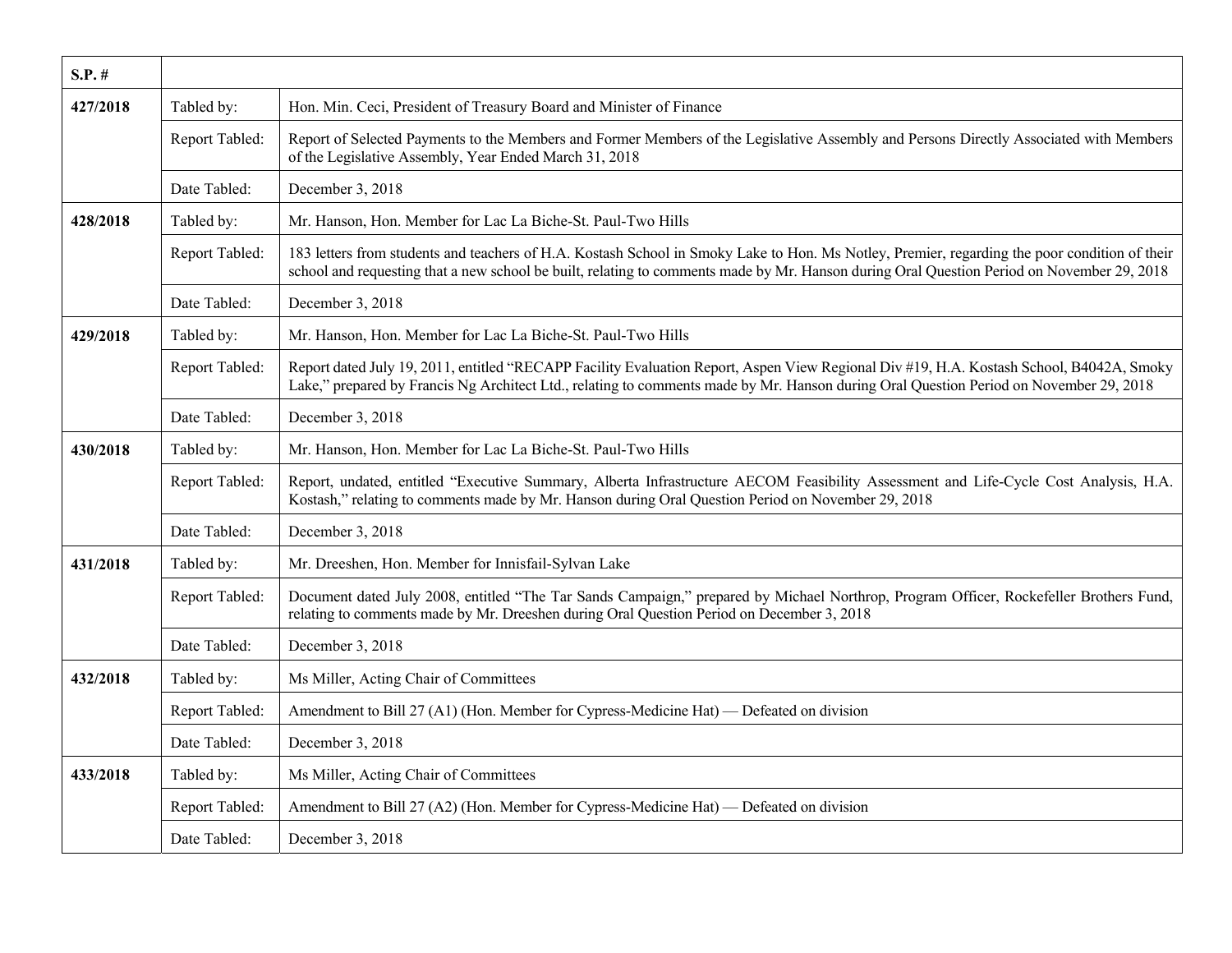| $S.P.$ # |                |                                                                                                                                                                                  |
|----------|----------------|----------------------------------------------------------------------------------------------------------------------------------------------------------------------------------|
| 434/2018 | Tabled by:     | Ms Miller, Acting Chair of Committees                                                                                                                                            |
|          | Report Tabled: | Amendment to Bill 27 (A3) (Hon. Member for Cypress-Medicine Hat) — Defeated on division                                                                                          |
|          | Date Tabled:   | December 3, 2018                                                                                                                                                                 |
| 435/2018 | Tabled by:     | Dr. Swann, Hon. Member for Calgary-Mountain View                                                                                                                                 |
|          | Report Tabled: | News release dated October 30, 2018, entitled "Health Groups Urge Health Minister to Respond to Explosive Rise in Teen Vaping," prepared by<br>Campaign for a Smoke-Free Alberta |
|          | Date Tabled:   | December 4, 2018                                                                                                                                                                 |
| 436/2018 | Tabled by:     | Mrs. Pitt, Hon. Member for Airdrie, on behalf of Mr. Smith, Hon. Member for Drayton Valley-Devon                                                                                 |
|          | Report Tabled: | Series of Tweets, undated, from Lindsay Gibson regarding his decision to resign from the Alberta Education Social Studies Curriculum Working<br>Group                            |
|          | Date Tabled:   | December 4, 2018                                                                                                                                                                 |
| 437/2018 | Tabled by:     | Mr. Cooper, Acting Chair of Committees                                                                                                                                           |
|          | Report Tabled: | Amendment to Bill 23 (A4) (Hon. Member for Olds-Didsbury-Three Hills) — Defeated                                                                                                 |
|          | Date Tabled:   | December 4, 2018                                                                                                                                                                 |
| 438/2018 | Tabled by:     | Mr. Cooper, Acting Chair of Committees                                                                                                                                           |
|          | Report Tabled: | Amendment to Bill 23 (A5) (Hon. Member for Olds-Didsbury-Three Hills) — Defeated                                                                                                 |
|          | Date Tabled:   | December 4, 2018                                                                                                                                                                 |
| 439/2018 | Tabled by:     | Mr. Cooper, Acting Chair of Committees                                                                                                                                           |
|          | Report Tabled: | Amendment to Bill 23 (A6) (Hon. Member for Calgary-Mackay-Nose Hill) — Agreed to                                                                                                 |
|          | Date Tabled:   | December 4, 2018                                                                                                                                                                 |
| 440/2018 | Tabled by:     | Mr. Cooper, Acting Chair of Committees                                                                                                                                           |
|          | Report Tabled: | Amendment to Bill 23 (A7) (Hon. Member for Olds-Didsbury-Three Hills) — Defeated on division                                                                                     |
|          | Date Tabled:   | December 4, 2018                                                                                                                                                                 |
| 441/2018 | Tabled by:     | Mr. Cooper, Acting Chair of Committees                                                                                                                                           |
|          | Report Tabled: | Amendment to Bill 23 (A8) (Hon. Member for Calgary-Mackay-Nose Hill) — Defeated                                                                                                  |
|          | Date Tabled:   | December 4, 2018                                                                                                                                                                 |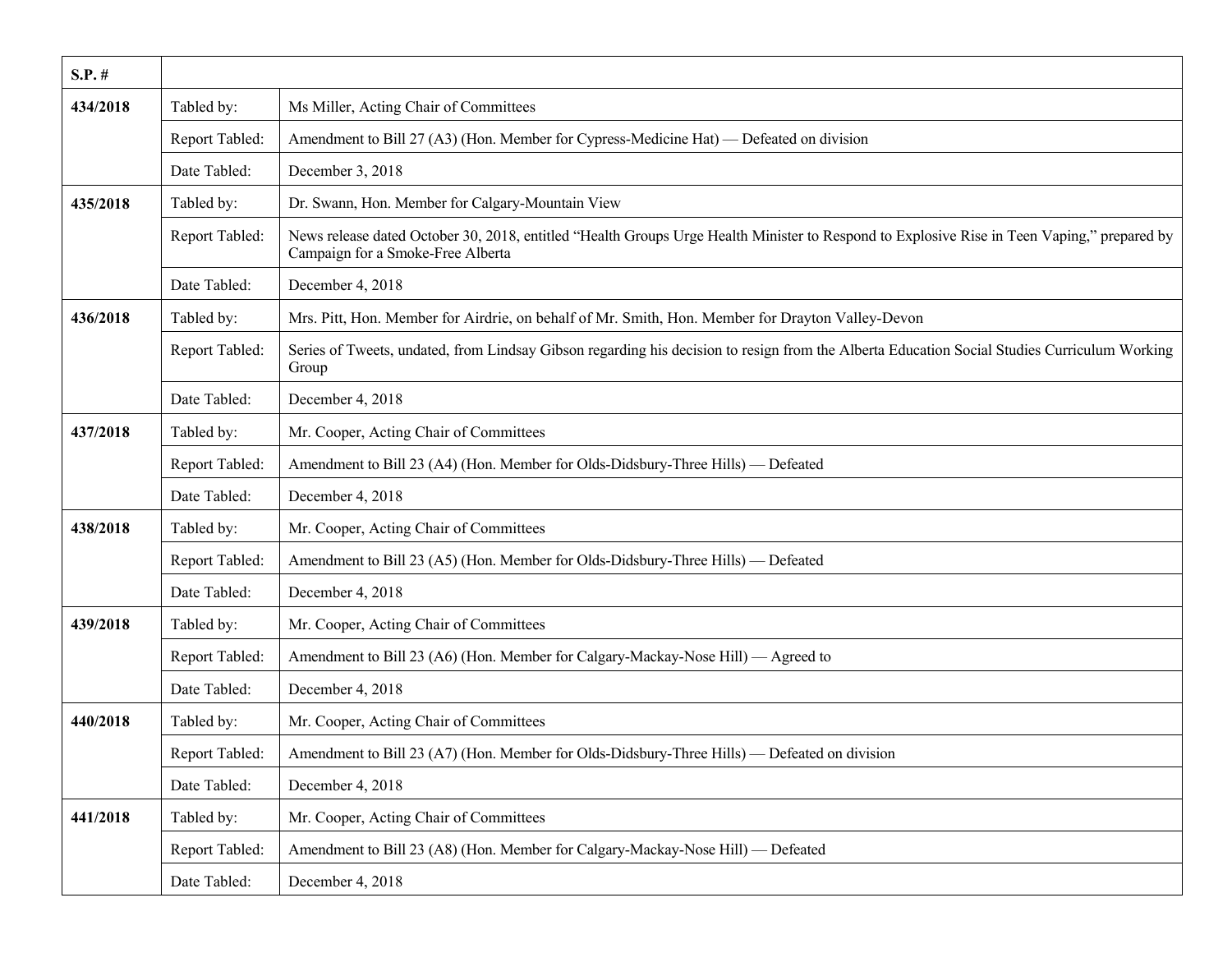| $S.P.$ # |                |                                                                                                                                                                                |
|----------|----------------|--------------------------------------------------------------------------------------------------------------------------------------------------------------------------------|
| 442/2018 | Tabled by:     | Mr. Cooper, Acting Chair of Committees                                                                                                                                         |
|          | Report Tabled: | Amendment to Bill 23 (A9) (Hon. Member for Olds-Didsbury-Three Hills) — Defeated                                                                                               |
|          | Date Tabled:   | December 4, 2018                                                                                                                                                               |
| 443/2018 | Tabled by:     | Ms Woollard, Acting Chair of Committees                                                                                                                                        |
|          | Report Tabled: | Subamendment to Bill 30 (A1-SA1) (Hon. Member for Fort McMurray-Wood Buffalo) — Defeated                                                                                       |
|          | Date Tabled:   | December 5, 2018                                                                                                                                                               |
| 444/2018 | Tabled by:     | Ms Woollard, Acting Chair of Committees                                                                                                                                        |
|          | Report Tabled: | Amendment to Bill 30 (A1) (Hon. Deputy Premier, Minister of Health) — Agreed to                                                                                                |
|          | Date Tabled:   | December 5, 2018                                                                                                                                                               |
| 445/2018 | Tabled by:     | Ms Woollard, Acting Chair of Committees                                                                                                                                        |
|          | Report Tabled: | Amendment to Bill 30 (A2) (Hon. Member for Fort McMurray-Wood Buffalo) - Defeated                                                                                              |
|          | Date Tabled:   | December 5, 2018                                                                                                                                                               |
| 446/2018 | Tabled by:     | Ms Woollard, Acting Chair of Committees                                                                                                                                        |
|          | Report Tabled: | Amendment to Bill 30 (A3) (Hon. Member for Vermilion-Lloydminster) — Agreed to                                                                                                 |
|          | Date Tabled:   | December 5, 2018                                                                                                                                                               |
| 447/2018 | Tabled by:     | Mr. Cyr, Chair, Standing Committee on Public Accounts                                                                                                                          |
|          | Report Tabled: | Standing Committee on Public Accounts, 2018 Annual Report                                                                                                                      |
|          | Date Tabled:   | December 5, 2018                                                                                                                                                               |
| 448/2018 | Tabled by:     | Mr. Shepherd, Chair, Standing Committee on Legislative Offices                                                                                                                 |
|          | Report Tabled: | Report of the Chief Electoral Officer on the July 12, 2018, by-elections in Fort McMurray-Conklin and Innisfail-Sylvan Lake                                                    |
|          | Date Tabled:   | December 5, 2018                                                                                                                                                               |
| 449/2018 | Tabled by:     | Mr. Yao, Hon. Member for Fort McMurray-Wood Buffalo                                                                                                                            |
|          | Report Tabled: | 11 letters to United Conservative Party Members of the Legislative Assembly expressing concern regarding the proposed Bill 30, Mental Health<br><b>Services Protection Act</b> |
|          | Date Tabled:   | December 5, 2018                                                                                                                                                               |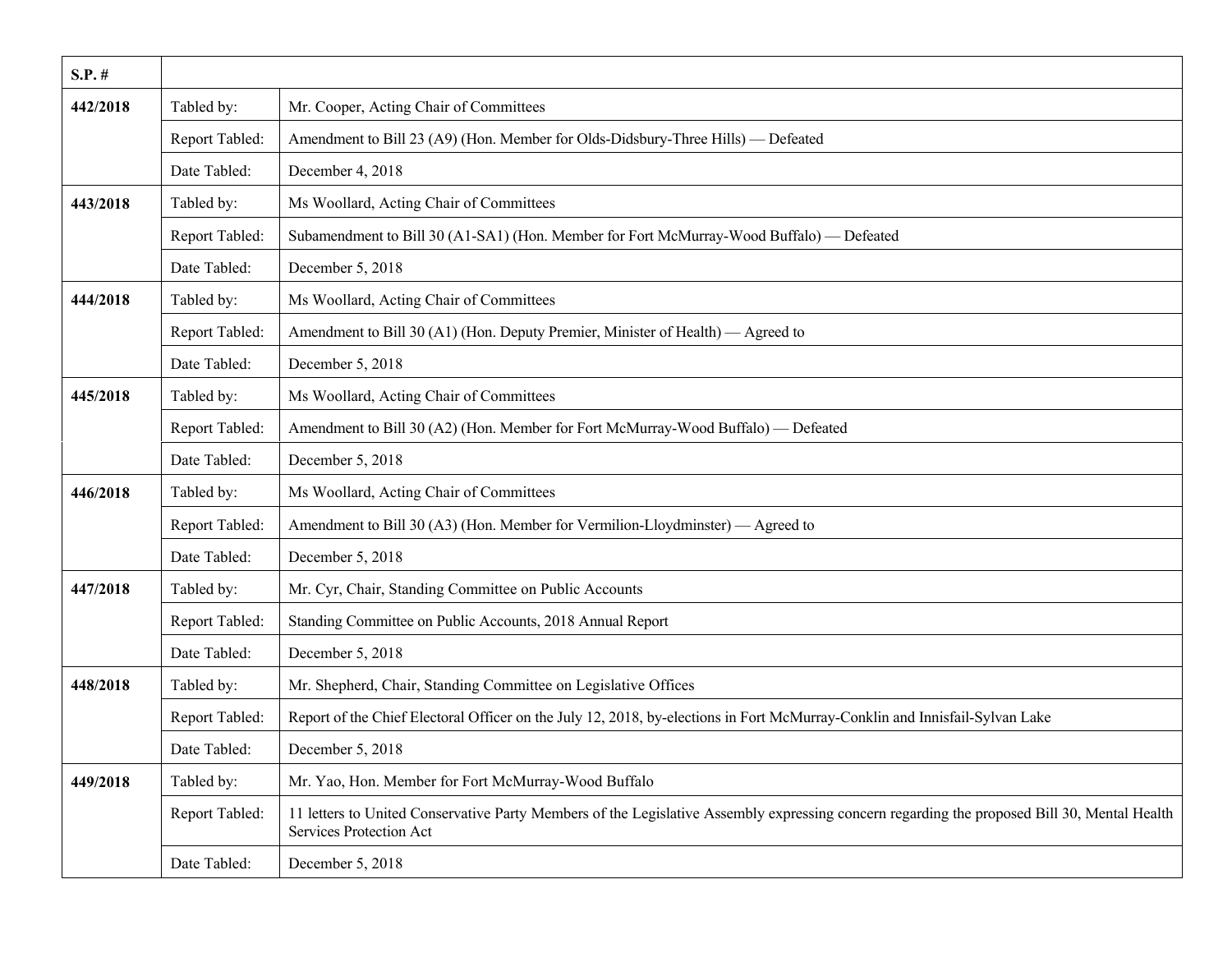| $S.P.$ # |                |                                                                                                                                                                                                                                                                                                                                                                                                                                                                 |
|----------|----------------|-----------------------------------------------------------------------------------------------------------------------------------------------------------------------------------------------------------------------------------------------------------------------------------------------------------------------------------------------------------------------------------------------------------------------------------------------------------------|
| 450/2018 | Tabled by:     | Mr. Yao, Hon. Member for Fort McMurray-Wood Buffalo                                                                                                                                                                                                                                                                                                                                                                                                             |
|          | Report Tabled: | Letter dated December 3, 2018, from Crystal Smalldon, Executive Director, Canadian Addiction Counsellors Certification Federation, to the United<br>Conservative Party caucus expressing concerns regarding the proposed Bill 30, Mental Health Services Protection Act, and asking that it not be<br>passed but reviewed with affected stakeholders                                                                                                            |
|          | Date Tabled:   | December 5, 2018                                                                                                                                                                                                                                                                                                                                                                                                                                                |
| 451/2018 | Tabled by:     | Mr. Piquette, Hon. Member for Athabasca-Sturgeon-Redwater                                                                                                                                                                                                                                                                                                                                                                                                       |
|          | Report Tabled: | Several letters from students, parents, and teachers of H.A. Kostash School in Smoky Lake to Hon. Ms Notley, Premier, regarding the poor<br>condition of their school and requesting that a new school be built, relating to comments made by Mr. Piquette in the Assembly the previous week                                                                                                                                                                    |
|          | Date Tabled:   | December 5, 2018                                                                                                                                                                                                                                                                                                                                                                                                                                                |
| 452/2018 | Tabled by:     | Mr. Piquette, Hon. Member for Athabasca-Sturgeon-Redwater                                                                                                                                                                                                                                                                                                                                                                                                       |
|          | Report Tabled: | Letter, undated, from Mr. Piquette, Hon. Member for Athabasca-Sturgeon-Redwater, to Hon. Mr. Eggen, Minister of Education, urging the<br>Ministry to prioritize the replacement of H.A. Kostash School in Smoky Lake                                                                                                                                                                                                                                            |
|          | Date Tabled:   | December 5, 2018                                                                                                                                                                                                                                                                                                                                                                                                                                                |
| 453/2018 | Tabled by:     | Mr. Barnes, Hon. Member for Cypress-Medicine Hat                                                                                                                                                                                                                                                                                                                                                                                                                |
|          | Report Tabled: | Letter, undated, from Hon. Min. Ceci, President of Treasury Board and Minister of Finance, to Mr. Cyr, Chair, Standing Committee on Public<br>Accounts, regarding changes to be made to the Government's year-end financial reporting for the 2018-19 fiscal year                                                                                                                                                                                               |
|          | Date Tabled:   | December 5, 2018                                                                                                                                                                                                                                                                                                                                                                                                                                                |
| 454/2018 | Tabled by:     | Ms Fitzpatrick, Hon. Member for Lethbridge-East                                                                                                                                                                                                                                                                                                                                                                                                                 |
|          | Report Tabled: | Petition regarding the Fair Start for Families Campaign, signed by hundreds of Albertans urging the Government to expand the \$25-per-day Alberta<br>Early Learning and Child Care Centres pilot program so that it is accessible to all Alberta families, to phase out public subsidies to for-profit child<br>care providers, and to create a concrete plan with clear timelines to build a universal system of early childhood education and care in Alberta |
|          | Date Tabled:   | December 5, 2018                                                                                                                                                                                                                                                                                                                                                                                                                                                |
| 455/2018 | Tabled by:     | Mr. Westhead, Hon. Member for Banff-Cochrane                                                                                                                                                                                                                                                                                                                                                                                                                    |
|          | Report Tabled: | Letter dated November 27, 2018, from Backcountry Hunters and Anglers expressing concern that the United Conservative Party is developing a<br>policy which would sell unproductive or uneconomic Crown land and to use the funds to pay off Alberta's provincial debt, relating to comments<br>made by Mr. Westhead in his Member's Statement on December 5, 2018                                                                                               |
|          | Date Tabled:   | December 5, 2018                                                                                                                                                                                                                                                                                                                                                                                                                                                |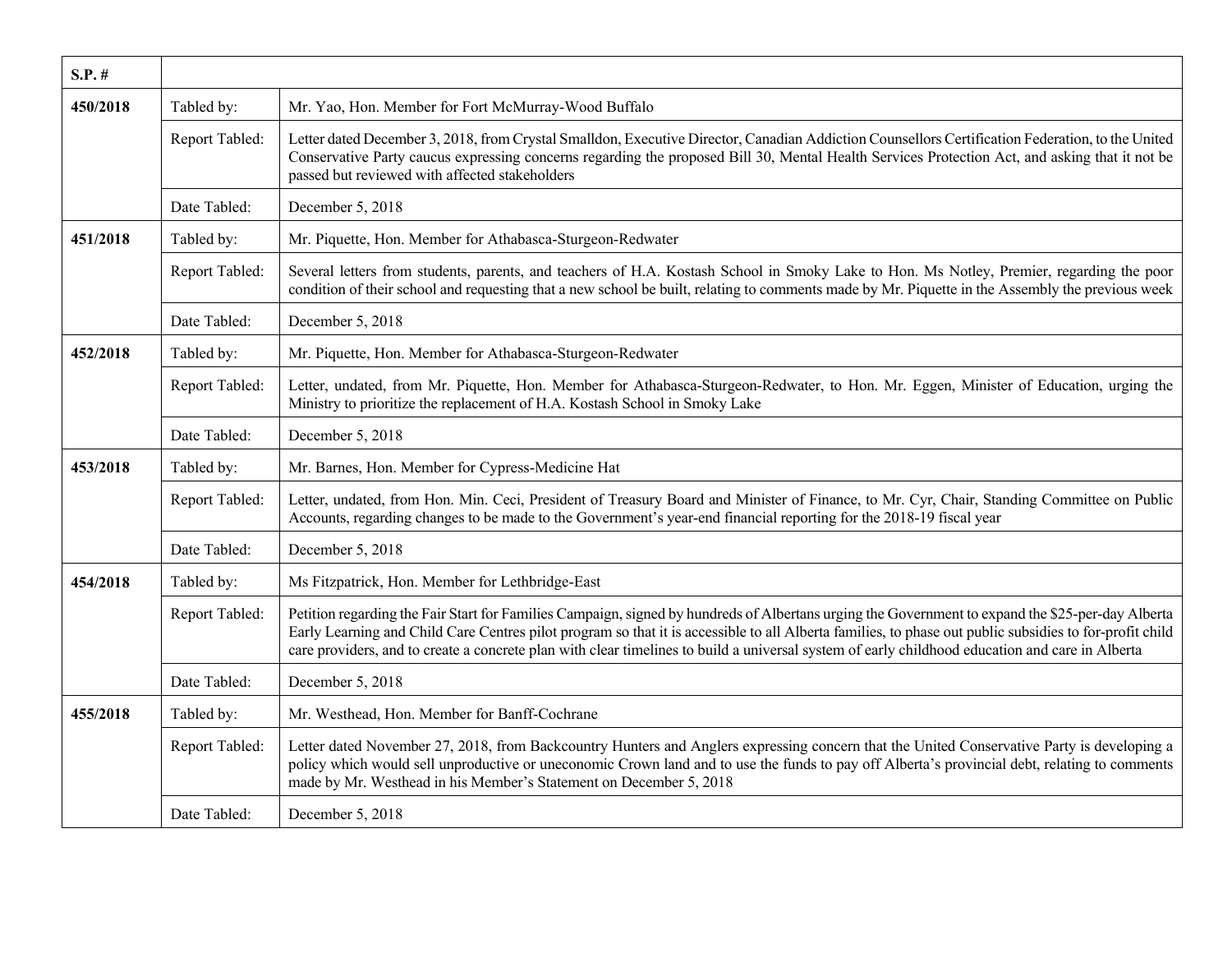| $S.P.$ # |                |                                                                                                                                                                                                                                                                                                                                          |
|----------|----------------|------------------------------------------------------------------------------------------------------------------------------------------------------------------------------------------------------------------------------------------------------------------------------------------------------------------------------------------|
| 456/2018 | Tabled by:     | Mr. Gotfried, Hon. Member for Calgary-Fish Creek                                                                                                                                                                                                                                                                                         |
|          | Report Tabled: | Calgary Herald website article, undated, entitled "Suncor CEO warns foreign 'exodus' from oilsands may not be over," relating to comments made<br>by Mr. Gotfried in his Member's Statement and during Oral Question Period on December 5, 2018                                                                                          |
|          | Date Tabled:   | December 5, 2018                                                                                                                                                                                                                                                                                                                         |
| 457/2018 | Tabled by:     | Mr. Gotfried, Hon. Member for Calgary-Fish Creek                                                                                                                                                                                                                                                                                         |
|          | Report Tabled: | Fraser Research Bulletin dated August 2018 entitled "The Illusion of Alberta's Job Recovery: Government vs. Private Sector Employment,"<br>relating to comments made by Mr. Gotfried in his Member's Statement and during Oral Question Period on December 5, 2018                                                                       |
|          | Date Tabled:   | December 5, 2018                                                                                                                                                                                                                                                                                                                         |
| 458/2018 | Tabled by:     | Mr. Gotfried, Hon. Member for Calgary-Fish Creek                                                                                                                                                                                                                                                                                         |
|          | Report Tabled: | Global News website article, undated, entitled "Number of unemployed Albertans living without EI benefits remains high: report," relating to<br>comments made by Mr. Gotfried in his Member's Statement and during Oral Question Period on December 5, 2018                                                                              |
|          | Date Tabled:   | December 5, 2018                                                                                                                                                                                                                                                                                                                         |
| 459/2018 | Tabled by:     | Mr. Gotfried, Hon. Member for Calgary-Fish Creek                                                                                                                                                                                                                                                                                         |
|          | Report Tabled: | Document entitled "Statistics Canada, Table 5, Labour force characteristics by province, age group and sex, seasonally adjusted (Quebec, Ontario,<br>Manitoba, Saskatchewan, Alberta, and British Columbia)," relating to comments made by Mr. Gotfried in his Member's Statement and during<br>Oral Question Period on December 5, 2018 |
|          | Date Tabled:   | December 5, 2018                                                                                                                                                                                                                                                                                                                         |
| 460/2018 | Tabled by:     | Hon. Ms Hoffman, Deputy Premier, Minister of Health                                                                                                                                                                                                                                                                                      |
|          | Report Tabled: | Vancouver Sun website article dated December 4, 2018, entitled "Daphne Bramham: The missing harm-reduction measure? Regulating mental<br>health workers," relating to comments made by Hon. Ms Hoffman during Committee of the Whole consideration of Bill 30, Mental Health Services<br>Protection Act, on December 5, 2018             |
|          | Date Tabled:   | December 5, 2018                                                                                                                                                                                                                                                                                                                         |
| 461/2018 | Tabled by:     | Ms Kazim, Hon. Member for Calgary-Glenmore                                                                                                                                                                                                                                                                                               |
|          | Report Tabled: | Edmonton Journal website article dated March 29, 2018, entitled "Opinion: Mental health professionals in Alberta need regulation"                                                                                                                                                                                                        |
|          | Date Tabled:   | December 5, 2018                                                                                                                                                                                                                                                                                                                         |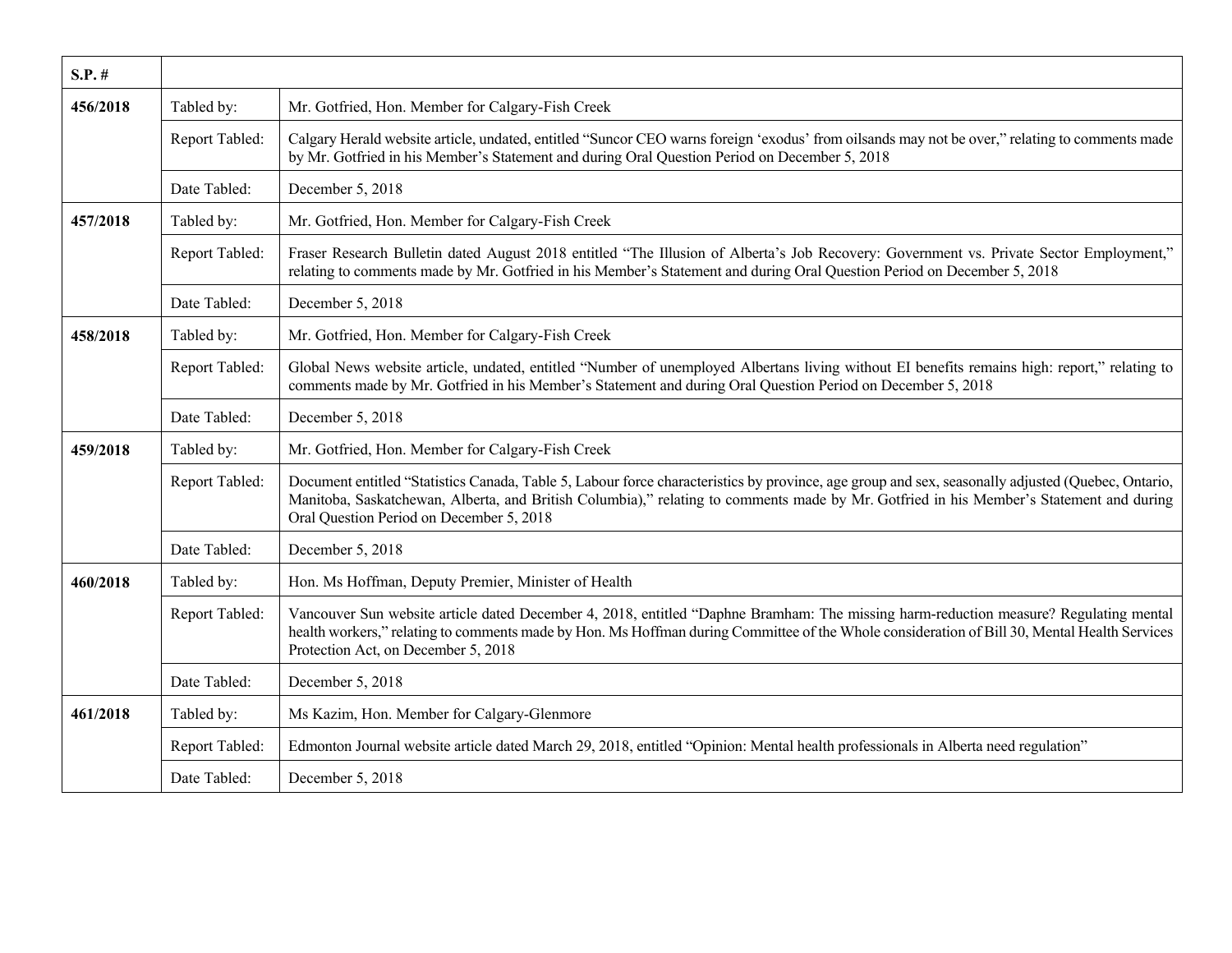| $S.P.$ # |                |                                                                                                                                                                                                                                                                                                                                     |
|----------|----------------|-------------------------------------------------------------------------------------------------------------------------------------------------------------------------------------------------------------------------------------------------------------------------------------------------------------------------------------|
| 462/2018 | Tabled by:     | Dr. Starke, Hon. Member for Vermilion-Lloydminster                                                                                                                                                                                                                                                                                  |
|          | Report Tabled: | Technology Review website article dated November 23, 2018, entitled "Seaweed could make cows burp less methane and cut their carbon<br>hoofprint"                                                                                                                                                                                   |
|          | Date Tabled:   | December 5, 2018                                                                                                                                                                                                                                                                                                                    |
| 463/2018 | Tabled by:     | Ms Luff, Hon. Member for Calgary-East                                                                                                                                                                                                                                                                                               |
|          | Report Tabled: | Letter dated December 4, 2018, from Ms Luff, Hon. Member for Calgary-East, to Hon. Mr. Wanner, Speaker of the Legislative Assembly, outlining<br>a number of concerns regarding Legislative Assembly practices, which she would like to be considered at the next meeting of the Special Standing<br>Committee on Members' Services |
|          | Date Tabled:   | December 5, 2018                                                                                                                                                                                                                                                                                                                    |
| 464/2018 | Tabled by:     | Ms Luff, Hon. Member for Calgary-East                                                                                                                                                                                                                                                                                               |
|          | Report Tabled: | Edmonton Journal website article dated November 25, 2018, entitled " 'We are stuck': Mobile home residents in east Edmonton lose advocate for<br>change"                                                                                                                                                                            |
|          | Date Tabled:   | December 5, 2018                                                                                                                                                                                                                                                                                                                    |
| 465/2018 | Tabled by:     | Acting Clerk (Procedure) of the Assembly on behalf of Hon. Mr. Sabir, Minister of Community and Social Services:                                                                                                                                                                                                                    |
|          | Report Tabled: | Alberta's Promise, Annual Report 2017-18                                                                                                                                                                                                                                                                                            |
|          | Date Tabled:   | December 5, 2018                                                                                                                                                                                                                                                                                                                    |
| 466/2018 | Tabled by:     | Acting Clerk (Procedure) of the Assembly on behalf of Hon. Mr. Sabir, Minister of Community and Social Services:                                                                                                                                                                                                                    |
|          | Report Tabled: | Premier's Council on the Status of Persons with Disabilities, Annual Report 2017-2018                                                                                                                                                                                                                                               |
|          | Date Tabled:   | December 5, 2018                                                                                                                                                                                                                                                                                                                    |
| 467/2018 | Tabled by:     | Acting Clerk (Procedure) of the Assembly on behalf of Hon. Mr. Sabir, Minister of Community and Social Services:                                                                                                                                                                                                                    |
|          | Report Tabled: | Family Violence Death Review Committee, 2016 Annual Report                                                                                                                                                                                                                                                                          |
|          | Date Tabled:   | December 5, 2018                                                                                                                                                                                                                                                                                                                    |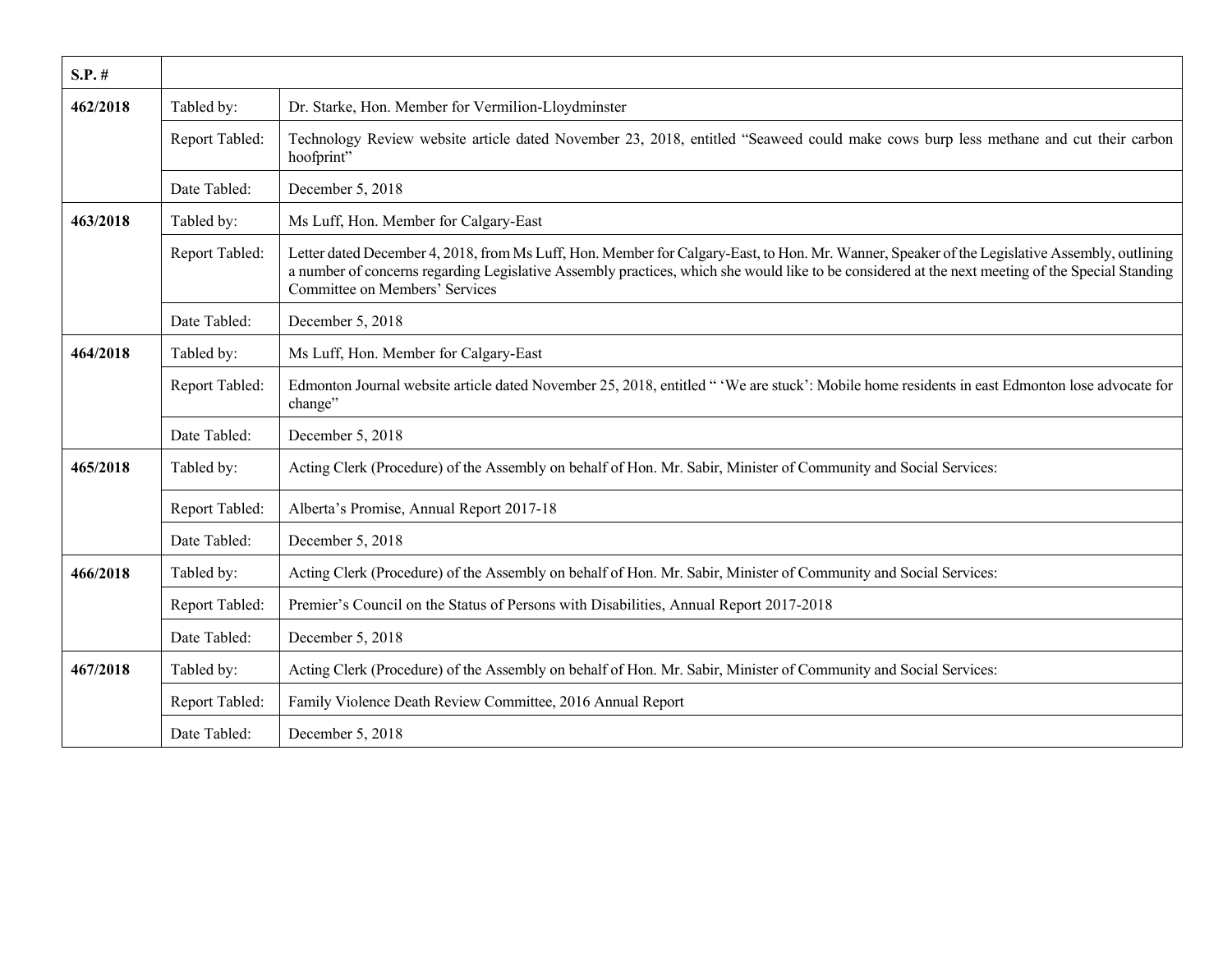| $S.P.$ #    |                |                                                                                                                                                                                                                                                                                                                                                                                                                                                                                                                                                                        |
|-------------|----------------|------------------------------------------------------------------------------------------------------------------------------------------------------------------------------------------------------------------------------------------------------------------------------------------------------------------------------------------------------------------------------------------------------------------------------------------------------------------------------------------------------------------------------------------------------------------------|
| 468/2018    | Tabled by:     | Hon. Min. Mason, Government House Leader                                                                                                                                                                                                                                                                                                                                                                                                                                                                                                                               |
|             | Report Tabled: | Letter dated December 3, 2018, from Hon. Min. Ceci, President of Treasury Board and Minister of Finance, to Mr. Cyr, Chair, Standing Committee<br>on Public Accounts, and letter dated January 19, 2018, from Merwan Saher, Auditor General, Office of the Auditor General of Alberta, to Hon.<br>Min. Ceci, President of Treasury Board and Minister of Finance, regarding changes that will be made to the Government's year-end financing<br>reporting for the 2018-19 fiscal year, relating to comments made by Hon. Min. Ceci in the Assembly on December 5, 2018 |
|             | Date Tabled:   | December 6, 2018                                                                                                                                                                                                                                                                                                                                                                                                                                                                                                                                                       |
| 469/2018    | Tabled by:     | Hon. Mr. Wanner, Speaker of the Legislative Assembly                                                                                                                                                                                                                                                                                                                                                                                                                                                                                                                   |
|             | Report Tabled: | Legislative Assembly Office, 2017-18 Annual Report and 2017-18 Annual Report of the Commonwealth Parliamentary Association, Alberta<br>Branch, and Interparliamentary Relations                                                                                                                                                                                                                                                                                                                                                                                        |
|             | Date Tabled:   | December 6, 2018                                                                                                                                                                                                                                                                                                                                                                                                                                                                                                                                                       |
| 470/2018    | Tabled by:     | Mr. Hunter, Hon. Member for Cardston-Taber-Warner                                                                                                                                                                                                                                                                                                                                                                                                                                                                                                                      |
|             | Report Tabled: | Document, undated, entitled "NDP Labour Board Appointees - Donations," relating to comments made by Mr. Hunter during Oral Question Period<br>on December 6, 2018                                                                                                                                                                                                                                                                                                                                                                                                      |
|             | Date Tabled:   | December 6, 2018                                                                                                                                                                                                                                                                                                                                                                                                                                                                                                                                                       |
| 471/2018    | Tabled by:     | Mr. Piquette, Hon. Member for Athabasca-Sturgeon-Redwater                                                                                                                                                                                                                                                                                                                                                                                                                                                                                                              |
|             | Report Tabled: | Prepared statement for the Alberta Legislature dated December 6, 2018, from Grand Chief Arthur Noskey, Treaty 8 First Nations of Alberta,<br>expressing concern regarding a proposal from Hon. Mr. Kenney, Hon. Leader of the Official Opposition, concerning the sale of Crown land                                                                                                                                                                                                                                                                                   |
|             | Date Tabled:   | December 6, 2018                                                                                                                                                                                                                                                                                                                                                                                                                                                                                                                                                       |
| 472/2018    | Tabled by:     | Hon. Mr. Wanner, Speaker of the Legislative Assembly                                                                                                                                                                                                                                                                                                                                                                                                                                                                                                                   |
|             | Report Tabled: | Property Rights Advocate Office, 2017 Annual Report                                                                                                                                                                                                                                                                                                                                                                                                                                                                                                                    |
|             | Date Tabled:   | December 21, 2018                                                                                                                                                                                                                                                                                                                                                                                                                                                                                                                                                      |
| 473/2018    | Tabled by:     | Hon. Ms Hoffman, Deputy Premier, Minister of Health                                                                                                                                                                                                                                                                                                                                                                                                                                                                                                                    |
|             | Report Tabled: | College and Association of Respiratory Therapists of Alberta, Annual Report 2018                                                                                                                                                                                                                                                                                                                                                                                                                                                                                       |
|             | Date Tabled:   | December 21, 2018                                                                                                                                                                                                                                                                                                                                                                                                                                                                                                                                                      |
| 474/2018-19 | Tabled by:     | Hon. Ms Hoffman, Deputy Premier, Minister of Health                                                                                                                                                                                                                                                                                                                                                                                                                                                                                                                    |
|             | Report Tabled: | Alberta College and Association of Chiropractors, 2017-2018 Annual Report                                                                                                                                                                                                                                                                                                                                                                                                                                                                                              |
|             | Date Tabled:   | January 23, 2019                                                                                                                                                                                                                                                                                                                                                                                                                                                                                                                                                       |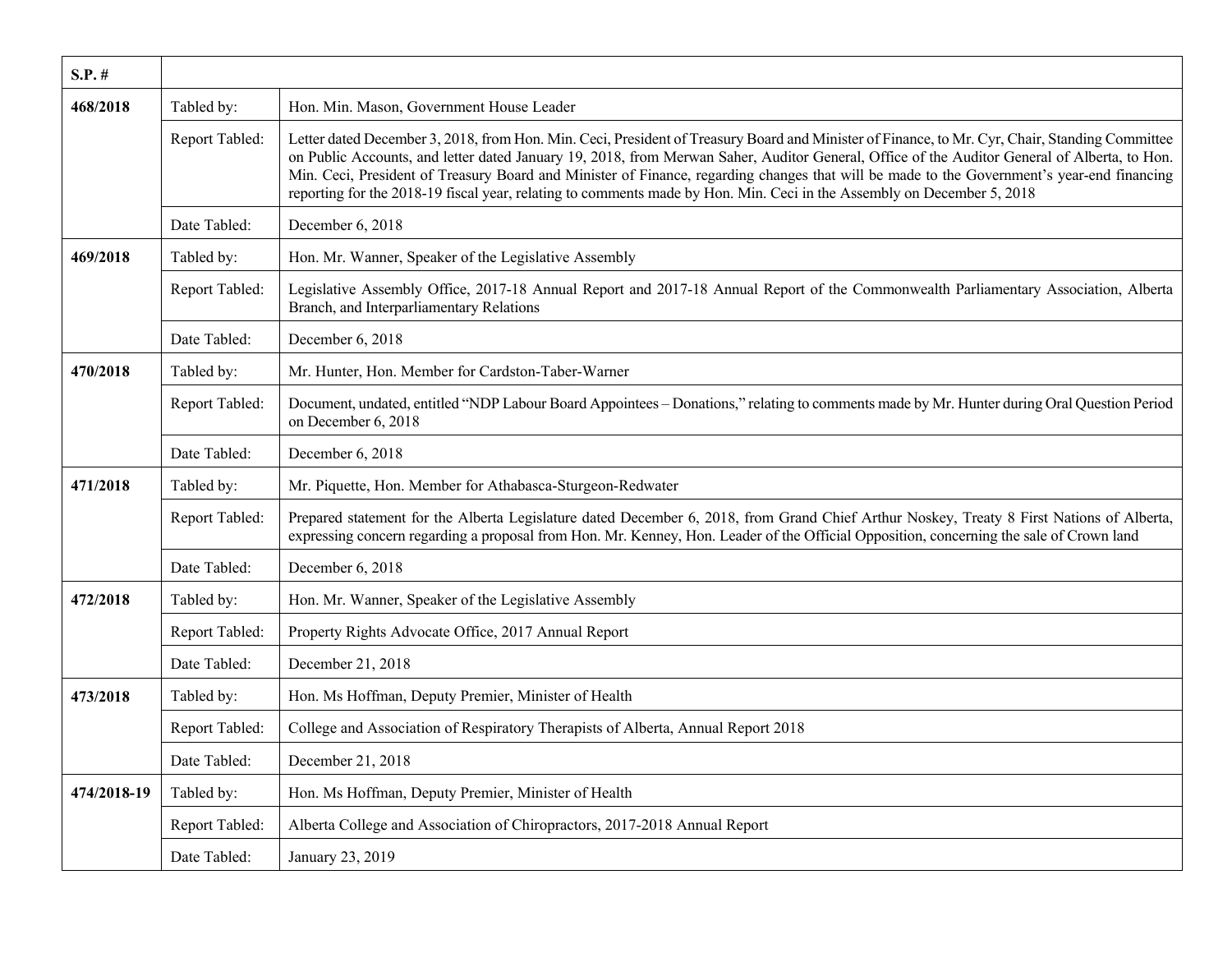| $S.P.$ #    |                |                                                                                                                                                                                                                                                                                                             |
|-------------|----------------|-------------------------------------------------------------------------------------------------------------------------------------------------------------------------------------------------------------------------------------------------------------------------------------------------------------|
| 475/2018-19 | Tabled by:     | Hon. Ms Gray, Minister of Labour and Minister Responsible for Democratic Renewal                                                                                                                                                                                                                            |
|             | Report Tabled: | Association of Alberta Forest Management Professionals, 2017-2018 Annual Report                                                                                                                                                                                                                             |
|             | Date Tabled:   | January 31, 2019                                                                                                                                                                                                                                                                                            |
| 476/2018-19 | Tabled by:     | Hon. Mr. S. Anderson, Minister of Municipal Affairs                                                                                                                                                                                                                                                         |
|             | Report Tabled: | Alberta Boilers Safety Association Annual Report 2018                                                                                                                                                                                                                                                       |
|             | Date Tabled:   | February 4, 2019                                                                                                                                                                                                                                                                                            |
| 477/2018-19 | Tabled by:     | Hon. Mr. Wanner, Speaker of the Legislative Assembly                                                                                                                                                                                                                                                        |
|             | Report Tabled: | Letter dated February 4, 2019, from Glen Resler, Chief Electoral Officer, to Hon. Mr. Wanner, Speaker of the Legislative Assembly,<br>attaching a report entitled "Failure to File the Nomination Contestant's Campaign Period Financial Statement"                                                         |
|             | Date Tabled:   | February 7, 2019                                                                                                                                                                                                                                                                                            |
| 478/2018-19 | Tabled by:     | Hon. Mr. Malkinson, Minister of Service Alberta                                                                                                                                                                                                                                                             |
|             | Report Tabled: | Alberta Vital Statistics, 2016 Annual Review                                                                                                                                                                                                                                                                |
|             | Date Tabled:   | February 7, 2019                                                                                                                                                                                                                                                                                            |
| 479/2018-19 | Tabled by:     | Hon. Ms Gray, Minister of Labour and Minister Responsible for Democratic Renewal                                                                                                                                                                                                                            |
|             | Report Tabled: | Alberta Land Surveyors' Association, Report of Proceedings of the One Hundred and Ninth Annual General Meeting                                                                                                                                                                                              |
|             | Date Tabled:   | February 7, 2019                                                                                                                                                                                                                                                                                            |
| 480/2018-19 | Tabled by:     | Hon. Mr. Wanner, Speaker of the Legislative Assembly                                                                                                                                                                                                                                                        |
|             | Report Tabled: | Special Standing Committee on Members' Services, Subcommittee to Review the Members' Services Committee Orders, Interim Report<br>(No. 2), Review of Members' Services Committee Orders, Caucus Funding Proposal, Twenty-Ninth Legislature, Fourth Session, February<br>2019                                |
|             | Date Tabled:   | February 13, 2019                                                                                                                                                                                                                                                                                           |
| 481/2018-19 | Tabled by:     | Hon. Mr. Wanner, Speaker of the Legislative Assembly                                                                                                                                                                                                                                                        |
|             | Report Tabled: | Special Standing Committee on Members' Services, Subcommittee to Review the Members' Services Committee Orders, Interim Report<br>(No. 3), Review of Members' Services Committee Orders, Review of the Regulations Exemption and Variance Order, Twenty-Ninth<br>Legislature, Fourth Session, February 2019 |
|             | Date Tabled:   | February 13, 2019                                                                                                                                                                                                                                                                                           |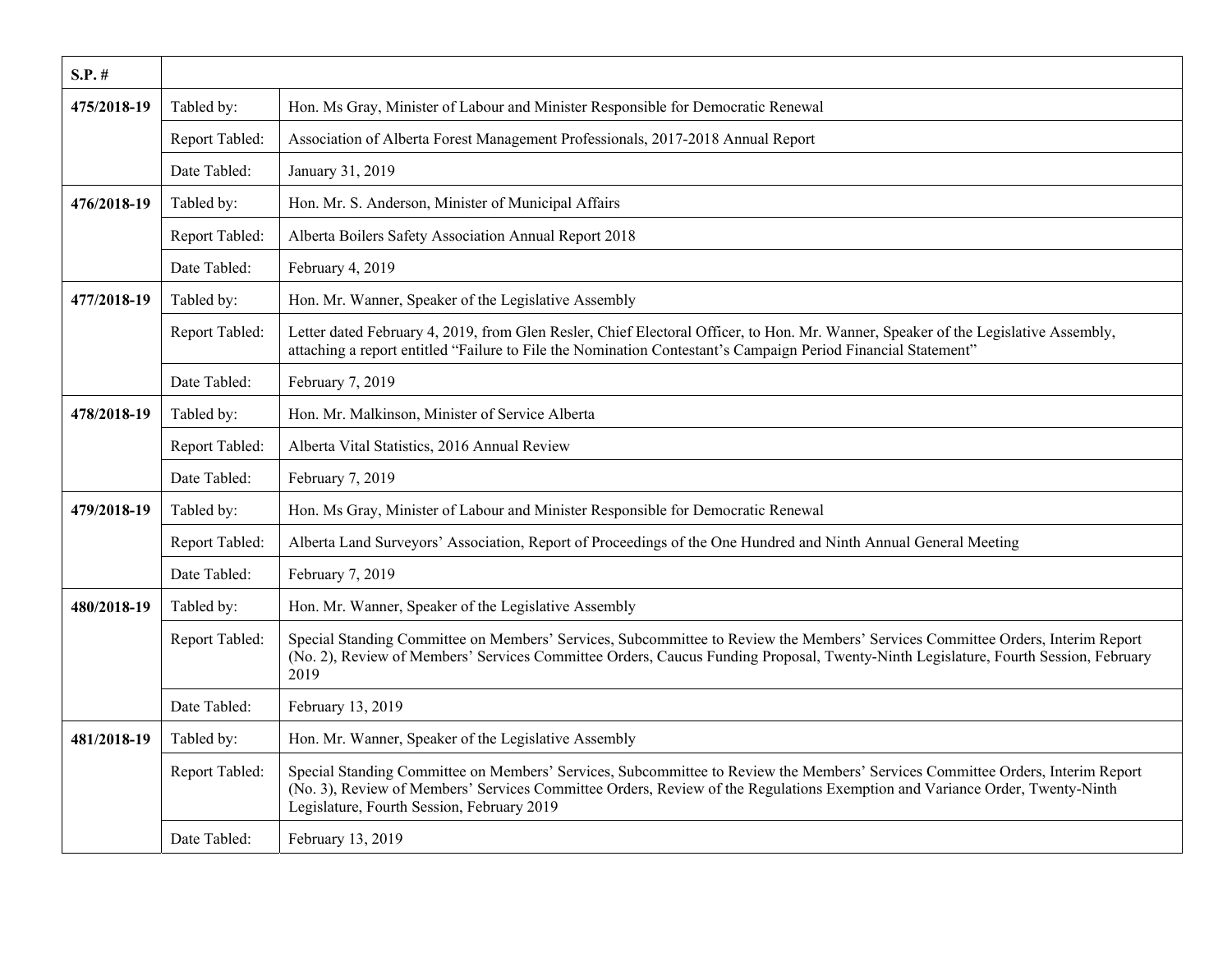| $S.P.$ #    |                |                                                                                                                                                                                                                                                      |
|-------------|----------------|------------------------------------------------------------------------------------------------------------------------------------------------------------------------------------------------------------------------------------------------------|
| 482/2018-19 | Tabled by:     | Hon. Min. Ceci, President of Treasury Board and Minister of Finance                                                                                                                                                                                  |
|             | Report Tabled: | Alberta Gaming, Liquor and Cannabis Commission, updated Annual Report, 2017-18, with attached updated Year at a Glance report                                                                                                                        |
|             | Date Tabled:   | February 13, 2019                                                                                                                                                                                                                                    |
| 483/2018-19 | Tabled by:     | Hon. Mr. Wanner, Speaker of the Legislative Assembly                                                                                                                                                                                                 |
|             | Report Tabled: | Revised Members' Services Committee Orders No. MSC 1/19, Regulations Exemption and Variance Amendment Order (No. 1)                                                                                                                                  |
|             | Date Tabled:   | February 14, 2019                                                                                                                                                                                                                                    |
| 484/2018-19 | Tabled by:     | Hon. Mr. Wanner, Speaker of the Legislative Assembly                                                                                                                                                                                                 |
|             | Report Tabled: | Revised Members' Services Committee Orders No. MSC 2/19, Constituency Services Amendment Order (No. 32)                                                                                                                                              |
|             | Date Tabled:   | February 14, 2019                                                                                                                                                                                                                                    |
| 485/2018-19 | Tabled by:     | Hon. Mr. Wanner, Speaker of the Legislative Assembly                                                                                                                                                                                                 |
|             | Report Tabled: | Revised Members' Services Committee Orders No. MSC 3/19, Consolidated Members' Services Committee and Transportation Amendment<br>Order (No. 1)                                                                                                      |
|             | Date Tabled:   | February 14, 2019                                                                                                                                                                                                                                    |
| 486/2018-19 | Tabled by:     | Hon. Mr. Wanner, Speaker of the Legislative Assembly                                                                                                                                                                                                 |
|             | Report Tabled: | Letter dated February 19, 2019, from Glen Resler, Chief Electoral Officer, to Hon. Mr. Wanner, Speaker of the Legislative Assembly,<br>attaching a report entitled "Failure to File the Nomination Contestant's Campaign Period Financial Statement" |
|             | Date Tabled:   | February 20, 2019                                                                                                                                                                                                                                    |
| 487/2018-19 | Tabled by:     | Hon. Ms Jansen, Minister of Infrastructure                                                                                                                                                                                                           |
|             | Report Tabled: | Returns to Order of the Assembly MR1 to MR18, asked for by Mr. Panda on November 5, 2018                                                                                                                                                             |
|             | Date Tabled:   | February 26, 2019                                                                                                                                                                                                                                    |
| 488/2018-19 | Tabled by:     | Hon. Mr. Eggen, Minister of Education                                                                                                                                                                                                                |
|             | Report Tabled: | Education, Annual Report Update 2017-18                                                                                                                                                                                                              |
|             | Date Tabled:   | March 5, 2019                                                                                                                                                                                                                                        |
| 489/2018-19 | Tabled by:     | Hon. Mr. Eggen, Minister of Education                                                                                                                                                                                                                |
|             | Report Tabled: | Alberta Teachers' Association, 2017 Annual Report                                                                                                                                                                                                    |
|             | Date Tabled:   | March 5, 2019                                                                                                                                                                                                                                        |